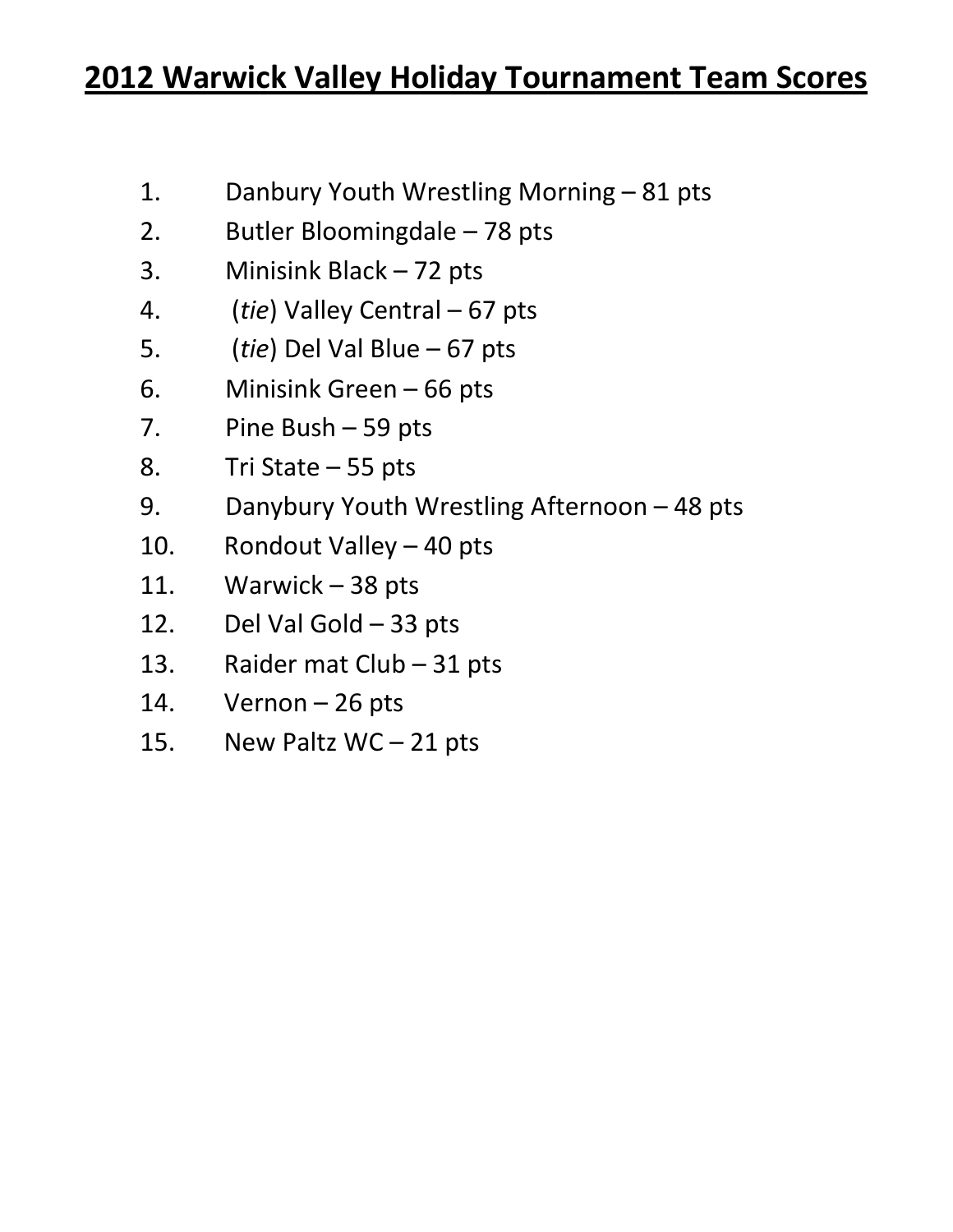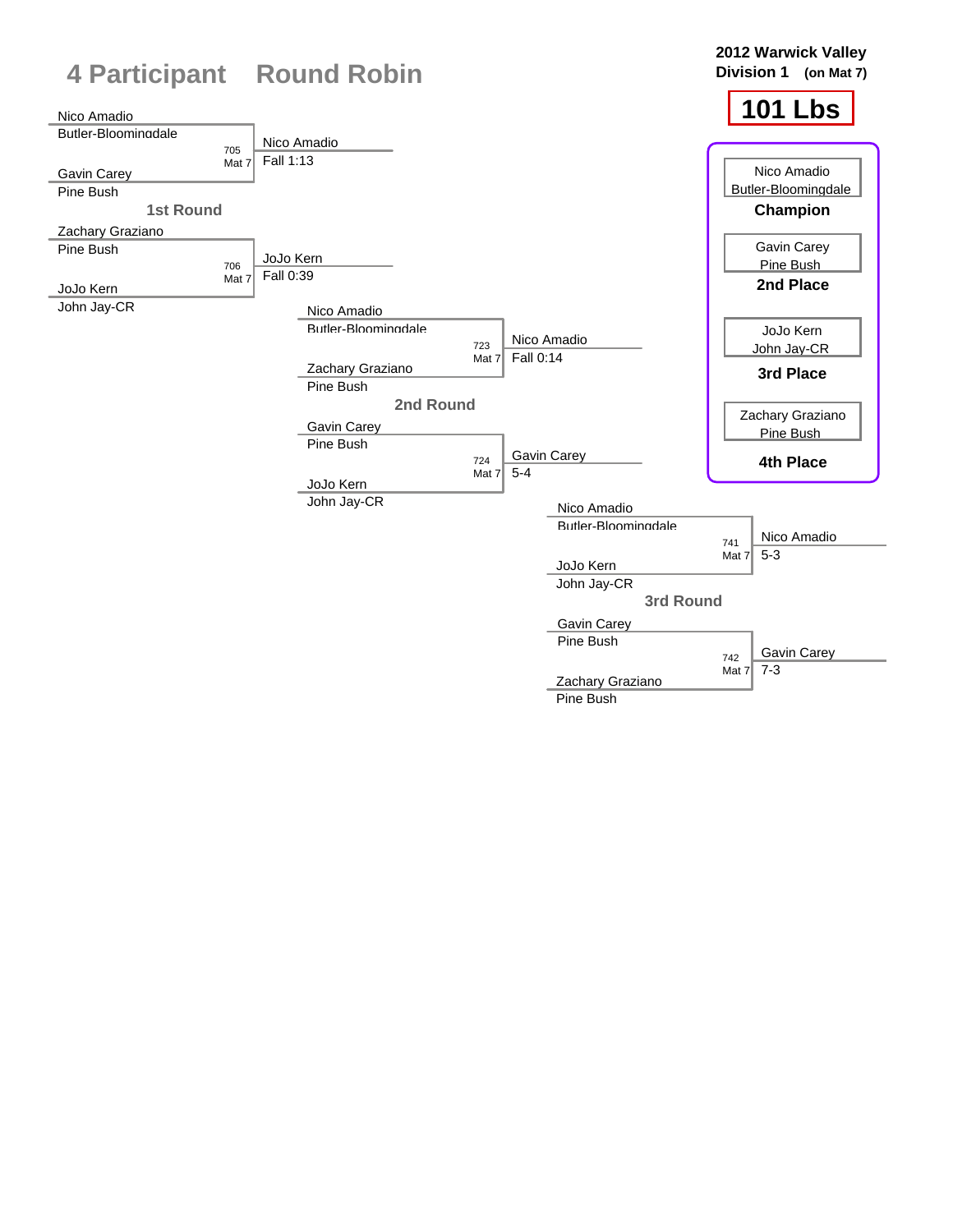|                                   | <b>1st Round</b>  |
|-----------------------------------|-------------------|
| Dylan Carrol                      |                   |
| Tri-State                         | Dylan Carrol      |
| BYE                               | <b>BYF</b>        |
|                                   |                   |
| Jason Chrostowski                 |                   |
| <b>Butler-Bloomingdale</b><br>101 | Jason Chrostowski |
| Hunter Dean<br>Mat 1              | $4 - 2$           |
| Tri-State                         |                   |
| Joseph Connolly                   |                   |
| Butler-Bloominadale<br>102        | Joseph Connolly   |
| Owen Curreri<br>Mat 1             | Fall 2:30         |
| <b>Tri-State</b>                  |                   |

### **2012 Warwick Valley**

**Division 1 (on Mat 1)**

## **102 Lbs**

|       | 4th Round          |
|-------|--------------------|
|       |                    |
| 137   | Jason Chrostowski  |
| Mat 1 | <b>Fall 0:30</b>   |
|       |                    |
|       |                    |
|       | Joseph Connolly    |
|       | <b>BYF</b>         |
|       |                    |
|       |                    |
|       | <b>Hunter Dean</b> |
| Mat 1 | Fall 0:30          |
|       |                    |
|       | 138                |

|                            | 2nd Round                |  |
|----------------------------|--------------------------|--|
| Owen Curreri               |                          |  |
| Tri-State                  | Jason Chrostowski<br>113 |  |
| Jason Chrostowski          | Fall 1:30<br>Mat 1       |  |
| Butler-Bloomingdale        |                          |  |
| Joseph Connolly            |                          |  |
| <b>Butler-Bloomingdale</b> | Joseph Connolly<br>114   |  |
| Dylan Carrol               | Fall 1:30<br>Mat 1       |  |
| Tri-State                  |                          |  |
| Hunter Dean                |                          |  |
| Tri-State                  | <b>Hunter Dean</b>       |  |
| BYE                        | <b>BYF</b>               |  |
|                            |                          |  |

|                     |       | 5th Round         |
|---------------------|-------|-------------------|
| Hunter Dean         |       |                   |
| Tri-State           | 149   | Hunter Dean       |
| Joseph Connolly     | Mat 1 | Fall 0:30         |
| Butler-Bloomingdale |       |                   |
| <b>BYF</b>          |       |                   |
|                     |       | Jason Chrostowski |
| Jason Chrostowski   |       | <b>BYF</b>        |
| Butler-Bloomingdale |       |                   |
| Dylan Carrol        |       |                   |
| Tri-State           | 150   | Owen Curreri      |
| Owen Curreri        | Mat 1 | Fall 0:30         |
| <b>Tri-State</b>    |       |                   |

### **Table of Results**

|                     |       | 3rd Round          |
|---------------------|-------|--------------------|
| Jason Chrostowski   |       |                    |
| Butler-Bloomingdale | 125   | Jason Chrostowski  |
| Joseph Connolly     | Mat 1 | Fall 0:30          |
| Butler-Bloomingdale |       |                    |
| BYE                 |       |                    |
|                     |       | Owen Curreri       |
| Owen Curreri        |       | <b>BYF</b>         |
| Tri-State           |       |                    |
| Hunter Dean         |       |                    |
| Tri-State           | 126   | <b>Hunter Dean</b> |
| Dylan Carrol        | Mat 1 | Fall 0:30          |
| <b>Tri-State</b>    |       |                    |

| Wrestler                          | <b>Team</b>                              |                    | $W^-$          | L | <b>BP</b>                               | F              | TF | Pen      |
|-----------------------------------|------------------------------------------|--------------------|----------------|---|-----------------------------------------|----------------|----|----------|
| Chrostowski, Jason                |                                          | Butler-Bloomingdal | $\overline{4}$ |   | 6                                       | 3              |    | 0        |
| Dean, Hunter                      |                                          | <b>Tri-State</b>   | 3              | 1 | 6                                       | 3              |    | 0        |
| Connolly, Joseph                  |                                          | Butler-Bloomingdal | 2              | 2 | 4                                       | $\mathfrak{p}$ |    | $\Omega$ |
| Curreri, Owen                     |                                          | <b>Tri-State</b>   | 1              | 3 | 2                                       | 1              |    | $\Omega$ |
| <b>Tri-State</b><br>Carrol, Dylan |                                          |                    | 4              |   |                                         |                | 0  |          |
|                                   |                                          |                    |                |   |                                         |                |    |          |
|                                   |                                          |                    |                |   |                                         |                |    |          |
| 1                                 | Jason Chrostowski<br>Butler-Bloomingdale |                    | 4              |   | Owen Curreri<br><b>Tri-State</b>        |                |    |          |
| $\mathbf{2}$                      | <b>Hunter Dean</b><br>Tri-State          |                    | 5              |   | <b>Dylan Carrol</b><br><b>Tri-State</b> |                |    |          |
| 3                                 | Joseph Connolly<br>Butler-Bloomingdale   |                    | 6              |   |                                         |                |    |          |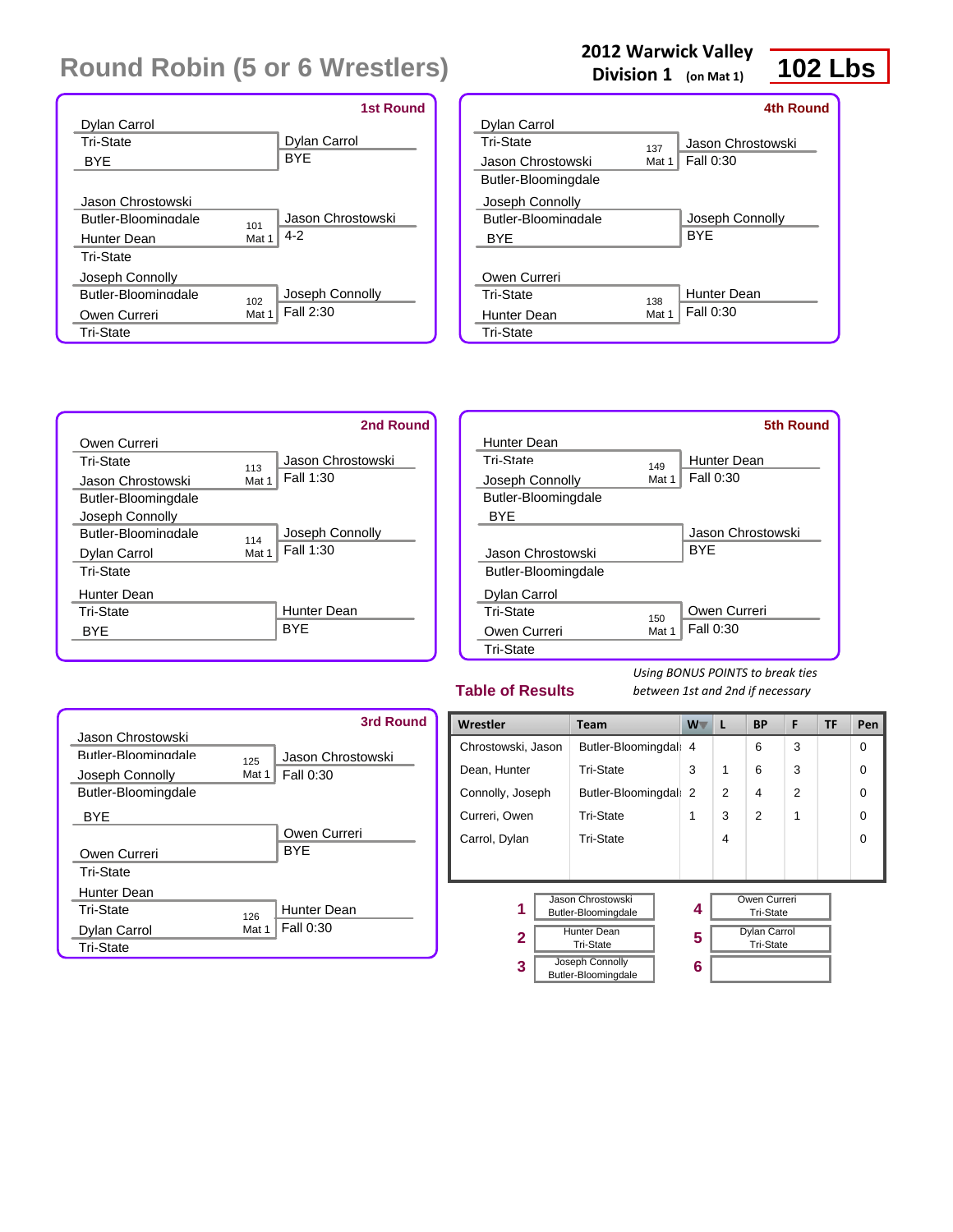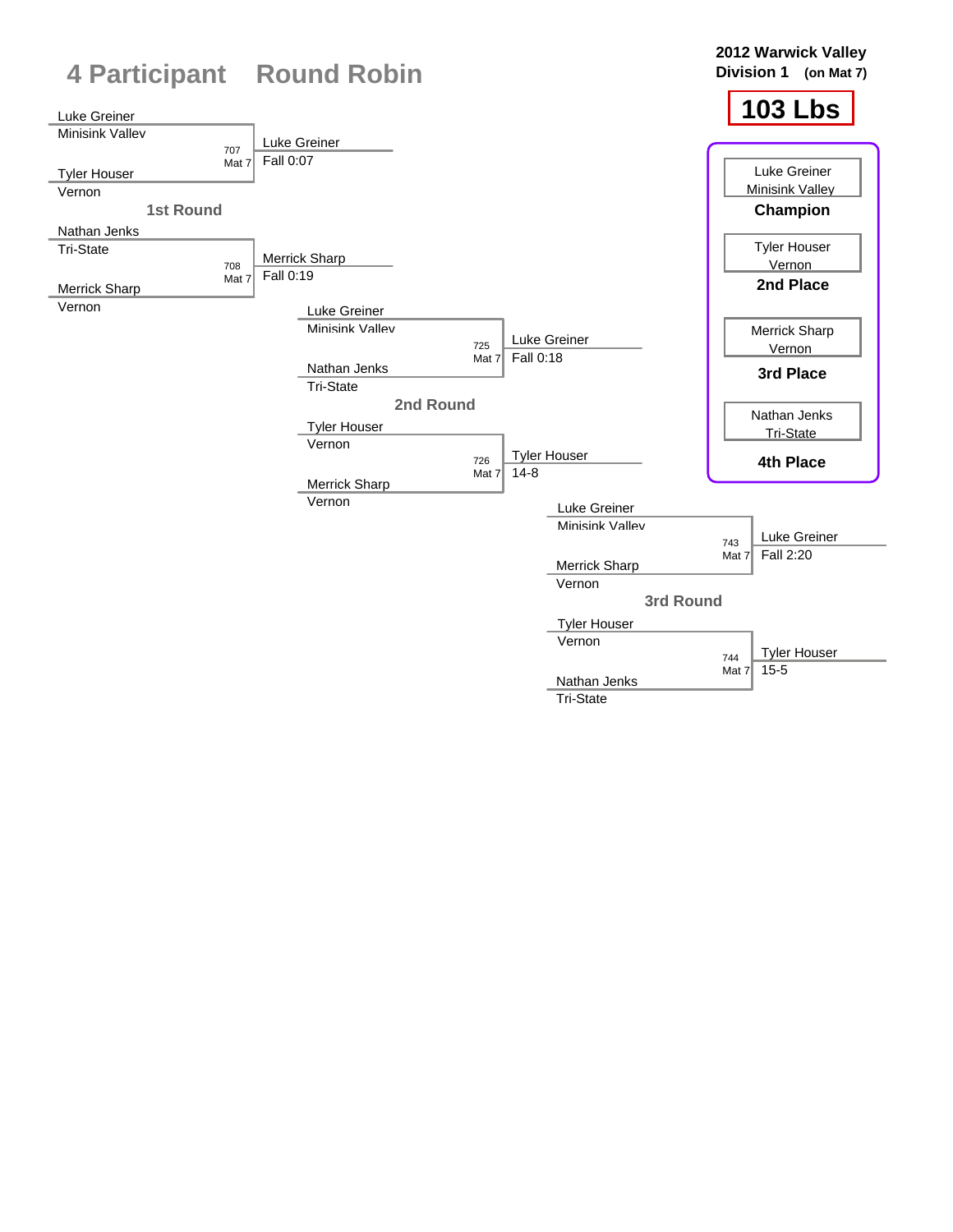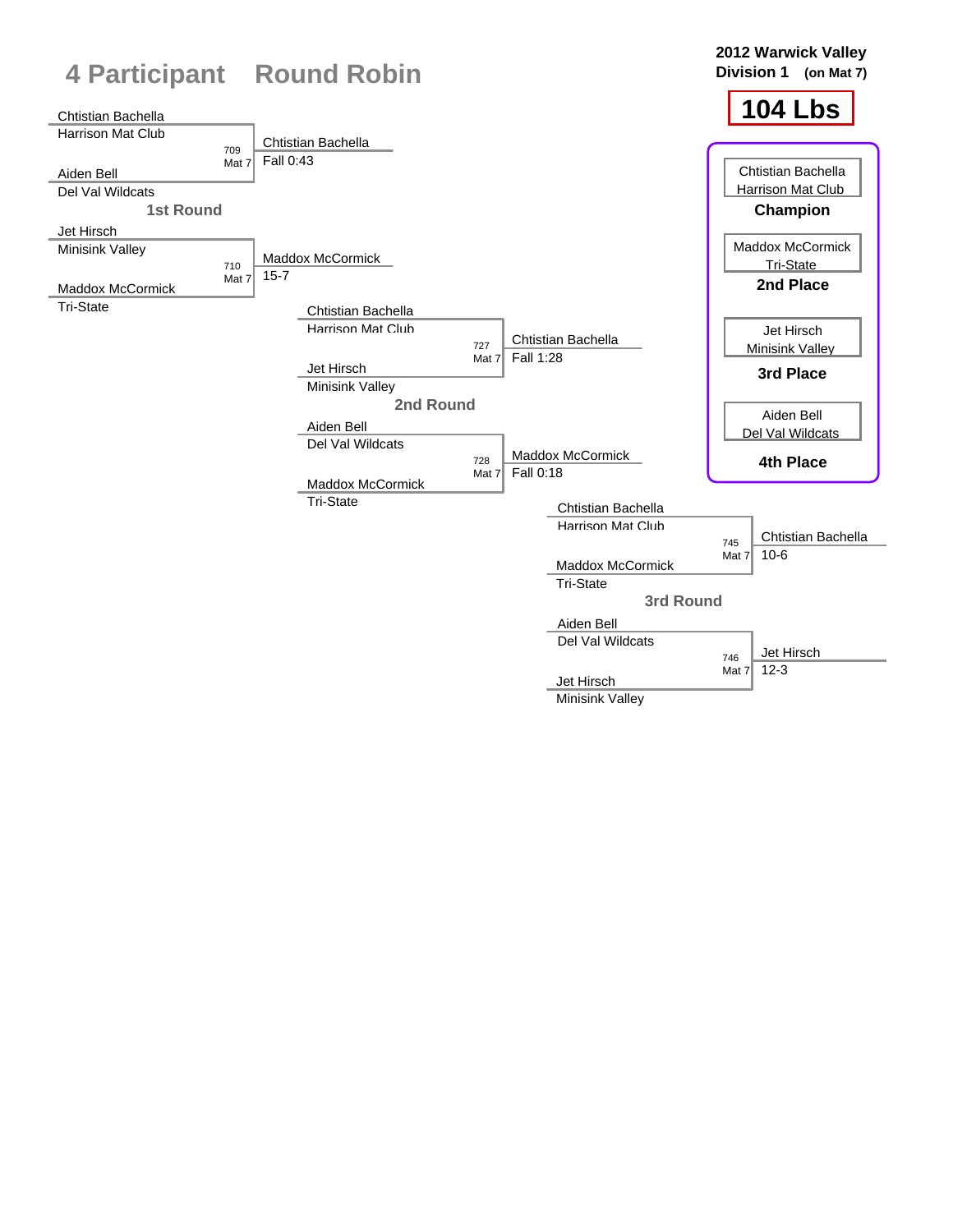|                         |       | 1st Round              |
|-------------------------|-------|------------------------|
| <b>Billy Brush</b>      |       |                        |
| Rondout Valley          | 103   | <b>Tyler Waterbury</b> |
| <b>Tyler Waterbury</b>  | Mat 1 | $3-1$                  |
| Danbury Youth Wrestling |       |                        |
| Joseph Cianflone        |       |                        |
| Danhury Youth Wrestling | 104   | Joseph Cianflone       |
| Joseph Letizia          | Mat 1 | Fall 0:30              |
| Pine Bush               |       |                        |
| <b>Bobby Hardwick</b>   |       |                        |
| Nanuet                  | 105   | Santino Leon           |
| Santino Leon            | Mat 1 | Fall 2:30              |
| Secaucus                |       |                        |

Santino Leon

Joseph Cianflone Danbury Youth Wrestling

Bobby Hardwick

Tyler Waterbury Danbury Youth Wrestling

Billy Brush Rondout Valley Joseph Letizia

Secaucus 115

Nanuet 116

Pine Bush 117

### **2012 Warwick Valley**

**Division 1 (on Mat 1)**

### **105 Lbs**

|                         |       | 4th Round              |
|-------------------------|-------|------------------------|
| <b>Billy Brush</b>      |       |                        |
| Rondout Valley          | 139   | Joseph Cianflone       |
| Joseph Cianflone        | Mat 1 | Fall 0:30              |
| Danbury Youth Wrestling |       |                        |
| <b>Bobby Hardwick</b>   |       |                        |
| Nanuet                  | 140   | <b>Tyler Waterbury</b> |
| <b>Tyler Waterbury</b>  | Mat 1 | Fall 0:30              |
| Danbury Youth Wrestling |       |                        |
| Santino Leon            |       |                        |
| Secaucus                | 141   | Santino Leon           |
| Joseph Letizia          | Mat 1 | Forfeit                |
| Pine Bush               |       |                        |



#### **Table of Results**

*Using BONUS POINTS to break ties between 1st and 2nd if necessary*

|                         |       | 3rd Round              |
|-------------------------|-------|------------------------|
| Joseph Cianflone        |       |                        |
| Danhury Youth Wrestling | 127   | <b>Bobby Hardwick</b>  |
| <b>Bobby Hardwick</b>   | Mat 1 | Fall 1:30              |
| Nanuet                  |       |                        |
| <b>Tyler Waterbury</b>  |       |                        |
| Danbury Youth Wrestling | 128   | <b>Tyler Waterbury</b> |
| Santino Leon            | Mat 1 | $5 - 4$                |
| Secaucus                |       |                        |
| Joseph Letizia          |       |                        |
| Pine Rush               | 129   | <b>Billy Brush</b>     |
| <b>Billy Brush</b>      | Mat 1 | Forfeit                |
| Rondout Valley          |       |                        |

Mat  $1$  Fall  $1:30$ 

Mat 1 8-6 OT

Mat  $1$  Fall 1:30

Billy Brush

| Wrestler          |                                         |                       | Team |   | L                               | <b>BP</b>                            | F              | TF | Pen      |
|-------------------|-----------------------------------------|-----------------------|------|---|---------------------------------|--------------------------------------|----------------|----|----------|
| Cianflone, Joseph |                                         | Danbury Youth Wre     |      | 4 | 1                               | 6                                    | 3              |    | $\Omega$ |
| Waterbury, Tyler  |                                         | Danbury Youth Wre     |      | 4 | 1                               | 4                                    | $\overline{2}$ |    | $\Omega$ |
| Leon, Santino     |                                         | Secaucus              |      | 3 | $\mathfrak{p}$                  | 4                                    | 1              |    | $\Omega$ |
| Hardwick, Bobby   |                                         | Nanuet                |      | 2 | 3                               | 4                                    | 1              |    | $\Omega$ |
| Brush, Billy      |                                         | <b>Rondout Valley</b> |      | 2 | 3                               | 2                                    |                |    | $\Omega$ |
| Letizia, Joseph   |                                         | Pine Bush             |      |   | 5                               |                                      |                |    | $\Omega$ |
| 1                 | Joseph Cianflone<br>Danbury Youth       |                       |      | 4 |                                 | <b>Billy Brush</b><br>Rondout Valley |                |    |          |
| $\mathbf{2}$      | <b>Tyler Waterbury</b><br>Danbury Youth |                       | 5    |   | <b>Bobby Hardwick</b><br>Nanuet |                                      |                |    |          |
| 3                 | Santino Leon<br>Secaucus                |                       |      | 6 |                                 | Joseph Letizia<br>Pine Bush          |                |    |          |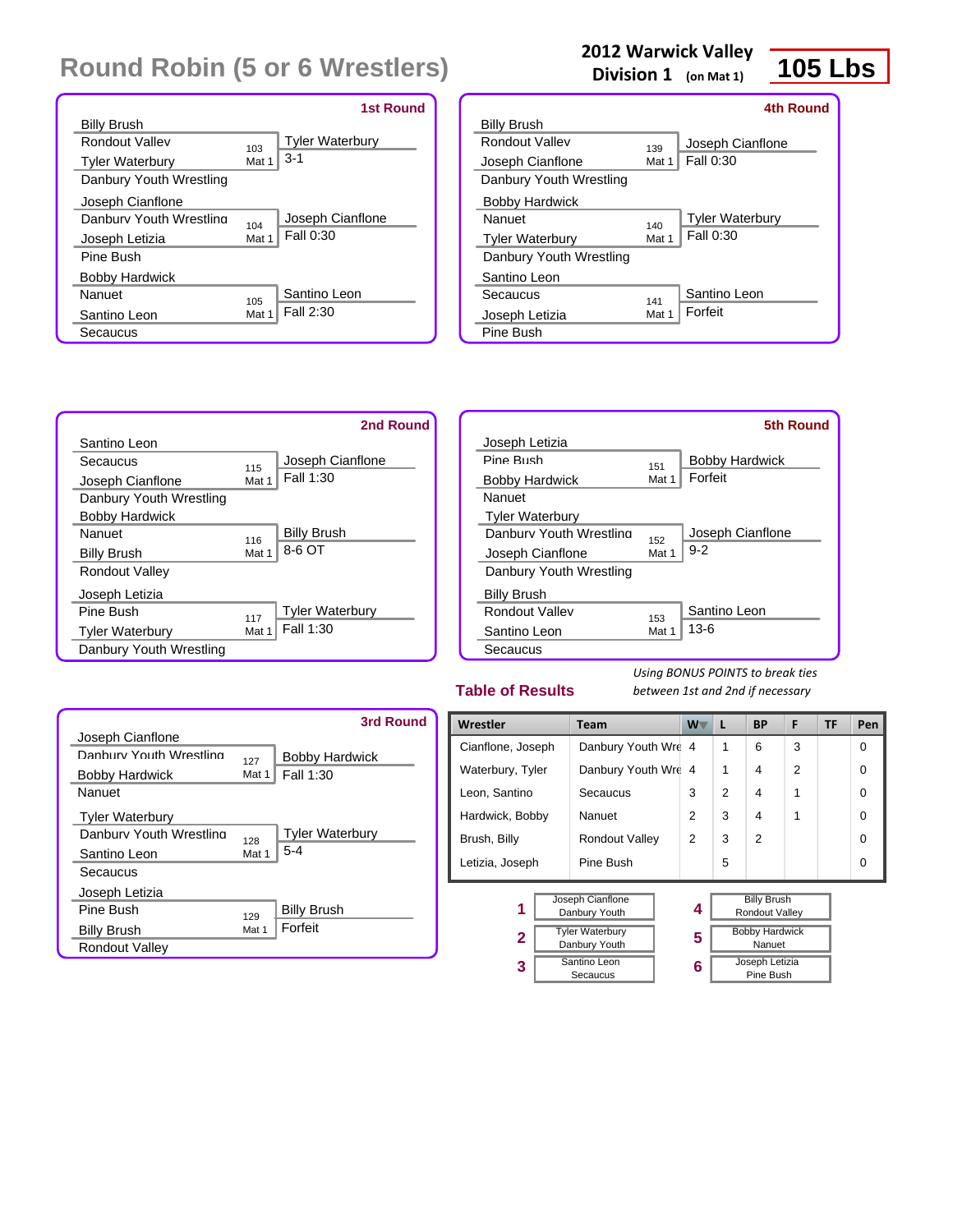|                     |       | <b>1st Round</b>    |
|---------------------|-------|---------------------|
| Richie Degon        |       |                     |
| Valley Central      |       | Richie Degon        |
| BYE                 |       | <b>BYE</b>          |
|                     |       |                     |
| <b>Tanner Greer</b> |       |                     |
| Valley Central      | 106   | <b>Tanner Greer</b> |
| Mason Rivera        | Mat 1 | Forfeit             |
| Vernon              |       |                     |
| Ryder Machado       |       |                     |
| Minisink Valley     | 107   | Ryder Machado       |
| Jacob Perales       | Mat 1 | Fall 0:30           |
| Goshen              |       |                     |

### **2012 Warwick Valley**

**Division 1 (on Mat 1)**

## **106 Lbs**

|                       |       | <b>4th Round</b>    |
|-----------------------|-------|---------------------|
| Richie Degon          |       |                     |
| Valley Central        | 142   | <b>Tanner Greer</b> |
| <b>Tanner Greer</b>   | Mat 1 | Forfeit             |
| <b>Valley Central</b> |       |                     |
| Ryder Machado         |       |                     |
| Minisink Valley       |       | Ryder Machado       |
| <b>BYE</b>            |       | <b>BYF</b>          |
|                       |       |                     |
| Jacob Perales         |       |                     |
| Goshen                | 143   | Jacob Perales       |
| Mason Rivera          | Mat 1 | Forfeit             |
| Vernon                |       |                     |
|                       |       |                     |



|                        |       | 5th Round           |
|------------------------|-------|---------------------|
| Mason Rivera           |       |                     |
| Vernon                 | 154   | Ryder Machado       |
| Ryder Machado          | Mat 1 | Forfeit             |
| <b>Minisink Valley</b> |       |                     |
| <b>BYE</b>             |       |                     |
|                        |       | <b>Tanner Greer</b> |
| <b>Tanner Greer</b>    |       | <b>BYE</b>          |
| <b>Valley Central</b>  |       |                     |
| Richie Degon           |       |                     |
| Valley Central         | 155   | Jacob Perales       |
| Jacob Perales          | Mat 1 | Forfeit             |
| Goshen                 |       |                     |

#### **Table of Results**

|                        |       | 3rd Round     |
|------------------------|-------|---------------|
| <b>Tanner Greer</b>    |       |               |
| Valley Central         | 130   | Ryder Machado |
| Ryder Machado          | Mat 1 | Fall 0:30     |
| <b>Minisink Valley</b> |       |               |
| <b>BYE</b>             |       |               |
|                        |       | Jacob Perales |
| Jacob Perales          |       | <b>BYF</b>    |
| Goshen                 |       |               |
| Mason Rivera           |       |               |
| Vernon                 | 131   | Mason Rivera  |
| Richie Degon           | Mat 1 | Forfeit       |
| <b>Valley Central</b>  |       |               |

| Wrestler       | <b>Team</b>                                  | <b>W</b>       | L | <b>BP</b>                                    | F              | <b>TF</b> | Pen      |
|----------------|----------------------------------------------|----------------|---|----------------------------------------------|----------------|-----------|----------|
| Machado, Ryder | <b>Minisink Valley</b>                       | 4              |   | 8                                            | $\overline{2}$ |           | $\Omega$ |
| Greer, Tanner  | <b>Valley Central</b>                        | 3              | 1 | 6                                            | 1              |           | $\Omega$ |
| Perales, Jacob | Goshen                                       | $\overline{2}$ | 2 | 4                                            |                |           | $\Omega$ |
| Rivera, Mason  | Vernon                                       | 1              | 3 | $\overline{2}$                               |                |           | $\Omega$ |
| Degon, Richie  | <b>Valley Central</b>                        |                | 4 |                                              |                |           | $\Omega$ |
|                |                                              |                |   |                                              |                |           |          |
|                |                                              |                |   |                                              |                |           |          |
| 1              | Ryder Machado<br>Minisink Valley             | 4              |   | <b>Mason Rivera</b><br>Vernon                |                |           |          |
| $\mathbf{2}$   | <b>Tanner Greer</b><br><b>Valley Central</b> | 5              |   | <b>Richie Degon</b><br><b>Valley Central</b> |                |           |          |
| 3              | Jacob Perales<br>Goshen                      | 6              |   |                                              |                |           |          |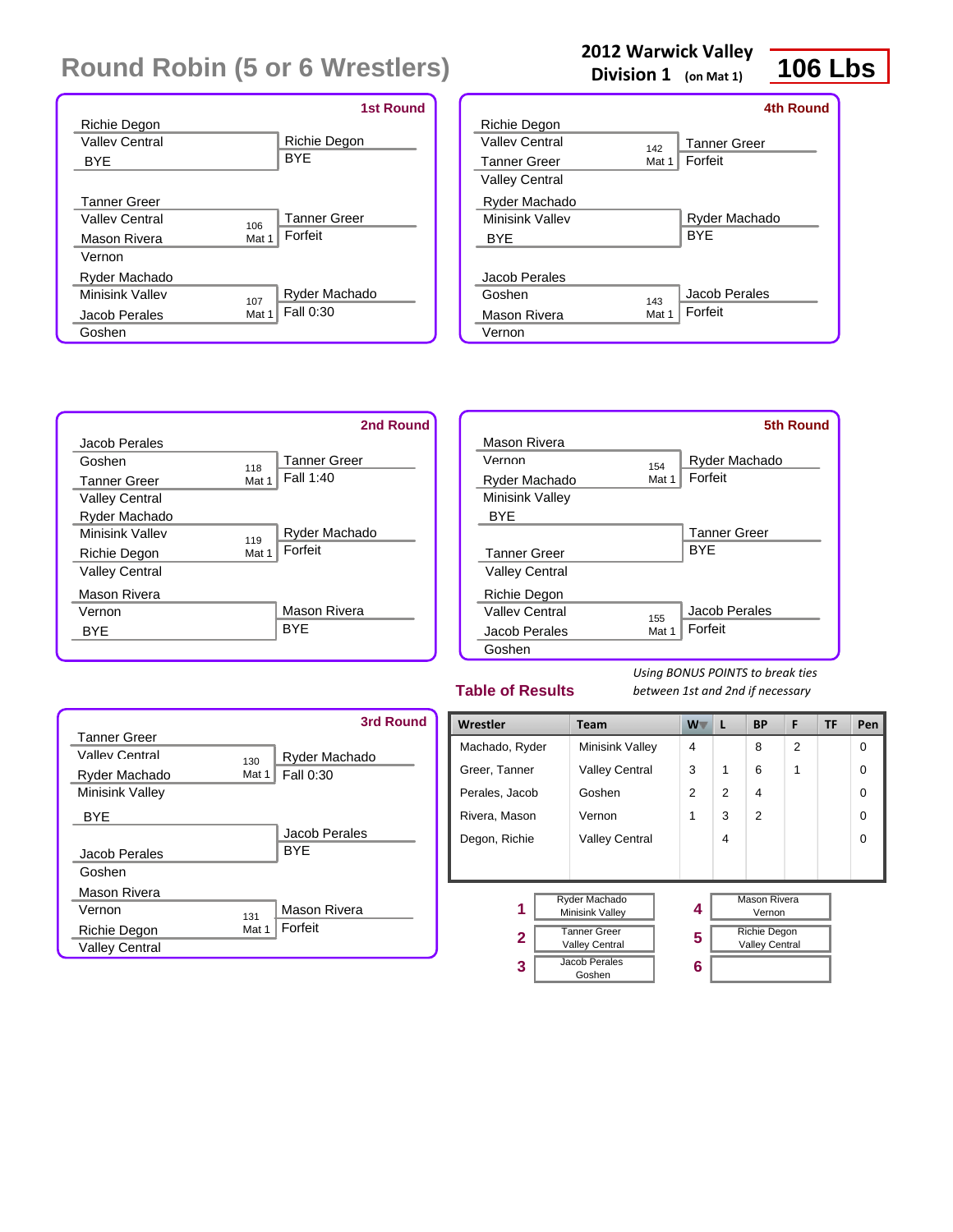|                               |       | 1st Round       |
|-------------------------------|-------|-----------------|
| Bryson Antal                  |       |                 |
| Valley Central                | 108   | Zak Ryder       |
| Zak Ryder                     | Mat 1 | Fall 0:30       |
| <b>Minisink Valley</b>        |       |                 |
| Robbie Bibeau                 |       |                 |
| <b>Fast Stroudsburg North</b> | 109   | Emmanuel Garcia |
| <b>Emmanuel Garcia</b>        | Mat 1 | $4 - 3$         |
| <b>Minisink Valley</b>        |       |                 |
| Jacob Comerford               |       |                 |
| Valley Central                | 110   | PJ Duke         |
| PJ Duke                       | Mat 1 | Forfeit         |
| Ironmen                       |       |                 |

PJ Duke

Zak Ryder

### **2012 Warwick Valley**

**Division 1 (on Mat 1)**



|                        |       | 4th Round        |
|------------------------|-------|------------------|
| Bryson Antal           |       |                  |
| Valley Central         | 144   | Robbie Bibeau    |
| Robbie Bibeau          | Mat 1 | <b>Fall 1:30</b> |
| East Stroudsburg North |       |                  |
| Jacob Comerford        |       |                  |
| Valley Central         | 145   | Zak Ryder        |
| Zak Ryder              | Mat 1 | Forfeit          |
| <b>Minisink Valley</b> |       |                  |
| PJ Duke                |       |                  |
| Ironmen                | 146   | PJ Duke          |
| Emmanuel Garcia        | Mat 1 | $5-0$            |
| Minisink Valley        |       |                  |



|                        |       | 5th Round              |
|------------------------|-------|------------------------|
| Emmanuel Garcia        |       |                        |
| Minisink Valley        | 156   | <b>Emmanuel Garcia</b> |
| Jacob Comerford        | Mat 1 | Forfeit                |
| <b>Valley Central</b>  |       |                        |
| Zak Ryder              |       |                        |
| Minisink Valley        | 157   | Zak Ryder              |
| Robbie Bibeau          | Mat 1 | Fall 0:30              |
| East Stroudsburg North |       |                        |
| <b>Bryson Antal</b>    |       |                        |
| Valley Central         | 158   | PJ Duke                |
| PJ Duke                | Mat 1 | Fall 0:30              |
| Ironmen                |       |                        |

#### **Table of Results**

**3**

*Using BONUS POINTS to break ties between 1st and 2nd if necessary*

> Jacob Comerford Valley Central

|                               |       | 3rd Round       |
|-------------------------------|-------|-----------------|
| Robbie Bibeau                 |       |                 |
| <b>Fast Stroudsburg North</b> | 132   | Robbie Bibeau   |
| Jacob Comerford               | Mat 1 | Forfeit         |
| Valley Central                |       |                 |
| Zak Ryder                     |       |                 |
| Minisink Valley               | 133   | Zak Ryder       |
| PJ Duke                       | Mat 1 | Fall 0:30       |
| Ironmen                       |       |                 |
| <b>Emmanuel Garcia</b>        |       |                 |
| Minisink Valley               | 134   | Emmanuel Garcia |
| Bryson Antal                  | Mat 1 | Fall 0:30       |
| Valley Central                |       |                 |

| Wrestler            | Team                   | W | L             | <b>BP</b>              | F              | TF | Pen         |
|---------------------|------------------------|---|---------------|------------------------|----------------|----|-------------|
| Ryder, Zak          | <b>Minisink Valley</b> | 5 |               | 9.5                    | 3              | 1  | 0           |
| Duke, PJ            | Ironmen                | 4 | 1             | 6                      | $\mathfrak{p}$ |    | 0           |
| Garcia, Emmanuel    | <b>Minisink Valley</b> | 3 | $\mathcal{P}$ | 4                      | 1              |    | $\mathbf 0$ |
| Bibeau, Robbie      | East Stroudsburg N     | 2 | 3             | 4                      | 1              |    | $\mathbf 0$ |
| Antal, Bryson       | <b>Valley Central</b>  | 1 | 4             | $\mathfrak{p}$         |                |    | $\Omega$    |
| Comerford, Jacob    | <b>Valley Central</b>  |   | 5             |                        |                |    | 0           |
|                     |                        |   |               |                        |                |    |             |
| 1                   | Zak Ryder              | 4 |               | Robbie Bibeau          |                |    |             |
|                     | Minisink Valley        |   |               | East Stroudsburg North |                |    |             |
| <b>PJ</b> Duke<br>2 |                        | 5 |               | <b>Bryson Antal</b>    |                |    |             |
| Ironmen             |                        |   |               | <b>Valley Central</b>  |                |    |             |

**6**

Emmanuel Garcia Minisink Valley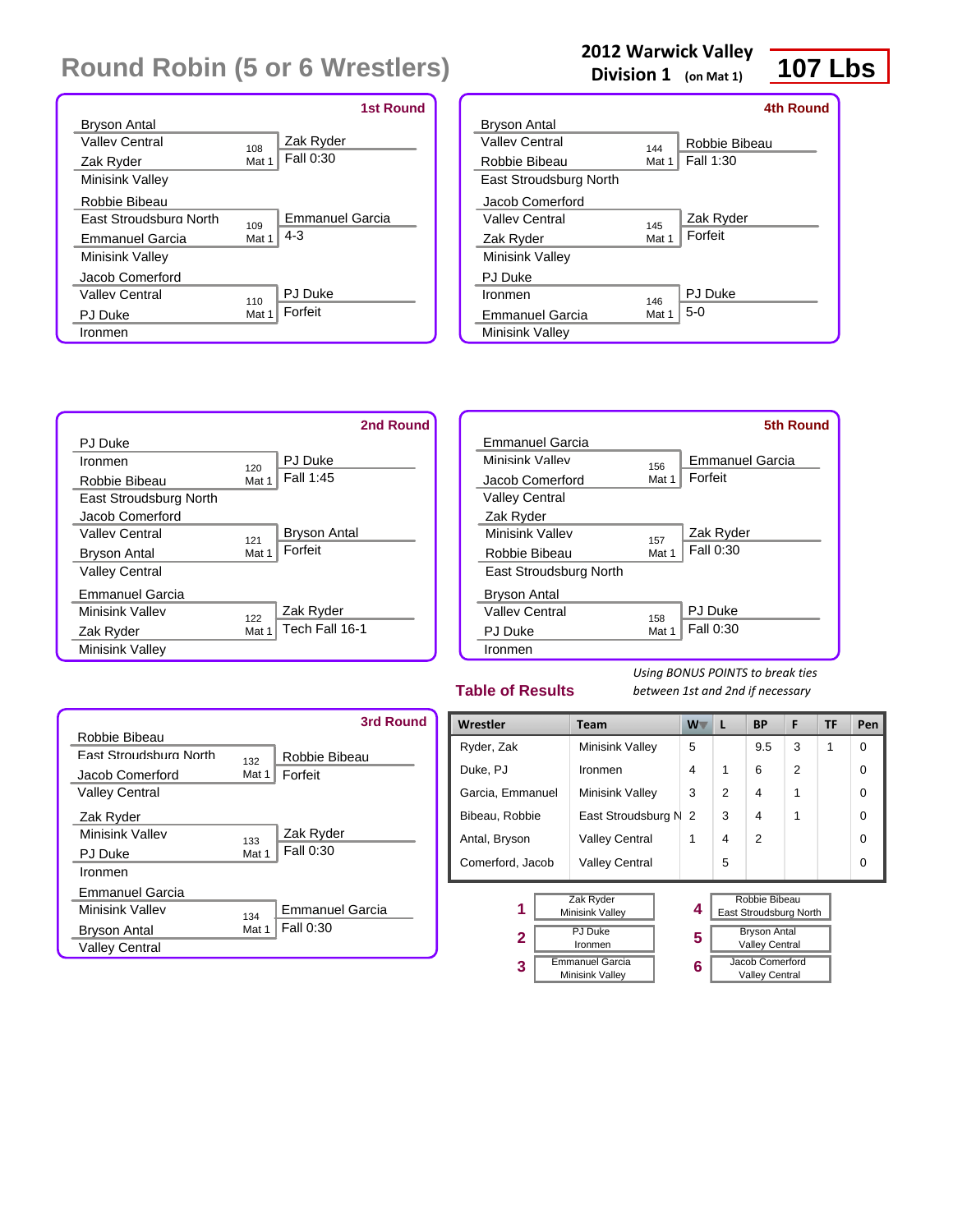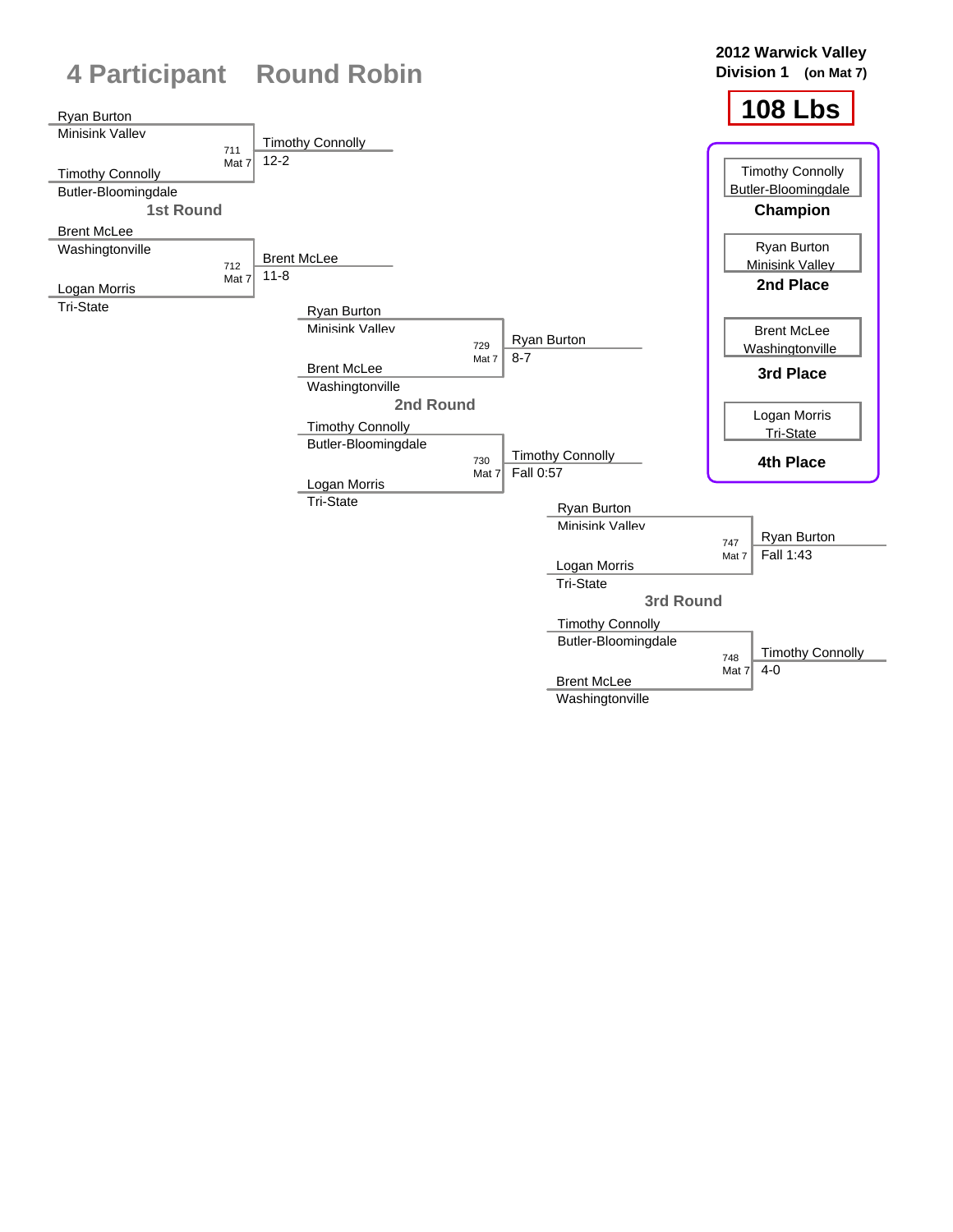### **2012 Warwick Valley Division 2 (on Mat 7)**



| Landon Machado                                  |                                         | 201                               |
|-------------------------------------------------|-----------------------------------------|-----------------------------------|
| Minisink Vallev<br><b>Austin Reed</b><br>Vernon | Landon Machado<br>701<br>$8-5$<br>Mat 7 |                                   |
| Declan Snyder                                   |                                         |                                   |
| Del Val Wildcats                                | Landon Machado                          |                                   |
| Landon Machado<br><b>Minisink Valley</b>        | 719<br>Fall 2:52<br>Mat 7               | Landon Machado<br>Minisink Valley |
| <b>Austin Reed</b>                              |                                         | Champion                          |
| Vernon                                          | <b>Austin Reed</b><br>737               |                                   |
| Declan Snyder<br>Del Val Wildcats               | Mat $7$<br>Fall 0:22                    | <b>Austin Reed</b><br>Vernon      |
|                                                 |                                         | 2nd Place                         |

Declan Snyder Del Val Wildcats

### **3rd Place**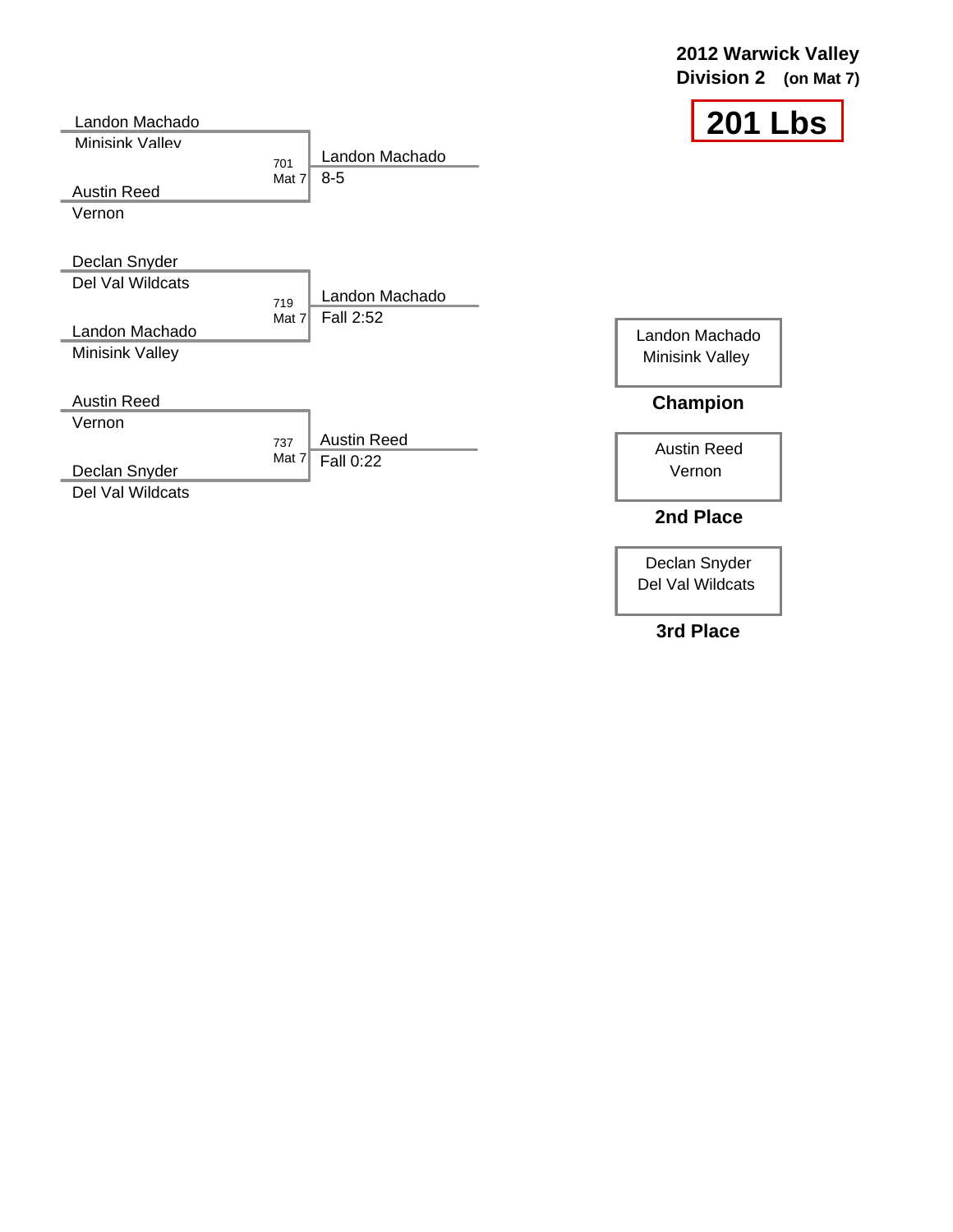|                        |       | <b>1st Round</b> |
|------------------------|-------|------------------|
| Andrew Lannone         |       |                  |
| Tri-State              |       | Andrew Lannone   |
| BYE                    |       | <b>BYE</b>       |
|                        |       |                  |
| Kurt Lindenau          |       |                  |
| <b>Warwick Valley</b>  | 111   | Jared Thompson   |
| Jared Thompson         | Mat 1 | Fall 2:45        |
| Pine Bush              |       |                  |
| <b>Rey Ortiz</b>       |       |                  |
| Pine Rush              | 112   | <b>Rey Ortiz</b> |
| <b>Braxton Pennell</b> | Mat 1 | Fall 0:30        |
| Pine Bush              |       |                  |

### **2012 Warwick Valley**

**Division 2 (on Mat 1)**



|                        |       | 4th Round        |
|------------------------|-------|------------------|
| Andrew Lannone         |       |                  |
| Tri-State              | 147   | Kurt Lindenau    |
| Kurt Lindenau          | Mat 1 | $5-0$            |
| <b>Warwick Valley</b>  |       |                  |
| <b>Rey Ortiz</b>       |       |                  |
| Pine Rush              |       | <b>Rey Ortiz</b> |
| <b>BYE</b>             |       | <b>BYF</b>       |
|                        |       |                  |
| <b>Braxton Pennell</b> |       |                  |
| Pine Rush              | 148   | Jared Thompson   |
| Jared Thompson         | Mat 1 | Forfeit          |
| Pine Bush              |       |                  |
|                        |       |                  |



|                        |       | <b>5th Round</b> |
|------------------------|-------|------------------|
| Jared Thompson         |       |                  |
| Pine Rush              | 159   | <b>Rey Ortiz</b> |
| <b>Rey Ortiz</b>       | Mat 1 | Fall 0:30        |
| Pine Bush              |       |                  |
| <b>BYE</b>             |       |                  |
|                        |       | Kurt Lindenau    |
| Kurt Lindenau          |       | <b>BYF</b>       |
| <b>Warwick Valley</b>  |       |                  |
| Andrew Lannone         |       |                  |
| Tri-State              | 160   | Andrew Lannone   |
| <b>Braxton Pennell</b> | Mat 1 | 14-7             |
| Pine Bush              |       |                  |

### **Table of Results**

|                        |       | 3rd Round              |
|------------------------|-------|------------------------|
| Kurt Lindenau          |       |                        |
| <b>Warwick Valley</b>  | 135   | <b>Rey Ortiz</b>       |
| <b>Rey Ortiz</b>       | Mat 1 | Fall 2:30              |
| Pine Bush              |       |                        |
| <b>BYE</b>             |       |                        |
|                        |       | <b>Braxton Pennell</b> |
| <b>Braxton Pennell</b> |       | BYF                    |
| Pine Bush              |       |                        |
| Jared Thompson         |       |                        |
| Pine Rush              | 136   | Jared Thompson         |
| Andrew Lannone         | Mat 1 | Fall 0:30              |
| <b>Tri-State</b>       |       |                        |

| Wrestler         | Team                                   | W <sub>V</sub> | L              | <b>BP</b>                                 | F              | <b>TF</b> | Pen      |
|------------------|----------------------------------------|----------------|----------------|-------------------------------------------|----------------|-----------|----------|
| Ortiz, Rey       | Pine Bush                              | $\overline{4}$ |                | 8                                         | $\overline{4}$ |           | $\Omega$ |
| Thompson, Jared  | Pine Bush                              | 3              | 1              | 6                                         | $\mathfrak{p}$ |           | $\Omega$ |
| Lindenau, Kurt   | <b>Warwick Valley</b>                  | $\overline{2}$ | $\overline{2}$ | 2                                         | 1              |           | 0        |
| Lannone, Andrew  | Tri-State                              | 1              | 3              | $\Omega$                                  |                |           | $\Omega$ |
| Pennell, Braxton | Pine Bush                              |                | 4              |                                           |                |           | $\Omega$ |
|                  |                                        |                |                |                                           |                |           |          |
| 1                | <b>Rev Ortiz</b><br>Pine Bush          | 4              |                | <b>Andrew Lannone</b><br><b>Tri-State</b> |                |           |          |
| $\overline{2}$   | Jared Thompson<br>Pine Bush            | 5              |                | <b>Braxton Pennell</b><br>Pine Bush       |                |           |          |
| 3                | Kurt Lindenau<br><b>Warwick Valley</b> | 6              |                |                                           |                |           |          |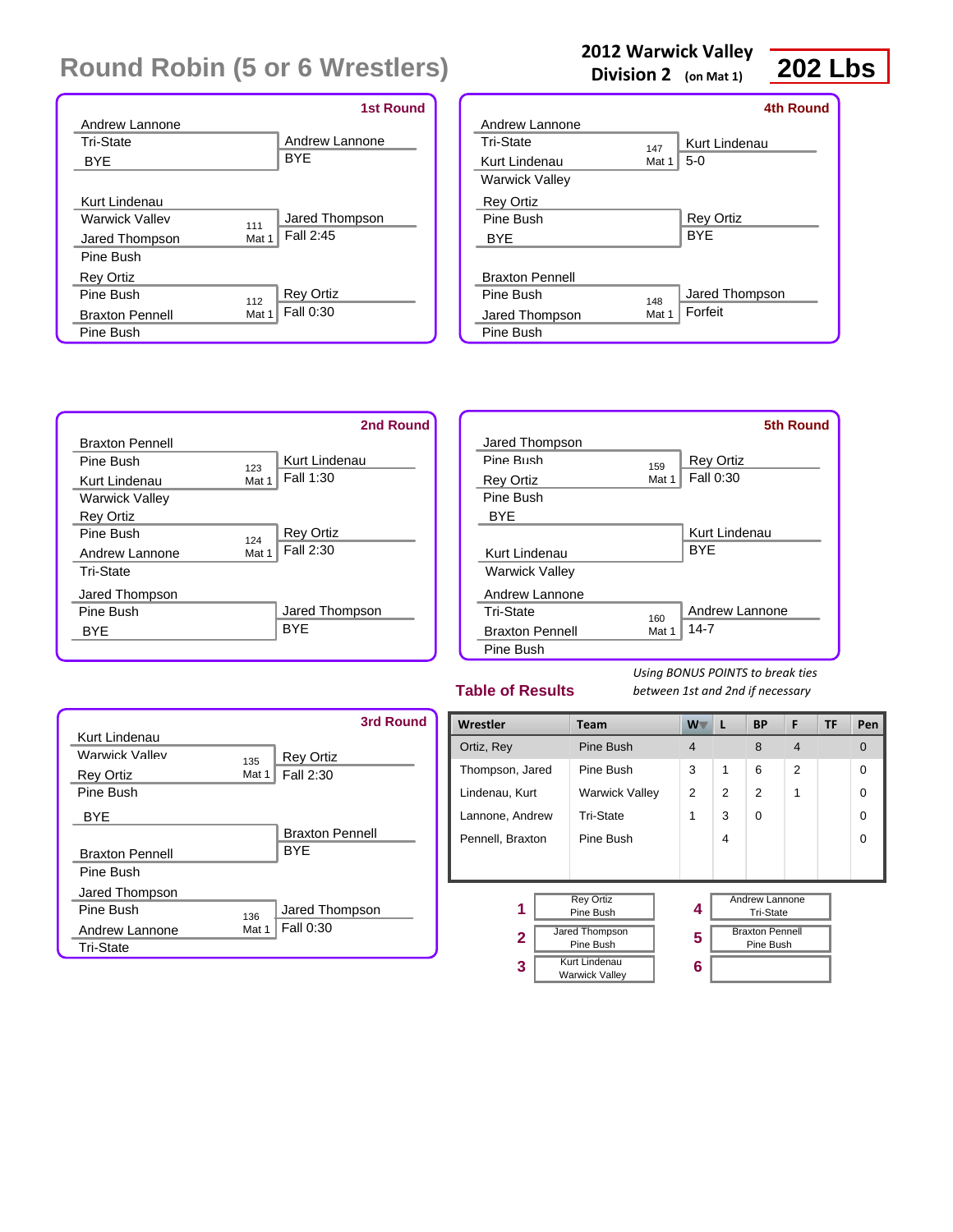|                        |       | <b>1st Round</b>       |
|------------------------|-------|------------------------|
| Devin Greer            |       |                        |
| Pine Rush              | 201   | Devin Greer            |
| Sean Zwart             | Mat 2 | Fall 1:30              |
| Pine Bush              |       |                        |
| Shawn Kiernan          |       |                        |
| Vernon                 | 202   | <b>Braydon Pennell</b> |
| <b>Braydon Pennell</b> | Mat 2 | Tech Fall 17-2         |
| Pine Bush              |       |                        |
| Benjamin Levy          |       |                        |
| Del Val Wildcats       | 203   | Casey McMullen         |
| Casey McMullen         | Mat 2 | Fall 0:22              |
| <b>Tri-State</b>       |       |                        |

### **2012 Warwick Valley**

**Division 2 (on Mat 2)**

### **203 Lbs**

|                        |       | 4th Round              |
|------------------------|-------|------------------------|
| Devin Greer            |       |                        |
| Pine Rush              | 237   | Devin Greer            |
| Shawn Kiernan          | Mat 2 | Forfeit                |
| Vernon                 |       |                        |
| <b>Benjamin Levy</b>   |       |                        |
| Del Val Wildcats       | 238   | Sean Zwart             |
| Sean Zwart             | Mat 2 | $13-3$                 |
| Pine Bush              |       |                        |
| Casey McMullen         |       |                        |
| Tri-State              | 239   | <b>Braydon Pennell</b> |
| <b>Braydon Pennell</b> | Mat 2 | $17 - 3$               |
| Pine Bush              |       |                        |
|                        |       |                        |



|                        |       | 5th Round              |
|------------------------|-------|------------------------|
| <b>Braydon Pennell</b> |       |                        |
| Pine Rush              | 249   | <b>Braydon Pennell</b> |
| Benjamin Levy          | Mat 2 | Fall 0:49              |
| Del Val Wildcats       |       |                        |
| Sean Zwart             |       |                        |
| Pine Rush              | 250   | Sean Zwart             |
| Shawn Kiernan          | Mat 2 | Forfeit                |
| Vernon                 |       |                        |
| Devin Greer            |       |                        |
| Pine Rush              | 251   | Devin Greer            |
| Casey McMullen         | Mat 2 | Tech Fall 21-3         |
| <b>Tri-State</b>       |       |                        |

### **Table of Results**

|                        |       | 3rd Round      |
|------------------------|-------|----------------|
| Shawn Kiernan          |       |                |
| Vernon                 | 225   | Benjamin Levy  |
| Benjamin Levy          | Mat 2 | Forfeit        |
| Del Val Wildcats       |       |                |
| Sean Zwart             |       |                |
| Pine Rush              | 226   | Casey McMullen |
| Casey McMullen         | Mat 2 | $10 - 2$       |
| <b>Tri-State</b>       |       |                |
| <b>Braydon Pennell</b> |       |                |
| Pine Rush              | 227   | Devin Greer    |
| Devin Greer            | Mat 2 | $10 - 0$       |
| Pine Bush              |       |                |

| Wrestler                     |                                     | <b>Team</b>                        |   | $W^-$ | L | <b>BP</b>                                | F              | TF | Pen |
|------------------------------|-------------------------------------|------------------------------------|---|-------|---|------------------------------------------|----------------|----|-----|
| Greer, Devin                 |                                     | Pine Bush                          |   | 5     |   | 8.5                                      | 2              | 1  | 0   |
| Pennell, Braydon             |                                     | Pine Bush                          |   | 4     | 1 | 6.5                                      | $\overline{2}$ | 1  | 0   |
| Tri-State<br>McMullen, Casey |                                     | 3                                  | 2 | 5     | 1 |                                          | $\Omega$       |    |     |
| Pine Bush<br>Zwart, Sean     |                                     | 2                                  | 3 | 3     |   |                                          | $\Omega$       |    |     |
|                              | Del Val Wildcats<br>Levy, Benjamin  |                                    |   | 1     | 4 | 2                                        |                |    | 0   |
| Kiernan, Shawn               |                                     | Vernon                             |   |       | 5 |                                          |                |    | 0   |
| 1                            |                                     | Devin Greer<br>Pine Bush           |   | 4     |   | Sean Zwart<br>Pine Bush                  |                |    |     |
| $\mathbf{2}$                 | <b>Braydon Pennell</b><br>Pine Bush |                                    |   | 5     |   | <b>Benjamin Levy</b><br>Del Val Wildcats |                |    |     |
| 3                            |                                     | Casey McMullen<br><b>Tri-State</b> |   | 6     |   | Shawn Kiernan<br>Vernon                  |                |    |     |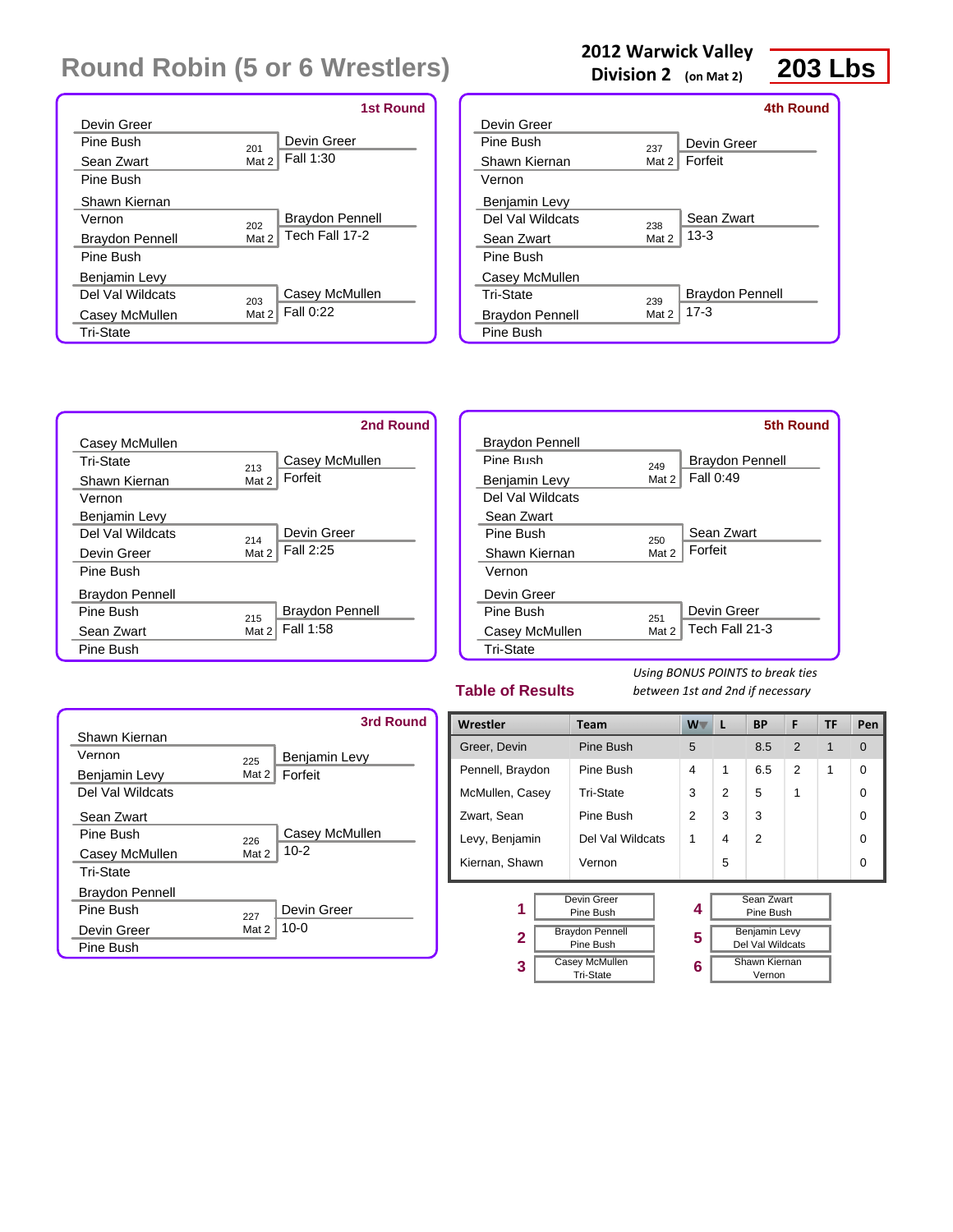|                  |       | <b>1st Round</b> |
|------------------|-------|------------------|
| Joshua Heffernan |       |                  |
| Wallennaunack    | 204   | Eric Tique       |
| Eric Tique       | Mat 2 | Fall 0:29        |
| <b>Tri-State</b> |       |                  |
| Jacob Jaslow     |       |                  |
| North Rockland   | 205   | Jacob Jaslow     |
| Aiden Tauszky    | Mat 2 | Fall 2:00        |
| Tri-State        |       |                  |
| Hayden Mead      |       |                  |
| Tri-State        | 206   | Hayden Mead      |
| Erik Nilson      | Mat 2 | $10 - 4$         |
| Warwick Valley   |       |                  |

### **2012 Warwick Valley**

**Division 2 (on Mat 2)**



|                  |       | 4th Round        |
|------------------|-------|------------------|
| Joshua Heffernan |       |                  |
| Wallennaunack    | 240   | Jacob Jaslow     |
| Jacob Jaslow     | Mat 2 | <b>Fall 0:36</b> |
| North Rockland   |       |                  |
| Hayden Mead      |       |                  |
| Tri-State        | 241   | Eric Tique       |
| Eric Tique       | Mat 2 | Fall 1:30        |
| <b>Tri-State</b> |       |                  |
| Erik Nilson      |       |                  |
| Warwick Valley   | 242   | Erik Nilson      |
| Aiden Tauszky    | Mat 2 | $12 - 4$         |
| <b>Tri-State</b> |       |                  |



|                       |       | <b>5th Round</b> |
|-----------------------|-------|------------------|
| Aiden Tauszky         |       |                  |
| Tri-State             | 252   | Hayden Mead      |
| Hayden Mead           | Mat 2 | Fall 1:50        |
| <b>Tri-State</b>      |       |                  |
| <b>Eric Tique</b>     |       |                  |
| Tri-State             | 253   | Eric Tique       |
| Jacob Jaslow          | Mat 2 | $15 - 3$         |
| North Rockland        |       |                  |
| Joshua Heffernan      |       |                  |
| Wallennaunack         | 254   | Erik Nilson      |
| Erik Nilson           | Mat 2 | $9-0$            |
| <b>Warwick Valley</b> |       |                  |
|                       |       |                  |

### **Table of Results**

**3**

*Using BONUS POINTS to break ties between 1st and 2nd if necessary*

> Joshua Heffernan Wallenpaupack

|                       |          | 3rd Round        |
|-----------------------|----------|------------------|
| Jacob Jaslow          |          |                  |
| North Rockland        | 228      | Jacob Jaslow     |
| Hayden Mead           | Mat $2 $ | <b>Fall 2:37</b> |
| <b>Tri-State</b>      |          |                  |
| Eric Tique            |          |                  |
| Tri-State             | 229      | Eric Tigue       |
| Erik Nilson           | Mat 2    | Fall 0:30        |
| <b>Warwick Valley</b> |          |                  |
| Aiden Tauszky         |          |                  |
| Tri-State             | 230      | Aiden Tauszky    |
| Joshua Heffernan      | Mat 2    | Fall 0:43        |
| Wallenpaupack         |          |                  |

| Wrestler                                                   | Team                  | W T | L | <b>BP</b>                                                    | F              | TF | Pen      |
|------------------------------------------------------------|-----------------------|-----|---|--------------------------------------------------------------|----------------|----|----------|
| Tique, Eric                                                | <b>Tri-State</b>      | 5   |   | 9                                                            | $\overline{4}$ |    | $\Omega$ |
| Jaslow, Jacob                                              | North Rockland        | 4   | 1 | 8                                                            | 4              |    | $\Omega$ |
| Mead, Hayden                                               | Tri-State             | 3   | 2 | 4                                                            | $\overline{2}$ |    | $\Omega$ |
| Nilson, Erik                                               | <b>Warwick Valley</b> | 2   | 3 | 2                                                            |                |    | $\Omega$ |
| Tauszky, Aiden                                             | Tri-State             | 1   | 4 | 2                                                            | 1              |    | $\Omega$ |
| Heffernan, Joshua                                          | Wallenpaupack         |     | 5 |                                                              |                |    | $\Omega$ |
| <b>Eric Tigue</b><br>1<br><b>Tri-State</b><br>Jacob Jaslow |                       | 4   |   | <b>Erik Nilson</b><br><b>Warwick Valley</b><br>Aiden Tauszky |                |    |          |
| 2                                                          | North Rockland        | 5   |   | <b>Tri-State</b>                                             |                |    |          |

**6**

Hayden Mead Tri-State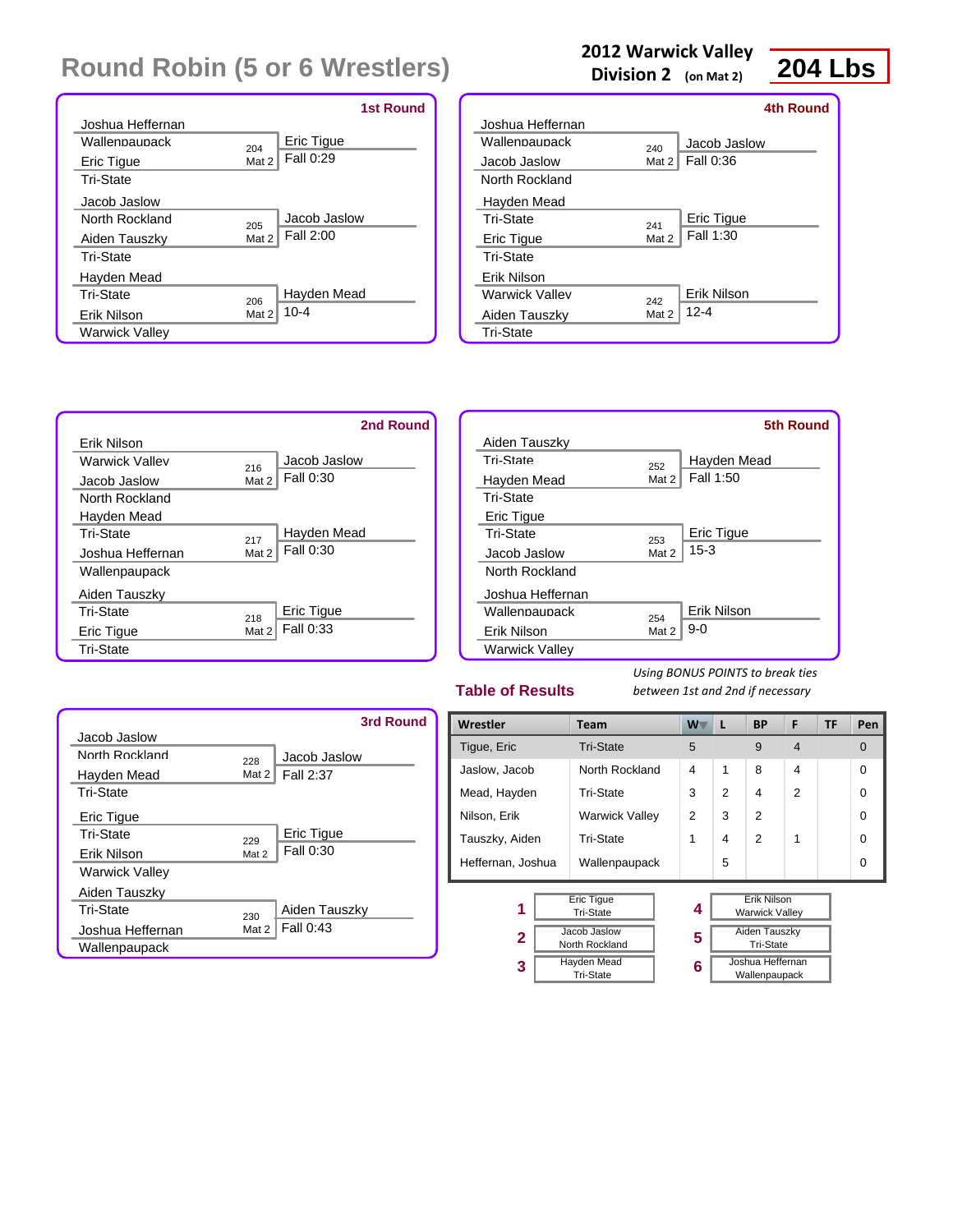|                        |       | <b>1st Round</b>       |
|------------------------|-------|------------------------|
| <b>Vincent Bertone</b> |       |                        |
| Anex                   | 207   | <b>Vincent Bertone</b> |
| Mason Shirhall         | Mat 2 | Fall 0:40              |
| Vernon                 |       |                        |
| <b>Tyler Ferrara</b>   |       |                        |
| Chenango Forks         | 208   | <b>Tyler Ferrara</b>   |
| Richard OLena          | Mat 2 | Forfeit                |
| Tri-State              |       |                        |
| <b>Ricky Healy</b>     |       |                        |
| Vernon                 | 209   | <b>Ricky Healy</b>     |
| <b>Bryce OHara</b>     | Mat 2 | Fall 1:41              |
| Vernon                 |       |                        |

Bryce OHara

Tyler Ferrara Chenango Forks

Ricky Healy

Apex

Vincent Bertone

Richard OLena

Mason Shirhall Vernon

Vernon <sup>219</sup>

Vernon <sup>220</sup>

Tri-State 221

### **2012 Warwick Valley**

**Division 2 (on Mat 2)**



|                                          | 4th Round |
|------------------------------------------|-----------|
| Vincent Bertone                          |           |
| Anex<br><b>Vincent Bertone</b><br>243    |           |
| 7-0<br>Mat 2<br><b>Tyler Ferrara</b>     |           |
| Chenango Forks                           |           |
| <b>Ricky Healy</b>                       |           |
| <b>Ricky Healy</b><br>Vernon<br>244      |           |
| Default<br>Mat 2<br>Mason Shirhall       |           |
| Vernon                                   |           |
| <b>Bryce OHara</b>                       |           |
| <b>Bryce OHara</b><br>Vernon<br>245      |           |
| Forfeit<br>Mat 2<br><b>Richard OLena</b> |           |
| <b>Tri-State</b>                         |           |



### **Table of Results**

*Using BONUS POINTS to break ties between 1st and 2nd if necessary*

|                        |       | 3rd Round              |
|------------------------|-------|------------------------|
| <b>Tyler Ferrara</b>   |       |                        |
| Chenango Forks         | 231   | <b>Ricky Healy</b>     |
| <b>Ricky Healy</b>     | Mat 2 | Fall 0:48              |
| Vernon                 |       |                        |
| Mason Shirhall         |       |                        |
| Vernon                 | 232   | <b>Bryce OHara</b>     |
| <b>Bryce OHara</b>     | Mat 2 | $16 - 2$               |
| Vernon                 |       |                        |
| <b>Richard OLena</b>   |       |                        |
| Tri-State              | 233   | <b>Vincent Bertone</b> |
| <b>Vincent Bertone</b> | Mat 2 | Forfeit                |
| Apex                   |       |                        |

Mason Shirhall

Vincent Bertone

Tyler Ferrara

Mat 2 Forfeit

Mat  $2 \mid$  Fall 2:56

 $Mat 2$  Fall 0:41

| Wrestler                                    |  | <b>Team</b>                    | $W^-$ | L                                        | <b>BP</b>                       | F              | TF | Pen      |
|---------------------------------------------|--|--------------------------------|-------|------------------------------------------|---------------------------------|----------------|----|----------|
| Bertone, Vincent                            |  | Apex                           | 5     |                                          | 8                               | 3              |    | $\Omega$ |
| Healy, Ricky                                |  | Vernon                         | 4     | 1                                        | 8                               | $\mathfrak{p}$ |    | $\Omega$ |
| Ferrara, Tyler                              |  | Chenango Forks                 | 3     | 2                                        | 6                               | $\overline{2}$ |    | $\Omega$ |
| OHara, Bryce                                |  | Vernon                         | 2     | 3                                        | 3                               |                |    | $\Omega$ |
| Shirhall, Mason                             |  | Vernon                         | 1     | 4                                        | $\overline{2}$                  |                |    | $\Omega$ |
| OLena, Richard                              |  | <b>Tri-State</b>               |       | 5                                        |                                 |                |    | $\Omega$ |
|                                             |  |                                |       |                                          |                                 |                |    |          |
| 1                                           |  | <b>Vincent Bertone</b><br>Apex | 4     |                                          | <b>Bryce OHara</b><br>Vernon    |                |    |          |
| $\mathbf{2}$                                |  | <b>Ricky Healy</b><br>Vernon   | 5     |                                          | <b>Mason Shirhall</b><br>Vernon |                |    |          |
| <b>Tyler Ferrara</b><br>3<br>Chenango Forks |  | 6                              |       | <b>Richard OLena</b><br><b>Tri-State</b> |                                 |                |    |          |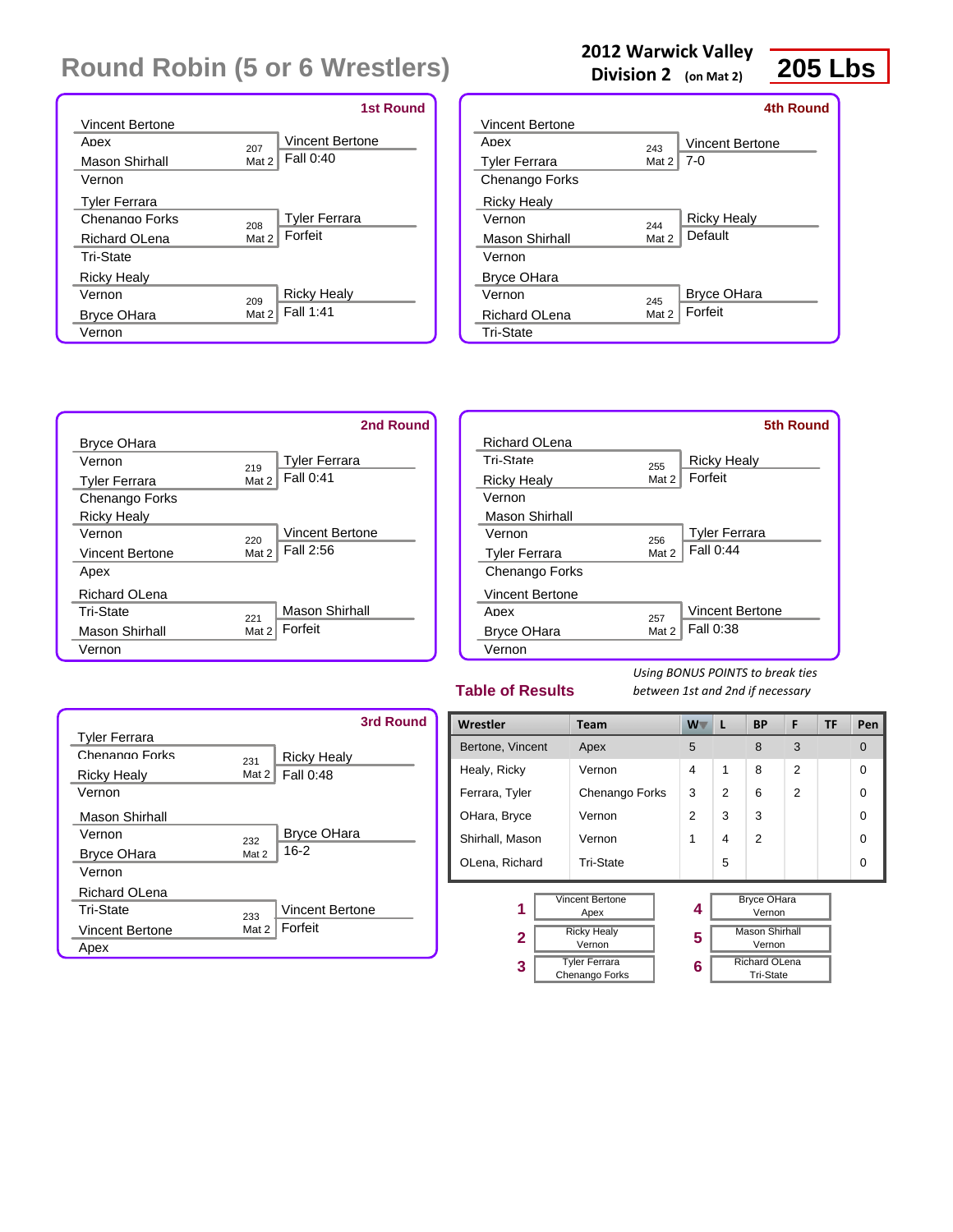|                            | <b>1st Round</b>  |
|----------------------------|-------------------|
| Dean Constantino           |                   |
| Secaucus                   | Dean Constantino  |
| <b>BYE</b>                 | <b>BYE</b>        |
|                            |                   |
| Adrian Grzebalski          |                   |
| Del Val Wildcats<br>301    | Adrian Grzebalski |
| Mat 3<br>Johnny Soi        | $4 - 2$           |
| <b>Rondout Valley</b>      |                   |
| Owen Kelly                 |                   |
| Tri-State<br>302           | Nicholas La Morte |
| Mat 3<br>Nicholas La Morte | Forfeit           |
| Rocky Point                |                   |

### **2012 Warwick Valley**

**Division 2 (on Mat 3)**



|                       |       | <b>4th Round</b>  |
|-----------------------|-------|-------------------|
| Dean Constantino      |       |                   |
| Secaucus              | 337   | Dean Constantino  |
| Adrian Grzebalski     | Mat 3 | $3-0$             |
| Del Val Wildcats      |       |                   |
| Owen Kelly            |       |                   |
| Tri-State             |       | Owen Kelly        |
| BYE                   |       | <b>BYF</b>        |
|                       |       |                   |
| Nicholas La Morte     |       |                   |
| Rocky Point           | 338   | Nicholas La Morte |
| Johnny Soi            | Mat 3 | Fall 0:31         |
| <b>Rondout Valley</b> |       |                   |



|                   |       | 5th Round         |
|-------------------|-------|-------------------|
| Johnny Soi        |       |                   |
| Rondout Valley    | 349   | Johnny Soi        |
| Owen Kelly        | Mat 3 | Forfeit           |
| <b>Tri-State</b>  |       |                   |
| <b>BYF</b>        |       |                   |
|                   |       | Adrian Grzebalski |
| Adrian Grzebalski |       | <b>BYF</b>        |
| Del Val Wildcats  |       |                   |
| Dean Constantino  |       |                   |
| Secaucus          | 350   | Nicholas La Morte |
| Nicholas La Morte | Mat 3 | Fall 0:52         |
| Rocky Point       |       |                   |

### **Table of Results**

|                   |       | 3rd Round         |
|-------------------|-------|-------------------|
| Adrian Grzebalski |       |                   |
| Del Val Wildcats  | 325   | Adrian Grzebalski |
| Owen Kelly        | Mat 3 | Forfeit           |
| <b>Tri-State</b>  |       |                   |
| BYF               |       |                   |
|                   |       | Nicholas La Morte |
| Nicholas La Morte |       | <b>BYF</b>        |
| Rocky Point       |       |                   |
| Johnny Soi        |       |                   |
| Rondout Valley    | 326   | Dean Constantino  |
| Dean Constantino  | Mat 3 | Fall 0:18         |
| Secaucus          |       |                   |

| Wrestler                 | <b>Team</b>                                                                                               | $W^-$          | L | <b>BP</b>                                                      | F              | TF | Pen      |
|--------------------------|-----------------------------------------------------------------------------------------------------------|----------------|---|----------------------------------------------------------------|----------------|----|----------|
| La Morte, Nicholas       | <b>Rocky Point</b>                                                                                        | $\overline{4}$ |   | 6                                                              | $\overline{2}$ |    | $\Omega$ |
| Constantino, Dean        | Secaucus                                                                                                  | 3              | 1 | 4                                                              | 1              |    | $\Omega$ |
| Grzebalski, Adrian       | Del Val Wildcats                                                                                          | 2              | 2 | 2                                                              |                |    | $\Omega$ |
| Soi, Johnny              | Rondout Valley                                                                                            | 1              | 3 | $\overline{2}$                                                 |                |    | $\Omega$ |
| Kelly, Owen              | <b>Tri-State</b>                                                                                          |                | 4 |                                                                |                |    | $\Omega$ |
|                          |                                                                                                           |                |   |                                                                |                |    |          |
| 1<br>$\overline{2}$<br>3 | Nicholas La Morte<br>Rocky Point<br>Dean Constantino<br>Secaucus<br>Adrian Grzebalski<br>Del Val Wildcats | 4<br>5<br>6    |   | Johnny Soi<br>Rondout Valley<br>Owen Kelly<br><b>Tri-State</b> |                |    |          |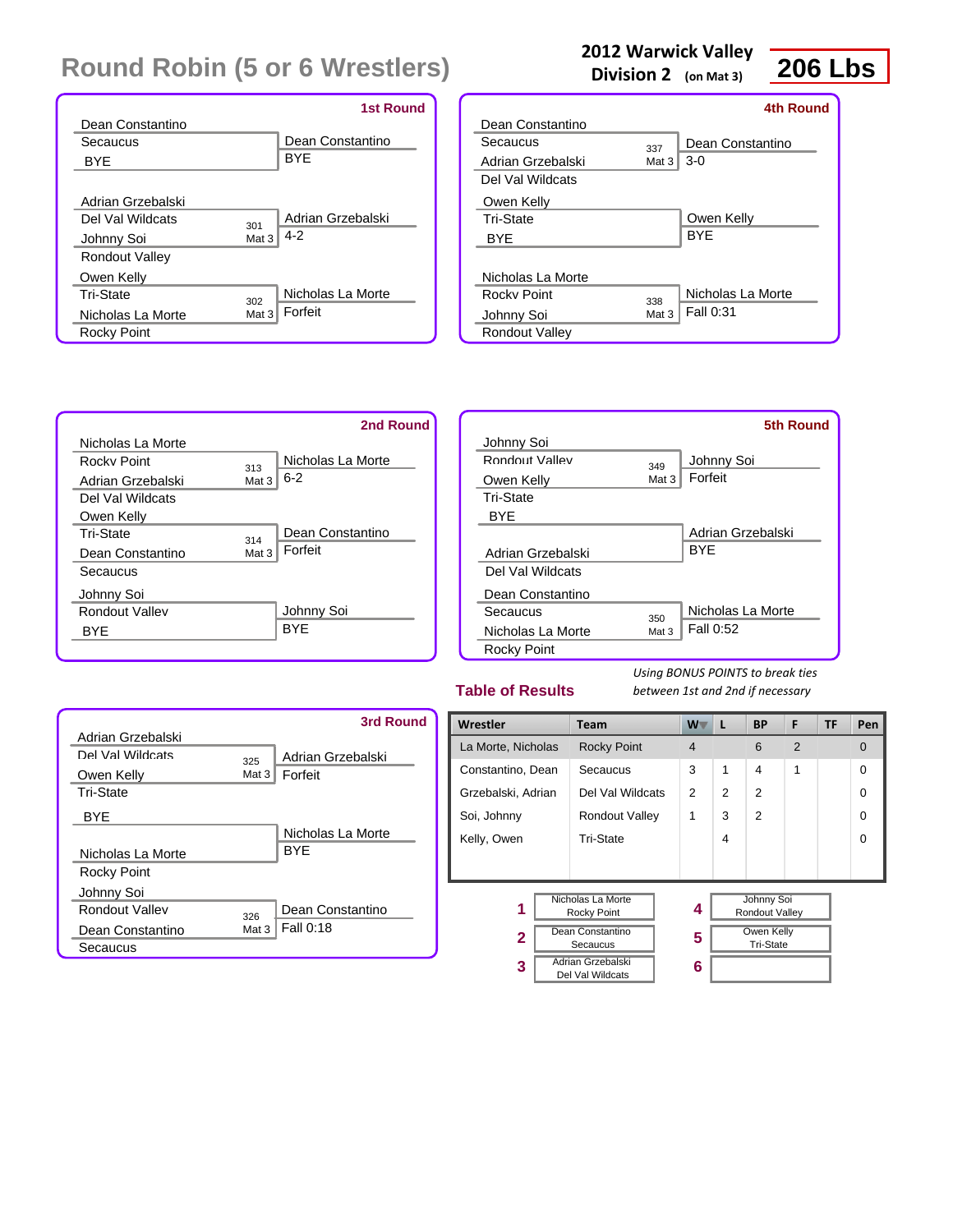|                        |       | <b>1st Round</b> |
|------------------------|-------|------------------|
| <b>Connor Cawley</b>   |       |                  |
| Vernon                 | 210   | Paulie Weinrich  |
| Paulie Weinrich        | Mat 2 | Fall 0:42        |
| Tri-State              |       |                  |
| Finn Gibson            |       |                  |
| New Paltz              | 211   | Ryan Silvestri   |
| <b>Ryan Silvestri</b>  | Mat 2 | Fall 0:40        |
| <b>Warwick Valley</b>  |       |                  |
| Nate Moen              |       |                  |
| Harrison Mat Club      | 212   | Nate Moen        |
| Ryan Murphy            | Mat 2 | Fall 0:58        |
| <b>Minisink Valley</b> |       |                  |

### **2012 Warwick Valley**

**Division 2 (on Mat 2)**



|                       |       | 4th Round       |
|-----------------------|-------|-----------------|
| <b>Connor Cawley</b>  |       |                 |
| Vernon                | 246   | Finn Gibson     |
| Finn Gibson           | Mat 2 | Tech Fall 19-4  |
| New Paltz             |       |                 |
| Nate Moen             |       |                 |
| Harrison Mat Club     | 247   | Paulie Weinrich |
| Paulie Weinrich       | Mat 2 | $9-0$           |
| Tri-State             |       |                 |
| Ryan Murphy           |       |                 |
| Minisink Valley       | 248   | Ryan Silvestri  |
| Ryan Silvestri        | Mat 2 | Fall 0:32       |
| <b>Warwick Valley</b> |       |                 |



|                        |       | 5th Round            |
|------------------------|-------|----------------------|
| Ryan Silvestri         |       |                      |
| Warwick Valley         | 258   | Ryan Silvestri       |
| Nate Moen              | Mat 2 | $9-0$                |
| Harrison Mat Club      |       |                      |
| Paulie Weinrich        |       |                      |
| Tri-State              | 259   | Paulie Weinrich      |
| Finn Gibson            | Mat 2 | Fall 0:52            |
| New Paltz              |       |                      |
| <b>Connor Cawley</b>   |       |                      |
| Vernon                 | 260   | <b>Connor Cawley</b> |
| Ryan Murphy            | Mat 2 | 10-4                 |
| <b>Minisink Valley</b> |       |                      |

### **Table of Results**

|                        |       | 3rd Round       |
|------------------------|-------|-----------------|
| Finn Gibson            |       |                 |
| New Paltz              | 234   | Nate Moen       |
| Nate Moen              | Mat 2 | Fall 2:32       |
| Harrison Mat Club      |       |                 |
| Paulie Weinrich        |       |                 |
| Tri-State              | 235   | Paulie Weinrich |
| Ryan Murphy            | Mat 2 | Fall 0:48       |
| <b>Minisink Valley</b> |       |                 |
| Ryan Silvestri         |       |                 |
| <b>Warwick Valley</b>  | 236   | Ryan Silvestri  |
| <b>Connor Cawley</b>   | Mat 2 | Fall 0:19       |
| Vernon                 |       |                 |

| Wrestler                              |                  | <b>Team</b>           |  | <b>W</b>       | L                    | <b>BP</b>          | F              | TF | Pen      |
|---------------------------------------|------------------|-----------------------|--|----------------|----------------------|--------------------|----------------|----|----------|
| Weinrich, Paulie                      |                  | <b>Tri-State</b>      |  | 5              |                      | 9                  | $\overline{4}$ |    | $\Omega$ |
| Silvestri, Ryan                       |                  | <b>Warwick Valley</b> |  | 4              | 1                    | $\overline{7}$     | 3              |    | $\Omega$ |
| Moen, Nate                            |                  | Harrison Mat Club     |  | 3              | $\overline{2}$       | 4                  | $\overline{2}$ |    | $\Omega$ |
| Gibson, Finn                          | <b>New Paltz</b> |                       |  | $\overline{2}$ | 3                    | 2.5                |                | 1  | $\Omega$ |
| Cawley, Connor                        |                  | Vernon                |  | 1              | 4                    | $\Omega$           |                |    | $\Omega$ |
| Murphy, Ryan                          |                  | Minisink Valley       |  |                | 5                    |                    |                |    | $\Omega$ |
|                                       |                  |                       |  |                |                      |                    |                |    |          |
|                                       |                  | Paulie Weinrich       |  |                |                      | <b>Finn Gibson</b> |                |    |          |
| 1                                     |                  | <b>Tri-State</b>      |  | 4              |                      | <b>New Paltz</b>   |                |    |          |
| <b>Ryan Silvestri</b>                 |                  |                       |  |                | <b>Connor Cawley</b> |                    |                |    |          |
| $\mathbf{2}$<br><b>Warwick Valley</b> |                  | 5                     |  | Vernon         |                      |                    |                |    |          |
| 3                                     |                  | Nate Moen             |  | 6              |                      | <b>Ryan Murphy</b> |                |    |          |
|                                       |                  | Harrison Mat Club     |  |                |                      | Minisink Valley    |                |    |          |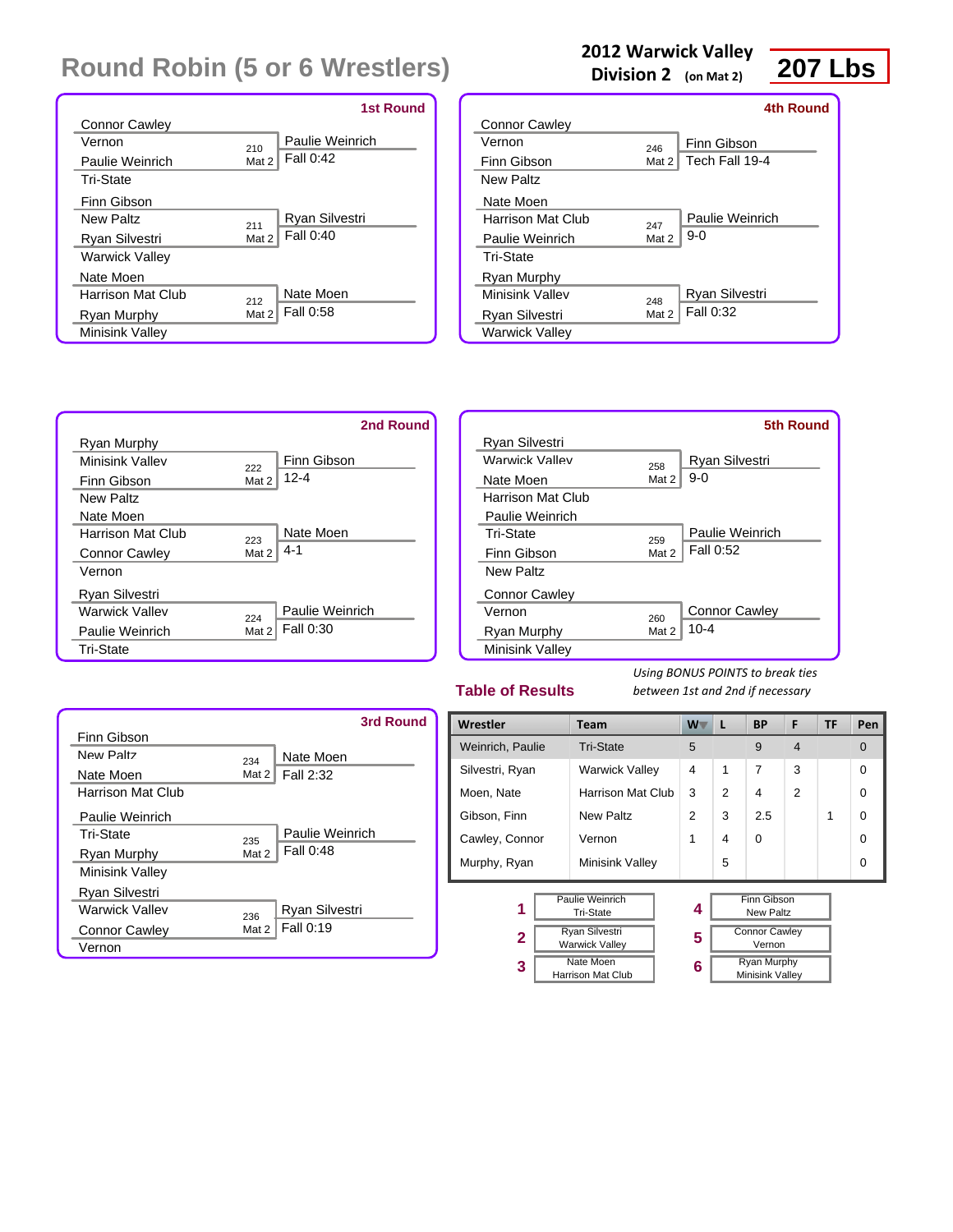|                       |                  | <b>1st Round</b> |
|-----------------------|------------------|------------------|
| Xavier Bacchus        |                  |                  |
| Pine Rush             | 303              | William Roggero  |
| William Roggero       | Mat <sub>3</sub> | $3-0$            |
| Harrison Mat Club     |                  |                  |
| <b>Andrew Doty</b>    |                  |                  |
| Minisink Valley       | 304              | Logan Rivera     |
| Logan Rivera          | Mat <sub>3</sub> | Forfeit          |
| Vernon                |                  |                  |
| Liam Kelly            |                  |                  |
| Valley Central        | 305              | Liam Kelly       |
| Jack Mazzella         | Mat <sub>3</sub> | $13 - 5$         |
| <b>Warwick Valley</b> |                  |                  |

### **2012 Warwick Valley**

**Division 2 (on Mat 3)**



|                    |       | 4th Round      |
|--------------------|-------|----------------|
| Xavier Bacchus     |       |                |
| Pine Rush          | 339   | Xavier Bacchus |
| <b>Andrew Doty</b> | Mat 3 | Forfeit        |
| Minisink Valley    |       |                |
| Liam Kelly         |       |                |
| Valley Central     | 340   | Liam Kelly     |
| William Roggero    | Mat 3 | Fall 0:40      |
| Harrison Mat Club  |       |                |
| Jack Mazzella      |       |                |
| Warwick Vallev     | 341   | Jack Mazzella  |
| Logan Rivera       | Mat 3 | Fall 0:38      |
| Vernon             |       |                |



### **Table of Results**

*Using BONUS POINTS to break ties between 1st and 2nd if necessary*

| <b>3rd Round</b> | Wrestler         | <b>Team</b>                                                                   | $W^-$          | L              | <b>BP</b>                                                    | F | TF | Pen      |
|------------------|------------------|-------------------------------------------------------------------------------|----------------|----------------|--------------------------------------------------------------|---|----|----------|
|                  | Kelly, Liam      | <b>Valley Central</b>                                                         | 5              |                | 9                                                            | 3 |    | $\Omega$ |
|                  | Mazzella, Jack   | <b>Warwick Valley</b>                                                         | 4              | 1              | 6.5                                                          | 1 | 1  | $\Omega$ |
|                  | Roggero, William | Harrison Mat Club                                                             | 3              | $\overline{2}$ | 4                                                            | 1 |    | $\Omega$ |
|                  | Bacchus, Xavier  | Pine Bush                                                                     | $\overline{2}$ | 3              | 4                                                            | 1 |    | $\Omega$ |
| zella            | Rivera, Logan    | Vernon                                                                        | 1              | 4              | 2                                                            |   |    | $\Omega$ |
|                  | Doty, Andrew     | Minisink Valley                                                               |                | 5              |                                                              |   |    | $\Omega$ |
| cchus            | 2                | Liam Kelly<br><b>Valley Central</b><br>Jack Mazzella<br><b>Warwick Valley</b> | 4<br>5         |                | <b>Xavier Bacchus</b><br>Pine Bush<br>Logan Rivera<br>Vernon |   |    |          |
|                  | 3                | William Roggero<br>Horrigan Mat Olub                                          | 6              |                | <b>Andrew Doty</b><br>Miniciple <i>Malley</i>                |   |    |          |

Harrison Mat Club

#### drew Doty Minisink Valley

|                          |       | 2nd Round       |
|--------------------------|-------|-----------------|
| Jack Mazzella            |       |                 |
| <b>Warwick Valley</b>    | 315   | Jack Mazzella   |
| <b>Andrew Doty</b>       | Mat 3 | Forfeit         |
| <b>Minisink Valley</b>   |       |                 |
| Liam Kelly               |       |                 |
| Valley Central           | 316   | Liam Kelly      |
| Xavier Bacchus           | Mat 3 | Fall 0:30       |
| Pine Bush                |       |                 |
| Logan Rivera             |       |                 |
| Vernon                   | 317   | William Roggero |
| William Roggero          | Mat 3 | Fall 1:24       |
| <b>Harrison Mat Club</b> |       |                 |

|                       | 3rd Round             |
|-----------------------|-----------------------|
| <b>Andrew Doty</b>    |                       |
| Minisink Valley       | Liam Kelly<br>327     |
| Liam Kelly            | Forfeit<br>Mat $3$    |
| <b>Valley Central</b> |                       |
| William Roggero       |                       |
| Harrison Mat Club     | Jack Mazzella<br>328  |
| Jack Mazzella         | $13-3$<br>Mat 3       |
| <b>Warwick Valley</b> |                       |
| Logan Rivera          |                       |
| Vernon                | Xavier Bacchus<br>329 |
| Xavier Bacchus        | Fall 0:26<br>Mat 3    |
| Pine Bush             |                       |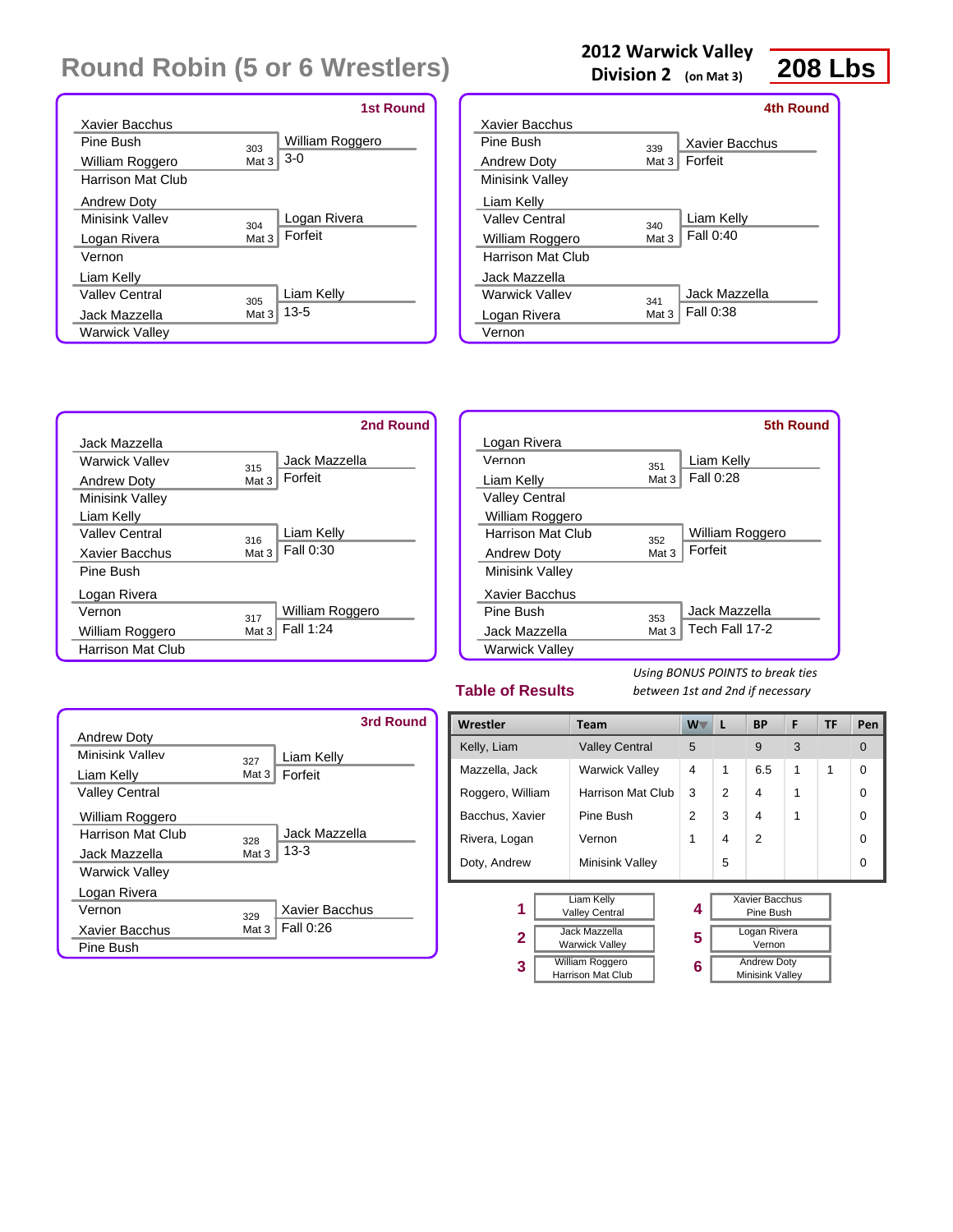

Tommy Panzanella

Mat 7 Fall 1:26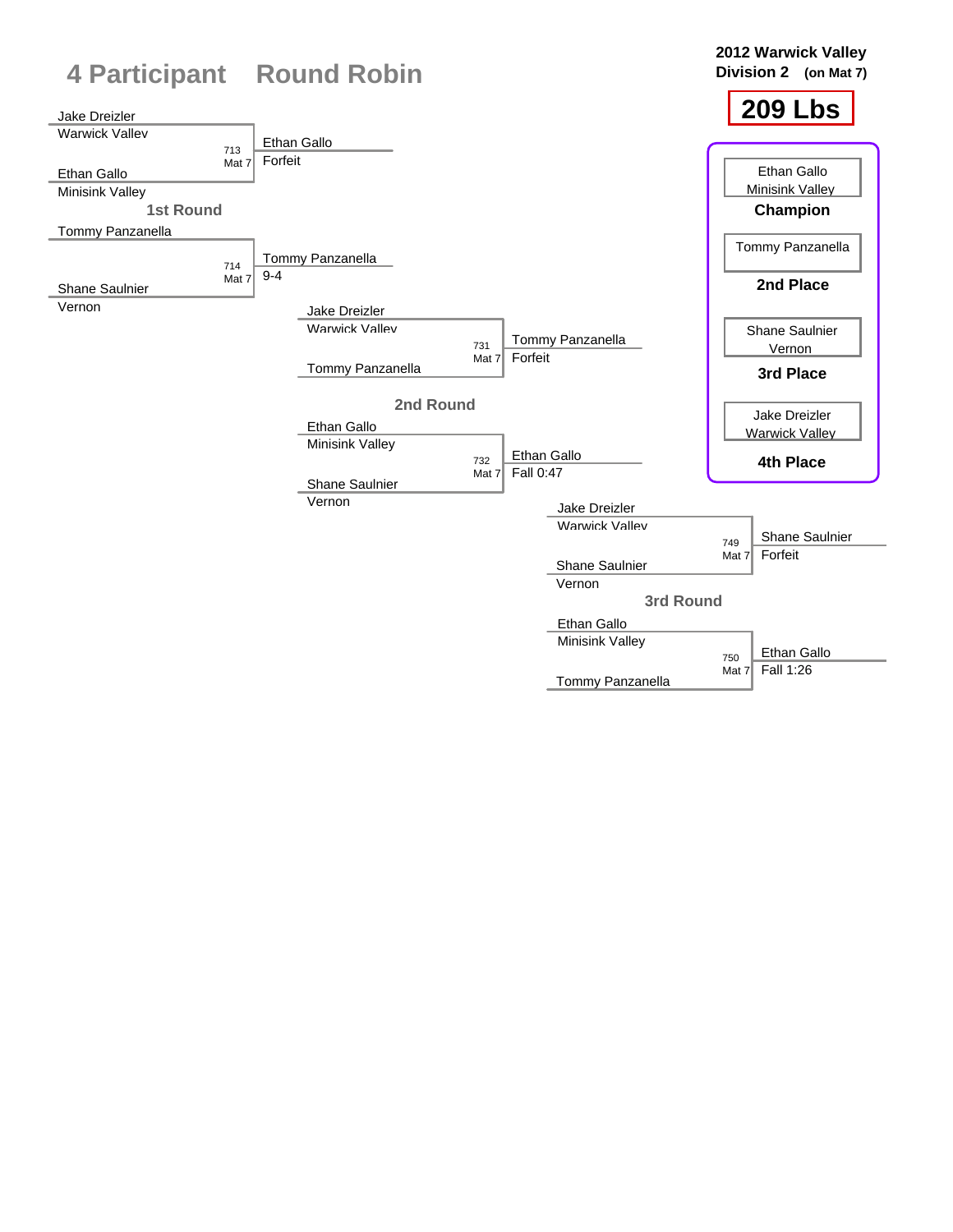### **2012 Warwick Valley Division 2 (on Mat 7)**



| <b>Gino Guerrisi</b>   |              |           |              |
|------------------------|--------------|-----------|--------------|
| Pleasant Valley        |              | Alex Orth |              |
|                        | 702<br>Mat 7 | Fall 0:21 |              |
| Alex Orth              |              |           |              |
| Butler-Bloomingdale    |              |           |              |
|                        |              |           |              |
| <b>Gino Guerrisi</b>   |              |           |              |
| <b>Pleasant Valley</b> |              | Alex Orth |              |
|                        | 720<br>Mat 7 | Fall 0:10 |              |
| Alex Orth              |              |           |              |
| Butler-Bloomingdale    |              |           | <b>Butle</b> |
|                        |              |           |              |
| <b>Gino Guerrisi</b>   |              |           |              |
| <b>Pleasant Valley</b> |              |           |              |
|                        | 738          | Alex Orth |              |
| Alex Orth              | Mat $7$      | Fall 0:30 | Pl(          |
| Butler-Bloomingdale    |              |           |              |

Alex Orth er-Bloomingdale

### **Champion**

Gino Guerrisi easant Valley

**2nd Place**

**3rd Place**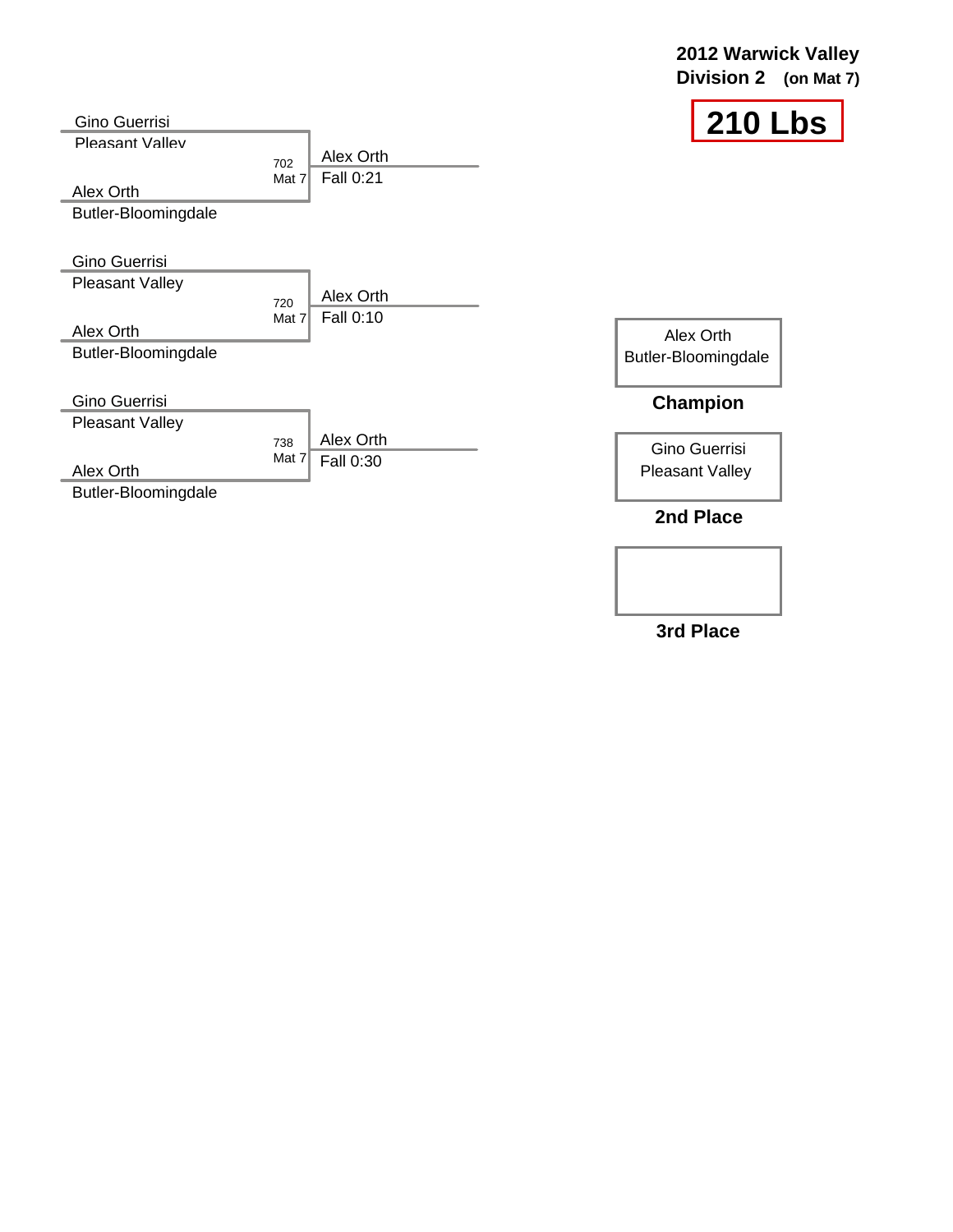|                       |                  | <b>1st Round</b>     |
|-----------------------|------------------|----------------------|
| Luca Duva             |                  |                      |
| John Jav-CR           | 306              | Luca Duva            |
| <b>Tyler Winters</b>  | Mat 3            | Fall 0:35            |
| <b>Warwick Valley</b> |                  |                      |
| Landen Frey           |                  |                      |
| Rondout Valley        | 307              | Landen Frey          |
| Dylan Wagreich        | Mat 3            | $7 - 3$              |
| <b>River Dell</b>     |                  |                      |
| Alex Greco            |                  |                      |
| Suffern               | 308              | <b>Trevor Tufano</b> |
| <b>Trevor Tufano</b>  | Mat <sub>3</sub> | $5-0$                |
| <b>Tri-State</b>      |                  |                      |

### **2012 Warwick Valley**

**Division 2 (on Mat 3)**

## **211 Lbs**

|                       |       | <b>4th Round</b> |
|-----------------------|-------|------------------|
| Luca Duva             |       |                  |
| .John .Jav-CR         | 342   | Luca Duva        |
| Landen Frey           | Mat 3 | Fall 0:42        |
| <b>Rondout Valley</b> |       |                  |
| Alex Greco            |       |                  |
| Suffern               | 343   | Alex Greco       |
| <b>Tyler Winters</b>  | Mat 3 | Fall 2:52        |
| <b>Warwick Valley</b> |       |                  |
| <b>Trevor Tufano</b>  |       |                  |
| Tri-State             | 344   | Trevor Tufano    |
| Dylan Wagreich        | Mat 3 | Default          |
| <b>River Dell</b>     |       |                  |



|                       |       | <b>5th Round</b>     |
|-----------------------|-------|----------------------|
| Dylan Wagreich        |       |                      |
| <b>River Dell</b>     | 354   | Alex Greco           |
| Alex Greco            | Mat 3 | Forfeit              |
| Suffern               |       |                      |
| <b>Tyler Winters</b>  |       |                      |
| <b>Warwick Valley</b> | 355   | Landen Frey          |
| Landen Frey           | Mat 3 | Fall 0:28            |
| Rondout Valley        |       |                      |
| Luca Duva             |       |                      |
| John Jav-CR           | 356   | <b>Trevor Tufano</b> |
| Trevor Tufano         | Mat 3 | Fall 1:31            |
| <b>Tri-State</b>      |       |                      |

### **Table of Results**

|                      |       | 3rd Round     |
|----------------------|-------|---------------|
| Landen Frey          |       |               |
| Rondout Valley       | 330   | Landen Frey   |
| Alex Greco           | Mat 3 | $10 - 2$      |
| Suffern              |       |               |
| <b>Tyler Winters</b> |       |               |
| Warwick Valley       | 331   | Trevor Tufano |
| <b>Trevor Tufano</b> | Mat 3 | Fall 0:20     |
| Tri-State            |       |               |
| Dylan Wagreich       |       |               |
| <b>River Dell</b>    | 332   | Luca Duva     |
| Luca Duva            | Mat 3 | $8 - 3$       |
| John Jay-CR          |       |               |

| Wrestler        | <b>Team</b>                              | $W^-$         | <b>L</b>             | <b>BP</b>             | F | TF | Pen      |
|-----------------|------------------------------------------|---------------|----------------------|-----------------------|---|----|----------|
| Tufano, Trevor  | <b>Tri-State</b>                         | 5             |                      | 8                     | 3 |    | $\Omega$ |
| Duva, Luca      | John Jay-CR                              | 4             | 1                    | 6                     | 3 |    | $\Omega$ |
| Frey, Landen    | Rondout Valley                           | 3             | 2                    | 3                     | 1 |    | $\Omega$ |
| Greco, Alex     | Suffern                                  | $\mathcal{P}$ | 3                    | 4                     | 1 |    | $\Omega$ |
| Wagreich, Dylan | <b>River Dell</b>                        | 1             | 4                    | $\mathfrak{p}$        | 1 |    | $\Omega$ |
| Winters, Tyler  | <b>Warwick Valley</b>                    |               | 5                    |                       |   |    | $\Omega$ |
|                 |                                          |               |                      |                       |   |    |          |
| 1               | <b>Trevor Tufano</b><br><b>Tri-State</b> | 4             |                      | Alex Greco<br>Suffern |   |    |          |
| Luca Duva       |                                          | 5             |                      | Dylan Wagreich        |   |    |          |
|                 | 2<br>John Jay-CR                         |               | <b>River Dell</b>    |                       |   |    |          |
| 3               | <b>Landen Frey</b>                       | 6             | <b>Tyler Winters</b> |                       |   |    |          |
|                 | Rondout Valley                           |               |                      | <b>Warwick Valley</b> |   |    |          |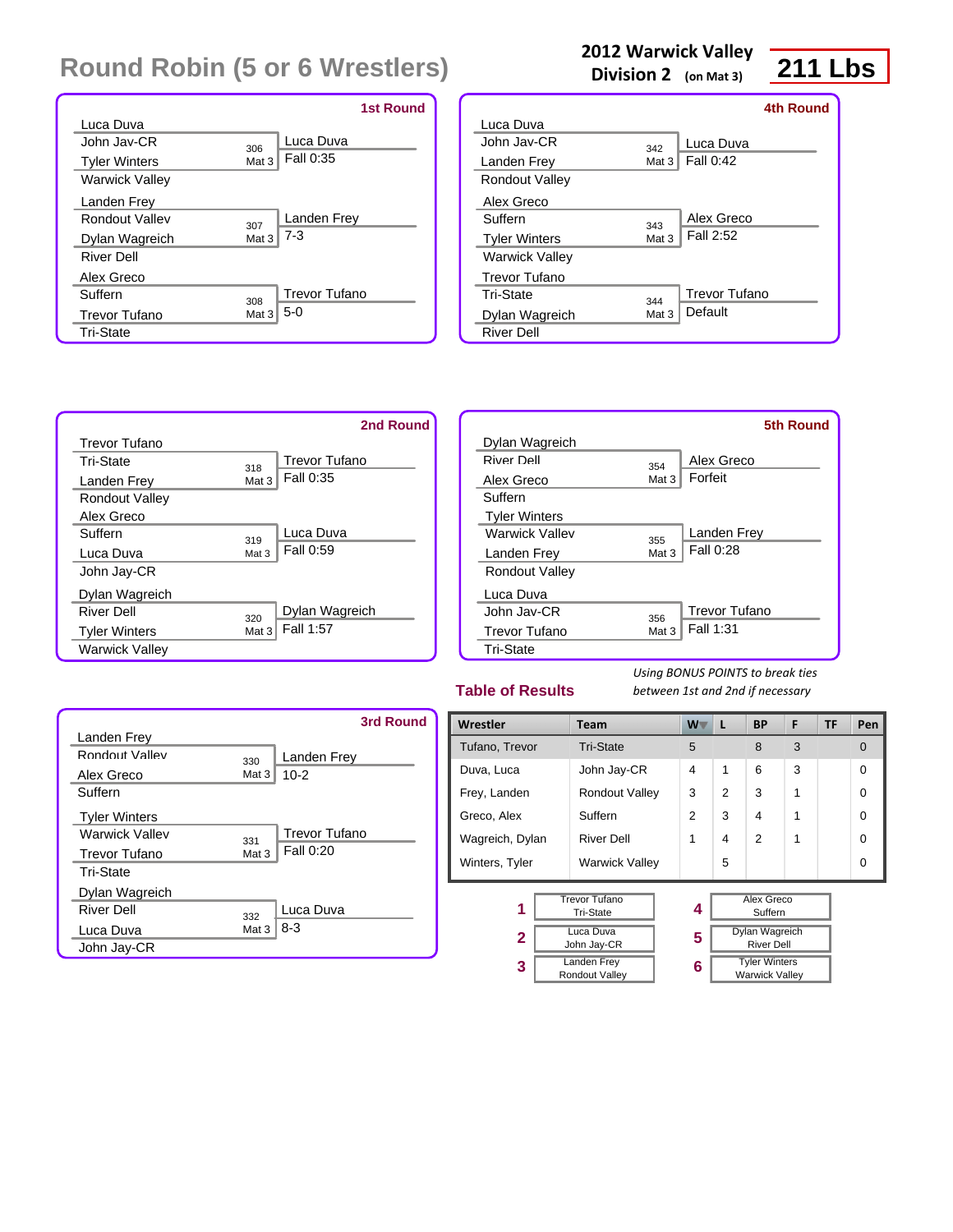|                       |       | <b>1st Round</b>     |
|-----------------------|-------|----------------------|
| Cole Joseph           |       |                      |
| Harrison Mat Club     |       | Cole Joseph          |
| BYE                   |       | <b>BYE</b>           |
|                       |       |                      |
| Kaden Mann            |       |                      |
| Washingtonville       | 309   | <b>Dylan Winters</b> |
| <b>Dylan Winters</b>  | Mat 3 | Fall 2:25            |
| <b>Warwick Valley</b> |       |                      |
| Andrew Marchese       |       |                      |
| Washingtonville       | 310   | Lucas Ospina         |
| Lucas Ospina          | Mat 3 | Tech Fall 17-0       |
| <b>Rondout Valley</b> |       |                      |

### **2012 Warwick Valley**

**Division 2 (on Mat 3)**

## **212 Lbs**

|                       |       | 4th Round              |
|-----------------------|-------|------------------------|
| Cole Joseph           |       |                        |
| Harrison Mat Club     | 345   | Cole Joseph            |
| Kaden Mann            | Mat 3 | Fall 0:38              |
| Washingtonville       |       |                        |
| Andrew Marchese       |       |                        |
| Washingtonville       |       | <b>Andrew Marchese</b> |
| BYE                   |       | <b>BYF</b>             |
|                       |       |                        |
| Lucas Ospina          |       |                        |
| Rondout Valley        | 346   | <b>Dylan Winters</b>   |
| <b>Dylan Winters</b>  | Mat 3 | $7 - 3$                |
| <b>Warwick Valley</b> |       |                        |



|                       |       | 5th Round            |
|-----------------------|-------|----------------------|
| <b>Dylan Winters</b>  |       |                      |
| <b>Warwick Valley</b> | 357   | <b>Dylan Winters</b> |
| Andrew Marchese       | Mat 3 | $14-0$               |
| Washingtonville       |       |                      |
| <b>BYE</b>            |       |                      |
|                       |       | Kaden Mann           |
| Kaden Mann            |       | <b>BYE</b>           |
| Washingtonville       |       |                      |
| Cole Joseph           |       |                      |
| Harrison Mat Club     | 358   | Cole Joseph          |
| Lucas Ospina          | Mat 3 | Fall 2:41            |
| <b>Rondout Valley</b> |       |                      |

### **Table of Results**

|                          |         | 3rd Round              |
|--------------------------|---------|------------------------|
| Kaden Mann               |         |                        |
| Washingtonville          | 333     | <b>Andrew Marchese</b> |
| Andrew Marchese          | Mat $3$ | Fall 0:46              |
| Washingtonville          |         |                        |
| <b>BYF</b>               |         |                        |
|                          |         | Lucas Ospina           |
| Lucas Ospina             |         | <b>BYF</b>             |
| <b>Rondout Valley</b>    |         |                        |
| <b>Dylan Winters</b>     |         |                        |
| <b>Warwick Valley</b>    | 334     | Cole Joseph            |
| Cole Joseph              | Mat 3   | 8-0                    |
| <b>Harrison Mat Club</b> |         |                        |

| Wrestler<br>Joseph, Cole<br>Winters, Dylan<br>Ospina, Lucas | <b>Team</b><br><b>Harrison Mat Club</b><br><b>Warwick Valley</b><br>Rondout Valley                                  | $W^-$<br>$\overline{4}$<br>3 | L<br>$\mathbf{1}$ | <b>BP</b><br>7<br>3                                                        | F<br>3<br>1 | TF | Pen<br>$\Omega$ |
|-------------------------------------------------------------|---------------------------------------------------------------------------------------------------------------------|------------------------------|-------------------|----------------------------------------------------------------------------|-------------|----|-----------------|
|                                                             |                                                                                                                     |                              |                   |                                                                            |             |    |                 |
|                                                             |                                                                                                                     |                              |                   |                                                                            |             |    |                 |
|                                                             |                                                                                                                     |                              |                   |                                                                            |             |    | $\Omega$        |
|                                                             |                                                                                                                     | 2                            | 2                 | 1.5                                                                        |             | 1  | $\Omega$        |
| Marchese, Andrew                                            | Washingtonville                                                                                                     | 1                            | 3                 | $\mathfrak{p}$                                                             | 1           |    | $\Omega$        |
| Mann, Kaden                                                 | Washingtonville                                                                                                     |                              | 4                 |                                                                            |             |    | $\Omega$        |
|                                                             |                                                                                                                     |                              |                   |                                                                            |             |    |                 |
| 1<br>$\mathbf{2}$<br>3                                      | Cole Joseph<br>Harrison Mat Club<br><b>Dylan Winters</b><br><b>Warwick Valley</b><br>Lucas Ospina<br>Rondout Valley |                              |                   | <b>Andrew Marchese</b><br>Washingtonville<br>Kaden Mann<br>Washingtonville |             |    |                 |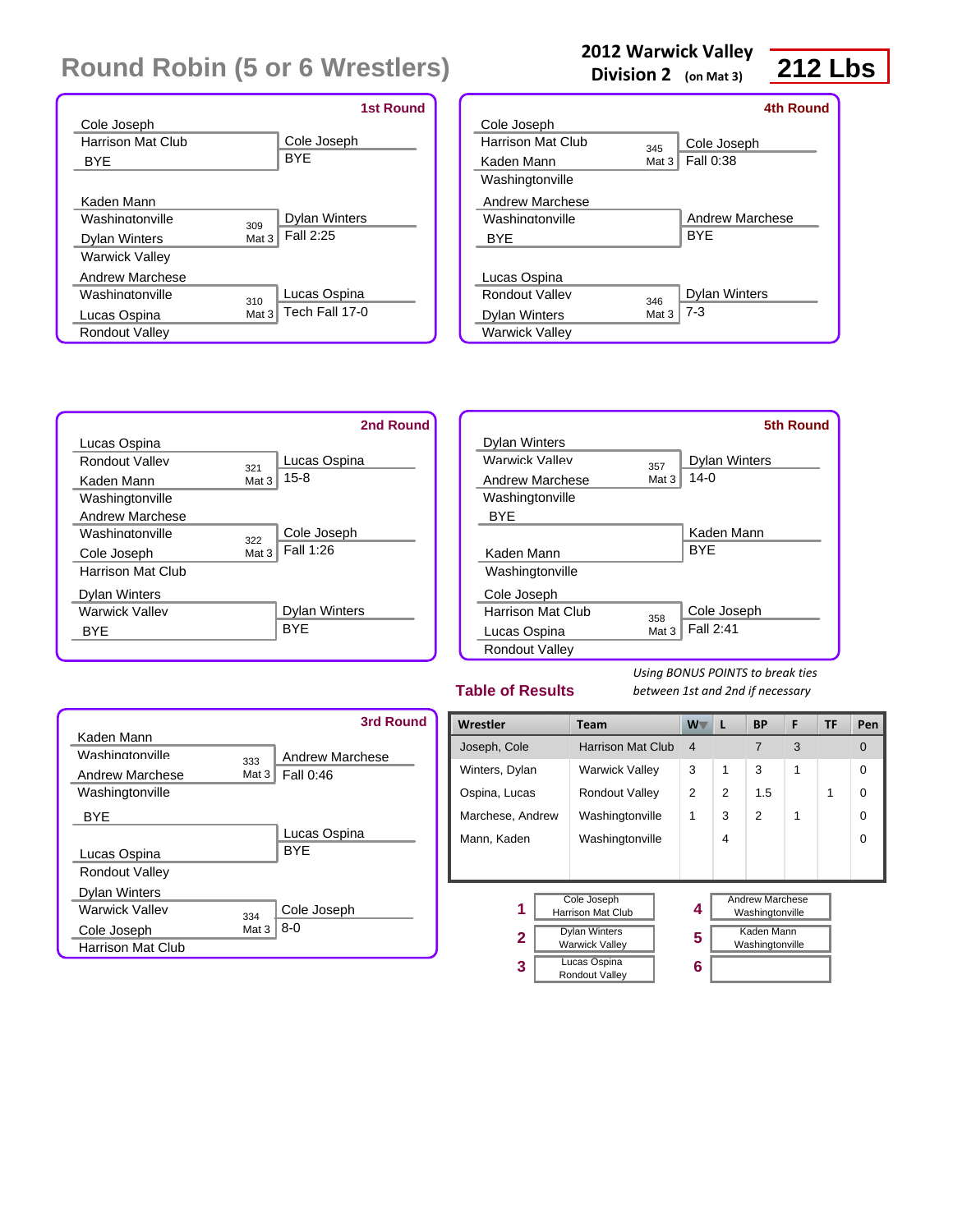|                               |       | <b>1st Round</b> |
|-------------------------------|-------|------------------|
| Johnny Cerqueira              |       |                  |
| Danhury Youth Wrestling       |       | Johnny Cerqueira |
| <b>BYF</b>                    |       | <b>BYF</b>       |
|                               |       |                  |
| Jason Conrad                  |       |                  |
| <b>Fast Stroudsburg North</b> | 311   | Jason Conrad     |
| Dante Maas                    | Mat 3 | Fall 0:21        |
| Vernon                        |       |                  |
| Cole Cuppett                  |       |                  |
| New Paltz                     | 312   | Jake Kern        |
| Jake Kern                     | Mat 3 | $8 - 2$          |
| John Jay-CR                   |       |                  |

### **2012 Warwick Valley**

**Division 2 (on Mat 3)**

## **213 Lbs**

|                         |       | 4th Round        |
|-------------------------|-------|------------------|
| Johnny Cerqueira        |       |                  |
| Danhury Youth Wrestling | 347   | Johnny Cerqueira |
| Jason Conrad            | Mat 3 | <b>Fall 0:20</b> |
| East Stroudsburg North  |       |                  |
| Cole Cuppett            |       |                  |
| New Paltz               |       | Cole Cuppett     |
| <b>BYF</b>              |       | <b>BYF</b>       |
|                         |       |                  |
| Jake Kern               |       |                  |
| $.$ Iohn $.$ Iav-CR     | 348   | Jake Kern        |
| Dante Maas              | Mat 3 | Fall 0:26        |
| Vernon                  |       |                  |



|                         |       | <b>5th Round</b> |
|-------------------------|-------|------------------|
| Dante Maas              |       |                  |
| Vernon                  | 359   | Cole Cuppett     |
| Cole Cuppett            | Mat 3 | Fall 0:24        |
| New Paltz               |       |                  |
| BYE                     |       |                  |
|                         |       | Jason Conrad     |
| Jason Conrad            |       | <b>BYF</b>       |
| East Stroudsburg North  |       |                  |
| Johnny Cerqueira        |       |                  |
| Danbury Youth Wrestling | 360   | Jake Kern        |
| Jake Kern               | Mat 3 | Fall 2:34        |
| John Jay-CR             |       |                  |

### **Table of Results**

|                               |         | 3rd Round        |
|-------------------------------|---------|------------------|
| Jason Conrad                  |         |                  |
| <b>Fast Stroudsburg North</b> | 335     | Jason Conrad     |
| Cole Cuppett                  | Mat $3$ | <b>Fall 0:58</b> |
| New Paltz                     |         |                  |
| <b>BYF</b>                    |         |                  |
|                               |         | Jake Kern        |
| Jake Kern                     |         | <b>BYF</b>       |
| John Jay-CR                   |         |                  |
| Dante Maas                    |         |                  |
| Vernon                        | 336     | Johnny Cerqueira |
| Johnny Cerqueira              | Mat 3   | Fall 0:25        |
| Danbury Youth Wrestling       |         |                  |

| Wrestler                                    | <b>Team</b>                                  | $W^-$          | L | <b>BP</b>                                             | F              | TF | Pen            |
|---------------------------------------------|----------------------------------------------|----------------|---|-------------------------------------------------------|----------------|----|----------------|
| Kern, Jake                                  | John Jay-CR                                  | $\overline{4}$ |   | $\overline{4}$                                        | $\overline{2}$ |    | $\overline{0}$ |
| Cerqueira, Johnny                           | Danbury Youth Wre 3                          |                | 1 | 6                                                     | 3              |    | $\Omega$       |
| Conrad, Jason                               | East Stroudsburg N                           | 2              | 2 | 4                                                     | 2              |    | $\Omega$       |
| Cuppett, Cole                               | <b>New Paltz</b>                             | 1              | 3 | $\overline{2}$                                        | 1              |    | $\Omega$       |
| Maas, Dante                                 | Vernon                                       |                | 4 |                                                       |                |    | $\Omega$       |
|                                             |                                              |                |   |                                                       |                |    |                |
| 1                                           | Jake Kern<br>John Jay-CR<br>Johnny Cerqueira | 4              |   | <b>Cole Cuppett</b><br><b>New Paltz</b><br>Dante Maas |                |    |                |
| $\mathbf{2}$<br>Danbury Youth Wrestling     |                                              | 5              |   | Vernon                                                |                |    |                |
| Jason Conrad<br>3<br>East Stroudsburg North |                                              | 6              |   |                                                       |                |    |                |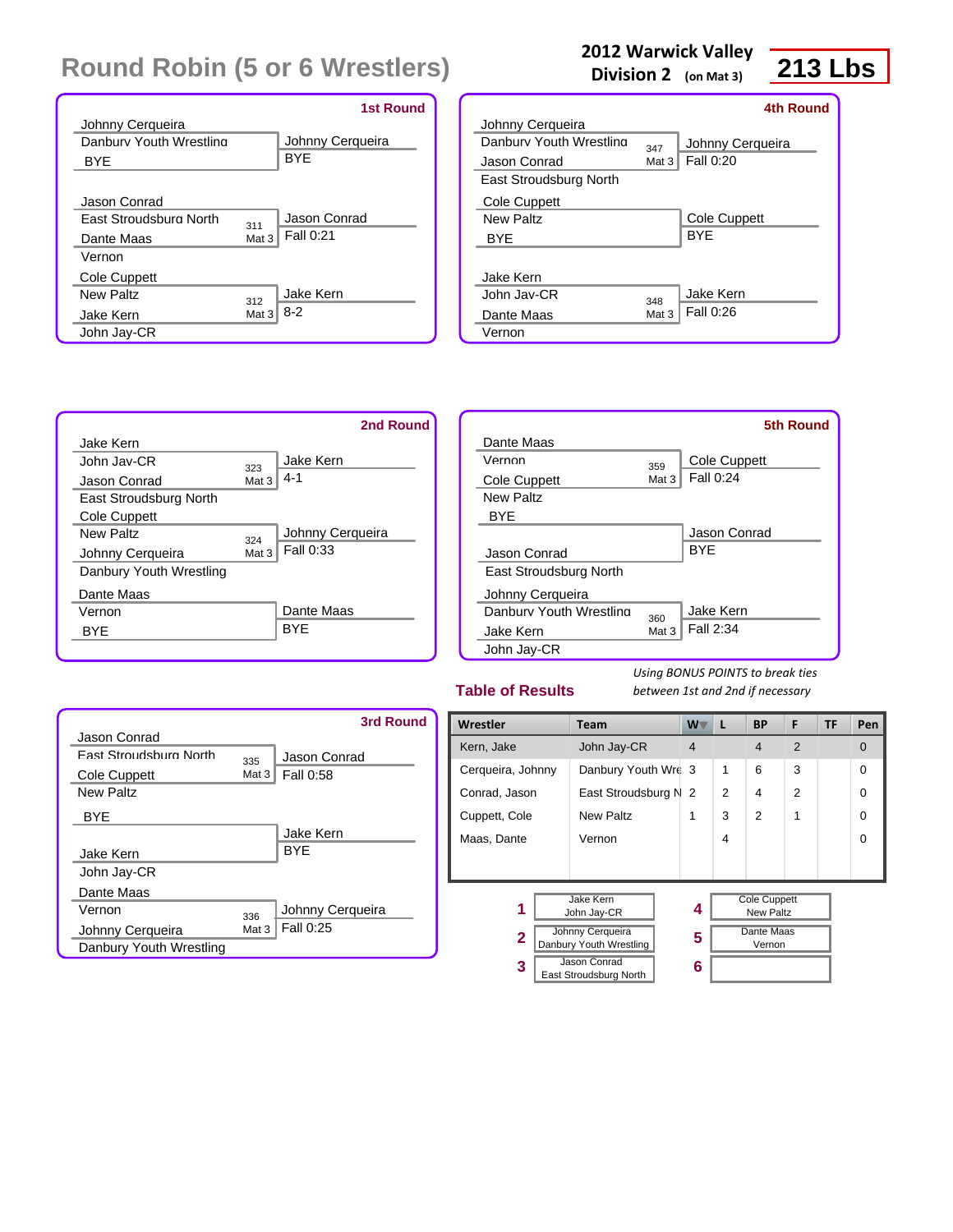|                       |       | <b>1st Round</b> |
|-----------------------|-------|------------------|
| Mark Jobbagy          |       |                  |
| Vernon                |       | Mark Jobbagy     |
| <b>BYF</b>            |       | <b>BYF</b>       |
|                       |       |                  |
| Casey Lennon          |       |                  |
| Valley Central        | 401   | Casey Lennon     |
| <b>Bailey Vennie</b>  | Mat 4 | Fall 0:21        |
| Wallenpaupack         |       |                  |
| William Lynn          |       |                  |
| <b>Warwick Valley</b> | 402   | Clarissa Vandunk |
| Clarissa Vandunk      | Mat 4 | Forfeit          |
| <b>Tri-State</b>      |       |                  |

### **2012 Warwick Valley**

**Division 2 (on Mat 4)**

### **214 Lbs**

|                       |       | 4th Round            |
|-----------------------|-------|----------------------|
| Mark Jobbagy          |       |                      |
| Vernon                | 437   | Casey Lennon         |
| Casey Lennon          | Mat 4 | Fall 0:45            |
| <b>Valley Central</b> |       |                      |
| William Lynn          |       |                      |
| <b>Warwick Valley</b> |       | William Lynn         |
| <b>BYF</b>            |       | <b>BYF</b>           |
|                       |       |                      |
| Clarissa Vandunk      |       |                      |
| Tri-State             | 438   | <b>Bailey Vennie</b> |
| <b>Bailey Vennie</b>  | Mat 4 | Fall 1:57            |
| Wallenpaupack         |       |                      |
|                       |       |                      |



|                       |       | <b>5th Round</b>     |
|-----------------------|-------|----------------------|
| <b>Bailey Vennie</b>  |       |                      |
| Wallennaunack         | 449   | <b>Bailey Vennie</b> |
| William Lynn          | Mat 4 | Forfeit              |
| <b>Warwick Valley</b> |       |                      |
| <b>BYF</b>            |       |                      |
|                       |       | Casey Lennon         |
| Casey Lennon          |       | <b>BYF</b>           |
| <b>Valley Central</b> |       |                      |
| Mark Jobbagy          |       |                      |
| Vernon                | 450   | Mark Jobbagy         |
| Clarissa Vandunk      | Mat 4 | Fall 2:41            |
| <b>Tri-State</b>      |       |                      |

### **Table of Results**

|                       |       | 3rd Round            |
|-----------------------|-------|----------------------|
| Casey Lennon          |       |                      |
| Valley Central        | 425   | Casey Lennon         |
| William Lynn          | Mat 4 | Forfeit              |
| <b>Warwick Valley</b> |       |                      |
| <b>BYE</b>            |       |                      |
|                       |       | Clarissa Vandunk     |
| Clarissa Vandunk      |       | <b>BYF</b>           |
| Tri-State             |       |                      |
| <b>Bailey Vennie</b>  |       |                      |
| Wallennaunack         | 426   | <b>Bailey Vennie</b> |
| Mark Jobbagy          | Mat 4 | Fall 1:59            |
| Vernon                |       |                      |

| Wrestler          | Team                                                                           | $W^-$          | L              | <b>BP</b>                                                                            | F              | TF | Pen      |
|-------------------|--------------------------------------------------------------------------------|----------------|----------------|--------------------------------------------------------------------------------------|----------------|----|----------|
| Lennon, Casey     | <b>Valley Central</b>                                                          | $\overline{4}$ |                | 7.5                                                                                  | 2              | 1  | $\Omega$ |
| Vennie, Bailey    | Wallenpaupack                                                                  | 3              | 1              | 6                                                                                    | $\overline{2}$ |    | $\Omega$ |
| Jobbagy, Mark     | Vernon                                                                         | $\overline{2}$ | $\overline{2}$ | 4                                                                                    | 1              |    | $\Omega$ |
| Vandunk, Clarissa | Tri-State                                                                      | 1              | 3              | $\overline{2}$                                                                       |                |    | $\Omega$ |
| Lynn, William     | <b>Warwick Valley</b>                                                          |                | 4              |                                                                                      |                |    | 0        |
|                   |                                                                                |                |                |                                                                                      |                |    |          |
| 1<br>2            | Casey Lennon<br><b>Valley Central</b><br><b>Bailey Vennie</b><br>Wallenpaupack | 4<br>5         |                | Clarissa Vandunk<br><b>Tri-State</b><br><b>William Lynn</b><br><b>Warwick Valley</b> |                |    |          |
| 3                 | Mark Jobbagy<br>Vernon                                                         | 6              |                |                                                                                      |                |    |          |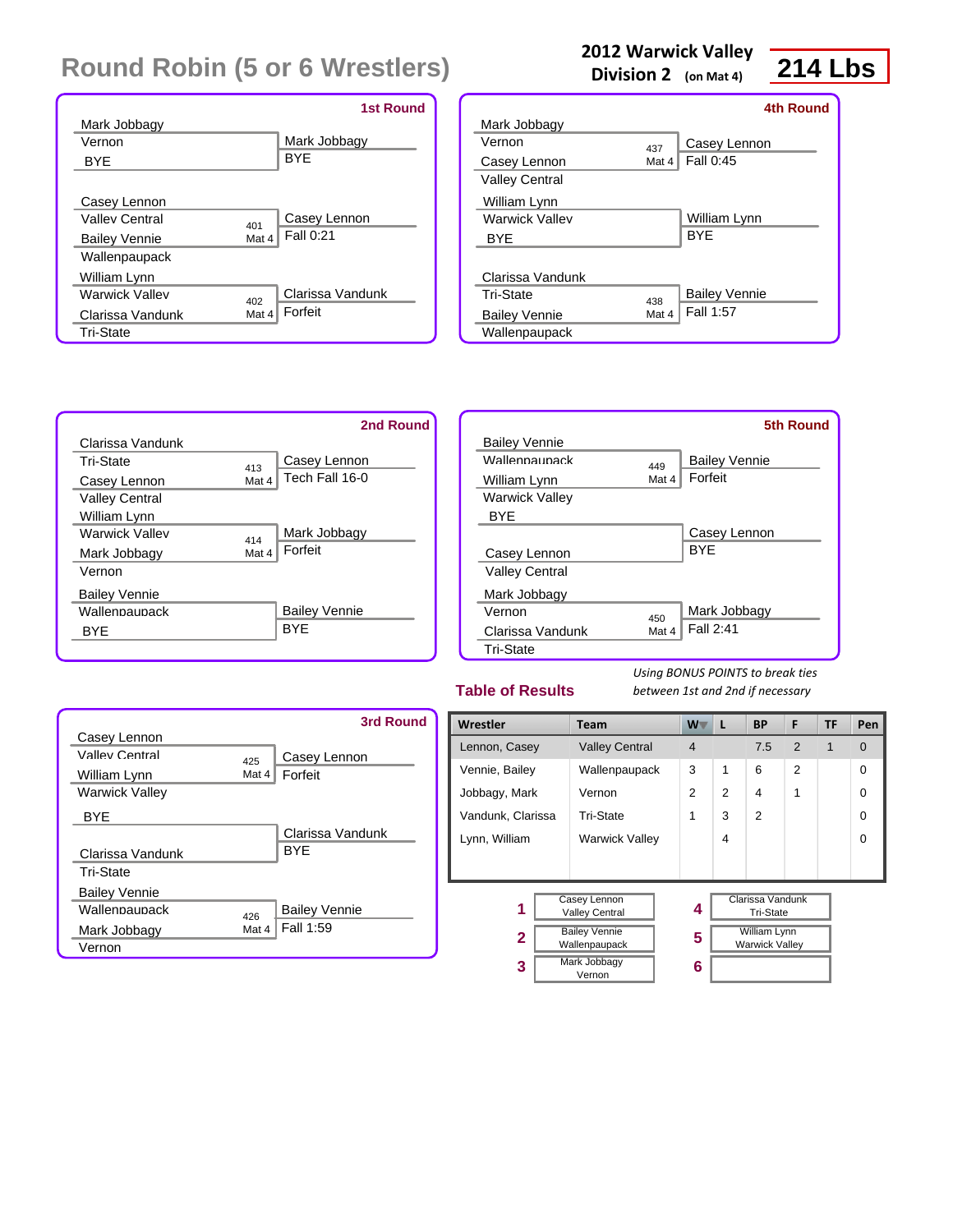|                         |       | <b>1st Round</b>    |
|-------------------------|-------|---------------------|
| Zachary Bellotto        |       |                     |
| Middletown              |       | Zachary Bellotto    |
| <b>BYF</b>              |       | <b>BYF</b>          |
|                         |       |                     |
| <b>Andrew Filip</b>     |       |                     |
| Minisink Valley         | 403   | <b>Andrew Filip</b> |
| Michael Zrelak          | Mat 4 | Fall 0:13           |
| Monroe-Woodbury         |       |                     |
| Shane Kibler            |       |                     |
| Ahington Bulldogs       | 404   | Logan Kovacs        |
| Logan Kovacs            | Mat 4 | Fall 0:23           |
| Danbury Youth Wrestling |       |                     |

### **2012 Warwick Valley**

**Division 2 (on Mat 4)**

## **215 Lbs**

|                         |       | 4th Round           |
|-------------------------|-------|---------------------|
| Zachary Bellotto        |       |                     |
| Middletown              | 439   | <b>Andrew Filip</b> |
| Andrew Filip            | Mat 4 | Forfeit             |
| <b>Minisink Valley</b>  |       |                     |
| Shane Kibler            |       |                     |
| Abinaton Bulldoas       |       | Shane Kibler        |
| BYE                     |       | <b>BYF</b>          |
|                         |       |                     |
| Logan Kovacs            |       |                     |
| Danbury Youth Wrestling | 440   | Logan Kovacs        |
| Michael Zrelak          | Mat 4 | Fall 1:44           |
| Monroe-Woodbury         |       |                     |



|                         |       | 5th Round           |
|-------------------------|-------|---------------------|
| Michael Zrelak          |       |                     |
| Monroe-Woodbury         | 451   | Shane Kibler        |
| Shane Kibler            | Mat 4 | Fall 0:20           |
| Abington Bulldogs       |       |                     |
| <b>BYE</b>              |       |                     |
|                         |       | <b>Andrew Filip</b> |
| <b>Andrew Filip</b>     |       | <b>BYF</b>          |
| <b>Minisink Valley</b>  |       |                     |
| Zachary Bellotto        |       |                     |
| Middletown              | 452   | Logan Kovacs        |
| Logan Kovacs            | Mat 4 | Forfeit             |
| Danbury Youth Wrestling |       |                     |

#### **Table of Results**

|                         |       | 3rd Round           |
|-------------------------|-------|---------------------|
| <b>Andrew Filip</b>     |       |                     |
| Minisink Valley         | 427   | <b>Andrew Filip</b> |
| Shane Kibler            | Mat 4 | Fall 1:14           |
| Abington Bulldogs       |       |                     |
| <b>BYE</b>              |       |                     |
|                         |       | Logan Kovacs        |
| Logan Kovacs            |       | <b>BYF</b>          |
| Danbury Youth Wrestling |       |                     |
| Michael Zrelak          |       |                     |
| Monroe-Woodbury         | 428   | Michael Zrelak      |
| Zachary Bellotto        | Mat 4 | Forfeit             |
| Middletown              |       |                     |

| Wrestler                                      |  | <b>Team</b>                             | $W^-$ | L                              | <b>BP</b>                                | F              | <b>TF</b> | Pen |
|-----------------------------------------------|--|-----------------------------------------|-------|--------------------------------|------------------------------------------|----------------|-----------|-----|
| Kovacs, Logan                                 |  | Danbury Youth Wre 4                     |       |                                | 8                                        | 3              |           | 0   |
| Filip, Andrew                                 |  | <b>Minisink Valley</b>                  | 3     | 1                              | 6                                        | $\overline{2}$ |           | 0   |
| Kibler, Shane                                 |  | <b>Abington Bulldogs</b>                | 2     | 2                              | 4                                        | 1              |           | 0   |
| Zrelak, Michael                               |  | Monroe-Woodbury                         | 1     | 3                              | 2                                        |                |           | 0   |
| Bellotto, Zachary                             |  | Middletown                              |       | 4                              |                                          |                |           | 0   |
|                                               |  |                                         |       |                                |                                          |                |           |     |
|                                               |  |                                         |       |                                |                                          |                |           |     |
| 1                                             |  | Logan Kovacs<br>Danbury Youth Wrestling | 4     |                                | <b>Michael Zrelak</b><br>Monroe-Woodbury |                |           |     |
| <b>Andrew Filip</b><br>2<br>Minisink Valley   |  | 5                                       |       | Zachary Bellotto<br>Middletown |                                          |                |           |     |
| <b>Shane Kibler</b><br>3<br>Abington Bulldogs |  | 6                                       |       |                                |                                          |                |           |     |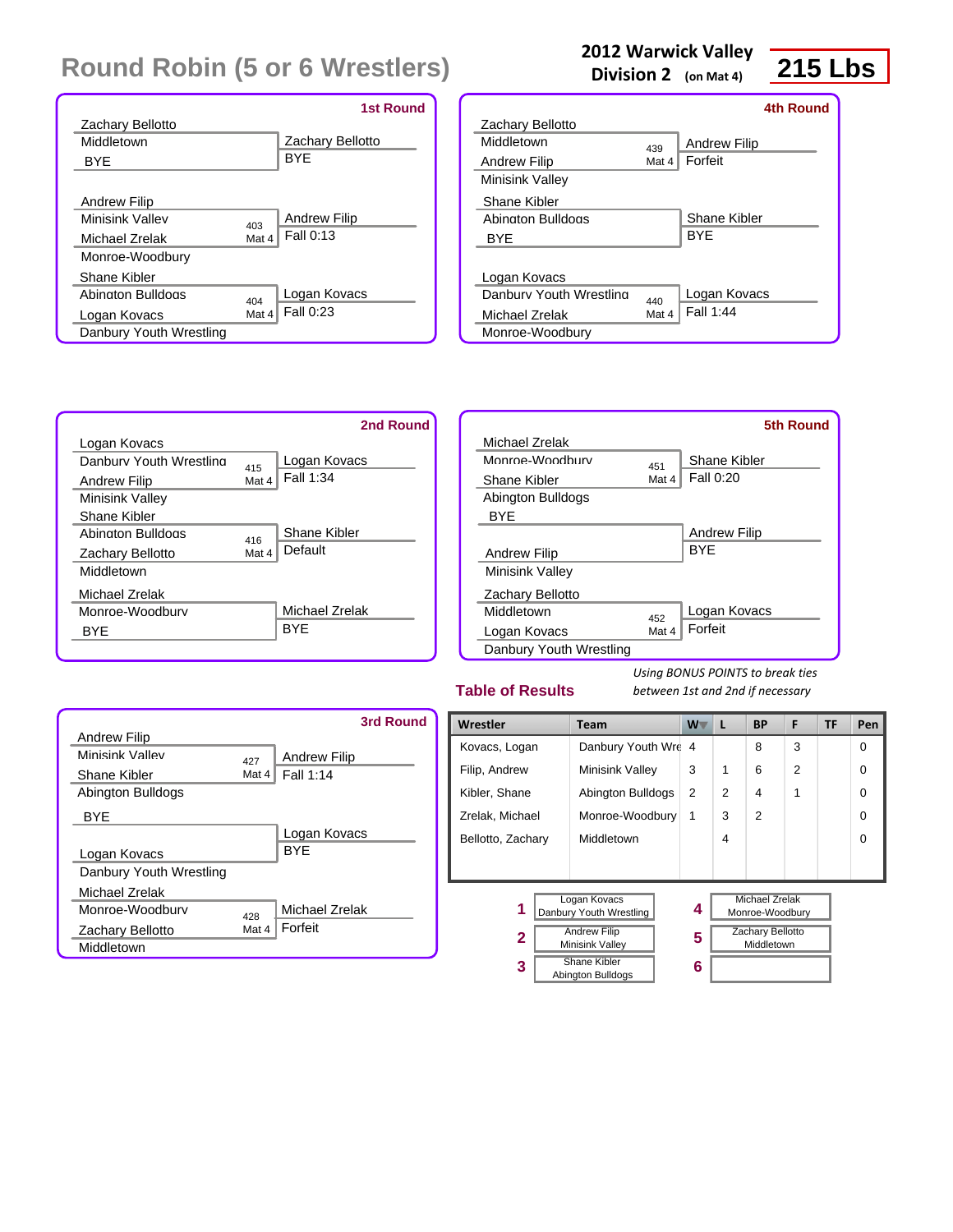|                            |       | <b>1st Round</b> |
|----------------------------|-------|------------------|
| AJ Fricchione              |       |                  |
| Minisink Valley            |       | AJ Fricchione    |
| BYE                        |       | <b>BYF</b>       |
|                            |       |                  |
| Nicholas Hwang             |       |                  |
| Danhury Youth Wrestling    | 405   | Nicholas Hwang   |
| Ben Wilson                 | Mat 4 | Fall 0:41        |
| Ironmen                    |       |                  |
| Chandler Mann              |       |                  |
| Mahwah                     | 406   | Michael Rooney   |
| Michael Rooney             | Mat 4 | Fall 0:38        |
| <b>Wappingers Warriors</b> |       |                  |

### **2012 Warwick Valley**

**Division 2 (on Mat 4)**

## **216 Lbs**

|       | 4th Round      |
|-------|----------------|
|       |                |
| 441   | Nicholas Hwang |
| Mat 4 | 7-5 OT         |
|       |                |
|       |                |
|       | Chandler Mann  |
|       | <b>BYF</b>     |
|       |                |
|       |                |
| 442   | Michael Rooney |
| Mat 4 | Fall 1:14      |
|       |                |
|       |                |



|                            |       | <b>5th Round</b>  |
|----------------------------|-------|-------------------|
| Ben Wilson                 |       |                   |
| Ironmen                    | 453   | <b>Ben Wilson</b> |
| Chandler Mann              | Mat 4 | Fall 1:19         |
| Mahwah                     |       |                   |
| <b>BYE</b>                 |       |                   |
|                            |       | Nicholas Hwang    |
| Nicholas Hwang             |       | <b>BYF</b>        |
| Danbury Youth Wrestling    |       |                   |
| AJ Fricchione              |       |                   |
| Minisink Valley            |       | AJ Fricchione     |
| Michael Rooney             | Mat 4 | 4-2               |
| <b>Wappingers Warriors</b> |       |                   |
|                            | 454   |                   |

### **Table of Results**

|                            |       | <b>3rd Round</b>  |
|----------------------------|-------|-------------------|
| Nicholas Hwang             |       |                   |
| Danbury Youth Wrestling    | 429   | Nicholas Hwang    |
| Chandler Mann              | Mat 4 | <b>Fall 0:30</b>  |
| Mahwah                     |       |                   |
| BYE                        |       |                   |
|                            |       | Michael Rooney    |
| Michael Rooney             |       | <b>BYF</b>        |
| <b>Wappingers Warriors</b> |       |                   |
| Ben Wilson                 |       |                   |
| Ironmen                    | 430   | <b>Ben Wilson</b> |
| AJ Fricchione              | Mat 4 | $4-0$             |
| <b>Minisink Valley</b>     |       |                   |

| Wrestler                                                                                                                 | <b>Team</b>       | $W^-$  | L              | <b>BP</b>                                                          | F | TF | Pen      |
|--------------------------------------------------------------------------------------------------------------------------|-------------------|--------|----------------|--------------------------------------------------------------------|---|----|----------|
| Rooney, Michael                                                                                                          | Wappingers Warrio | 3      | 1              | 4                                                                  | 2 |    | $\Omega$ |
| Hwang, Nicholas                                                                                                          | Danbury Youth Wre | 3      | 1              | 4                                                                  | 2 |    | $\Omega$ |
| Wilson, Ben                                                                                                              | Ironmen           | 2      | 2              | $\mathfrak{p}$                                                     | 1 |    | $\Omega$ |
| Fricchione, AJ                                                                                                           | Minisink Valley   | 2      | $\overline{2}$ | 2                                                                  | 1 |    | $\Omega$ |
| Mann, Chandler                                                                                                           | Mahwah            |        | 4              |                                                                    |   |    | $\Omega$ |
|                                                                                                                          |                   |        |                |                                                                    |   |    |          |
| Michael Rooney<br>1<br><b>Wappingers Warriors</b><br>Nicholas Hwang<br>2<br>Danbury Youth Wrestling<br><b>Ben Wilson</b> |                   | 4<br>5 |                | AJ Fricchione<br>Minisink Valley<br><b>Chandler Mann</b><br>Mahwah |   |    |          |
| 3<br>Ironmen                                                                                                             |                   | 6      |                |                                                                    |   |    |          |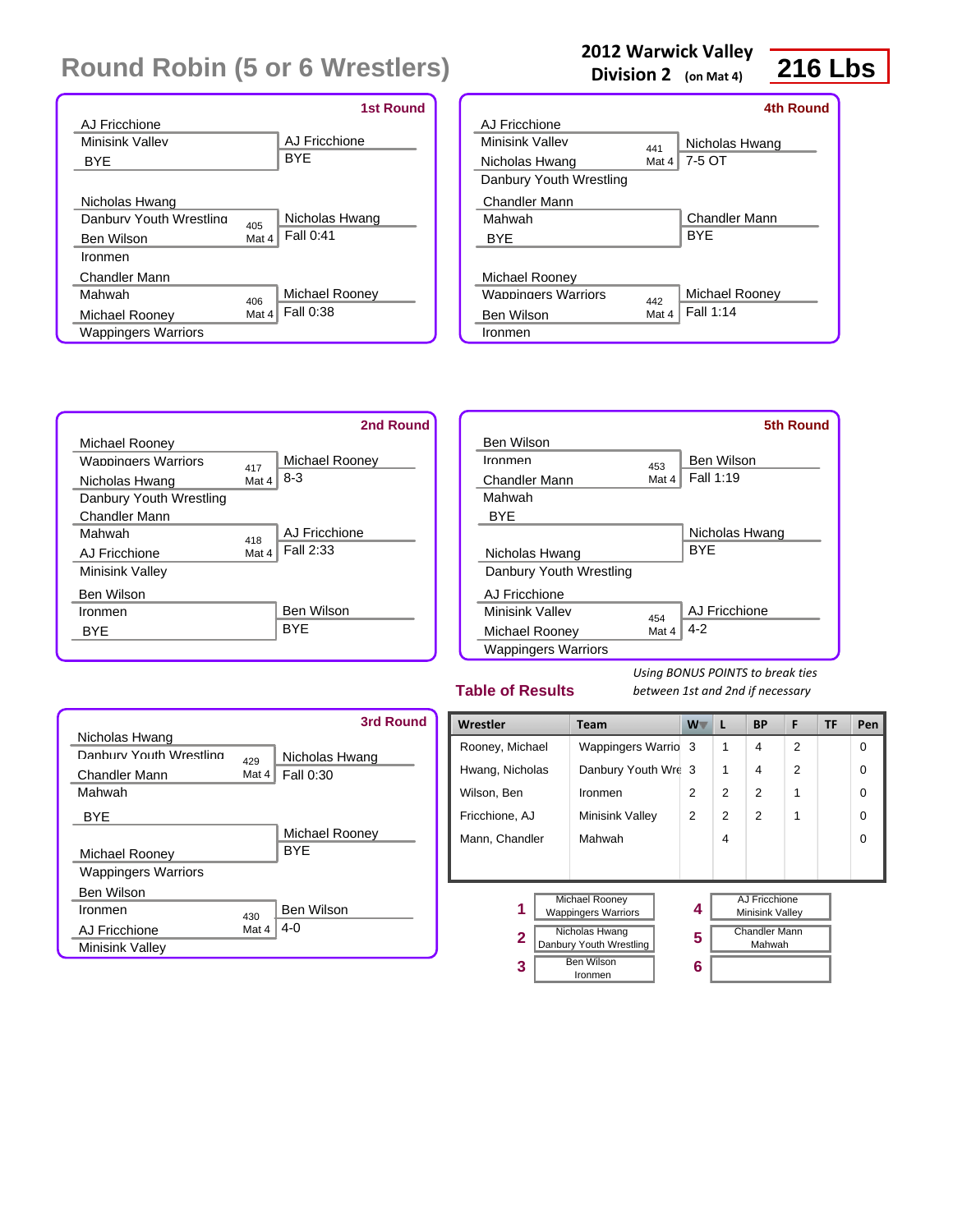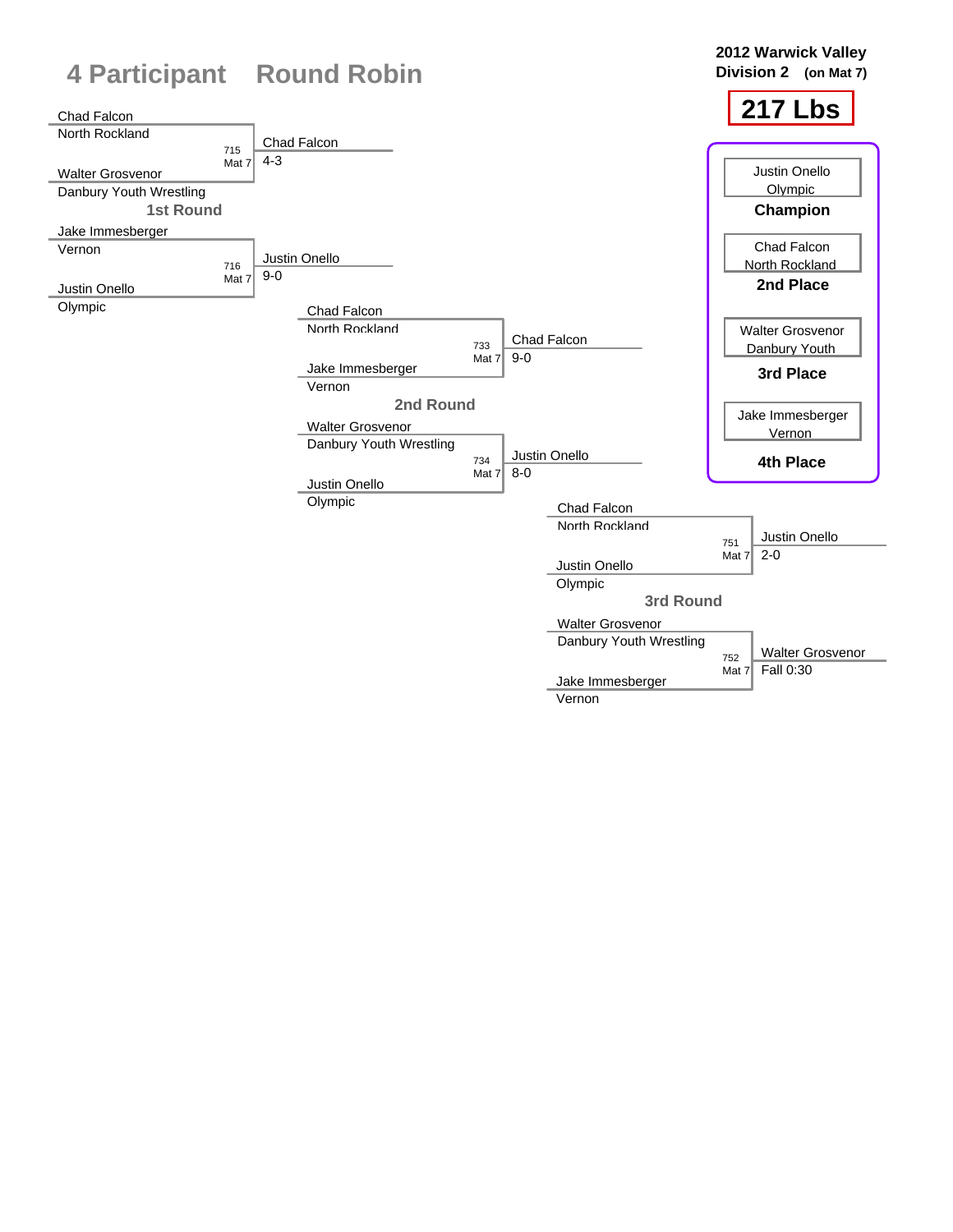### **2012 Warwick Valley Division 2 (on Mat 7)**



| Jai Barnett                                                                |                                             |                  | 218                                      |
|----------------------------------------------------------------------------|---------------------------------------------|------------------|------------------------------------------|
| <b>Valley Central</b><br>Alex Constantino<br>Secaucus                      | Jai Barnett<br>703<br>$14 - 11$<br>Mat $71$ |                  |                                          |
| Logan Sykes<br>Butler-Bloomingdale<br>Jai Barnett<br><b>Valley Central</b> | Jai Barnett<br>721<br>$8 - 7$<br>Mat 7      |                  | Jai Barnett<br><b>Valley Central</b>     |
| Alex Constantino<br>Secaucus<br>Logan Sykes<br>Butler-Bloomingdale         | 739<br>Mat $7$<br>Fall 1:38                 | Alex Constantino | Champion<br>Alex Constantino<br>Secaucus |
|                                                                            |                                             |                  | 2nd Place                                |

Logan Sykes Butler-Bloomingdale

**3rd Place**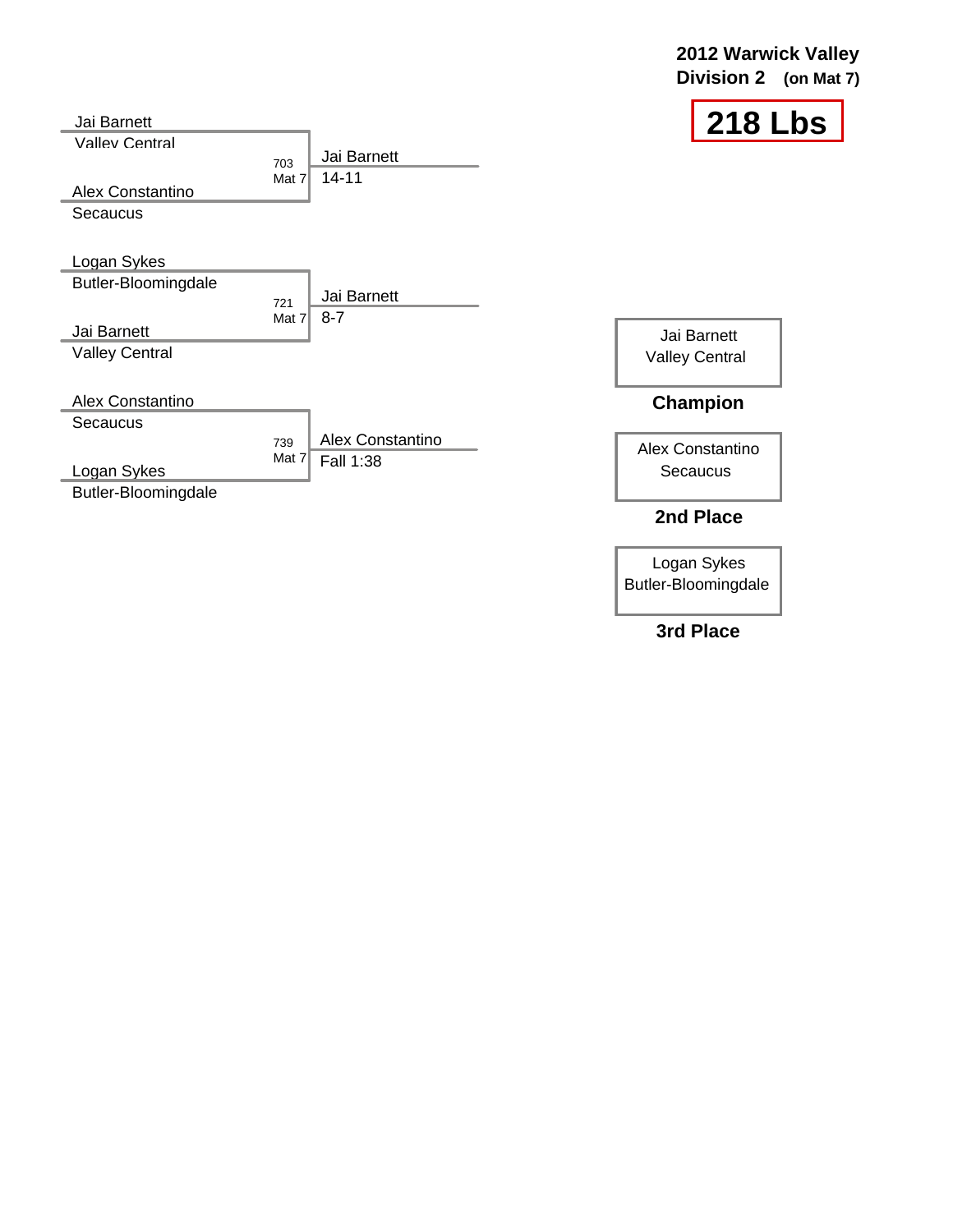|                             | <b>1st Round</b>   |
|-----------------------------|--------------------|
| <b>Ethan Feist</b>          |                    |
| <b>Valley Central</b>       | <b>Ethan Feist</b> |
| <b>BYE</b>                  | <b>BYE</b>         |
|                             |                    |
| Andrew Larsen               |                    |
| Del Val Wildcats<br>407     | Andrew Larsen      |
| Mat 4<br><b>Owain Pyatt</b> | $8-0$              |
| Del Val Wildcats            |                    |
| Isaiah Massa                |                    |
| Pine Rush<br>408            | Isaiah Massa       |
| Mat 4<br>Logan Munch        | Fall 1:10          |
| <b>Tri-State</b>            |                    |

### **2012 Warwick Valley**

**Division 3 (on Mat 4)**

## **301 Lbs**

|                    |       | 4th Round          |
|--------------------|-------|--------------------|
| <b>Ethan Feist</b> |       |                    |
| Valley Central     | 443   | <b>Ethan Feist</b> |
| Andrew Larsen      | Mat 4 | Fall 1:43          |
| Del Val Wildcats   |       |                    |
| Isaiah Massa       |       |                    |
| Pine Rush          |       | Isaiah Massa       |
| <b>BYE</b>         |       | <b>BYF</b>         |
|                    |       |                    |
| Logan Munch        |       |                    |
| Tri-State          | 444   | Owain Pyatt        |
| Owain Pyatt        | Mat 4 | $6 - 5$            |
| Del Val Wildcats   |       |                    |
|                    |       |                    |



|                    |       | 5th Round          |
|--------------------|-------|--------------------|
| Owain Pyatt        |       |                    |
| Del Val Wildcats   | 455   | Isaiah Massa       |
| Isaiah Massa       | Mat 4 | Fall 1:32          |
| Pine Bush          |       |                    |
| <b>BYE</b>         |       |                    |
|                    |       | Andrew Larsen      |
| Andrew Larsen      |       | <b>BYF</b>         |
| Del Val Wildcats   |       |                    |
| <b>Ethan Feist</b> |       |                    |
| Valley Central     | 456   | <b>Ethan Feist</b> |
| Logan Munch        | Mat 4 | Fall 1:44          |
| <b>Tri-State</b>   |       |                    |

#### **Table of Results**

|                       |       | 3rd Round          |
|-----------------------|-------|--------------------|
| Andrew Larsen         |       |                    |
| Del Val Wildcats      | 431   | Andrew Larsen      |
| Isaiah Massa          | Mat 4 | Fall 2:59          |
| Pine Bush             |       |                    |
| <b>BYE</b>            |       |                    |
|                       |       | Logan Munch        |
| Logan Munch           |       | <b>BYF</b>         |
| <b>Tri-State</b>      |       |                    |
| Owain Pyatt           |       |                    |
| Del Val Wildcats      | 432   | <b>Ethan Feist</b> |
| Ethan Feist           | Mat 4 | Fall 1:25          |
| <b>Valley Central</b> |       |                    |

| Wrestler                                                   | <b>Team</b>                                 | $W^-$ | L | <b>BP</b>                              | F              | TF | Pen |
|------------------------------------------------------------|---------------------------------------------|-------|---|----------------------------------------|----------------|----|-----|
| Feist, Ethan                                               | <b>Valley Central</b>                       | 4     |   | 7.5                                    | 3              | 1  | 0   |
| Massa, Isaiah                                              | Pine Bush                                   | 2     | 2 | 4                                      | $\overline{2}$ |    | 0   |
| Larsen, Andrew                                             | Del Val Wildcats                            | 2     | 2 | 3                                      | 1              |    | 0   |
| Munch, Logan                                               | <b>Tri-State</b>                            | 1     | 3 | $\Omega$                               |                |    | 0   |
| Pyatt, Owain                                               | Del Val Wildcats                            | 1     | 3 | $\Omega$                               |                |    | 0   |
|                                                            |                                             |       |   |                                        |                |    |     |
|                                                            |                                             |       |   |                                        |                |    |     |
| 1                                                          | <b>Ethan Feist</b><br><b>Valley Central</b> | 4     |   | Logan Munch<br><b>Tri-State</b>        |                |    |     |
| Isaiah Massa<br>$\mathbf{2}$                               |                                             | 5     |   | <b>Owain Pyatt</b><br>Del Val Wildcats |                |    |     |
| Pine Bush<br><b>Andrew Larsen</b><br>3<br>Del Val Wildcats |                                             | 6     |   |                                        |                |    |     |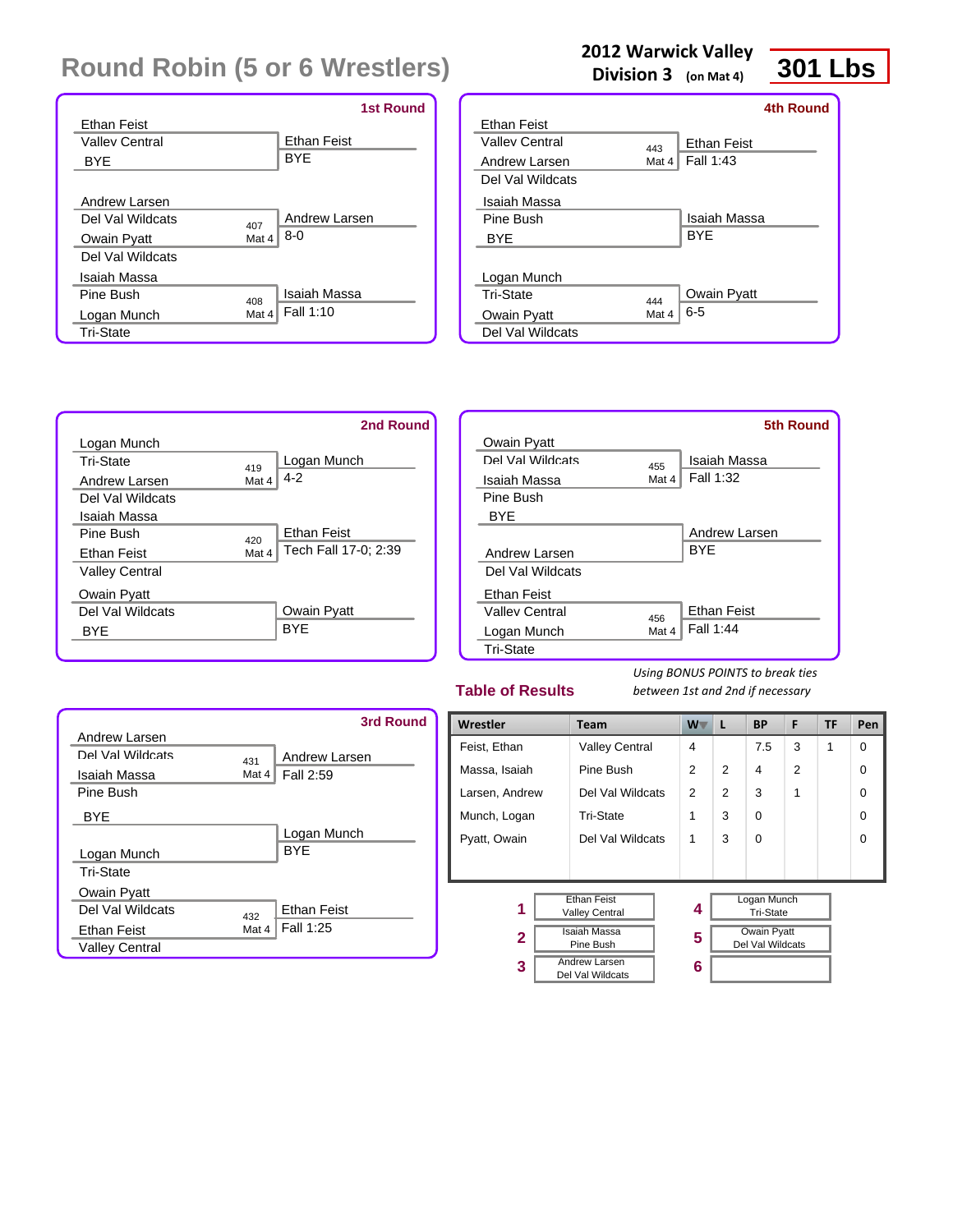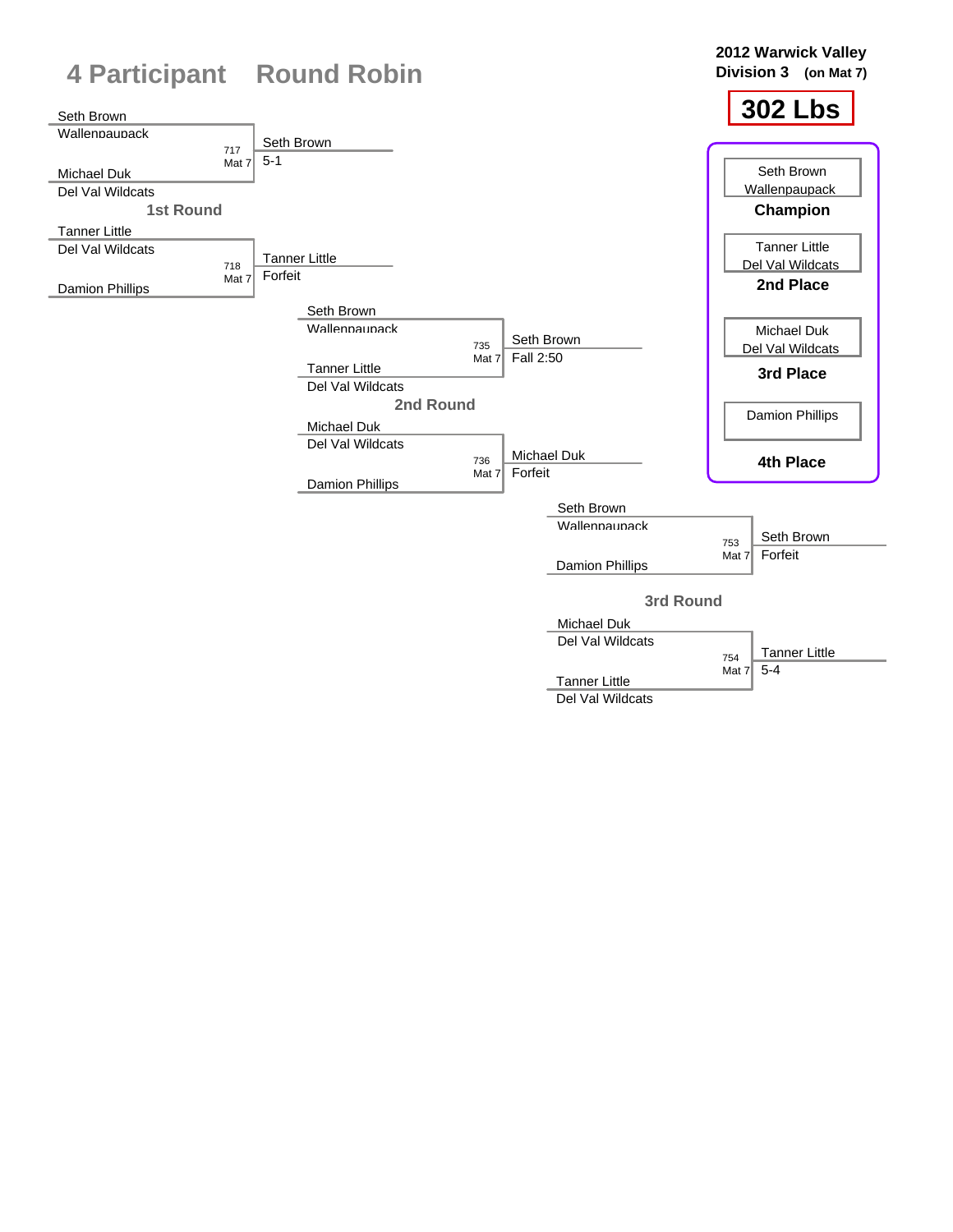|                     |                  | <b>1st Round</b>    |
|---------------------|------------------|---------------------|
| Gaven Bell          |                  |                     |
| <b>Rlue Wave</b>    | 501              | Andrew Laux         |
| Andrew Laux         | Mat <sub>5</sub> | $4 - 3$             |
| Valley Central      |                  |                     |
| Ryan Doherty        |                  |                     |
| Pine Rush           | 502              | Garrett Koppenal    |
| Garrett Koppenal    | Mat 5            | Fall 0:41           |
| Butler-Bloomingdale |                  |                     |
| <b>Bryce Horner</b> |                  |                     |
| Tri-State           | 503              | <b>Bryce Horner</b> |
| Luke Horton         | Mat 5            | Fall 0:29           |
| Pine Bush           |                  |                     |

### **2012 Warwick Valley**

**Division 3 (on Mat 5)**

## **303 Lbs**

|                       |       | 4th Round           |
|-----------------------|-------|---------------------|
| Gaven Bell            |       |                     |
| <b>Blue Wave</b>      | 537   | Gaven Bell          |
| Ryan Doherty          | Mat 5 | $9 - 2$             |
| Pine Bush             |       |                     |
| <b>Bryce Horner</b>   |       |                     |
| Tri-State             | 538   | <b>Bryce Horner</b> |
| Andrew Laux           | Mat 5 | Fall 1:36           |
| <b>Valley Central</b> |       |                     |
| Luke Horton           |       |                     |
| Pine Rush             | 539   | Garrett Koppenal    |
| Garrett Koppenal      | Mat 5 | Fall 0:48           |
| Butler-Bloomingdale   |       |                     |



|                            |       | 5th Round           |
|----------------------------|-------|---------------------|
| Garrett Koppenal           |       |                     |
| <b>Butler-Bloomingdale</b> | 549   | <b>Bryce Horner</b> |
| <b>Bryce Horner</b>        | Mat 5 | Fall 0:24           |
| <b>Tri-State</b>           |       |                     |
| Andrew Laux                |       |                     |
| Valley Central             | 550   | <b>Andrew Laux</b>  |
| Ryan Doherty               | Mat 5 | Fall 0:53           |
| Pine Bush                  |       |                     |
| Gaven Bell                 |       |                     |
| <b>Blue Wave</b>           | 551   | Gaven Bell          |
| Luke Horton                | Mat 5 | $10 - 6$            |
| Pine Bush                  |       |                     |
|                            |       |                     |

### **Table of Results**

*Using BONUS POINTS to break ties between 1st and 2nd if necessary*

Pine Bush

|                            |       | 3rd Round           |
|----------------------------|-------|---------------------|
| <b>Ryan Doherty</b>        |       |                     |
| Pine Rush                  | 525   | <b>Bryce Horner</b> |
| <b>Bryce Horner</b>        | Mat 5 | Fall 0:24           |
| <b>Tri-State</b>           |       |                     |
| Andrew Laux                |       |                     |
| Valley Central             | 526   | Andrew Laux         |
| Luke Horton                | Mat 5 | Fall 2:56           |
| Pine Bush                  |       |                     |
| Garrett Koppenal           |       |                     |
| <b>Butler-Bloomingdale</b> | 527   | Gaven Bell          |
| Gaven Bell                 | Mat 5 | 8-3                 |
| <b>Blue Wave</b>           |       |                     |

| Wrestler<br><b>Team</b> |  | $W^-$                                       | L | <b>BP</b> | F | TF                                      | Pen |  |   |
|-------------------------|--|---------------------------------------------|---|-----------|---|-----------------------------------------|-----|--|---|
| Horner, Bryce           |  | Tri-State                                   |   | 5         |   | 8                                       | 4   |  | 0 |
| Laux, Andrew            |  | <b>Valley Central</b>                       |   | 4         | 1 | 6                                       | 3   |  | 0 |
| Bell, Gaven             |  | <b>Blue Wave</b>                            |   | 3         | 2 | 0                                       |     |  | 0 |
| Koppenal, Garrett       |  | Butler-Bloomingdal                          |   | 2         | 3 | 4                                       | 2   |  | 0 |
| Horton, Luke            |  | Pine Bush                                   |   | 1         | 4 | 2                                       | 1   |  | 0 |
| Doherty, Ryan           |  | Pine Bush                                   |   |           | 5 |                                         |     |  | 0 |
|                         |  |                                             |   |           |   |                                         |     |  |   |
| 1                       |  | <b>Bryce Horner</b><br><b>Tri-State</b>     |   | 4         |   | Garrett Koppenal<br>Butler-Bloomingdale |     |  |   |
| 2                       |  | <b>Andrew Laux</b><br><b>Valley Central</b> |   | 5         |   | Luke Horton<br>Pine Bush                |     |  |   |
| 3                       |  | Gaven Bell<br>$D\cdots\sim M\cdots$         |   | 6         |   | <b>Ryan Doherty</b><br>Dina Duah        |     |  |   |

Blue Wave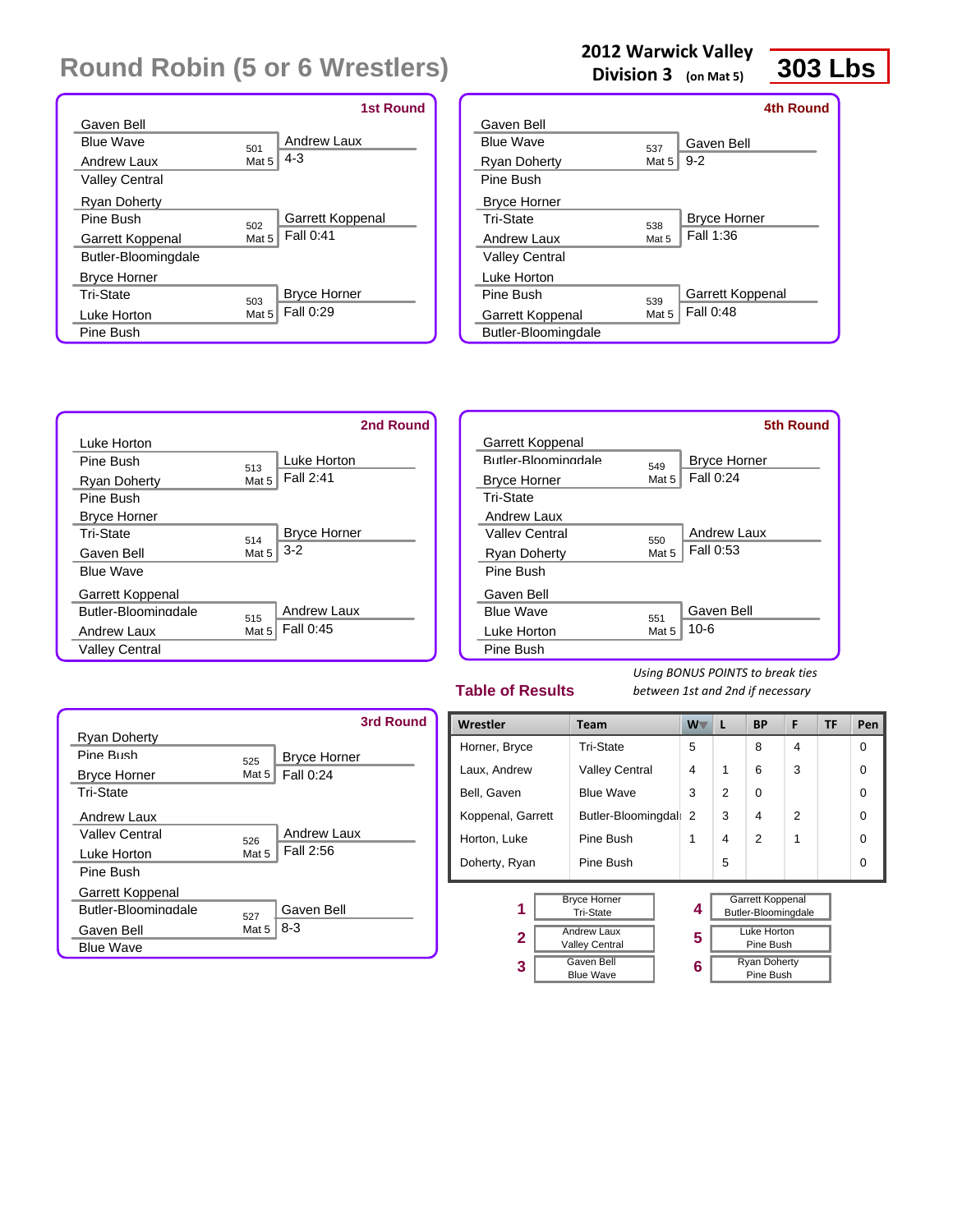### **2012 Warwick Valley Division 3 (on Mat 7)**



| <b>Brandon Culpepper</b> |              |                      | 304                   |
|--------------------------|--------------|----------------------|-----------------------|
| Pine Bush                | 704<br>Mat 7 | Abby Duke<br>$5 - 4$ |                       |
| Abby Duke                |              |                      |                       |
| Ironmen                  |              |                      |                       |
|                          |              |                      |                       |
| Luke Posta               |              |                      |                       |
| <b>Warwick Valley</b>    |              | Luke Posta           |                       |
|                          | 722          |                      |                       |
| <b>Brandon Culpepper</b> | Mat 7        | $8 - 2$              | Luke Posta            |
| Pine Bush                |              |                      | <b>Warwick Valley</b> |
|                          |              |                      |                       |
| Abby Duke                |              |                      | Champion              |
| Ironmen                  |              |                      |                       |
|                          | 740          | Luke Posta           | Abby Duke             |
| Luke Posta               | Mat 7        | $5-4$                | Ironmen               |
| <b>Warwick Valley</b>    |              |                      |                       |
|                          |              |                      |                       |

### **2nd Place**

Brandon Culpepper Pine Bush

### **3rd Place**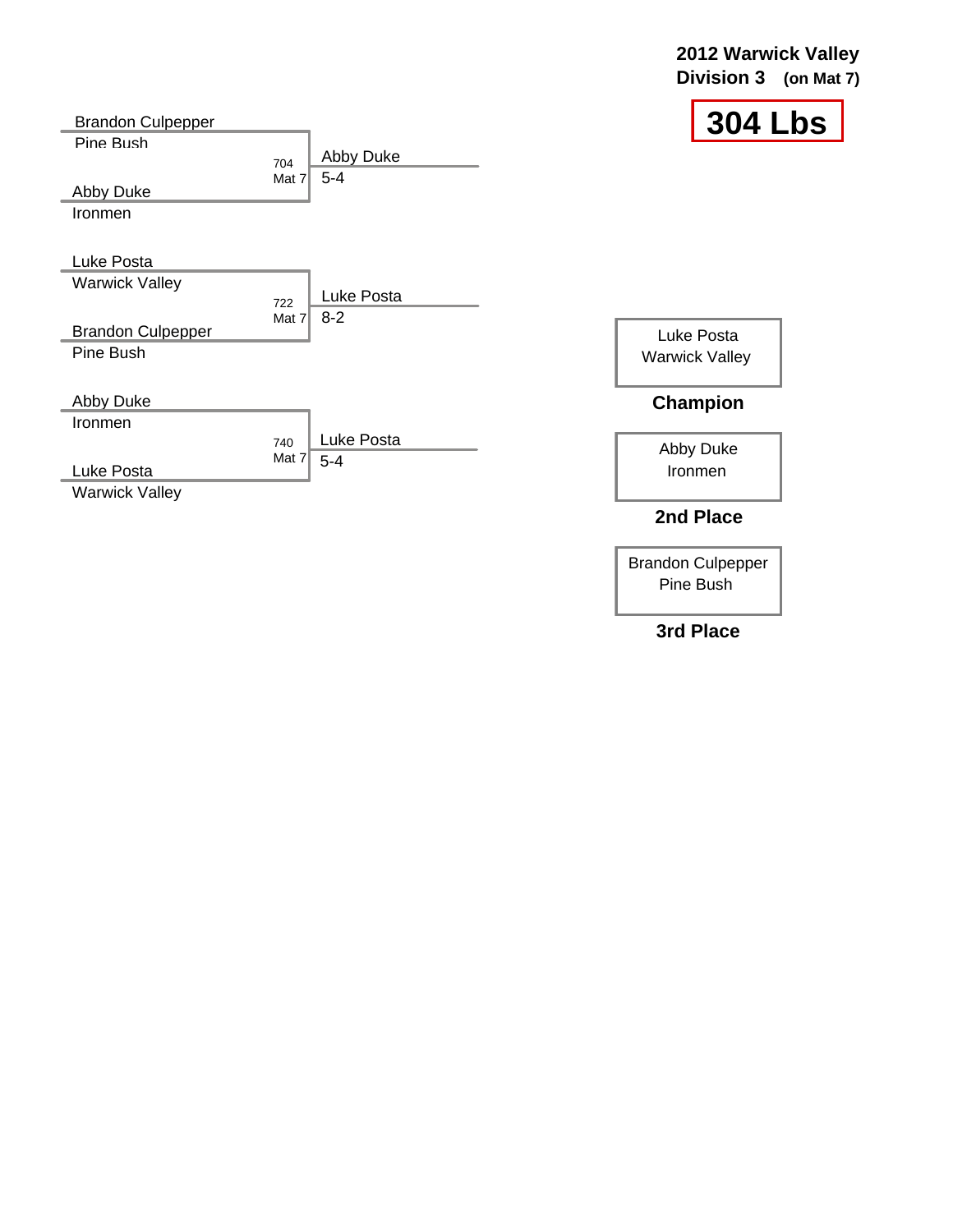|                     |       | <b>1st Round</b>    |
|---------------------|-------|---------------------|
| Corey Crater        |       |                     |
| Del Val Wildcats    |       | <b>Corey Crater</b> |
| <b>BYE</b>          |       | <b>BYE</b>          |
|                     |       |                     |
| Jason Davis         |       |                     |
| Minisink Valley     | 409   | Jason Davis         |
| Vincent Scott       | Mat 4 | Forfeit             |
| Journeymen          |       |                     |
| Nicholas Pichriello |       |                     |
| Minisink Valley     | 410   | Nicholas Pichriello |
| Justin Rosenblum    | Mat 4 | Fall 0:25           |
| Monroe Woodbury     |       |                     |

### **2012 Warwick Valley**

**Division 3 (on Mat 4)**

**305 Lbs**

|                      |       | 4th Round           |
|----------------------|-------|---------------------|
| Corey Crater         |       |                     |
| Del Val Wildcats     | 445   | Jason Davis         |
| Jason Davis          | Mat 4 | Fall 0:45           |
| Minisink Valley      |       |                     |
| Nicholas Pichriello  |       |                     |
| Minisink Vallev      |       | Nicholas Pichriello |
| <b>BYF</b>           |       | <b>BYF</b>          |
|                      |       |                     |
| Justin Rosenblum     |       |                     |
| Monroe Woodbury      | 446   | Justin Rosenblum    |
| <b>Vincent Scott</b> | Mat 4 | Forfeit             |
| Journeymen           |       |                     |
|                      |       |                     |



|                        |       | 5th Round           |
|------------------------|-------|---------------------|
| Vincent Scott          |       |                     |
| Journeymen             | 457   | Nicholas Pichriello |
| Nicholas Pichriello    | Mat 4 | Forfeit             |
| <b>Minisink Valley</b> |       |                     |
| BYE                    |       |                     |
|                        |       | Jason Davis         |
| Jason Davis            |       | <b>BYF</b>          |
| <b>Minisink Valley</b> |       |                     |
| <b>Corey Crater</b>    |       |                     |
| Del Val Wildcats       | 458   | Corey Crater        |
| Justin Rosenblum       | Mat 4 | $20 - 8$            |
| Monroe Woodbury        |       |                     |

### **Table of Results**

|                      |       | 3rd Round           |
|----------------------|-------|---------------------|
| Jason Davis          |       |                     |
| Minisink Valley      | 433   | Nicholas Pichriello |
| Nicholas Pichriello  | Mat 4 | Fall 1:15           |
| Minisink Valley      |       |                     |
| BYE                  |       |                     |
|                      |       | Justin Rosenblum    |
| Justin Rosenblum     |       | <b>BYF</b>          |
| Monroe Woodbury      |       |                     |
| <b>Vincent Scott</b> |       |                     |
| . lournevmen         | 434   | <b>Corey Crater</b> |
| Corey Crater         | Mat 4 | Forfeit             |
| Del Val Wildcats     |       |                     |

| Wrestler                             | Team                                                                                                                |                | L | ВP                                                                               | F | TF | Pen |
|--------------------------------------|---------------------------------------------------------------------------------------------------------------------|----------------|---|----------------------------------------------------------------------------------|---|----|-----|
| Pichriello, Nicholas                 | <b>Minisink Valley</b>                                                                                              | $\overline{4}$ |   | 8                                                                                | 3 |    | 0   |
| Davis, Jason                         | Minisink Valley                                                                                                     | 3              | 1 | 5                                                                                | 1 |    | O   |
| Crater, Corey                        | Del Val Wildcats                                                                                                    | 2              | 2 | 3                                                                                |   |    | 0   |
| Rosenblum, Justin<br>Monroe Woodbury |                                                                                                                     | 1              | 3 | $\mathcal{P}$                                                                    |   |    | 0   |
| Scott, Vincent<br>Journeymen         |                                                                                                                     |                | 4 |                                                                                  |   |    | 0   |
|                                      |                                                                                                                     |                |   |                                                                                  |   |    |     |
| 1<br>$\mathbf{2}$<br>3               | Nicholas Pichriello<br>Minisink Valley<br>Jason Davis<br>Minisink Valley<br><b>Corey Crater</b><br>Del Val Wildcats | 4<br>5<br>6    |   | <b>Justin Rosenblum</b><br>Monroe Woodbury<br><b>Vincent Scott</b><br>Journeymen |   |    |     |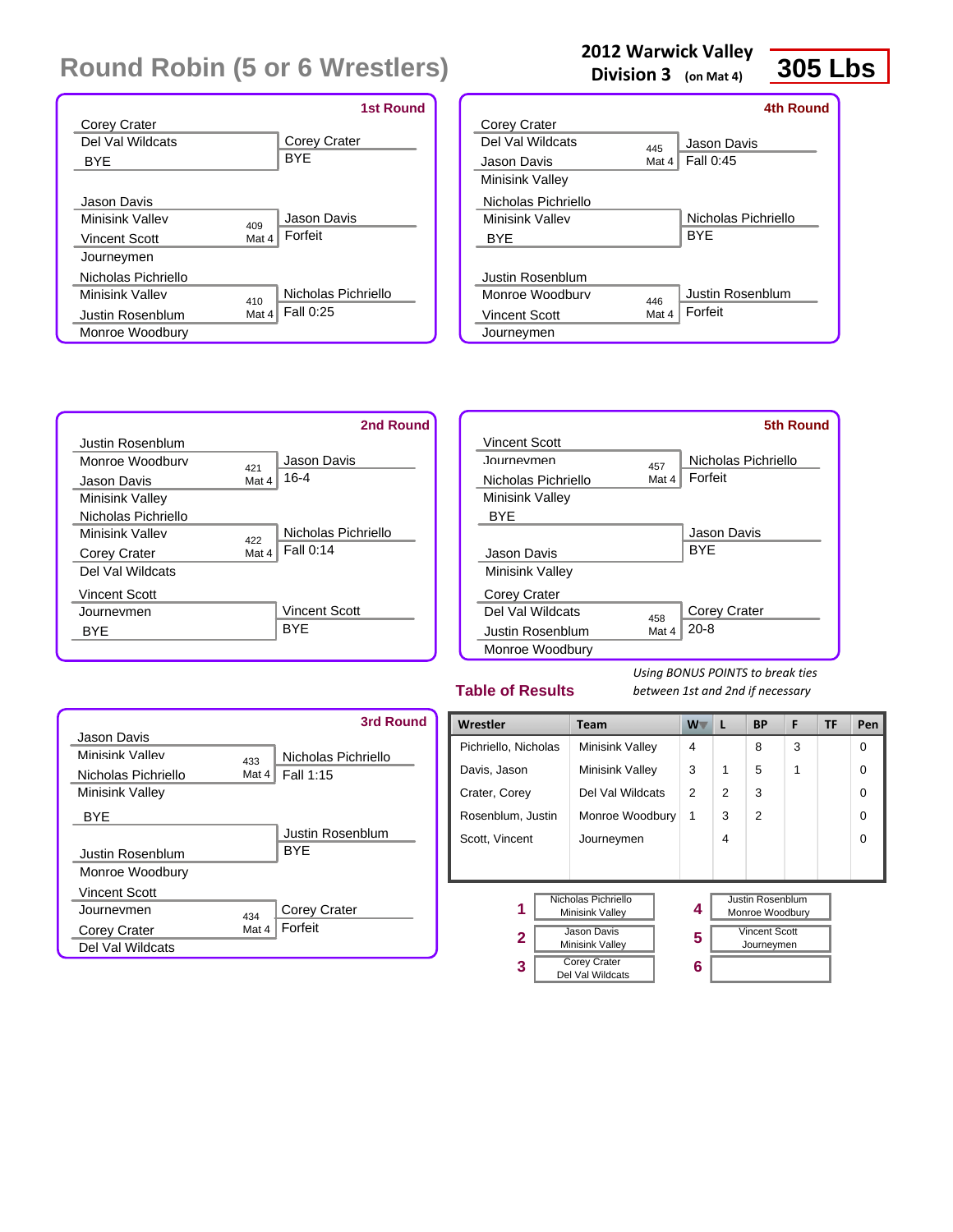

North Rockland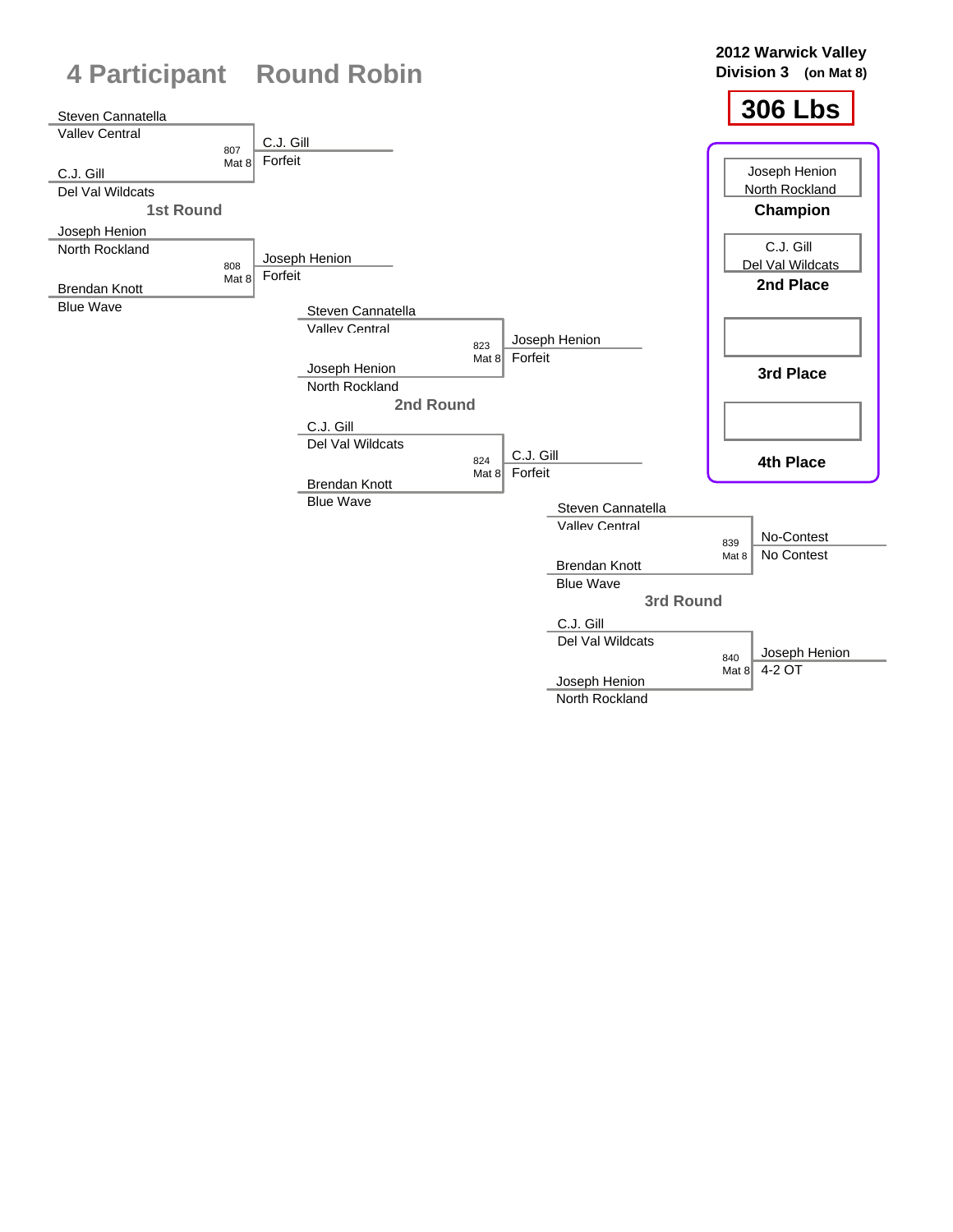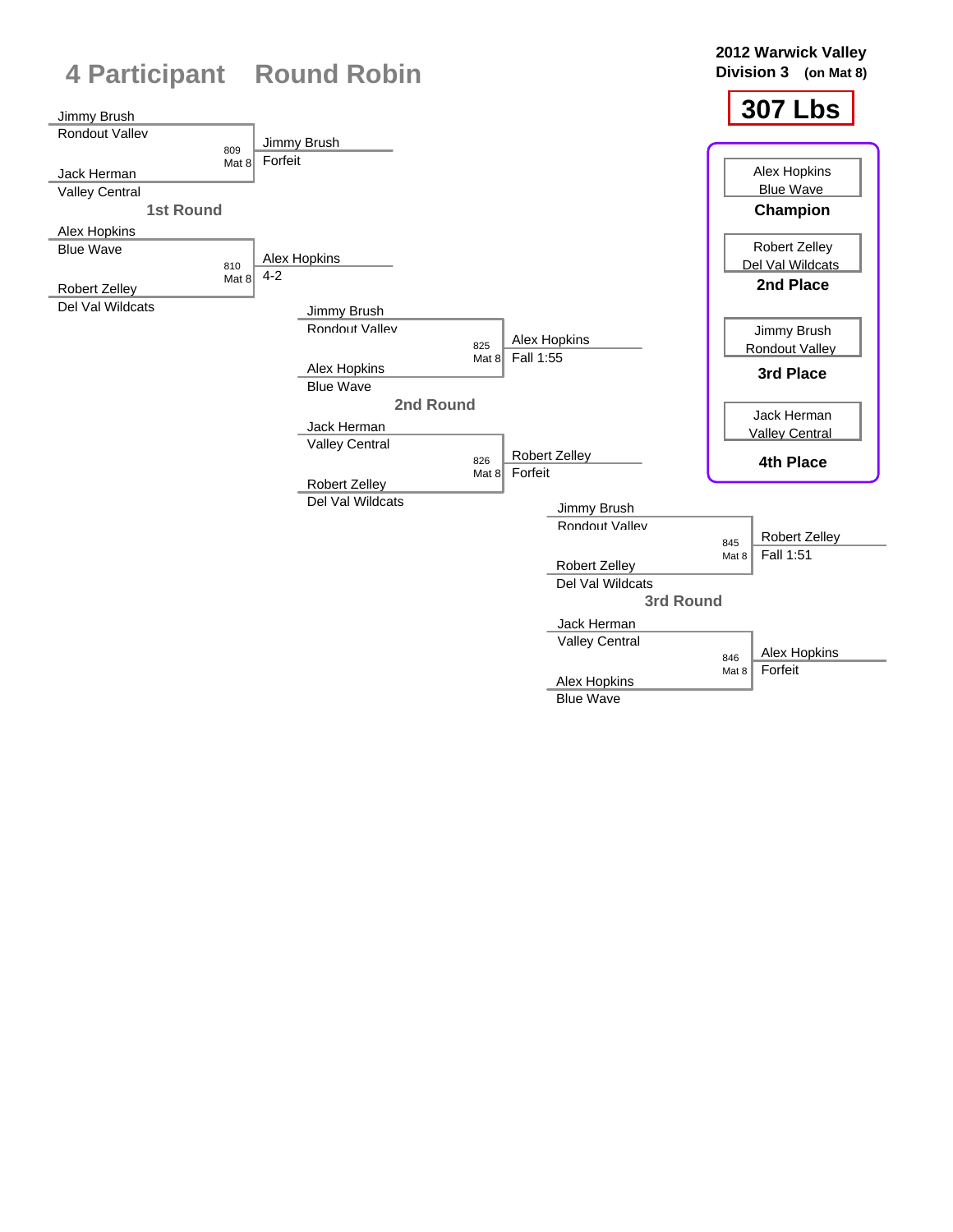|                         |       | 1st Round    |
|-------------------------|-------|--------------|
| Joseph Anson            |       |              |
| Washingtonville         |       | Joseph Anson |
| <b>BYF</b>              |       | <b>BYF</b>   |
|                         |       |              |
| Kai Escobar             |       |              |
| Danhury Youth Wrestling | 411   | Kai Escobar  |
| Sukhrat Muratov         | Mat 4 | $9-0$        |
| Elite Wrestling Academy |       |              |
| Jace Hirsch             |       |              |
| Minisink Valley         | 412   | Jace Hirsch  |
| Preston Machado         | Mat 4 | $4 - 3$      |
| Minisink Valley         |       |              |

### **2012 Warwick Valley**

**Division 3 (on Mat 4)**

## **308 Lbs**

|                         |       | 4th Round       |
|-------------------------|-------|-----------------|
| Joseph Anson            |       |                 |
| Washingtonville         | 447   | Kai Escobar     |
| Kai Escobar             | Mat 4 | $3-2$ OT        |
| Danbury Youth Wrestling |       |                 |
| Jace Hirsch             |       |                 |
| Minisink Valley         |       | Jace Hirsch     |
| <b>BYF</b>              |       | <b>BYF</b>      |
|                         |       |                 |
| Preston Machado         |       |                 |
| Minisink Vallev         | 448   | Preston Machado |
| Sukhrat Muratov         | Mat 4 | Fall 1:40       |
| Elite Wrestling Academy |       |                 |
|                         |       |                 |



|                         |       | <b>5th Round</b> |
|-------------------------|-------|------------------|
| Sukhrat Muratov         |       |                  |
| Flite Wrestling Academy | 459   | Jace Hirsch      |
| Jace Hirsch             | Mat 4 | Fall 0:29        |
| <b>Minisink Valley</b>  |       |                  |
| BYE                     |       |                  |
|                         |       | Kai Escobar      |
| Kai Escobar             |       | <b>BYF</b>       |
| Danbury Youth Wrestling |       |                  |
| Joseph Anson            |       |                  |
| Washingtonville         | 460   | Preston Machado  |
| Preston Machado         | Mat 4 | Fall 0:23        |
| <b>Minisink Valley</b>  |       |                  |

### **Table of Results**

|                         |       | 3rd Round              |
|-------------------------|-------|------------------------|
| Kai Escobar             |       |                        |
| Danhury Youth Wrestling | 435   | Jace Hirsch            |
| Jace Hirsch             | Mat 4 | $1 - 0$                |
| <b>Minisink Valley</b>  |       |                        |
| <b>BYF</b>              |       |                        |
|                         |       | Preston Machado        |
| Preston Machado         |       | <b>BYF</b>             |
| <b>Minisink Valley</b>  |       |                        |
| <b>Sukhrat Muratov</b>  |       |                        |
| Flite Wrestling Academy | 436   | <b>Sukhrat Muratov</b> |
| Joseph Anson            | Mat 4 | Fall 0:28              |
| Washingtonville         |       |                        |

| Wrestler                                                | Team                                                       |                     | $W^-$          | L                                                                 | <b>BP</b>       | F | <b>TF</b> | Pen      |
|---------------------------------------------------------|------------------------------------------------------------|---------------------|----------------|-------------------------------------------------------------------|-----------------|---|-----------|----------|
| Hirsch, Jace                                            | <b>Minisink Valley</b>                                     |                     | $\overline{4}$ |                                                                   | 4               | 2 |           | $\Omega$ |
| Escobar, Kai                                            | Danbury Youth Wre                                          |                     | 3              | 1                                                                 | 1               |   |           | $\Omega$ |
| Machado, Preston                                        | Minisink Valley                                            |                     | 2              | $\overline{2}$                                                    | 4               | 2 |           | $\Omega$ |
| Muratov, Sukhrat                                        |                                                            | Elite Wrestling Aca |                | 3                                                                 | $\mathcal{P}$   | 1 |           | $\Omega$ |
| Anson, Joseph                                           |                                                            | Washingtonville     |                | 4                                                                 |                 |   |           | $\Omega$ |
|                                                         |                                                            |                     |                |                                                                   |                 |   |           |          |
| Jace Hirsch<br>1<br>Minisink Valley<br>Kai Escobar<br>2 |                                                            | 4<br>5              |                | <b>Sukhrat Muratov</b><br>Elite Wrestling Academy<br>Joseph Anson |                 |   |           |          |
| 3                                                       | Danbury Youth<br>Preston Machado<br><b>Minisink Valley</b> |                     | 6              |                                                                   | Washingtonville |   |           |          |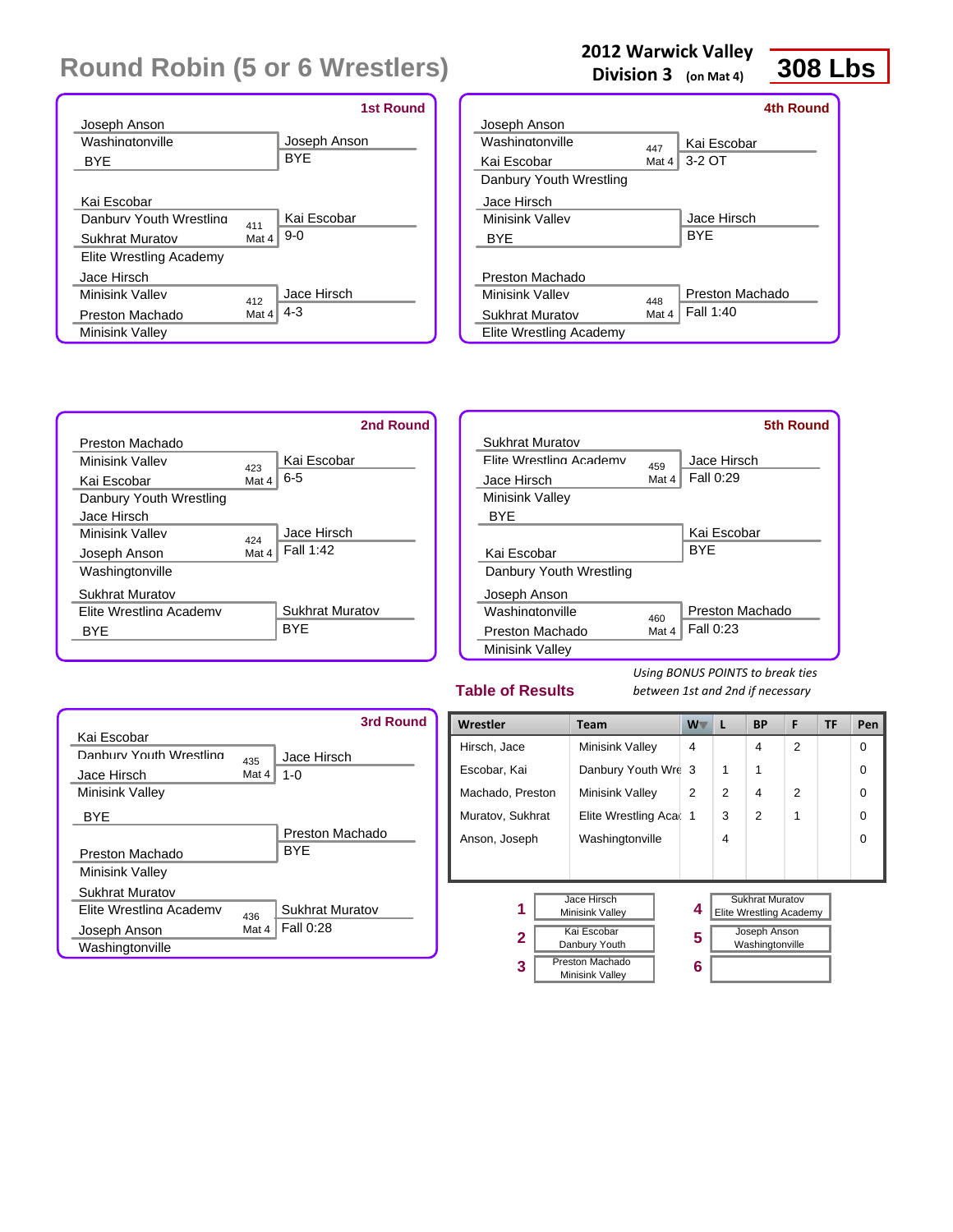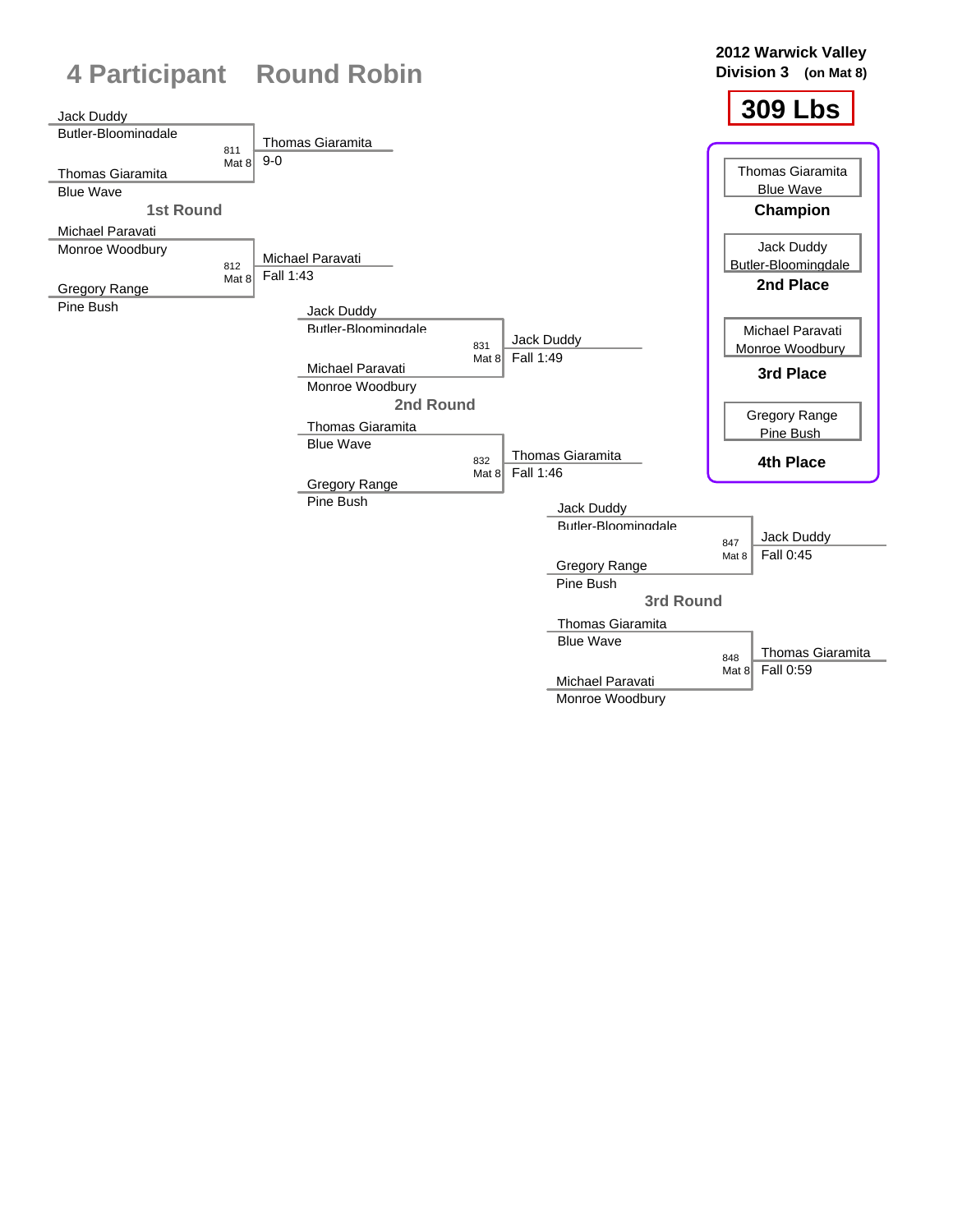|                       |                  | <b>1st Round</b>    |
|-----------------------|------------------|---------------------|
| Curtis Cafiero        |                  |                     |
| Rondout Valley        |                  | Curtis Cafiero      |
| <b>BYF</b>            |                  | <b>BYF</b>          |
|                       |                  |                     |
| Daniel Grzebalski     |                  |                     |
| Del Val Wildcats      | 504              | Daniel Grzebalski   |
| <b>Edward Wilkins</b> | Mat <sub>5</sub> | $2 - 1$             |
| Pine Bush             |                  |                     |
| Anthony Rivera        |                  |                     |
| Harrison Mat Club     | 505              | Abraham Wiedenkelle |
| Abraham Wiedenkeller  | Mat 5            | $5-0$               |
| <b>New Paltz</b>      |                  |                     |

#### **2012 Warwick Valley**

**Division 3 (on Mat 5)**

## **310 Lbs**

|                       |       | 4th Round           |
|-----------------------|-------|---------------------|
| Curtis Cafiero        |       |                     |
| Rondout Valley        | 540   | Curtis Cafiero      |
| Daniel Grzebalski     | Mat 5 | <b>Fall 0:14</b>    |
| Del Val Wildcats      |       |                     |
| Anthony Rivera        |       |                     |
| Harrison Mat Club     |       | Anthony Rivera      |
| BYE                   |       | <b>BYF</b>          |
|                       |       |                     |
| Abraham Wiedenkeller  |       |                     |
| New Paltz             | 541   | Abraham Wiedenkelle |
| <b>Edward Wilkins</b> | Mat 5 | Fall 1:30           |
| Pine Bush             |       |                     |

|                       |       | 2nd Round             |
|-----------------------|-------|-----------------------|
| Abraham Wiedenkeller  |       |                       |
| New Paltz             | 516   | Abraham Wiedenkelle   |
| Daniel Grzebalski     | Mat 5 | Fall 0:29             |
| Del Val Wildcats      |       |                       |
| <b>Anthony Rivera</b> |       |                       |
| Harrison Mat Club     | 517   | Curtis Cafiero        |
| Curtis Cafiero        | Mat 5 | Fall 2:31             |
| Rondout Valley        |       |                       |
| <b>Edward Wilkins</b> |       |                       |
| Pine Rush             |       | <b>Edward Wilkins</b> |
| BYE                   |       | <b>BYF</b>            |
|                       |       |                       |

|                       |       | 5th Round             |
|-----------------------|-------|-----------------------|
| <b>Edward Wilkins</b> |       |                       |
| Pine Rush             | 552   | <b>Anthony Rivera</b> |
| Anthony Rivera        | Mat 5 | Fall 2:55             |
| Harrison Mat Club     |       |                       |
| BYE                   |       |                       |
|                       |       | Daniel Grzebalski     |
| Daniel Grzebalski     |       | <b>BYF</b>            |
| Del Val Wildcats      |       |                       |
| Curtis Cafiero        |       |                       |
| Rondout Valley        | 553   | Abraham Wiedenkelle   |
| Abraham Wiedenkeller  | Mat 5 | Fall 1:23             |
| New Paltz             |       |                       |

#### **Table of Results**

|                       |       | 3rd Round             |
|-----------------------|-------|-----------------------|
| Daniel Grzebalski     |       |                       |
| Del Val Wildcats      | 528   | <b>Anthony Rivera</b> |
| Anthony Rivera        | Mat 5 | Fall 0:53             |
| Harrison Mat Club     |       |                       |
| <b>BYF</b>            |       |                       |
|                       |       | Abraham Wiedenkelle   |
| Abraham Wiedenkeller  |       | <b>BYF</b>            |
| New Paltz             |       |                       |
| <b>Edward Wilkins</b> |       |                       |
| Pine Rush             | 529   | Curtis Cafiero        |
| <b>Curtis Cafiero</b> | Mat 5 | Fall 1:59             |
| Rondout Valley        |       |                       |

| Wrestler                                                | <b>Team</b>                                | $W^-$ | L | <b>BP</b>                             | F              | TF | Pen      |
|---------------------------------------------------------|--------------------------------------------|-------|---|---------------------------------------|----------------|----|----------|
| Wiedenkeller, Abraha New Paltz                          |                                            | 4     |   | 6                                     | 3              |    | $\Omega$ |
| Cafiero, Curtis<br>Rondout Valley                       |                                            | 3     | 1 | 6                                     | 3              |    | $\Omega$ |
| Rivera, Anthony                                         | <b>Harrison Mat Club</b>                   | 2     | 2 | 4                                     | $\overline{2}$ |    | $\Omega$ |
| Grzebalski, Daniel                                      | Del Val Wildcats                           | 1     | 3 | $\Omega$                              |                |    | $\Omega$ |
| Wilkins, Edward                                         | Pine Bush                                  |       | 4 |                                       |                |    | $\Omega$ |
|                                                         |                                            |       |   |                                       |                |    |          |
|                                                         |                                            |       |   |                                       |                |    |          |
| 1                                                       | Abraham Wiedenkeller<br><b>New Paltz</b>   | 4     |   | Daniel Grzebalski<br>Del Val Wildcats |                |    |          |
| <b>Curtis Cafiero</b><br>$\mathbf{2}$<br>Rondout Valley |                                            | 5     |   | <b>Edward Wilkins</b><br>Pine Bush    |                |    |          |
| 3                                                       | <b>Anthony Rivera</b><br>Harrison Mat Club | 6     |   |                                       |                |    |          |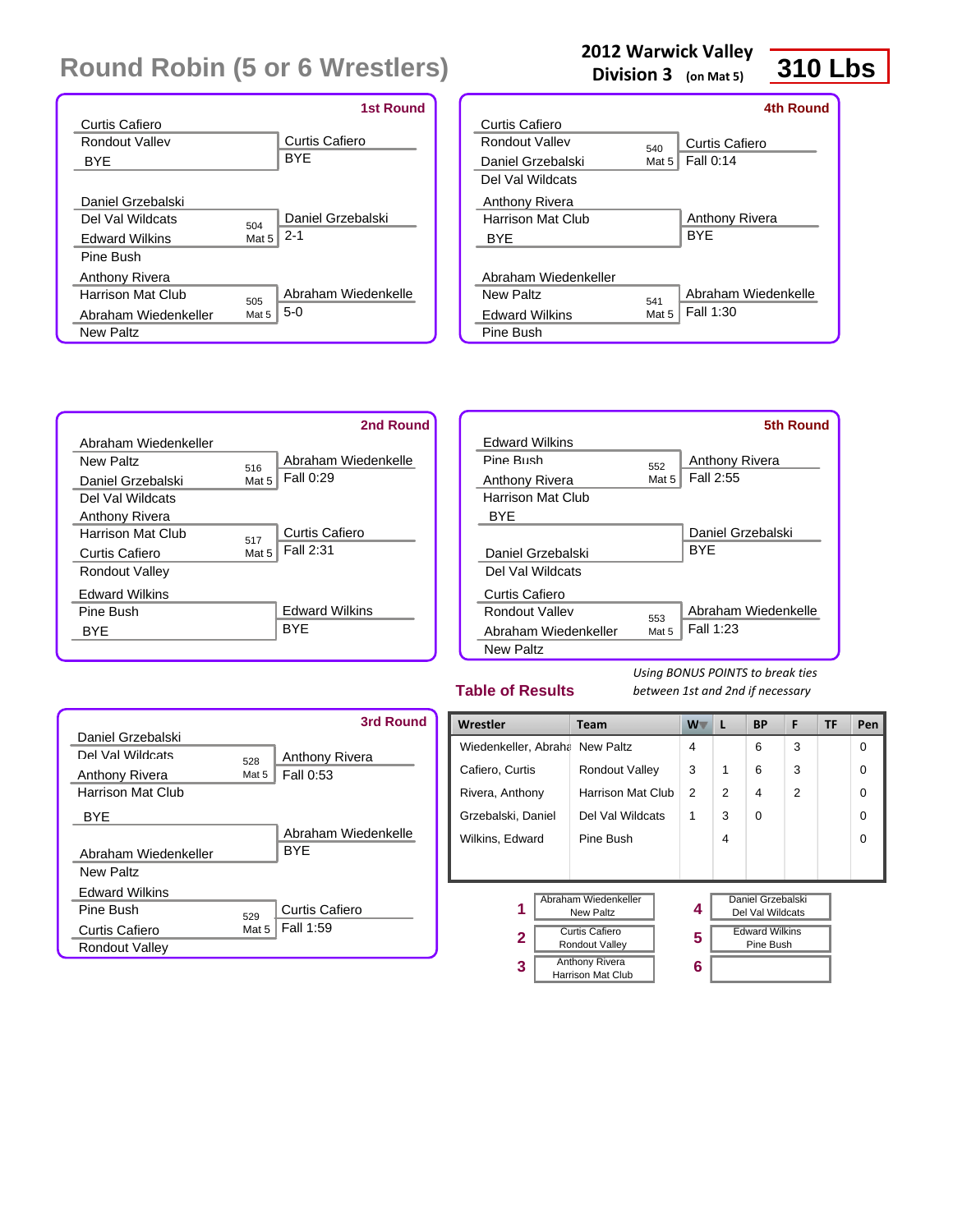|                         |                  | <b>1st Round</b>  |
|-------------------------|------------------|-------------------|
| Caiden Frey             |                  |                   |
| Rondout Valley          |                  | Caiden Frey       |
| BYE                     |                  | <b>BYE</b>        |
|                         |                  |                   |
| Gavin Henrikson         |                  |                   |
| <b>Blue Wave</b>        | 506              | Gavin Henrikson   |
| <b>Brett Redner</b>     | Mat 5            | Fall 2:21         |
| Butler-Bloomingdale     |                  |                   |
| Kyle Karas              |                  |                   |
| Danbury Youth Wrestling | 507              | <b>Kyle Karas</b> |
| Sofia Macaluso          | Mat <sub>5</sub> | $6 - 0$           |
| <b>Minisink Valley</b>  |                  |                   |

#### **2012 Warwick Valley**

**Division 3 (on Mat 5)**

## **311 Lbs**

|                         |       | 4th Round      |
|-------------------------|-------|----------------|
| Caiden Frey             |       |                |
| Rondout Valley          | 542   | Caiden Frey    |
| Gavin Henrikson         | Mat 5 | Fall 2:34      |
| <b>Blue Wave</b>        |       |                |
| Kyle Karas              |       |                |
| Danbury Youth Wrestling |       | Kyle Karas     |
| BYE                     |       | <b>BYF</b>     |
|                         |       |                |
| Sofia Macaluso          |       |                |
| Minisink Vallev         | 543   | Sofia Macaluso |
| <b>Brett Redner</b>     | Mat 5 | $5-3$          |
| Butler-Bloomingdale     |       |                |
|                         |       |                |

|                            |       | 2nd Round           |
|----------------------------|-------|---------------------|
| Sofia Macaluso             |       |                     |
| Minisink Valley            | 518   | Gavin Henrikson     |
| Gavin Henrikson            | Mat 5 | Fall 1:20           |
| <b>Blue Wave</b>           |       |                     |
| Kyle Karas                 |       |                     |
| Danbury Youth Wrestling    | 519   | Caiden Frey         |
| Caiden Frey                | Mat 5 | $4 - 3$             |
| <b>Rondout Valley</b>      |       |                     |
| <b>Brett Redner</b>        |       |                     |
| <b>Butler-Bloomingdale</b> |       | <b>Brett Redner</b> |
| <b>BYF</b>                 |       | <b>BYF</b>          |
|                            |       |                     |

|                         |       | 5th Round           |
|-------------------------|-------|---------------------|
| <b>Brett Redner</b>     |       |                     |
| Butler-Bloomingdale     | 554   | <b>Brett Redner</b> |
| Kyle Karas              | Mat 5 | Fall 0:50           |
| Danbury Youth Wrestling |       |                     |
| <b>BYE</b>              |       |                     |
|                         |       | Gavin Henrikson     |
| Gavin Henrikson         |       | <b>BYF</b>          |
| <b>Blue Wave</b>        |       |                     |
| Caiden Frey             |       |                     |
| Rondout Valley          | 555   | Caiden Frey         |
| Sofia Macaluso          | Mat 5 | Fall 0:26           |
| <b>Minisink Valley</b>  |       |                     |

#### **Table of Results**

|                         |         | 3rd Round       |
|-------------------------|---------|-----------------|
| Gavin Henrikson         |         |                 |
| <b>Blue Wave</b>        | 530     | Gavin Henrikson |
| Kyle Karas              | Mat $5$ | $5-3$           |
| Danbury Youth Wrestling |         |                 |
| <b>BYE</b>              |         |                 |
|                         |         | Sofia Macaluso  |
| Sofia Macaluso          |         | <b>BYF</b>      |
| <b>Minisink Valley</b>  |         |                 |
| <b>Brett Redner</b>     |         |                 |
| Butler-Bloomingdale     | 531     | Caiden Frey     |
| Caiden Frey             | Mat 5   | 7-0             |
| Rondout Valley          |         |                 |

| Wrestler                                                                                  | <b>Team</b>                                | <b>W</b>       | L | <b>BP</b>                                                                  | F              | TF | Pen      |
|-------------------------------------------------------------------------------------------|--------------------------------------------|----------------|---|----------------------------------------------------------------------------|----------------|----|----------|
| Frey, Caiden                                                                              | <b>Rondout Valley</b>                      | $\overline{4}$ |   | $\overline{4}$                                                             | $\mathfrak{p}$ |    | $\Omega$ |
| Henrikson, Gavin                                                                          | <b>Blue Wave</b>                           |                | 1 | 4                                                                          | $\overline{2}$ |    | $\Omega$ |
| Redner, Brett                                                                             | Butler-Bloomingdal                         | 1              | 3 | 2                                                                          | 1              |    | $\Omega$ |
| Karas, Kyle                                                                               | Danbury Youth Wre                          | 1              | 3 | $\Omega$                                                                   |                |    | $\Omega$ |
| Macaluso, Sofia                                                                           | Minisink Valley                            | 1              | 3 | $\Omega$                                                                   |                |    | $\Omega$ |
|                                                                                           |                                            |                |   |                                                                            |                |    |          |
| Caiden Frey<br>1<br>Rondout Valley<br>Gavin Henrikson<br>$\mathbf{2}$<br><b>Blue Wave</b> |                                            | 4<br>5         |   | Kyle Karas<br>Danbury Youth Wrestling<br>Sofia Macaluso<br>Minisink Valley |                |    |          |
| 3                                                                                         | <b>Brett Redner</b><br>Butler-Bloomingdale | 6              |   |                                                                            |                |    |          |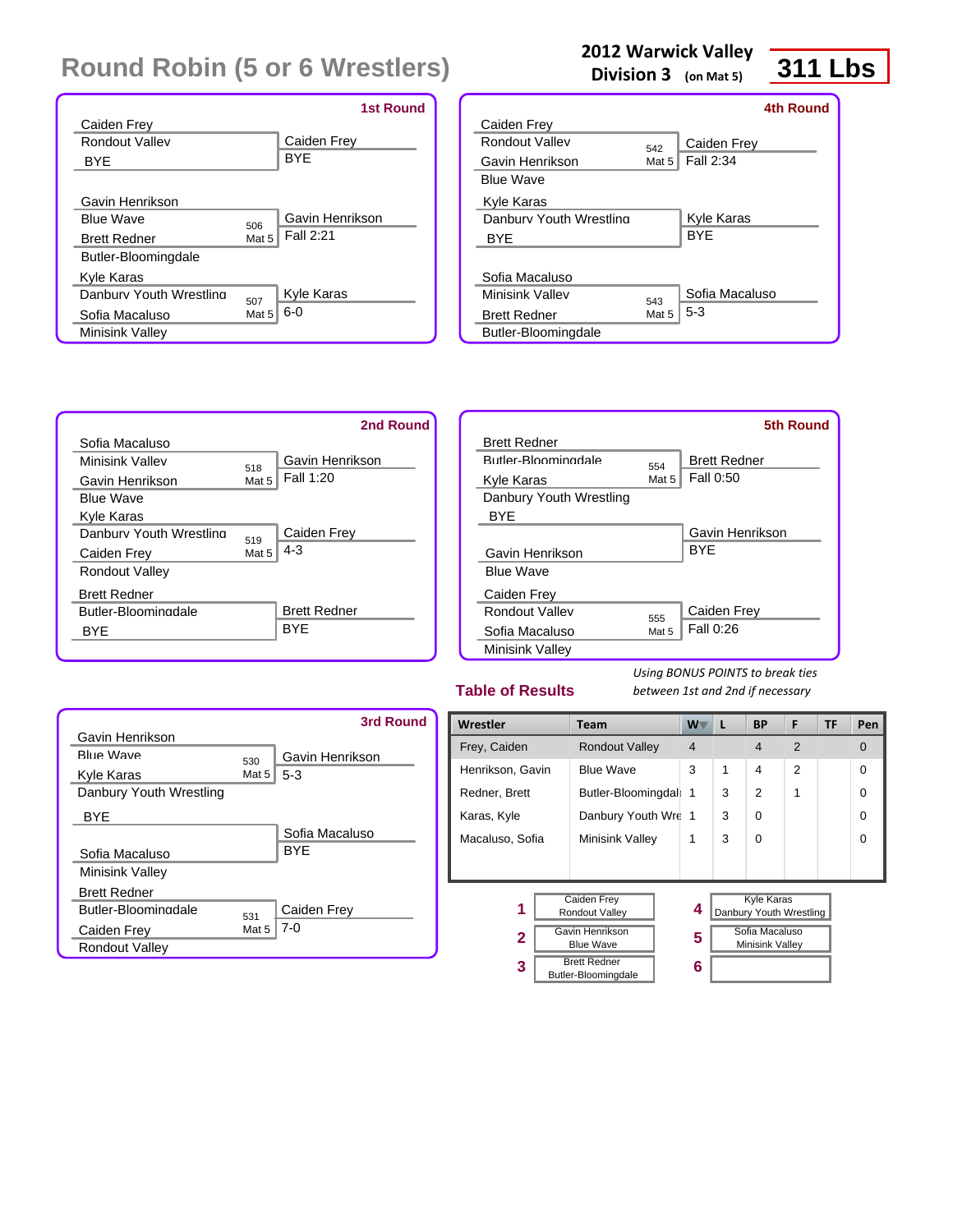|                         |       | <b>1st Round</b> |
|-------------------------|-------|------------------|
| Julian Amadio           |       |                  |
| Butler-Bloominadale     |       | Julian Amadio    |
| BYE                     |       | <b>BYF</b>       |
|                         |       |                  |
| Nicholas DiMarsico      |       |                  |
| North Rockland          | 508   | Matthew Wolowitz |
| <b>Matthew Wolowitz</b> | Mat 5 | Fall 0:31        |
| Butler-Bloomingdale     |       |                  |
| Sean Flick              |       |                  |
| <b>Blue Wave</b>        | 509   | Sean Flick       |
| Cody Neuberger          | Mat 5 | $4 - 0$          |
| Butler-Bloomingdale     |       |                  |

#### **2012 Warwick Valley**

**Division 3 (on Mat 5)**

### **312 Lbs**

|                            |       | 4th Round        |
|----------------------------|-------|------------------|
| Julian Amadio              |       |                  |
| <b>Butler-Bloomingdale</b> | 544   | Julian Amadio    |
| Nicholas DiMarsico         | Mat 5 | <b>Fall 0:53</b> |
| North Rockland             |       |                  |
| Sean Flick                 |       |                  |
| Rlue Waye                  |       | Sean Flick       |
| BYE                        |       | <b>BYF</b>       |
|                            |       |                  |
| Cody Neuberger             |       |                  |
| <b>Butler-Bloomingdale</b> | 545   | Cody Neuberger   |
| <b>Matthew Wolowitz</b>    | Mat 5 | Fall 1:48        |
| Butler-Bloomingdale        |       |                  |

|                            |         | 2nd Round        |
|----------------------------|---------|------------------|
| Cody Neuberger             |         |                  |
| Butler-Bloominadale        | 520     | Cody Neuberger   |
| Nicholas DiMarsico         | Mat $5$ | Fall 0:40        |
| North Rockland             |         |                  |
| Sean Flick                 |         |                  |
| <b>Blue Wave</b>           | 521     | Julian Amadio    |
| Julian Amadio              | Mat $5$ | Fall 2:50        |
| Butler-Bloomingdale        |         |                  |
| <b>Matthew Wolowitz</b>    |         |                  |
| <b>Butler-Bloomingdale</b> |         | Matthew Wolowitz |
| BYF                        |         | BYF              |
|                            |         |                  |

|                            |       | 5th Round          |
|----------------------------|-------|--------------------|
| Matthew Wolowitz           |       |                    |
| <b>Butler-Bloomingdale</b> | 556   | Sean Flick         |
| Sean Flick                 | Mat 5 | Fall 0:35          |
| <b>Blue Wave</b>           |       |                    |
| BYE                        |       |                    |
|                            |       | Nicholas DiMarsico |
| Nicholas DiMarsico         |       | <b>BYF</b>         |
| North Rockland             |       |                    |
| Julian Amadio              |       |                    |
| <b>Butler-Bloomingdale</b> | 557   | Julian Amadio      |
| Cody Neuberger             | Mat 5 | Fall 0:14          |
| Butler-Bloomingdale        |       |                    |
|                            |       |                    |

#### **Table of Results**

|                            |       | 3rd Round        |
|----------------------------|-------|------------------|
| Nicholas DiMarsico         |       |                  |
| North Rockland             | 532   | Sean Flick       |
| Sean Flick                 | Mat 5 | <b>Fall 0:51</b> |
| <b>Blue Wave</b>           |       |                  |
| <b>BYF</b>                 |       |                  |
|                            |       | Cody Neuberger   |
| Cody Neuberger             |       | <b>BYF</b>       |
| Butler-Bloomingdale        |       |                  |
| <b>Matthew Wolowitz</b>    |       |                  |
| <b>Butler-Bloomingdale</b> | 533   | Julian Amadio    |
| Julian Amadio              | Mat 5 | 7-0              |
| Butler-Bloomingdale        |       |                  |

| Wrestler                 |  | Team                  |  | W.                 |                | <b>BP</b>               | F              | TF | Pen      |
|--------------------------|--|-----------------------|--|--------------------|----------------|-------------------------|----------------|----|----------|
| Amadio, Julian           |  | Butler-Bloomingdal    |  | 4                  |                | 6                       | 3              |    | $\Omega$ |
| Flick, Sean              |  | <b>Blue Wave</b>      |  | 3                  | 1              | 4                       | $\overline{2}$ |    | $\Omega$ |
| Neuberger, Cody          |  | Butler-Bloomingdal    |  | 2                  | $\overline{2}$ | 4                       | $\overline{2}$ |    | $\Omega$ |
| <b>Wolowitz, Matthew</b> |  | Butler-Bloomingdal    |  | 1                  | 3              | $\mathcal{P}$           | 1              |    | $\Omega$ |
| DiMarsico, Nicholas      |  | North Rockland        |  |                    | 4              |                         |                |    | $\Omega$ |
|                          |  |                       |  |                    |                |                         |                |    |          |
|                          |  |                       |  |                    |                |                         |                |    |          |
|                          |  | Julian Amadio         |  |                    |                | <b>Matthew Wolowitz</b> |                |    |          |
| 1                        |  | Butler-Bloomingdale   |  | 4                  |                | Butler-Bloomingdale     |                |    |          |
| Sean Flick<br>2          |  | 5                     |  | Nicholas DiMarsico |                |                         |                |    |          |
|                          |  | <b>Blue Wave</b>      |  |                    |                | North Rockland          |                |    |          |
| 3                        |  | <b>Cody Neuberger</b> |  | 6                  |                |                         |                |    |          |
|                          |  | Butler-Bloomingdale   |  |                    |                |                         |                |    |          |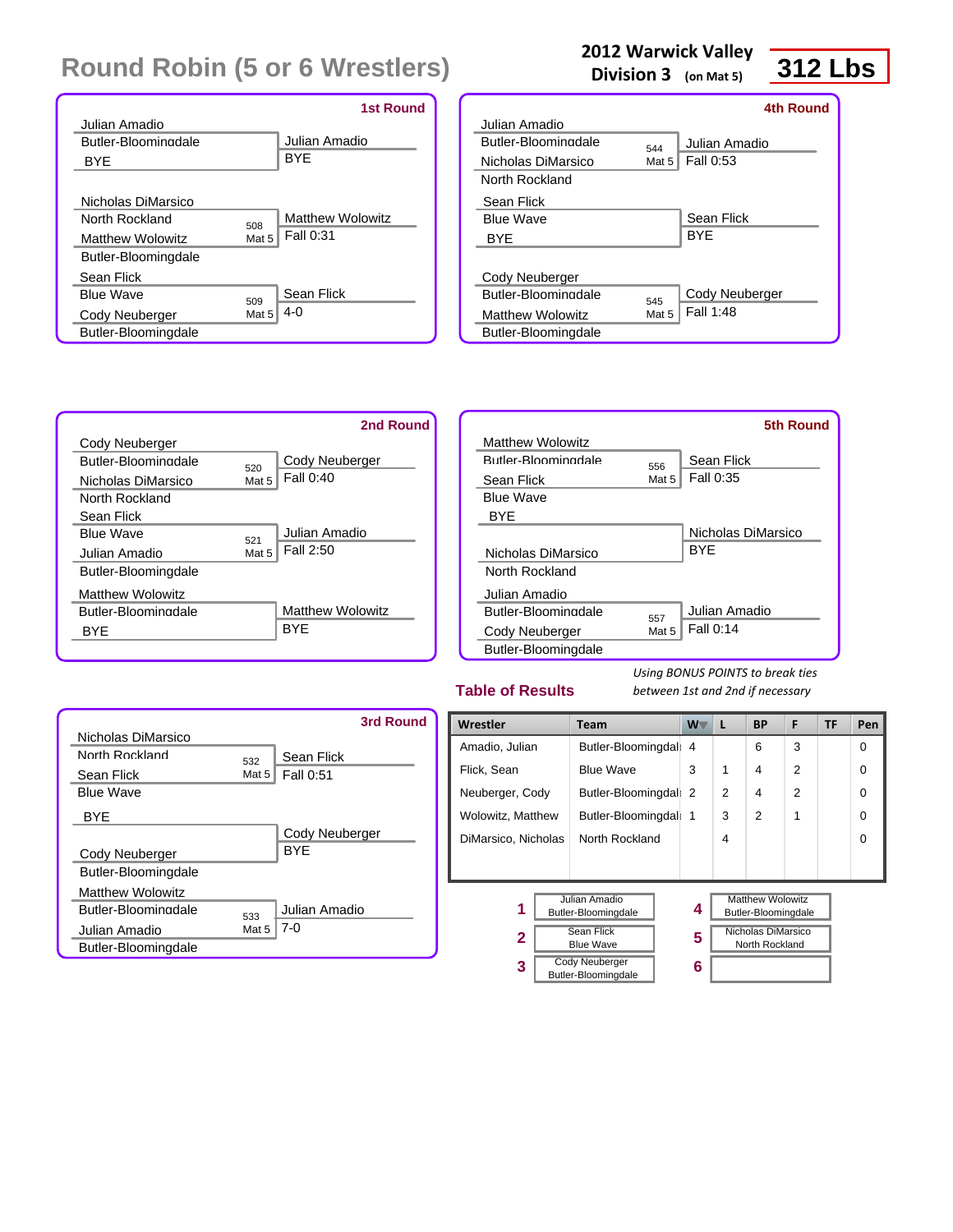|                       | <b>1st Round</b>       |
|-----------------------|------------------------|
| Nico Berlingeri       |                        |
| Olymnic               | Nico Berlingeri<br>510 |
| <b>Tighe Sherlock</b> | Fall 0:57<br>Mat 5     |
| Pine Bush             |                        |
| Julianna Duva         |                        |
| John Jav-CR           | Julianna Duva<br>511   |
| Brendan Ryan          | Fall 1:50<br>Mat 5     |
| Monroe Woodbury       |                        |
| Logan Erlwein         |                        |
| Rondout Valley        | Alexander Macri<br>512 |
| Alexander Macri       | Forfeit<br>Mat 5       |
| Valley Central        |                        |

#### **2012 Warwick Valley**

**Division 3 (on Mat 5)**

### **313 Lbs**

|                       |       | 4th Round             |
|-----------------------|-------|-----------------------|
| Nico Berlingeri       |       |                       |
| Olymnic               | 546   | Nico Berlingeri       |
| Julianna Duva         | Mat 5 | Fall 2:35             |
| John Jay-CR           |       |                       |
| Logan Erlwein         |       |                       |
| Rondout Valley        | 547   | <b>Tighe Sherlock</b> |
| <b>Tighe Sherlock</b> | Mat 5 | Forfeit               |
| Pine Bush             |       |                       |
| Alexander Macri       |       |                       |
| Valley Central        | 548   | Brendan Ryan          |
| Brendan Ryan          | Mat 5 | Fall 0:25             |
| Monroe Woodbury       |       |                       |
|                       |       |                       |



|                       |       | <b>5th Round</b>     |
|-----------------------|-------|----------------------|
| Brendan Ryan          |       |                      |
| Monroe Woodbury       | 558   | Brendan Ryan         |
| Logan Erlwein         | Mat 5 | Forfeit              |
| <b>Rondout Valley</b> |       |                      |
| <b>Tighe Sherlock</b> |       |                      |
| Pine Rush             | 559   | Julianna Duva        |
| Julianna Duva         | Mat 5 | 8-1                  |
| John Jay-CR           |       |                      |
| Nico Berlingeri       |       |                      |
| Olympic               | 560   | Nico Berlingeri      |
| Alexander Macri       | Mat 5 | Tech Fall 17-2; 1:49 |
| Valley Central        |       |                      |
|                       |       |                      |

#### **Table of Results**

*Using BONUS POINTS to break ties between 1st and 2nd if necessary*

Rondout Valley

|                       |       | 3rd Round             |
|-----------------------|-------|-----------------------|
| Julianna Duva         |       |                       |
| $.$ Iohn $.$ Iav-CR   | 534   | Julianna Duva         |
| Logan Erlwein         | Mat 5 | Forfeit               |
| <b>Rondout Valley</b> |       |                       |
| <b>Tighe Sherlock</b> |       |                       |
| Pine Rush             | 535   | <b>Tighe Sherlock</b> |
| Alexander Macri       | Mat 5 | Fall 0:58             |
| <b>Valley Central</b> |       |                       |
| Brendan Ryan          |       |                       |
| Monroe Woodbury       | 536   | Nico Berlingeri       |
| Nico Berlingeri       | Mat 5 | Fall 0:14             |
| Olympic               |       |                       |

| Wrestler<br><b>Team</b>                                            |                | $W^-$ | L | <b>BP</b>                                       | F              | TF | Pen |
|--------------------------------------------------------------------|----------------|-------|---|-------------------------------------------------|----------------|----|-----|
| Berlingeri, Nico                                                   | Olympic        | 5     |   | 9.5                                             | 3              | 1  | 0   |
| Duva, Julianna                                                     | John Jay-CR    | 4     | 1 | 6                                               | $\overline{2}$ |    | 0   |
| Sherlock, Tighe                                                    | Pine Bush      | 3     | 2 | 6                                               | $\mathfrak{p}$ |    | 0   |
| Ryan, Brendan<br>Monroe Woodbury                                   |                | 2     | 3 | 4                                               | 1              |    | 0   |
| Macri, Alexander<br><b>Valley Central</b>                          |                | 1     | 4 | $\overline{2}$                                  |                |    | 0   |
| Erlwein, Logan                                                     | Rondout Valley |       | 5 |                                                 |                |    | 0   |
| Nico Berlingeri<br>1<br>Olympic                                    |                | 4     |   | <b>Brendan Ryan</b><br>Monroe Woodbury          |                |    |     |
| Julianna Duva<br>2<br>John Jay-CR                                  |                | 5     |   | <b>Alexander Macri</b><br><b>Valley Central</b> |                |    |     |
| <b>Tighe Sherlock</b><br>3<br>$\mathbb{R}^n$ . $\mathbb{R}^n$ . If |                | 6     |   | Logan Erlwein                                   |                |    |     |

Pine Bush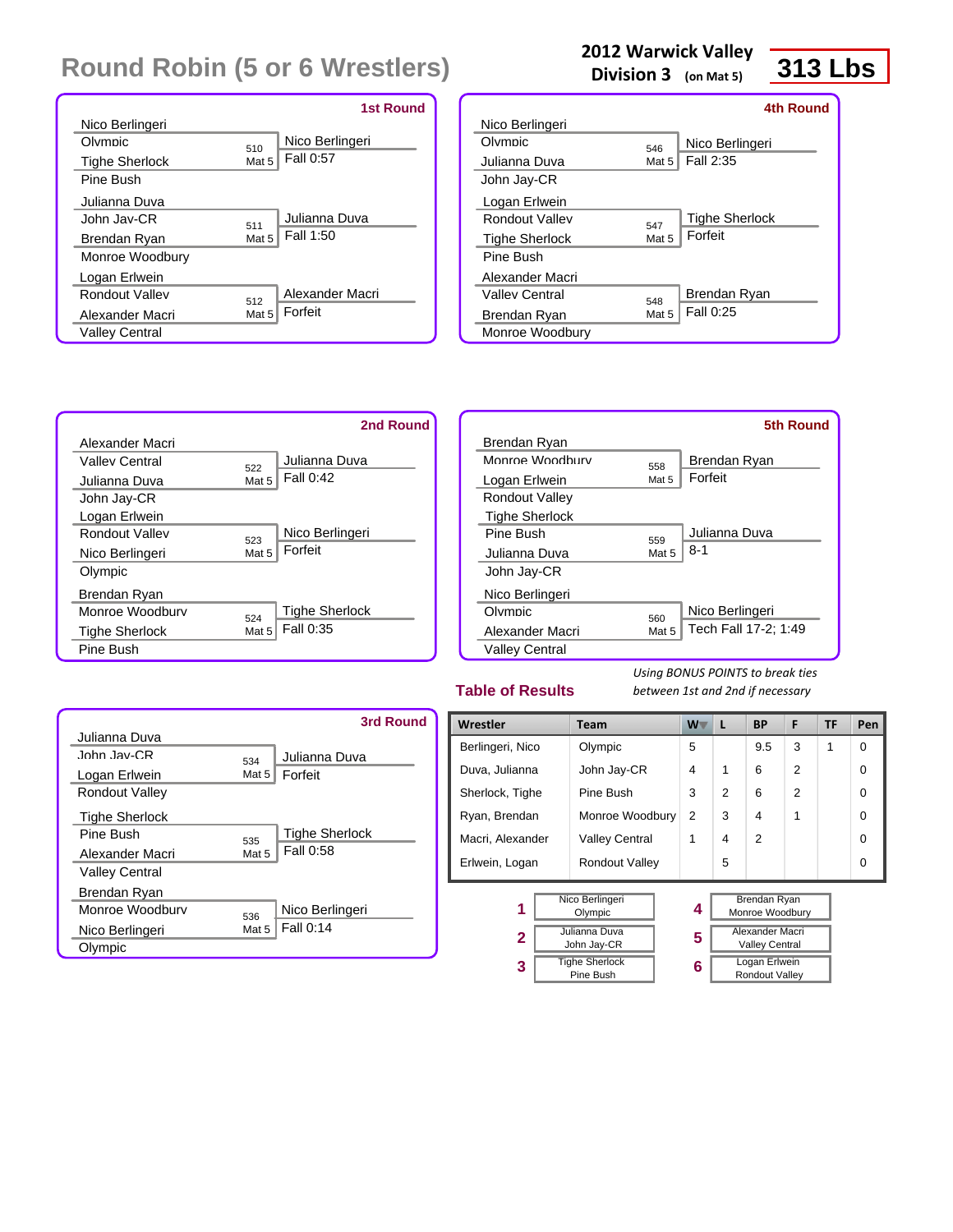|                       |       | <b>1st Round</b> |
|-----------------------|-------|------------------|
| Aidan Canfield        |       |                  |
| Iowa Style Wrestling  |       | Aidan Canfield   |
| <b>BYE</b>            |       | <b>BYE</b>       |
|                       |       |                  |
| Aidan Cuppett         |       |                  |
| New Paltz             | 801   | Mattew Romano    |
| Mattew Romano         | Mat 8 | Fall 1:38        |
| <b>Valley Central</b> |       |                  |
| Logan Emery           |       |                  |
| Minisink Valley       | 802   | Logan Emery      |
| Robert Horan          | Mat 8 | Forfeit          |
| Ossining              |       |                  |

#### **2012 Warwick Valley**

**Division 3 (on Mat 8)**

### **314 Lbs**

|                       |       | 4th Round      |
|-----------------------|-------|----------------|
| Aidan Canfield        |       |                |
| Iowa Style Wrestling  | 841   | Aidan Canfield |
| Aidan Cuppett         | Mat 8 | $9-0$          |
| New Paltz             |       |                |
| Logan Emery           |       |                |
| Minisink Valley       |       | Logan Emery    |
| <b>BYE</b>            |       | <b>BYE</b>     |
|                       |       |                |
| Robert Horan          |       |                |
| Ossining              | 842   | Mattew Romano  |
| <b>Mattew Romano</b>  | Mat 8 | Forfeit        |
| <b>Valley Central</b> |       |                |



|                        |       | <b>5th Round</b> |
|------------------------|-------|------------------|
| Mattew Romano          |       |                  |
| Valley Central         | 853   | Mattew Romano    |
| Logan Emery            | Mat 8 | Fall $1:23$      |
| <b>Minisink Valley</b> |       |                  |
| <b>BYE</b>             |       |                  |
|                        |       | Aidan Cuppett    |
| Aidan Cuppett          |       | <b>BYF</b>       |
| New Paltz              |       |                  |
| Aidan Canfield         |       |                  |
| Jowa Style Wrestling   | 854   | Aidan Canfield   |
| Robert Horan           | Mat 8 | Forfeit          |
| Ossining               |       |                  |

#### **Table of Results**

|                        |       | 3rd Round            |
|------------------------|-------|----------------------|
| Aidan Cuppett          |       |                      |
| New Paltz              | 827   | Aidan Cuppett        |
| Logan Emery            | Mat 8 | $11 - 2$             |
| <b>Minisink Valley</b> |       |                      |
| <b>BYE</b>             |       |                      |
|                        |       | Robert Horan         |
| Robert Horan           |       | <b>BYF</b>           |
| Ossining               |       |                      |
| Mattew Romano          |       |                      |
| <b>Valley Central</b>  | 828   | <b>Mattew Romano</b> |
| Aidan Canfield         | Mat 8 | Fall 2:30            |
| Iowa Style Wrestling   |       |                      |

| Wrestler                                           | <b>Team</b>                              | $W^-$          | L              | <b>BP</b>                      | F | <b>TF</b> | Pen      |
|----------------------------------------------------|------------------------------------------|----------------|----------------|--------------------------------|---|-----------|----------|
| Romano, Mattew                                     | <b>Valley Central</b>                    | 4              |                | 8                              | 3 |           | 0        |
| Canfield, Aidan                                    | lowa Style Wrestlin                      | 3              | $\mathbf{1}$   | 5                              | 1 |           | 0        |
| Cuppett, Aidan                                     | <b>New Paltz</b>                         | $\mathfrak{p}$ | $\mathfrak{p}$ | 3                              |   |           | $\Omega$ |
| Emery, Logan                                       | <b>Minisink Valley</b>                   | 1              | 3              | $\mathfrak{p}$                 |   |           | $\Omega$ |
| Horan, Robert                                      | Ossining                                 |                | 4              |                                |   |           | $\Omega$ |
|                                                    |                                          |                |                |                                |   |           |          |
|                                                    |                                          |                |                |                                |   |           |          |
| <b>Mattew Romano</b><br>1<br><b>Valley Central</b> |                                          | 4              |                | Logan Emery<br>Minisink Valley |   |           |          |
| $\mathbf{2}$                                       | Aidan Canfield<br>Iowa Style Wrestling   | 5              |                | Robert Horan<br>Ossining       |   |           |          |
| 3                                                  | <b>Aidan Cuppett</b><br><b>New Paltz</b> | 6              |                |                                |   |           |          |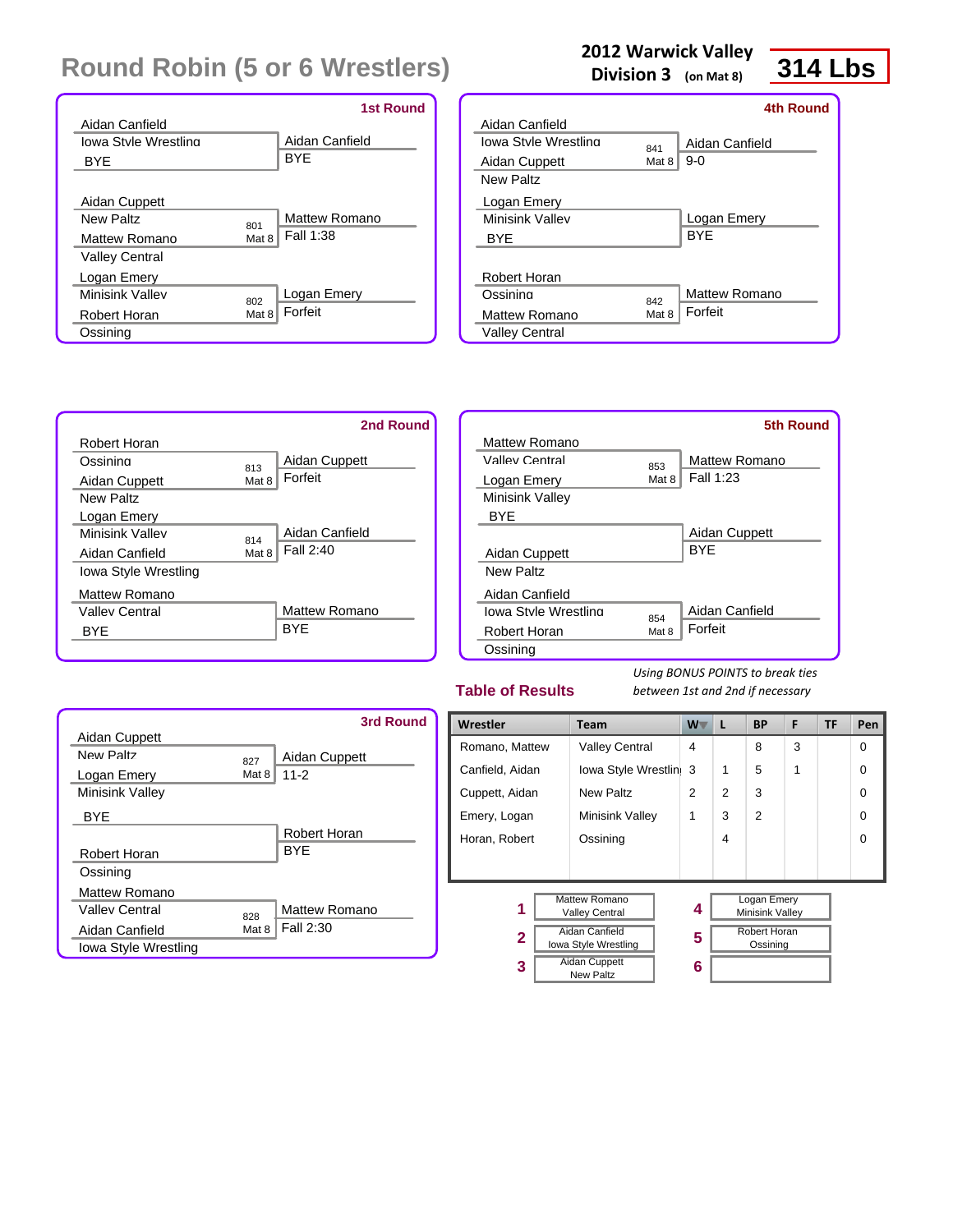|                         |       | <b>1st Round</b> |
|-------------------------|-------|------------------|
| Ryan Jack               |       |                  |
| Danhury Youth Wrestling |       | Ryan Jack        |
| <b>BYE</b>              |       | <b>BYE</b>       |
|                         |       |                  |
| Jeffrey Jones Jr.       |       |                  |
| Pine Rush               | 803   | Jordan Suarez    |
| Jordan Suarez           | Mat 8 | $13 - 0$         |
| Pine Bush               |       |                  |
| Anthony Romaniello      |       |                  |
| Del Val Wildcats        | 804   | Alex Strashinsky |
| Alex Strashinsky        | Mat 8 | Fall 1:29        |
| Scorpions               |       |                  |

#### **2012 Warwick Valley**

**Division 3 (on Mat 8)**

### **315 Lbs**

|                         |       | 4th Round          |
|-------------------------|-------|--------------------|
| Ryan Jack               |       |                    |
| Danhury Youth Wrestling | 843   | Ryan Jack          |
| Jeffrey Jones Jr.       | Mat 8 | <b>Fall 0:25</b>   |
| Pine Bush               |       |                    |
| Anthony Romaniello      |       |                    |
| Del Val Wildcats        |       | Anthony Romaniello |
| <b>BYF</b>              |       | <b>BYF</b>         |
|                         |       |                    |
| Alex Strashinsky        |       |                    |
| Scornions               | 844   | Alex Strashinsky   |
| Jordan Suarez           | Mat 8 | Fall 1:45          |
| Pine Bush               |       |                    |



|                         |       | 5th Round          |
|-------------------------|-------|--------------------|
| Jordan Suarez           |       |                    |
| Pine Rush               | 855   | Anthony Romaniello |
| Anthony Romaniello      | Mat 8 | $10 - 2$           |
| Del Val Wildcats        |       |                    |
| <b>BYF</b>              |       |                    |
|                         |       | Jeffrey Jones Jr.  |
| Jeffrey Jones Jr.       |       | <b>BYF</b>         |
| Pine Bush               |       |                    |
| Ryan Jack               |       |                    |
| Danbury Youth Wrestling | 856   | Ryan Jack          |
| Alex Strashinsky        | Mat 8 | $6 - 2$            |
| Scorpions               |       |                    |

#### **Table of Results**

|                         |       | 3rd Round          |
|-------------------------|-------|--------------------|
| Jeffrey Jones Jr.       |       |                    |
| Pine Rush               | 829   | Anthony Romaniello |
| Anthony Romaniello      | Mat 8 | $13 - 2$           |
| Del Val Wildcats        |       |                    |
| <b>BYE</b>              |       |                    |
|                         |       | Alex Strashinsky   |
| Alex Strashinsky        |       | <b>BYF</b>         |
| Scorpions               |       |                    |
| Jordan Suarez           |       |                    |
| Pine Rush               | 830   | Ryan Jack          |
| Ryan Jack               | Mat 8 | Fall 0:44          |
| Danbury Youth Wrestling |       |                    |

| Wrestler                                           | <b>Team</b>         | $W^-$ | L | <b>BP</b>                      | F              | TF | Pen      |
|----------------------------------------------------|---------------------|-------|---|--------------------------------|----------------|----|----------|
| Jack, Ryan                                         | Danbury Youth Wre 4 |       |   | 6                              | 3              |    | $\Omega$ |
| Strashinsky, Alex                                  | Scorpions           | 3     | 1 | 5                              | $\overline{2}$ |    | 0        |
| Romaniello, Anthony                                | Del Val Wildcats    | 2     | 2 | $\mathfrak{p}$                 |                |    | 0        |
| Suarez, Jordan                                     | Pine Bush           | 1     | 3 | 1                              |                |    | 0        |
| Jones Jr., Jeffrey                                 | Pine Bush           |       | 4 |                                |                |    | 0        |
|                                                    |                     |       |   |                                |                |    |          |
| Ryan Jack<br>1<br>Danbury Youth Wrestling          |                     | 4     |   | Jordan Suarez<br>Pine Bush     |                |    |          |
| <b>Alex Strashinsky</b><br>2<br>Scorpions          |                     | 5     |   | Jeffrey Jones Jr.<br>Pine Bush |                |    |          |
| <b>Anthony Romaniello</b><br>3<br>Del Val Wildcats |                     | 6     |   |                                |                |    |          |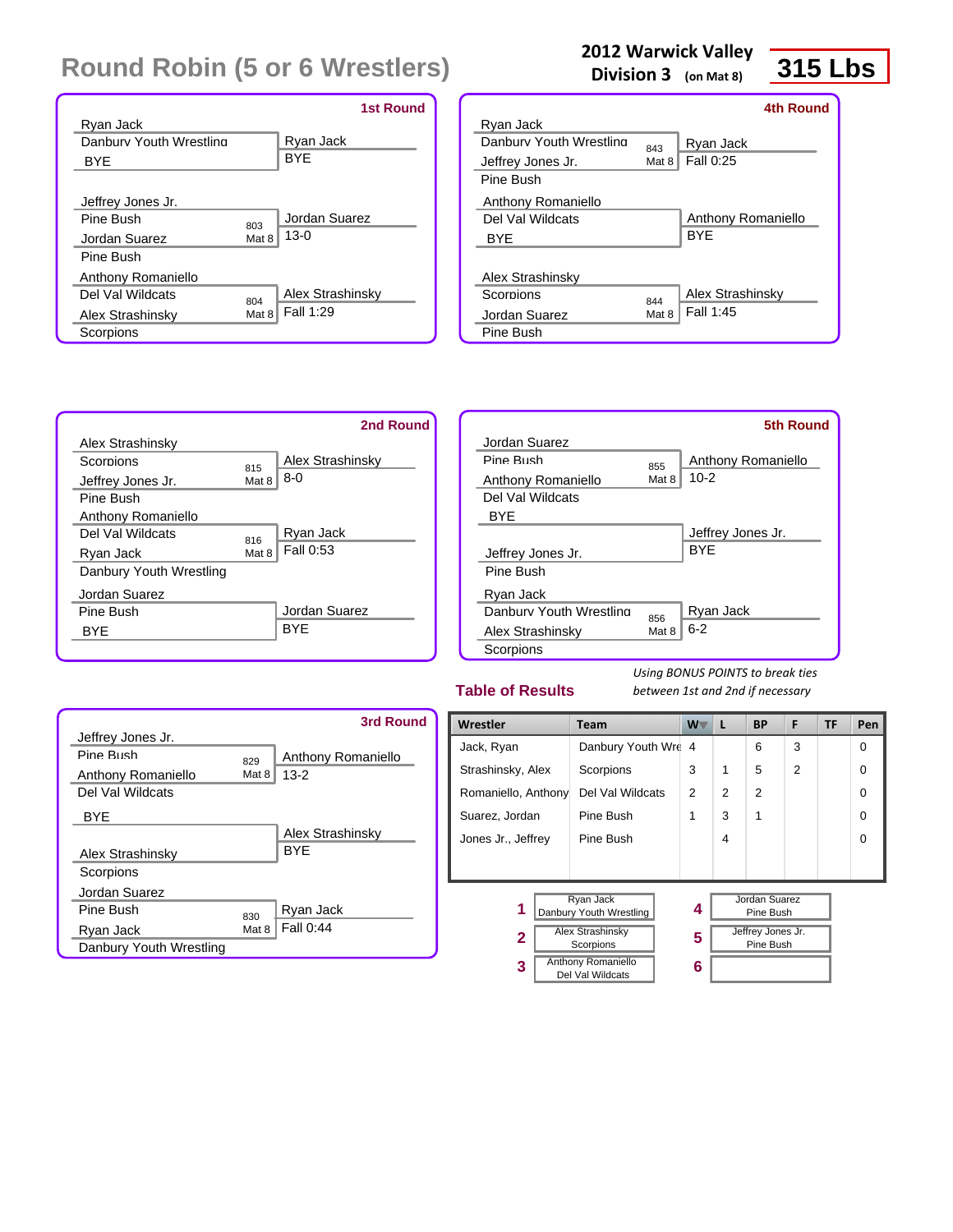| 2012 Warwick Valley   |  |
|-----------------------|--|
| Division 3 (on Mat 8) |  |



| <b>Timothy Bova</b>                                              |                |                                  | 316                 |
|------------------------------------------------------------------|----------------|----------------------------------|---------------------|
| <b>Ironmen</b><br><b>Anthony Colavito</b><br>Butler-Bloomingdale | 805<br>Mat 8   | Timothy Bova<br>Forfeit          |                     |
| Mitchell Gibson<br><b>New Paltz</b>                              |                |                                  |                     |
|                                                                  | 821<br>Mat $8$ | <b>Timothy Bova</b><br>Fall 1:30 |                     |
| Timothy Bova                                                     |                |                                  | <b>Timothy Bova</b> |
| Ironmen                                                          |                |                                  | Ironmen             |
| <b>Anthony Colavito</b>                                          |                |                                  | <b>Champion</b>     |
| Butler-Bloomingdale                                              |                |                                  |                     |
|                                                                  | 837            | Mitchell Gibson                  | Mitchell Gibson     |
| Mitchell Gibson                                                  | Mat $8$        | Forfeit                          | <b>New Paltz</b>    |
| <b>New Paltz</b>                                                 |                |                                  |                     |
|                                                                  |                |                                  | 2nd Place           |

Anthony Colavito Butler-Bloomingdale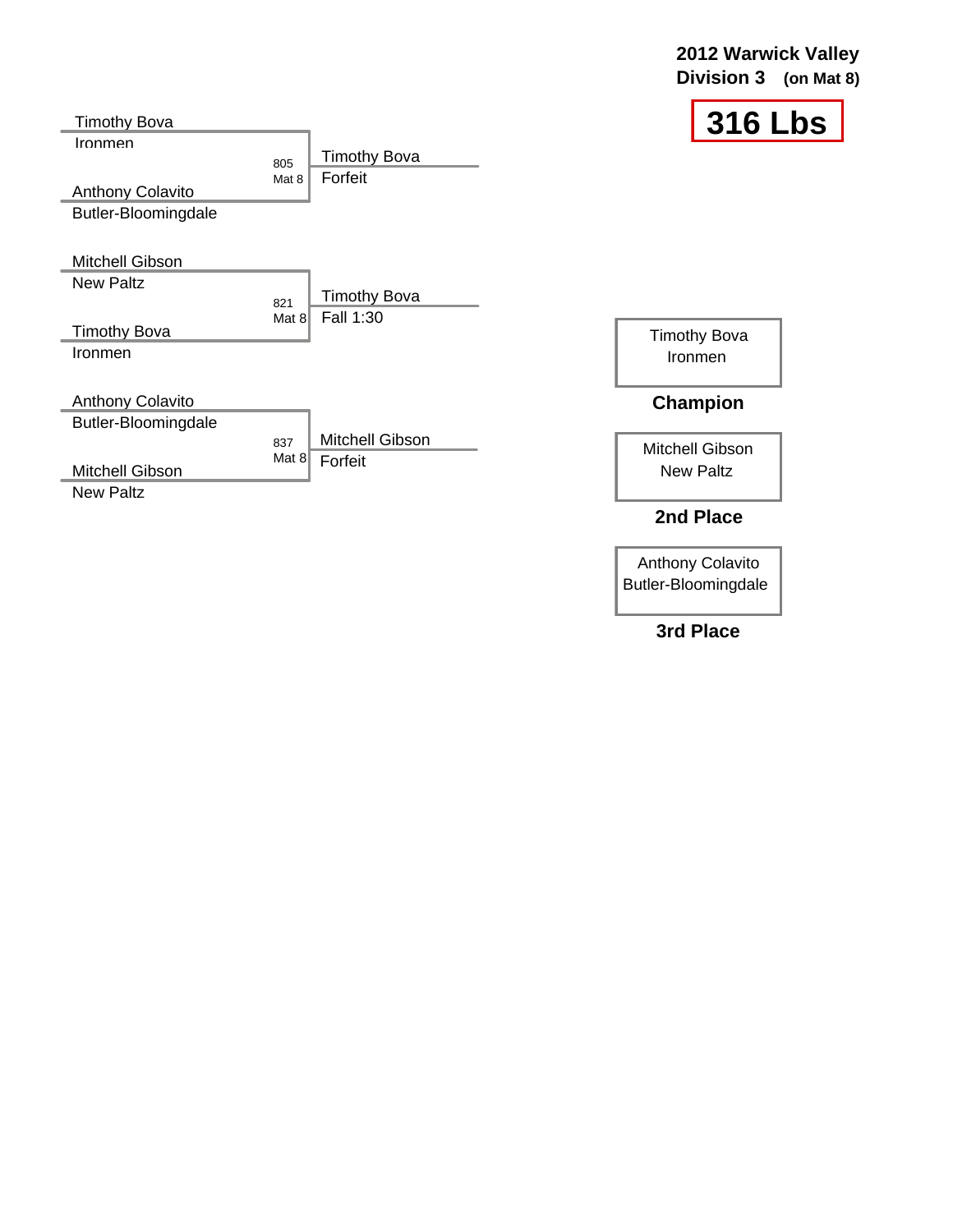|                             | <b>1st Round</b>             |
|-----------------------------|------------------------------|
| Justin Chrostowski          |                              |
| Butler-Bloominadale         | Justin Chrostowski           |
| <b>BYF</b>                  | <b>BYF</b>                   |
|                             |                              |
| <b>Matthew Garcia</b>       |                              |
| Vernon<br>601               | <b>Matthew Garcia</b>        |
| Dennis Robin                | Fall 3:20<br>Mat 6           |
| <b>Iowa Style Wrestling</b> |                              |
| Drew Greco                  |                              |
| Suffern<br>602              | Shane Marchese               |
| Shane Marchese              | $11 - 0$<br>Mat <sub>6</sub> |
| Washingtonville             |                              |

#### **2012 Warwick Valley**

**Division 3 (on Mat 6)**

### **317 Lbs**

|                            |                  | 4th Round             |
|----------------------------|------------------|-----------------------|
| Justin Chrostowski         |                  |                       |
| <b>Butler-Bloomingdale</b> | 637              | <b>Matthew Garcia</b> |
| <b>Matthew Garcia</b>      | Mat 6            | Default               |
| Vernon                     |                  |                       |
| Drew Greco                 |                  |                       |
| Suffern                    |                  | Drew Greco            |
| <b>BYF</b>                 |                  | <b>BYF</b>            |
|                            |                  |                       |
| Shane Marchese             |                  |                       |
| Washingtonville            | 638              | Dennis Robin          |
| Dennis Robin               | Mat <sub>6</sub> | Fall 1:55             |
| Iowa Style Wrestling       |                  |                       |



|                            |       | <b>5th Round</b>      |
|----------------------------|-------|-----------------------|
| Dennis Robin               |       |                       |
| Iowa Style Wrestling       | 649   | Dennis Robin          |
| Drew Greco                 | Mat 6 | Fall 0:30             |
| Suffern                    |       |                       |
| BYE                        |       |                       |
|                            |       | <b>Matthew Garcia</b> |
| Matthew Garcia             |       | <b>BYF</b>            |
| Vernon                     |       |                       |
| <b>Justin Chrostowski</b>  |       |                       |
| <b>Butler-Bloomingdale</b> | 650   | Justin Chrostowski    |
| Shane Marchese             | Mat 6 | Fall 0:51             |
| Washingtonville            |       |                       |

#### **Table of Results**

|                       |       | 3rd Round             |
|-----------------------|-------|-----------------------|
| <b>Matthew Garcia</b> |       |                       |
| Vernon                | 625   | <b>Matthew Garcia</b> |
| Drew Greco            | Mat 6 | <b>Fall 1:17</b>      |
| Suffern               |       |                       |
| BYE                   |       |                       |
|                       |       | Shane Marchese        |
| Shane Marchese        |       | <b>BYF</b>            |
| Washingtonville       |       |                       |
| Dennis Robin          |       |                       |
| Iowa Style Wrestling  | 626   | Dennis Robin          |
| Justin Chrostowski    | Mat 6 | Fall 2:42             |
| Butler-Bloomingdale   |       |                       |

| Wrestler                                             | <b>Team</b>                               | $W^-$ | L | <b>BP</b>                         | F              | TF | Pen      |
|------------------------------------------------------|-------------------------------------------|-------|---|-----------------------------------|----------------|----|----------|
| Garcia, Matthew                                      | Vernon                                    | 4     |   | 8                                 | 3              |    | 0        |
| Robin, Dennis                                        | lowa Style Wrestlin                       | 3     | 1 | 6                                 | 3              |    | 0        |
| Chrostowski, Justin                                  | Butler-Bloomingdal                        | 2     | 2 | 4                                 | $\mathfrak{p}$ |    | 0        |
| Marchese, Shane                                      | Washingtonville                           | 1     | 3 | 1                                 |                |    | 0        |
| Greco, Drew                                          | Suffern                                   |       | 4 |                                   |                |    | $\Omega$ |
|                                                      |                                           |       |   |                                   |                |    |          |
|                                                      |                                           |       |   |                                   |                |    |          |
| 1                                                    | <b>Matthew Garcia</b><br>Vernon           | 4     |   | Shane Marchese<br>Washingtonville |                |    |          |
| Dennis Robin<br>$\mathbf{2}$<br>Iowa Style Wrestling |                                           | 5     |   | <b>Drew Greco</b><br>Suffern      |                |    |          |
| 3                                                    | Justin Chrostowski<br>Butler-Bloomingdale | 6     |   |                                   |                |    |          |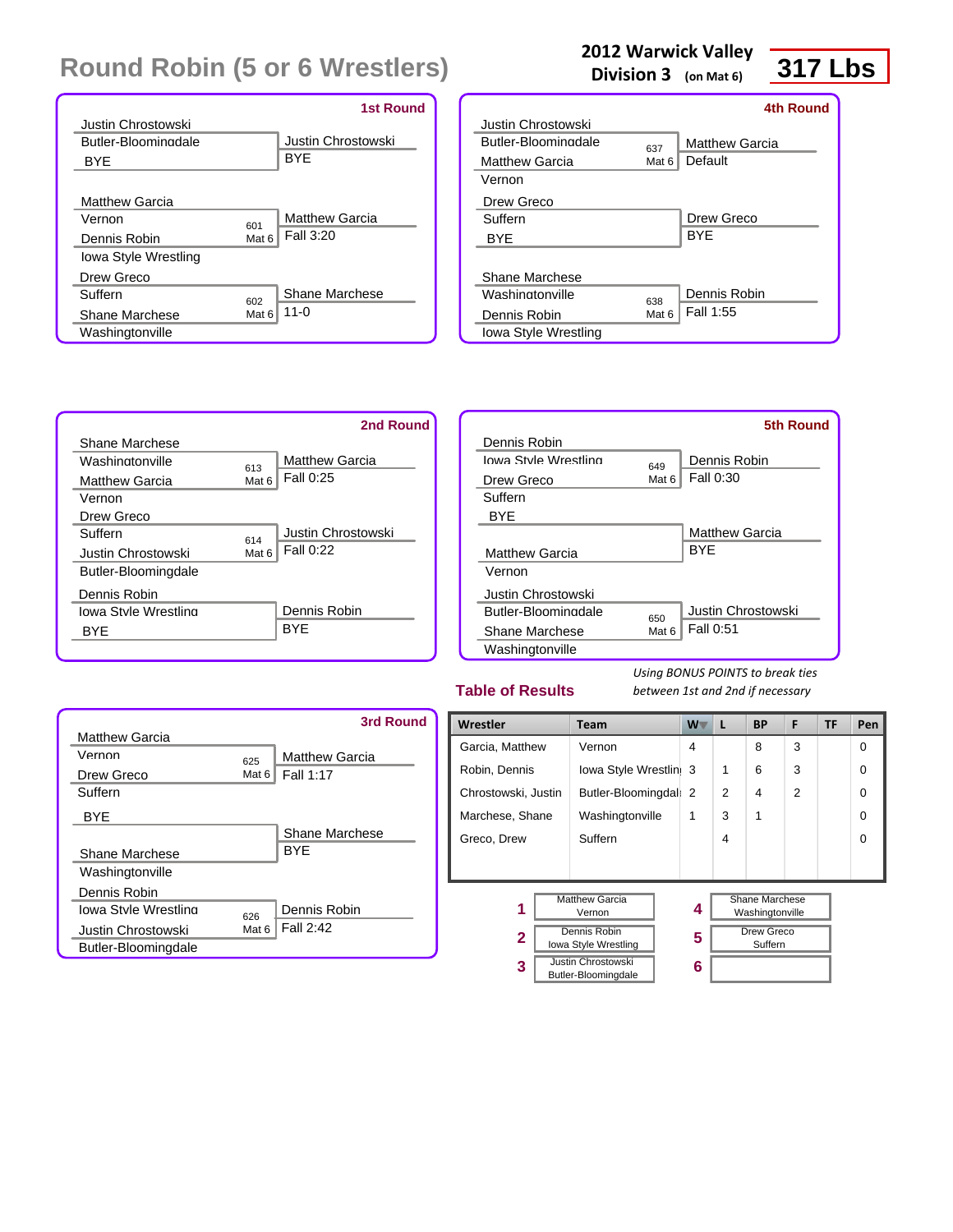|                         |                  | <b>1st Round</b> |
|-------------------------|------------------|------------------|
| <b>Tyler Joseph</b>     |                  |                  |
| Harrison Mat Club       |                  | Tyler Joseph     |
| BYF                     |                  | <b>BYF</b>       |
|                         |                  |                  |
| Jacob Luciani           |                  |                  |
| Butler-Bloominadale     | 603              | Jacob Luciani    |
| Cody Waterbury          | Mat <sub>6</sub> | $8-0$            |
| Danbury Youth Wrestling |                  |                  |
| Jordan Pinskey          |                  |                  |
| <b>Warwick Valley</b>   | 604              | Jordan Pinskey   |
| Jack Reusing            | Mat 6            | 7-6              |
| <b>New Paltz</b>        |                  |                  |

#### **2012 Warwick Valley**

**Division 3 (on Mat 6)**

## **318 Lbs**

|                         |       | <b>4th Round</b> |
|-------------------------|-------|------------------|
| <b>Tyler Joseph</b>     |       |                  |
| Harrison Mat Club       | 639   | Jacob Luciani    |
| Jacob Luciani           | Mat 6 | Fall 1:55        |
| Butler-Bloomingdale     |       |                  |
| Jordan Pinskey          |       |                  |
| Warwick Vallev          |       | Jordan Pinskey   |
| <b>BYF</b>              |       | <b>BYF</b>       |
|                         |       |                  |
| Jack Reusing            |       |                  |
| New Paltz               | 640   | Cody Waterbury   |
| Cody Waterbury          | Mat 6 | $4 - 0$          |
| Danbury Youth Wrestling |       |                  |
|                         |       |                  |

|                         |       | 2nd Round      |
|-------------------------|-------|----------------|
| Jack Reusing            |       |                |
| New Paltz               | 615   | Jacob Luciani  |
| Jacob Luciani           | Mat 6 | Fall 0:57      |
| Butler-Bloomingdale     |       |                |
| Jordan Pinskey          |       |                |
| <b>Warwick Valley</b>   | 616   | Tyler Joseph   |
| <b>Tyler Joseph</b>     | Mat 6 | 4-3 OT RO      |
| Harrison Mat Club       |       |                |
| Cody Waterbury          |       |                |
| Danbury Youth Wrestling |       | Cody Waterbury |
| <b>BYF</b>              |       | BYF            |
|                         |       |                |

|                         |       | <b>5th Round</b>    |
|-------------------------|-------|---------------------|
| Cody Waterbury          |       |                     |
| Danbury Youth Wrestling | 651   | Cody Waterbury      |
| Jordan Pinskey          | Mat 6 | $6 - 0$             |
| <b>Warwick Valley</b>   |       |                     |
| <b>BYF</b>              |       |                     |
|                         |       | Jacob Luciani       |
| Jacob Luciani           |       | <b>BYF</b>          |
| Butler-Bloomingdale     |       |                     |
| <b>Tyler Joseph</b>     |       |                     |
| Harrison Mat Club       | 652   | <b>Tyler Joseph</b> |
| Jack Reusing            | Mat 6 | $4 - 3$             |
| <b>New Paltz</b>        |       |                     |

#### **Table of Results**

|                          |       | 3rd Round        |
|--------------------------|-------|------------------|
| Jacob Luciani            |       |                  |
| Butler-Bloomingdale      | 627   | Jacob Luciani    |
| Jordan Pinskey           | Mat 6 | <b>Fall 0:56</b> |
| <b>Warwick Valley</b>    |       |                  |
| <b>BYF</b>               |       |                  |
|                          |       | Jack Reusing     |
| Jack Reusing             |       | <b>BYF</b>       |
| <b>New Paltz</b>         |       |                  |
| Cody Waterbury           |       |                  |
| Danbury Youth Wrestling  | 628   | Cody Waterbury   |
| <b>Tyler Joseph</b>      | Mat 6 | 7-5              |
| <b>Harrison Mat Club</b> |       |                  |

| Wrestler        | Team                                             | $W^-$ | L              | <b>BP</b>                               | F | <b>TF</b> | Pen |
|-----------------|--------------------------------------------------|-------|----------------|-----------------------------------------|---|-----------|-----|
| Luciani, Jacob  | Butler-Bloomingdal                               | 4     |                | 7                                       | 3 |           | 0   |
| Waterbury, Cody | Danbury Youth Wre 3                              |       | 1              | 0                                       |   |           | 0   |
| Joseph, Tyler   | Harrison Mat Club                                | 2     | $\overline{2}$ | $\Omega$                                |   |           | 0   |
| Pinskey, Jordan | <b>Warwick Valley</b>                            | 1     | 3              | $\Omega$                                |   |           | 0   |
| Reusing, Jack   | <b>New Paltz</b>                                 |       | 4              |                                         |   |           | ∩   |
|                 |                                                  |       |                |                                         |   |           |     |
|                 |                                                  |       |                |                                         |   |           |     |
| 1               | Jacob Luciani<br>Butler-Bloomingdale             | 4     |                | Jordan Pinskey<br><b>Warwick Valley</b> |   |           |     |
| $\mathbf{2}$    | <b>Cody Waterbury</b><br>Danbury Youth Wrestling | 5     |                | <b>Jack Reusing</b><br><b>New Paltz</b> |   |           |     |
| 3               | <b>Tyler Joseph</b><br><b>Harrison Mat Club</b>  | 6     |                |                                         |   |           |     |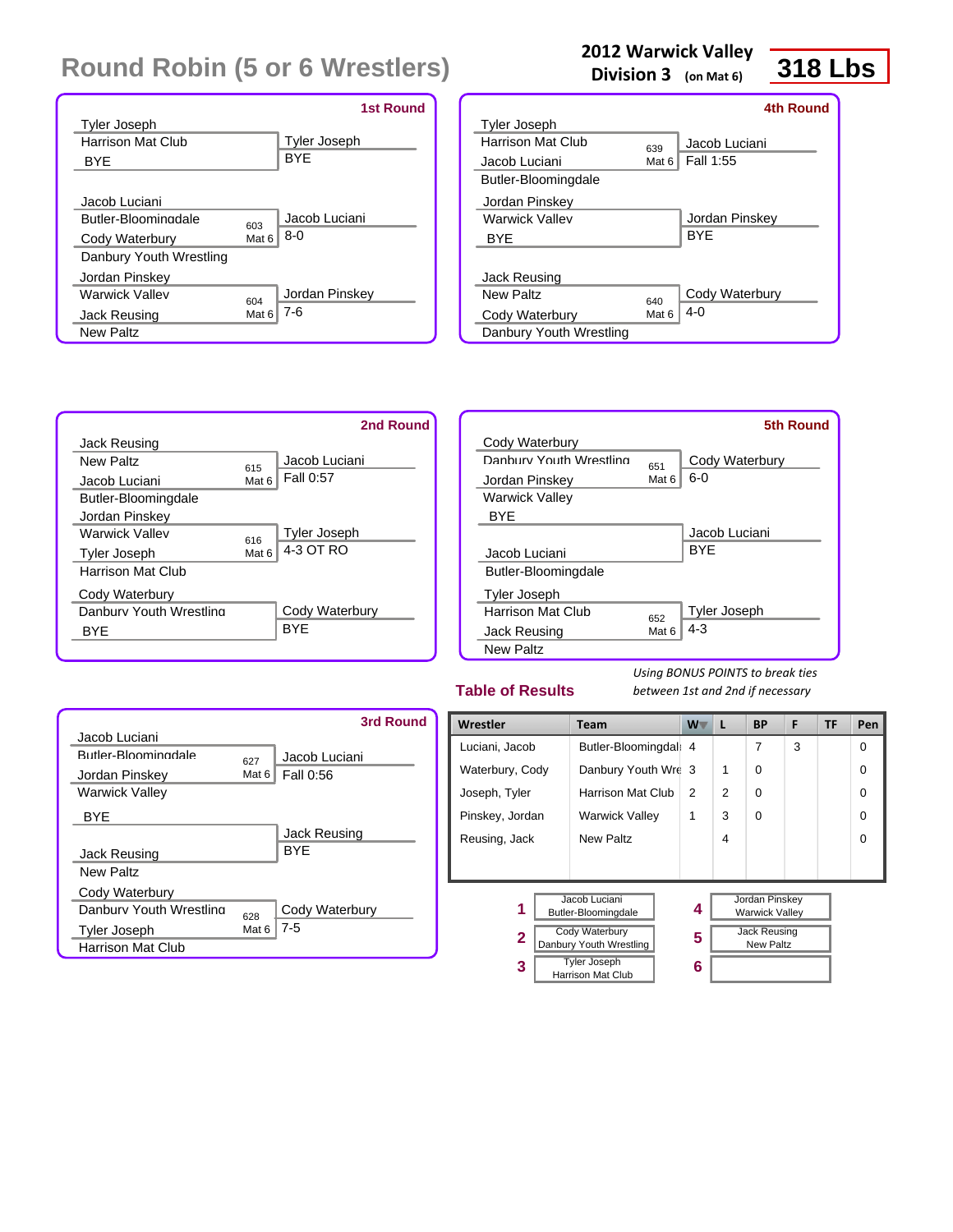|                        | <b>1st Round</b>              |
|------------------------|-------------------------------|
| <b>Tommy Askey</b>     |                               |
| Pine Rush              | <b>Tommy Askey</b>            |
| BYE                    | <b>BYE</b>                    |
|                        |                               |
| Cody Greer             |                               |
| Valley Central         | Sam Vuolo<br>605              |
| Sam Vuolo              | Fall 1:40<br>Mat 6            |
| John Jay-CR            |                               |
| Jeremy Mazzella        |                               |
| <b>Warwick Valley</b>  | Jeremy Mazzella<br>606        |
| <b>Bradley Vandunk</b> | Fall 1:23<br>Mat <sub>6</sub> |
| <b>Tri-State</b>       |                               |

#### **2012 Warwick Valley**

**Division 3 (on Mat 6)**

### **319 Lbs**

|                        |                  | 4th Round          |
|------------------------|------------------|--------------------|
| <b>Tommy Askey</b>     |                  |                    |
| Pine Rush              | 641              | <b>Tommy Askey</b> |
| Cody Greer             | Mat 6            | Fall 1:23          |
| <b>Valley Central</b>  |                  |                    |
| Jeremy Mazzella        |                  |                    |
| <b>Warwick Valley</b>  |                  | Jeremy Mazzella    |
| <b>BYE</b>             |                  | <b>BYF</b>         |
|                        |                  |                    |
| <b>Bradley Vandunk</b> |                  |                    |
| Tri-State              | 642              | Sam Vuolo          |
| Sam Vuolo              | Mat <sub>6</sub> | Fall 1:25          |
| John Jay-CR            |                  |                    |
|                        |                  |                    |



|                        |                  | <b>5th Round</b>   |
|------------------------|------------------|--------------------|
| Sam Vuolo              |                  |                    |
| John Jav-CR            | 653              | Jeremy Mazzella    |
| Jeremy Mazzella        | Mat 6            | $6 - 4$            |
| <b>Warwick Valley</b>  |                  |                    |
| <b>BYF</b>             |                  |                    |
|                        |                  | Cody Greer         |
| Cody Greer             |                  | <b>BYF</b>         |
| <b>Valley Central</b>  |                  |                    |
| <b>Tommy Askey</b>     |                  |                    |
| Pine Rush              | 654              | <b>Tommy Askey</b> |
| <b>Bradley Vandunk</b> | Mat <sub>6</sub> | $13 - 1$           |
| <b>Tri-State</b>       |                  |                    |

#### **Table of Results**

|                        |       | 3rd Round              |
|------------------------|-------|------------------------|
| Cody Greer             |       |                        |
| Valley Central         | 629   | Jeremy Mazzella        |
| Jeremy Mazzella        | Mat 6 | <b>Fall 1:42</b>       |
| <b>Warwick Valley</b>  |       |                        |
| <b>BYE</b>             |       |                        |
|                        |       | <b>Bradley Vandunk</b> |
| <b>Bradley Vandunk</b> |       | <b>BYF</b>             |
| <b>Tri-State</b>       |       |                        |
| Sam Vuolo              |       |                        |
| John Jav-CR            | 630   | <b>Tommy Askey</b>     |
| <b>Tommy Askey</b>     | Mat 6 | Fall 0:43              |
| Pine Bush              |       |                        |

| Wrestler         | <b>Team</b>                              | $W^-$          | L              | <b>BP</b>                                  | F              | TF | Pen      |
|------------------|------------------------------------------|----------------|----------------|--------------------------------------------|----------------|----|----------|
| Askey, Tommy     | Pine Bush                                | 4              |                | 5                                          | $\overline{2}$ |    | $\Omega$ |
| Mazzella, Jeremy | <b>Warwick Valley</b>                    | 3              | 1              | 4                                          | $\overline{2}$ |    | $\Omega$ |
| Vuolo, Sam       | John Jay-CR                              | $\overline{2}$ | $\mathfrak{p}$ | 4                                          | $\overline{2}$ |    | $\Omega$ |
| Vandunk, Bradley | <b>Tri-State</b>                         | 1              | 3              | $\Omega$                                   |                |    | $\Omega$ |
| Greer, Cody      | <b>Valley Central</b>                    |                | 4              |                                            |                |    | $\Omega$ |
|                  |                                          |                |                |                                            |                |    |          |
|                  |                                          |                |                |                                            |                |    |          |
| 1                | <b>Tommy Askey</b><br>Pine Bush          | 4              |                | <b>Bradley Vandunk</b><br>Tri-State        |                |    |          |
| $\mathbf{2}$     | Jeremy Mazzella<br><b>Warwick Valley</b> | 5              |                | <b>Cody Greer</b><br><b>Valley Central</b> |                |    |          |
| 3                | Sam Vuolo<br>John Jay-CR                 | 6              |                |                                            |                |    |          |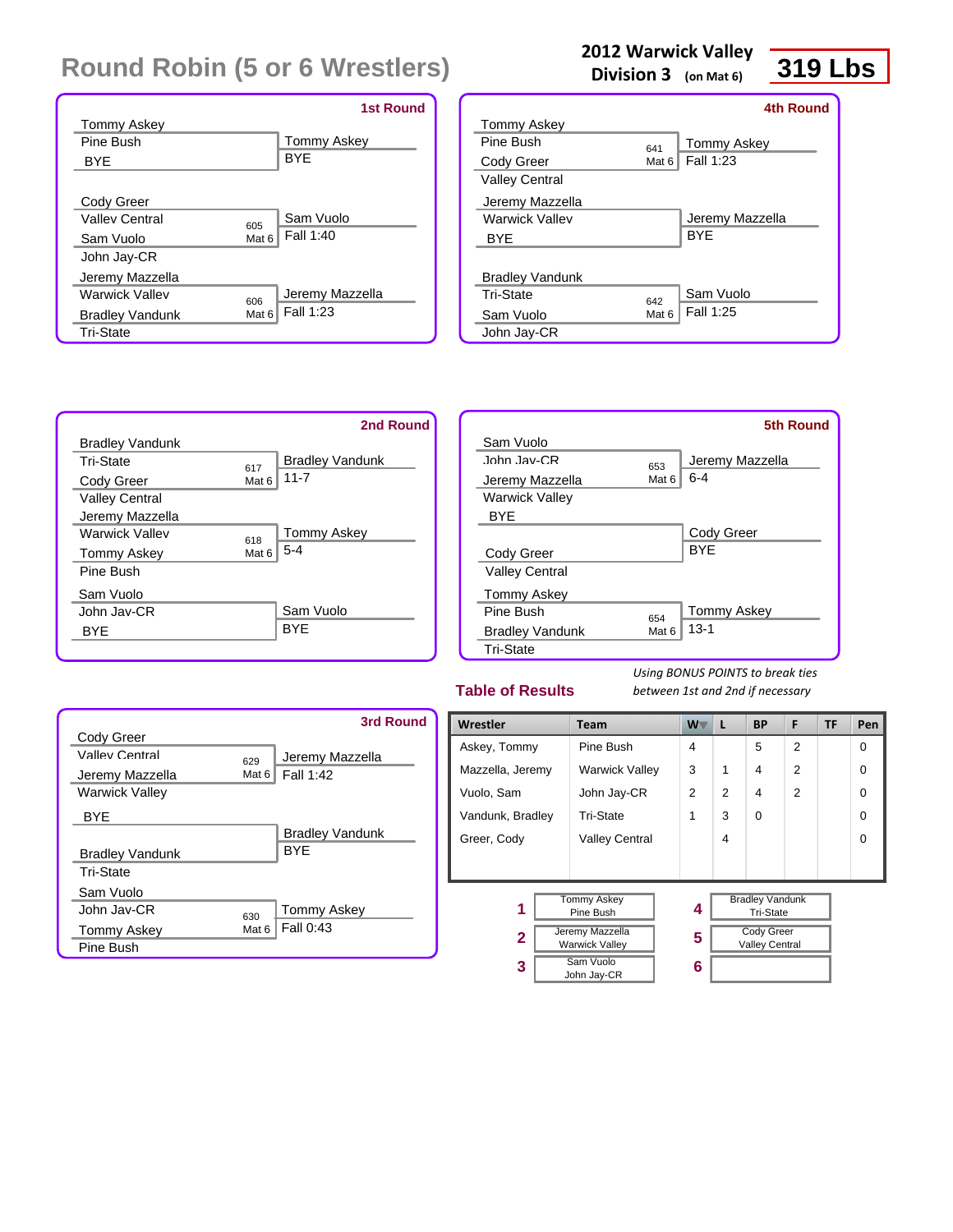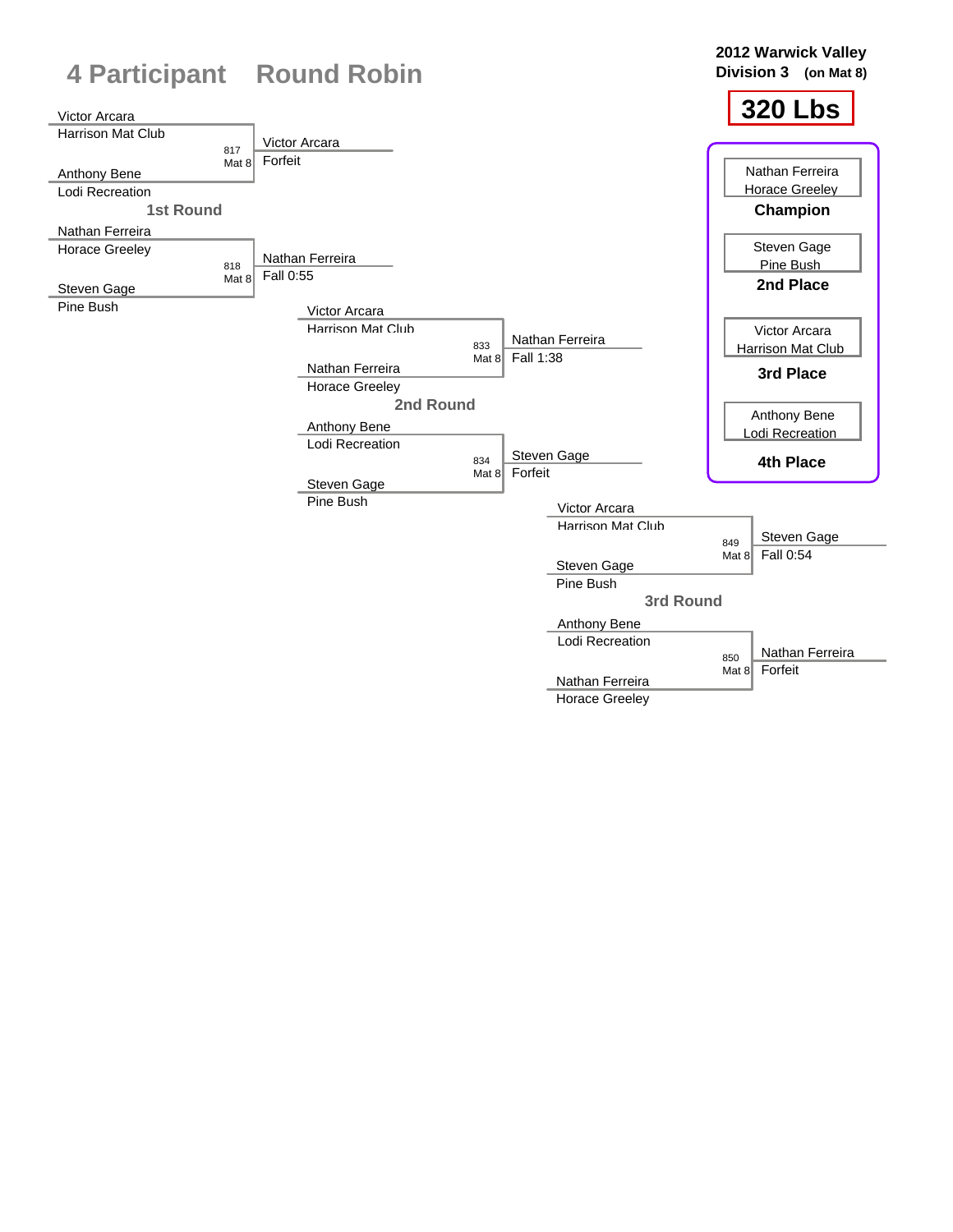|                         |       | <b>1st Round</b>    |
|-------------------------|-------|---------------------|
| Jonathon Alvarez        |       |                     |
| Vernon                  |       | Jonathon Alvarez    |
| <b>BYE</b>              |       | <b>BYF</b>          |
|                         |       |                     |
| Zach Gorman             |       |                     |
| Monroe Woodbury         | 607   | Javon Priar         |
| Javon Priar             | Mat 6 | Fall 0:50           |
| Danbury Youth Wrestling |       |                     |
| <b>Peter Marion</b>     |       |                     |
| <b>Rlue Wave</b>        | 608   | <b>Peter Marion</b> |
| Quinn Muldoon           | Mat 6 | Tech Fall 15-0      |
| SIR                     |       |                     |

#### **2012 Warwick Valley**

**Division 3 (on Mat 6)**

### **321 Lbs**

|                  | 4th Round        |
|------------------|------------------|
|                  |                  |
| 643              | Jonathon Alvarez |
| Mat $6$          | <b>Fall 0:43</b> |
|                  |                  |
|                  |                  |
|                  | Peter Marion     |
|                  | <b>BYF</b>       |
|                  |                  |
|                  |                  |
|                  | Javon Priar      |
| Mat <sub>6</sub> | $6-0$            |
|                  |                  |
|                  | 644              |

|                         |       | 2nd Round     |
|-------------------------|-------|---------------|
| Quinn Muldoon           |       |               |
| SIR                     | 619   | Quinn Muldoon |
| Zach Gorman             | Mat 6 | Fall 0:54     |
| Monroe Woodbury         |       |               |
| Peter Marion            |       |               |
| <b>Blue Wave</b>        | 620   | Peter Marion  |
| Jonathon Alvarez        | Mat 6 | Fall 2:15     |
| Vernon                  |       |               |
| Javon Priar             |       |               |
| Danbury Youth Wrestling |       | Javon Priar   |
| <b>BYE</b>              |       | <b>BYF</b>    |

|                         |       | 5th Round     |
|-------------------------|-------|---------------|
| Javon Priar             |       |               |
| Danbury Youth Wrestling | 655   | Javon Priar   |
| <b>Peter Marion</b>     | Mat 6 | Fall 2:58     |
| <b>Blue Wave</b>        |       |               |
| <b>BYE</b>              |       |               |
|                         |       | Zach Gorman   |
| Zach Gorman             |       | <b>BYF</b>    |
| Monroe Woodbury         |       |               |
| Jonathon Alvarez        |       |               |
| Vernon                  | 656   | Quinn Muldoon |
| Quinn Muldoon           | Mat 6 | Fall 0:39     |
| SIR                     |       |               |

#### **Table of Results**

|                         |       | 3rd Round            |
|-------------------------|-------|----------------------|
| Zach Gorman             |       |                      |
| Monroe Woodbury         | 631   | Peter Marion         |
| <b>Peter Marion</b>     | Mat 6 | Tech Fall 18-3; 2:00 |
| <b>Blue Wave</b>        |       |                      |
| <b>BYF</b>              |       |                      |
|                         |       | Quinn Muldoon        |
| Quinn Muldoon           |       | <b>BYF</b>           |
| <b>SIR</b>              |       |                      |
| Javon Priar             |       |                      |
| Danbury Youth Wrestling | 632   | Javon Priar          |
| Jonathon Alvarez        | Mat 6 | Fall 0:31            |
| Vernon                  |       |                      |

| Wrestler          | <b>Team</b>                             | $W^-$          | L              | <b>BP</b>                      | F              | <b>TF</b>     | Pen      |
|-------------------|-----------------------------------------|----------------|----------------|--------------------------------|----------------|---------------|----------|
| Priar, Javon      | Danbury Youth Wre                       | $\overline{4}$ |                | 6                              | 3              |               | $\Omega$ |
| Marion, Peter     | <b>Blue Wave</b>                        | 3              | 1              | 5                              | 1              | $\mathcal{P}$ | $\Omega$ |
| Muldoon, Quinn    | <b>SIR</b>                              | 2              | $\overline{2}$ | 4                              | $\overline{2}$ |               | 0        |
| Alvarez, Jonathon | Vernon                                  | 1              | 3              | 2                              | 1              |               | $\Omega$ |
| Gorman, Zach      | Monroe Woodbury                         |                | 4              |                                |                |               | $\Omega$ |
|                   |                                         |                |                |                                |                |               |          |
|                   |                                         |                |                |                                |                |               |          |
| 1                 | Javon Priar<br>Danbury Youth            | 4              |                | Jonathon Alvarez<br>Vernon     |                |               |          |
| 2                 | <b>Peter Marion</b><br><b>Blue Wave</b> | 5              |                | Zach Gorman<br>Monroe Woodbury |                |               |          |
| 3                 | Quinn Muldoon<br><b>SIR</b>             | 6              |                |                                |                |               |          |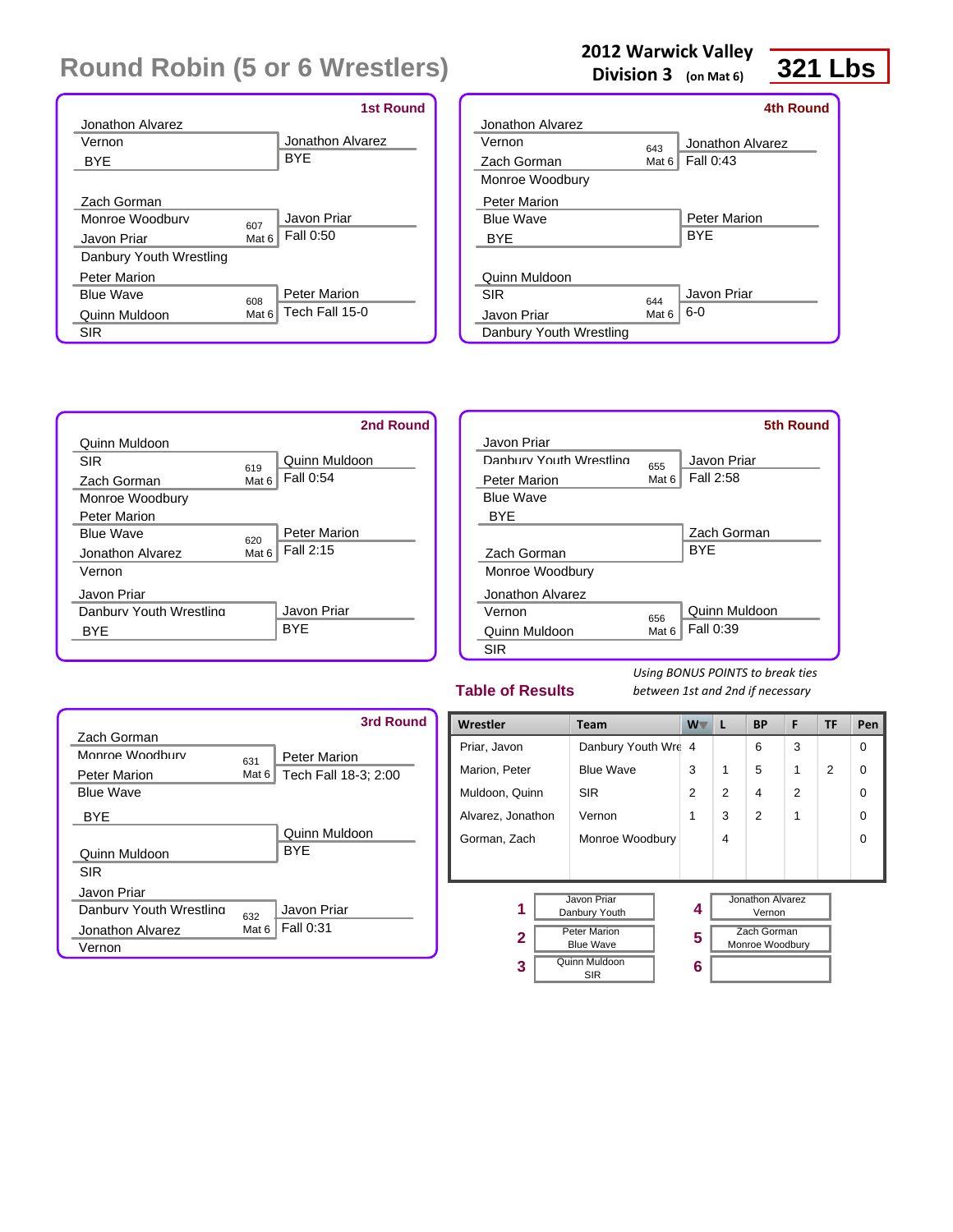|                               |       | <b>1st Round</b>      |
|-------------------------------|-------|-----------------------|
| Dylan Hogan                   |       |                       |
| <b>Fast Stroudsburg North</b> |       | Dylan Hogan           |
| BYE                           |       | <b>BYF</b>            |
|                               |       |                       |
| Alan Kovacs                   |       |                       |
| Danhury Youth Wrestling       | 609   | Alan Kovacs           |
| Ethan Palanca                 | Mat 6 | Fall 0:54             |
| New Paltz                     |       |                       |
| Ari Lonstein                  |       |                       |
| Rondout Valley                | 610   | <b>Zachary Miller</b> |
| <b>Zachary Miller</b>         | Mat 6 | $6 - 1$               |
| Monroe Woodbury               |       |                       |

#### **2012 Warwick Valley**

**Division 3 (on Mat 6)**



|                               |       | 4th Round             |
|-------------------------------|-------|-----------------------|
| Dylan Hogan                   |       |                       |
| <b>Fast Stroudsburg North</b> | 645   | Alan Kovacs           |
| Alan Kovacs                   | Mat 6 | Fall 2:56             |
| Danbury Youth Wrestling       |       |                       |
| Ari Lonstein                  |       |                       |
| Rondout Valley                |       | Ari Lonstein          |
| BYE                           |       | <b>BYF</b>            |
|                               |       |                       |
| Zachary Miller                |       |                       |
| Monroe Woodbury               | 646   | <b>Zachary Miller</b> |
| Ethan Palanca                 | Mat 6 | $7 - 5$               |
| New Paltz                     |       |                       |

|                         |       | 2nd Round            |
|-------------------------|-------|----------------------|
| Zachary Miller          |       |                      |
| Monroe Woodbury         | 621   | Alan Kovacs          |
| Alan Kovacs             | Mat 6 | Fall 0:48            |
| Danbury Youth Wrestling |       |                      |
| Ari I onstein           |       |                      |
| Rondout Valley          | 622   | Dylan Hogan          |
| Dylan Hogan             | Mat 6 | Fall 1:24            |
| East Stroudsburg North  |       |                      |
| Ethan Palanca           |       |                      |
| New Paltz               |       | <b>Ethan Palanca</b> |
| <b>BYF</b>              |       | <b>BYF</b>           |
|                         |       |                      |

|                               |       | 5th Round    |
|-------------------------------|-------|--------------|
| Ethan Palanca                 |       |              |
| New Paltz                     | 657   | Ari Lonstein |
| Ari Lonstein                  | Mat 6 | Fall 1:25    |
| <b>Rondout Valley</b>         |       |              |
| <b>BYF</b>                    |       |              |
|                               |       | Alan Kovacs  |
| Alan Kovacs                   |       | <b>BYF</b>   |
| Danbury Youth Wrestling       |       |              |
| Dylan Hogan                   |       |              |
| <b>Fast Stroudsburg North</b> | 658   | Dylan Hogan  |
| Zachary Miller                | Mat 6 | Fall 1:28    |
| Monroe Woodbury               |       |              |

#### **Table of Results**

|                         |         | 3rd Round             |
|-------------------------|---------|-----------------------|
| Alan Kovacs             |         |                       |
| Danbury Youth Wrestling | 633     | Alan Kovacs           |
| Ari Lonstein            | Mat $6$ | Fall 0:51             |
| <b>Rondout Valley</b>   |         |                       |
| BYE                     |         |                       |
|                         |         | <b>Zachary Miller</b> |
| <b>Zachary Miller</b>   |         | <b>BYF</b>            |
| Monroe Woodbury         |         |                       |
| Ethan Palanca           |         |                       |
| New Paltz               | 634     | Dylan Hogan           |
| Dylan Hogan             | Mat 6   | 9-0                   |
| East Stroudsburg North  |         |                       |

| Wrestler<br><b>Team</b>                               |                                        | $W^-$ | L              | <b>BP</b>                         | F              | TF | Pen |
|-------------------------------------------------------|----------------------------------------|-------|----------------|-----------------------------------|----------------|----|-----|
| Danbury Youth Wre 4<br>Kovacs, Alan                   |                                        |       |                | 8                                 | 4              |    | 0   |
| Hogan, Dylan                                          | East Stroudsburg N                     | 3     | 1              | 5                                 | $\overline{2}$ |    | 0   |
| Miller, Zachary                                       | Monroe Woodbury                        |       | $\overline{2}$ | 0                                 |                |    | 0   |
| Lonstein, Ari                                         | <b>Rondout Valley</b>                  |       | 3              | $\mathcal{P}$                     | 1              |    | 0   |
| Palanca, Ethan                                        | New Paltz                              |       | 4              |                                   |                |    | 0   |
|                                                       |                                        |       |                |                                   |                |    |     |
|                                                       |                                        |       |                |                                   |                |    |     |
| 1                                                     | Alan Kovacs<br>Danbury Youth Wrestling | 4     |                | Ari Lonstein<br>Rondout Valley    |                |    |     |
| Dylan Hogan<br>$\mathbf{2}$<br>East Stroudsburg North |                                        | 5     |                | Ethan Palanca<br><b>New Paltz</b> |                |    |     |
| <b>Zachary Miller</b><br>3<br>Monroe Woodbury         |                                        | 6     |                |                                   |                |    |     |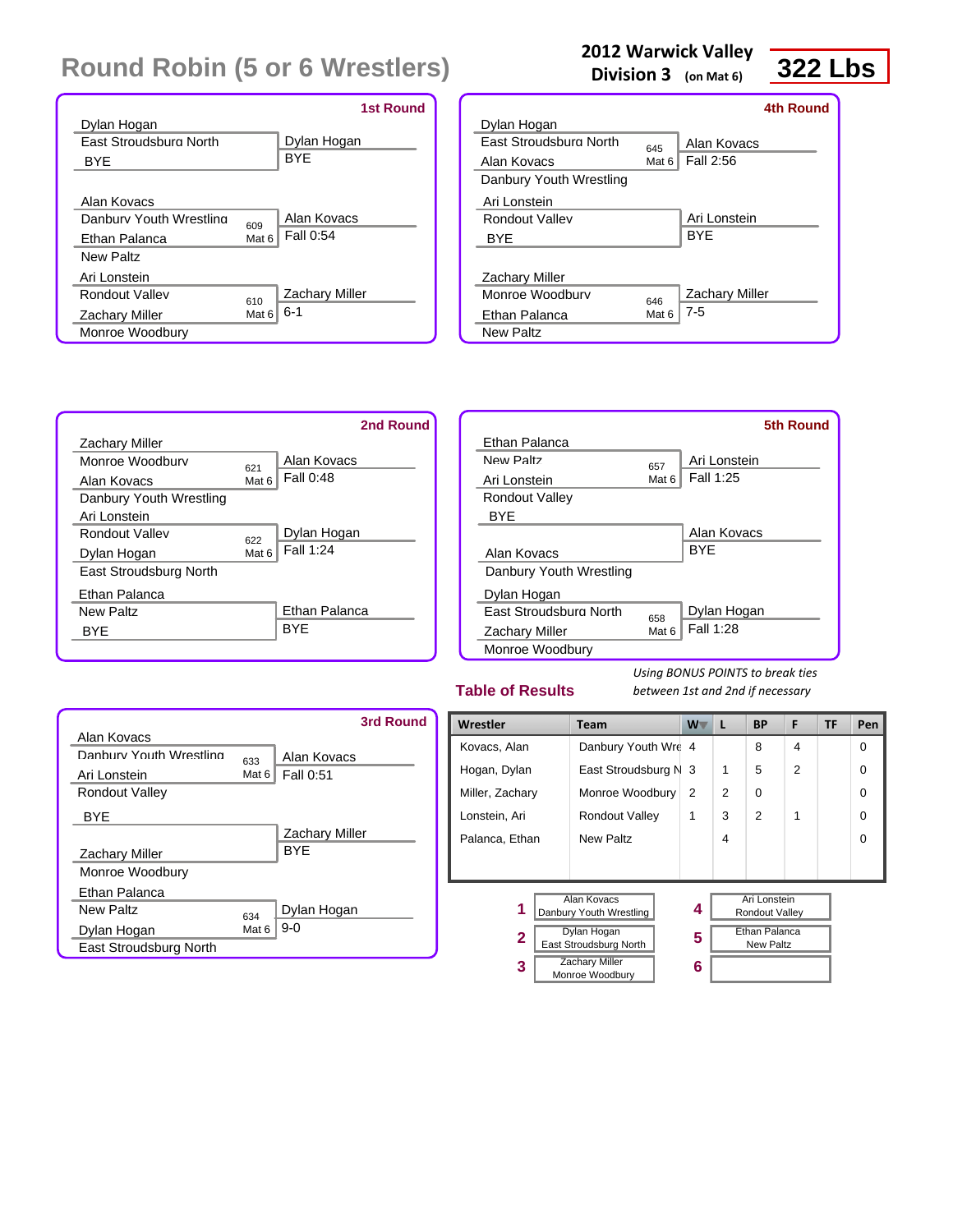|                          |                  | <b>1st Round</b> |
|--------------------------|------------------|------------------|
| Damyan Bonilla           |                  |                  |
| Monroe Woodbury          |                  | Damyan Bonilla   |
| BYE                      |                  | <b>BYF</b>       |
|                          |                  |                  |
| Thomas Lee               |                  |                  |
| Olymnic                  | 611              | Thomas Lee       |
| <b>Matthew Pittaluga</b> | Mat <sub>6</sub> | Forfeit          |
| <b>Warwick Valley</b>    |                  |                  |
| Sammy Lonstein           |                  |                  |
| Rondout Valley           | 612              | jesse patton     |
| jesse patton             | Mat <sub>6</sub> | Forfeit          |
| Danbury Youth Wrestling  |                  |                  |

#### **2012 Warwick Valley**

**Division 3 (on Mat 6)**

### **323 Lbs**

|                  | 4th Round      |
|------------------|----------------|
|                  |                |
| 647              | Thomas Lee     |
| Mat 6            | $11 - 10$      |
|                  |                |
|                  |                |
|                  | Sammy Lonstein |
|                  | <b>BYF</b>     |
|                  |                |
|                  |                |
| 648              | jesse patton   |
| Mat <sub>6</sub> | Forfeit        |
|                  |                |
|                  |                |



|                         |       | 5th Round                |
|-------------------------|-------|--------------------------|
| Matthew Pittaluga       |       |                          |
| <b>Warwick Valley</b>   | 659   | <b>Matthew Pittaluga</b> |
| Sammy Lonstein          | Mat 6 | Forfeit                  |
| Rondout Valley          |       |                          |
| BYE                     |       |                          |
|                         |       | Thomas Lee               |
| Thomas Lee              |       | <b>BYF</b>               |
| Olympic                 |       |                          |
| Damyan Bonilla          |       |                          |
| Monroe Woodbury         | 660   | jesse patton             |
| jesse patton            | Mat 6 | Fall 1:40                |
| Danbury Youth Wrestling |       |                          |

#### **Table of Results**

|                          |         | 3rd Round      |
|--------------------------|---------|----------------|
| Thomas Lee               |         |                |
| Olymnic                  | 635     | Thomas Lee     |
| Sammy Lonstein           | Mat $6$ | Forfeit        |
| <b>Rondout Valley</b>    |         |                |
| <b>BYE</b>               |         |                |
|                          |         | jesse patton   |
| jesse patton             |         | <b>BYF</b>     |
| Danbury Youth Wrestling  |         |                |
| <b>Matthew Pittaluga</b> |         |                |
| Warwick Valley           | 636     | Damyan Bonilla |
| Damyan Bonilla           | Mat 6   | Forfeit        |
| Monroe Woodbury          |         |                |

| Wrestler           | <b>Team</b>                             | W.             | L | <b>BP</b>                                         | F              | TF | Pen      |
|--------------------|-----------------------------------------|----------------|---|---------------------------------------------------|----------------|----|----------|
| patton, jesse      | Danbury Youth Wre                       | $\overline{4}$ |   | 8                                                 | $\overline{2}$ |    | $\Omega$ |
| Lee, Thomas        | Olympic                                 | 3              | 1 | 4                                                 |                |    | $\Omega$ |
| Bonilla, Damyan    | Monroe Woodbury                         | 2              | 2 | 4                                                 |                |    | $\Omega$ |
| Pittaluga, Matthew | <b>Warwick Valley</b>                   | 1              | 3 | 2                                                 |                |    | $\Omega$ |
| Lonstein, Sammy    | <b>Rondout Valley</b>                   |                | 4 |                                                   |                |    | $\Omega$ |
|                    |                                         |                |   |                                                   |                |    |          |
|                    |                                         |                |   |                                                   |                |    |          |
| 1                  | jesse patton<br>Danbury Youth Wrestling | 4              |   | <b>Matthew Pittaluga</b><br><b>Warwick Valley</b> |                |    |          |
| 2                  | Thomas Lee<br>Olympic                   |                |   | Sammy Lonstein<br><b>Rondout Valley</b>           |                |    |          |
| 3                  | Damyan Bonilla<br>Monroe Woodbury       |                |   |                                                   |                |    |          |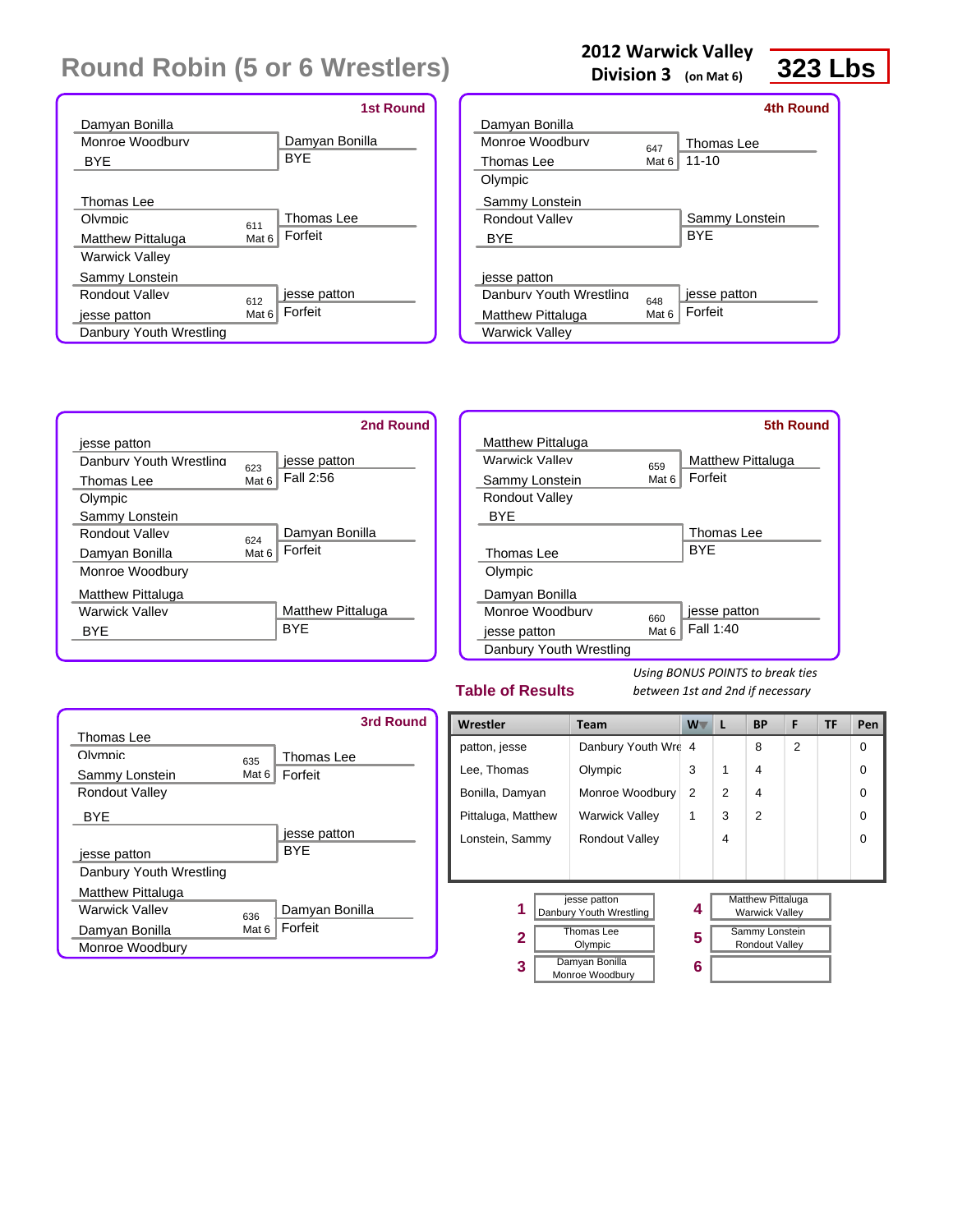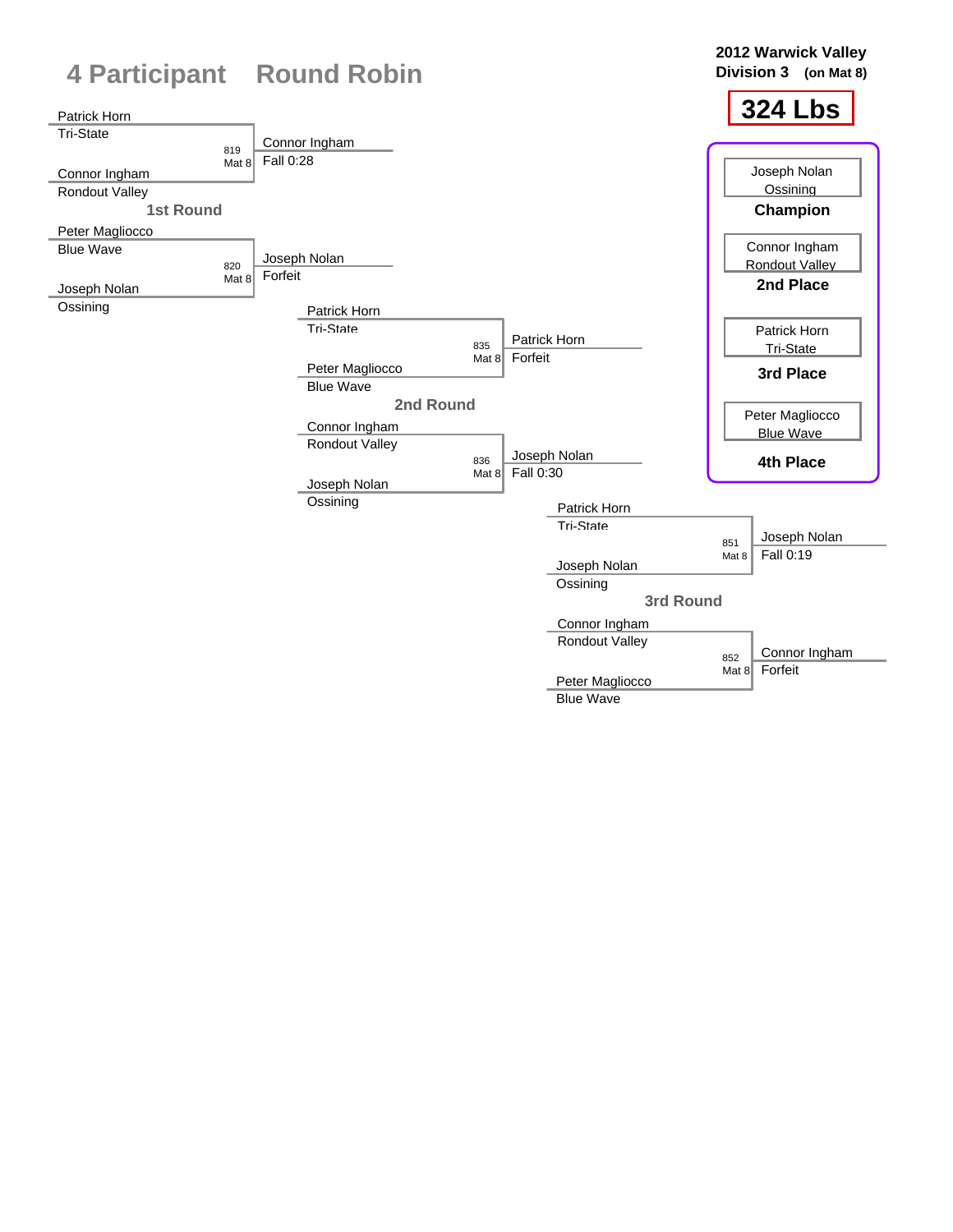#### **2012 Warwick Valley Division 3 (on Mat 8)**



| <b>Riley Brooks</b>            |                |                                      | 325 Lbs             |
|--------------------------------|----------------|--------------------------------------|---------------------|
| Middletown<br>Joseph Heffernan | 806<br>Mat 8   | Joseph Heffernan<br><b>Fall 0:24</b> |                     |
| Wallenpaupack                  |                |                                      |                     |
| <b>Riley Brooks</b>            |                |                                      |                     |
| Middletown                     |                | Joseph Heffernan                     |                     |
|                                | 822<br>Mat $8$ | Fall 0:28                            |                     |
| Joseph Heffernan               |                |                                      | Joseph Heffernan    |
| Wallenpaupack                  |                |                                      | Wallenpaupack       |
| <b>Riley Brooks</b>            |                |                                      | Champion            |
| Middletown                     |                |                                      |                     |
|                                | 838            | Joseph Heffernan                     | <b>Riley Brooks</b> |
| Joseph Heffernan               | Mat $8$        | Fall 1:05                            | Middletown          |
| Wallenpaupack                  |                |                                      |                     |
|                                |                |                                      | 2nd Place           |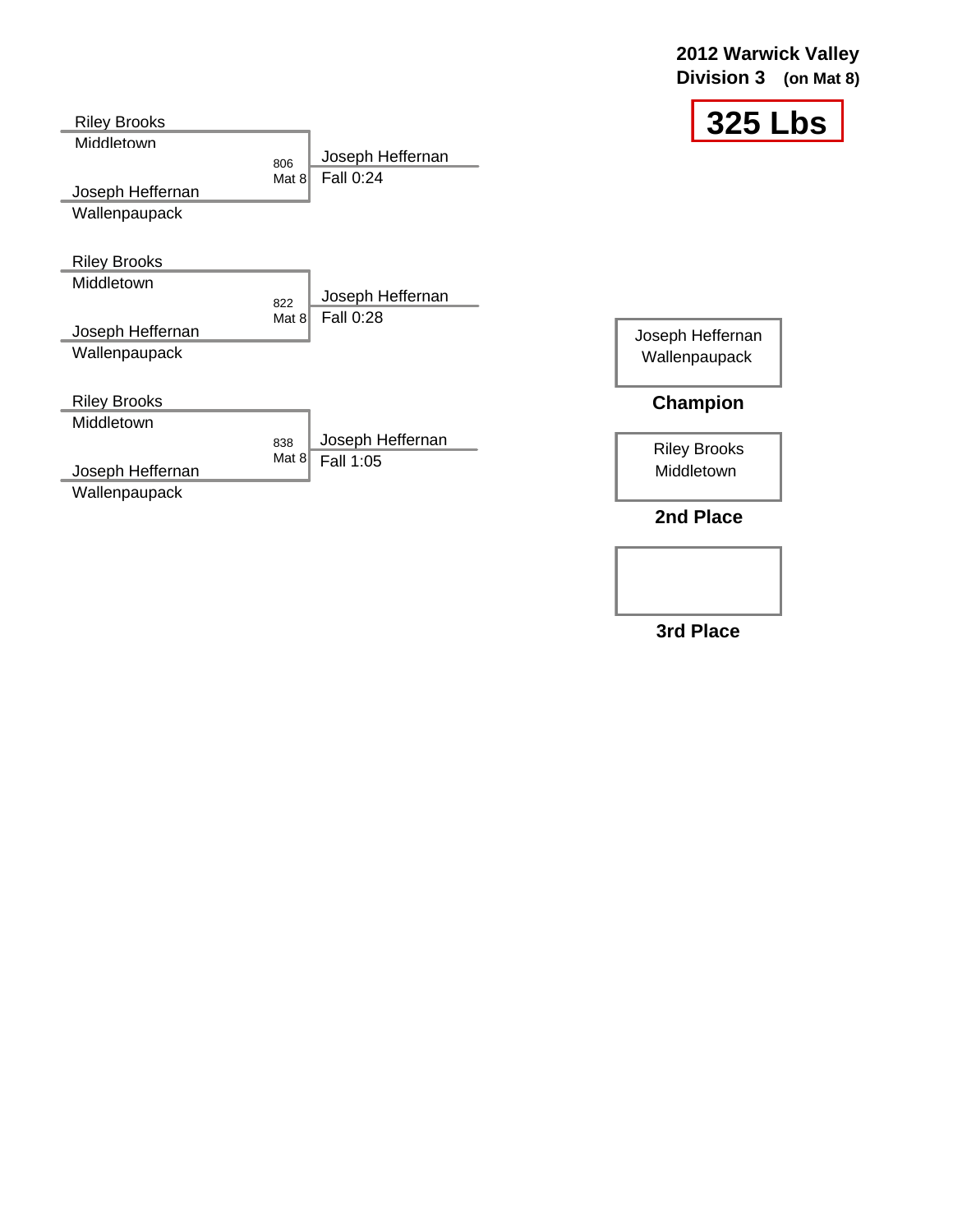#### **2012 Warwick Valley Division 4 (on Mat 2)**

| <b>Reese Post</b>               |                                        | <b>401 Lbs</b>                              |
|---------------------------------|----------------------------------------|---------------------------------------------|
| <b>Minisink Vallev</b>          | Joseph Reed                            |                                             |
| Joseph Reed<br><b>Tri-State</b> | 205<br>$5-3$<br>Mat $2$                |                                             |
| <b>Nick Stallone</b>            |                                        |                                             |
| <b>Warwick Valley</b>           | <b>Reese Post</b><br>214               |                                             |
| <b>Reese Post</b>               | Forfeit<br>Mat 2                       | Joseph Reed                                 |
| <b>Minisink Valley</b>          |                                        | <b>Tri-State</b>                            |
| Joseph Reed                     |                                        | <b>Champion</b>                             |
| <b>Tri-State</b>                |                                        |                                             |
| <b>Nick Stallone</b>            | Joseph Reed<br>223<br>Mat 2<br>Forfeit | <b>Reese Post</b><br><b>Minisink Valley</b> |
| <b>Warwick Valley</b>           |                                        | 2nd Place                                   |
|                                 |                                        | <b>Nick Stallone</b>                        |
|                                 |                                        | <b>Warwick Valley</b>                       |
|                                 |                                        | 3rd Place                                   |

**2012 Warwick Valley Division 4 (on Mat 2)**

| <b>Connor Greiner</b>    |                                           | <b>402 Lbs</b>           |
|--------------------------|-------------------------------------------|--------------------------|
| <b>Minisink Vallev</b>   |                                           |                          |
|                          | <b>Connor Greiner</b><br>206<br>Fall 0:41 |                          |
| Harry Hawkins            | Mat $2$                                   | <b>Connor Greiner</b>    |
| Pine Bush                |                                           | <b>Minisink Valley</b>   |
| <b>1st Round</b>         |                                           | <b>Champion</b>          |
| <b>Destiny Neuberger</b> |                                           |                          |
| Butler-Bloomingdale      | Quinn Robinson                            | Quinn Robinson           |
|                          | 207<br><b>Fall 0:20</b><br>Mat $2$        | <b>Valley Central</b>    |
| Quinn Robinson           |                                           | 2nd Place                |
| <b>Valley Central</b>    | <b>Connor Greiner</b>                     |                          |
|                          | Minisink Vallev                           | Harry Hawkins            |
|                          | <b>Connor Greiner</b><br>215<br>Forfeit   | Pine Bush                |
|                          | Mat $2$<br><b>Destiny Neuberger</b>       | 3rd Place                |
|                          | Butler-Bloomingdale                       |                          |
|                          | 2nd Round                                 | <b>Destiny Neuberger</b> |
|                          | <b>Harry Hawkins</b>                      | Butler-Bloomingdale      |
|                          | Pine Bush                                 |                          |
|                          | Quinn Robinson<br>216                     | $4th$ Dinne              |



## **4 Participant Round Robin**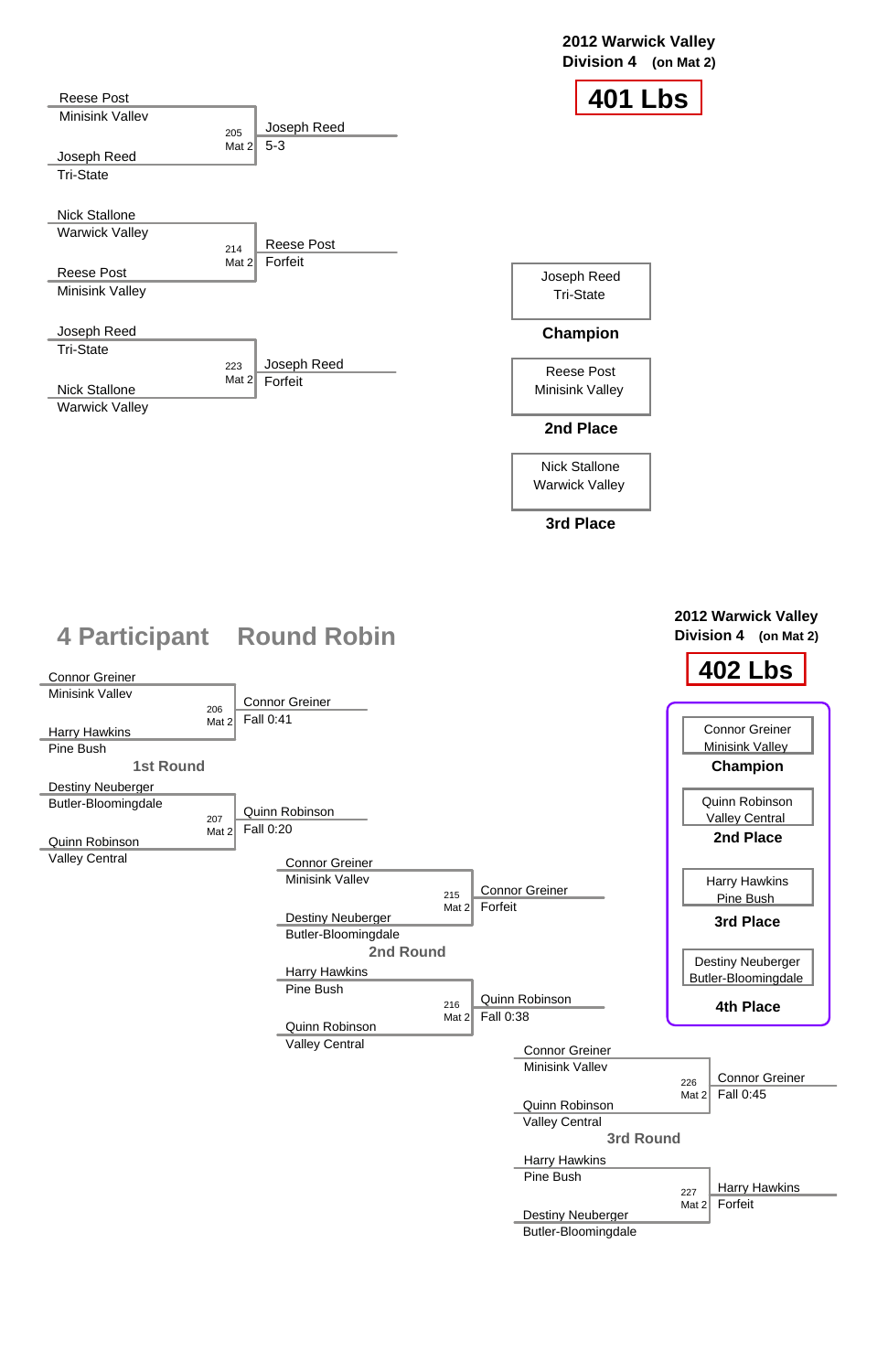**2012 Warwick Valley**

|                                             | <b>4 Participant Round Robin</b>            |                           | Division 4 (on Mat 2)     |
|---------------------------------------------|---------------------------------------------|---------------------------|---------------------------|
| Mark Crisfield Jr.<br><b>Vallev Central</b> |                                             |                           | <b>403 Lbs</b>            |
| 208                                         | Mark Crisfield Jr.                          |                           |                           |
| Mat 2                                       | Fall 0:25                                   |                           |                           |
| Dakota Hunt                                 |                                             |                           | Mark Crisfield Jr.        |
| Del Val Wildcats                            |                                             |                           | <b>Valley Central</b>     |
| <b>1st Round</b>                            |                                             |                           | Champion                  |
| <b>William Noteboom</b>                     |                                             |                           |                           |
| <b>Warwick Valley</b>                       |                                             |                           | William Noteboom          |
| 209                                         | William Noteboom                            |                           | <b>Warwick Valley</b>     |
| Mat $2$<br>Mason Weed                       | Fall 0:44                                   |                           | 2nd Place                 |
| <b>Valley Central</b>                       |                                             |                           |                           |
|                                             | Mark Crisfield Jr.<br><b>Vallev Central</b> |                           |                           |
|                                             |                                             | Mark Crisfield Jr.<br>217 | Mason Weed                |
|                                             |                                             | $4 - 2$<br>Mat $2$        | <b>Valley Central</b>     |
|                                             | William Noteboom                            |                           | 3rd Place                 |
|                                             | <b>Warwick Valley</b>                       |                           |                           |
|                                             | 2nd Round                                   |                           | Dakota Hunt               |
|                                             | Dakota Hunt                                 |                           | Del Val Wildcats          |
|                                             | Del Val Wildcats                            |                           |                           |
|                                             |                                             | <b>Mason Weed</b><br>218  | <b>4th Place</b>          |
|                                             | Mason Weed                                  | Fall 0:34<br>Mat $2\vert$ |                           |
|                                             | <b>Valley Central</b>                       |                           |                           |
|                                             |                                             | Mark Crisfield Jr.        |                           |
|                                             |                                             | <b>Vallev Central</b>     | Mark Crisfield Jr.        |
|                                             |                                             |                           | 230<br>$9 - 2$<br>Mat $2$ |
|                                             |                                             | Mason Weed                |                           |
|                                             |                                             | <b>Valley Central</b>     |                           |
|                                             |                                             | <b>3rd Round</b>          |                           |
|                                             |                                             | Dakota Hunt               |                           |
|                                             |                                             | Del Val Wildcats          |                           |
|                                             |                                             |                           | William Noteboom<br>231   |
|                                             |                                             | William Noteboom          | Fall 0:47<br>Mat $2$      |
|                                             |                                             |                           |                           |

Warwick Valley

**2012 Warwick Valley Division 4 (on Mat 1)**

| Peter Accordino          |              |                  | <b>404 Lbs</b> |
|--------------------------|--------------|------------------|----------------|
| Unattached               |              | Joey DeSapio     |                |
|                          | 107<br>Mat 1 | Fall 0:30        |                |
| Joey DeSapio             |              |                  |                |
| Del Val Wildcats         |              |                  |                |
|                          |              |                  |                |
| Lighting Roggero         |              |                  |                |
| <b>Harrison Mat Club</b> |              |                  |                |
|                          | 114          | Lighting Roggero |                |



#### Joey DeSapio Del Val Wildcats

Lighting Roggero Harrison Mat Club

### **Champion**

### **2nd Place**

Peter Accordino Unattached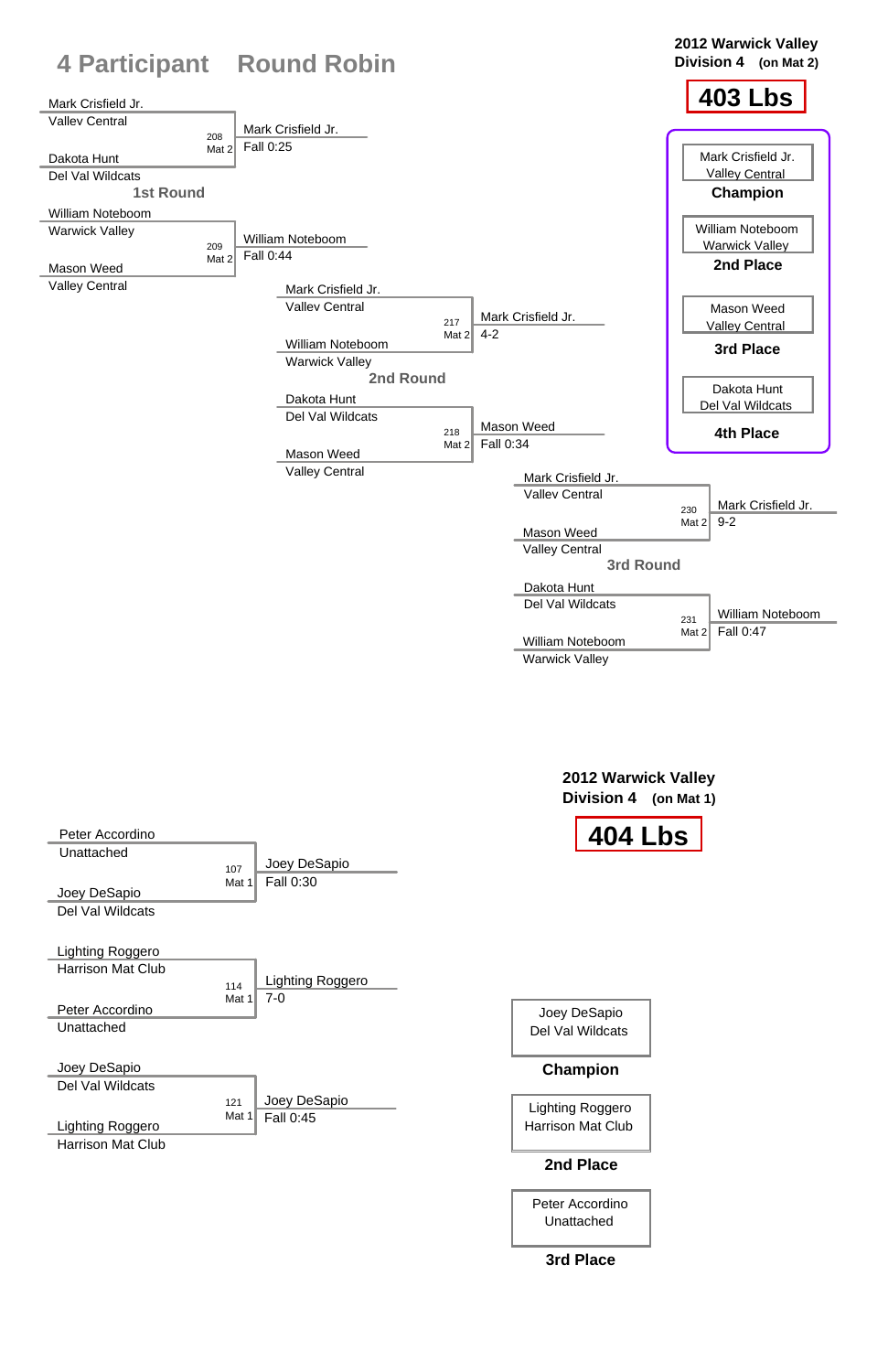**2012 Warwick Valley**

|                                                     | <b>4 Participant Round Robin</b> |                               | <b>Division 4</b><br>(on Mat $3)$ |
|-----------------------------------------------------|----------------------------------|-------------------------------|-----------------------------------|
| Luca Ardovini-Brooker<br><b>Wappingers Warriors</b> | Stephen Irwin                    |                               | <b>405 Lbs</b>                    |
| 306                                                 | Forfeit                          |                               |                                   |
| Mat 3<br>Stephen Irwin                              |                                  |                               | <b>Austin Savacool</b>            |
| Carmel                                              |                                  |                               | <b>Minisink Valley</b>            |
| <b>1st Round</b>                                    |                                  |                               | Champion                          |
| <b>Cameron Mulcahy</b>                              |                                  |                               |                                   |
| ironmen                                             | <b>Austin Savacool</b>           |                               | Stephen Irwin                     |
| 307                                                 | Fall 0:45                        |                               | Carmel                            |
| Mat 3<br><b>Austin Savacool</b>                     |                                  |                               | 2nd Place                         |
| <b>Minisink Valley</b>                              | Luca Ardovini-Brooker            |                               |                                   |
|                                                     | <b>Wappingers Warriors</b>       |                               | <b>Cameron Mulcahy</b>            |
|                                                     |                                  | <b>Cameron Mulcahy</b><br>319 | ironmen                           |
|                                                     | <b>Cameron Mulcahy</b>           | Forfeit<br>Mat $3$            | 3rd Place                         |
|                                                     | ironmen                          |                               |                                   |
|                                                     |                                  | <b>2nd Round</b>              |                                   |
|                                                     | Stephen Irwin                    |                               | Luca<br>Ardovini-Brooker          |
|                                                     | Carmel                           |                               |                                   |
|                                                     |                                  | <b>Austin Savacool</b><br>320 | 4th Place                         |
|                                                     | <b>Austin Savacool</b>           | Fall 2:25<br>Mat $3$          |                                   |
|                                                     | <b>Minisink Valley</b>           | Luca Ardovini-Brooker         |                                   |
|                                                     |                                  | <b>Wappingers Warriors</b>    |                                   |
|                                                     |                                  |                               | <b>Austin Savacool</b><br>328     |
|                                                     |                                  | <b>Austin Savacool</b>        | Forfeit<br>Mat $3$                |
|                                                     |                                  | <b>Minisink Valley</b>        |                                   |
|                                                     |                                  | 3rd Round                     |                                   |
|                                                     |                                  | Stephen Irwin                 |                                   |
|                                                     |                                  | Carmel                        |                                   |
|                                                     |                                  |                               | Stephen Irwin<br>329              |
|                                                     |                                  | <b>Cameron Mulcahy</b>        | Fall 0:16<br>Mat $3$              |

ironmen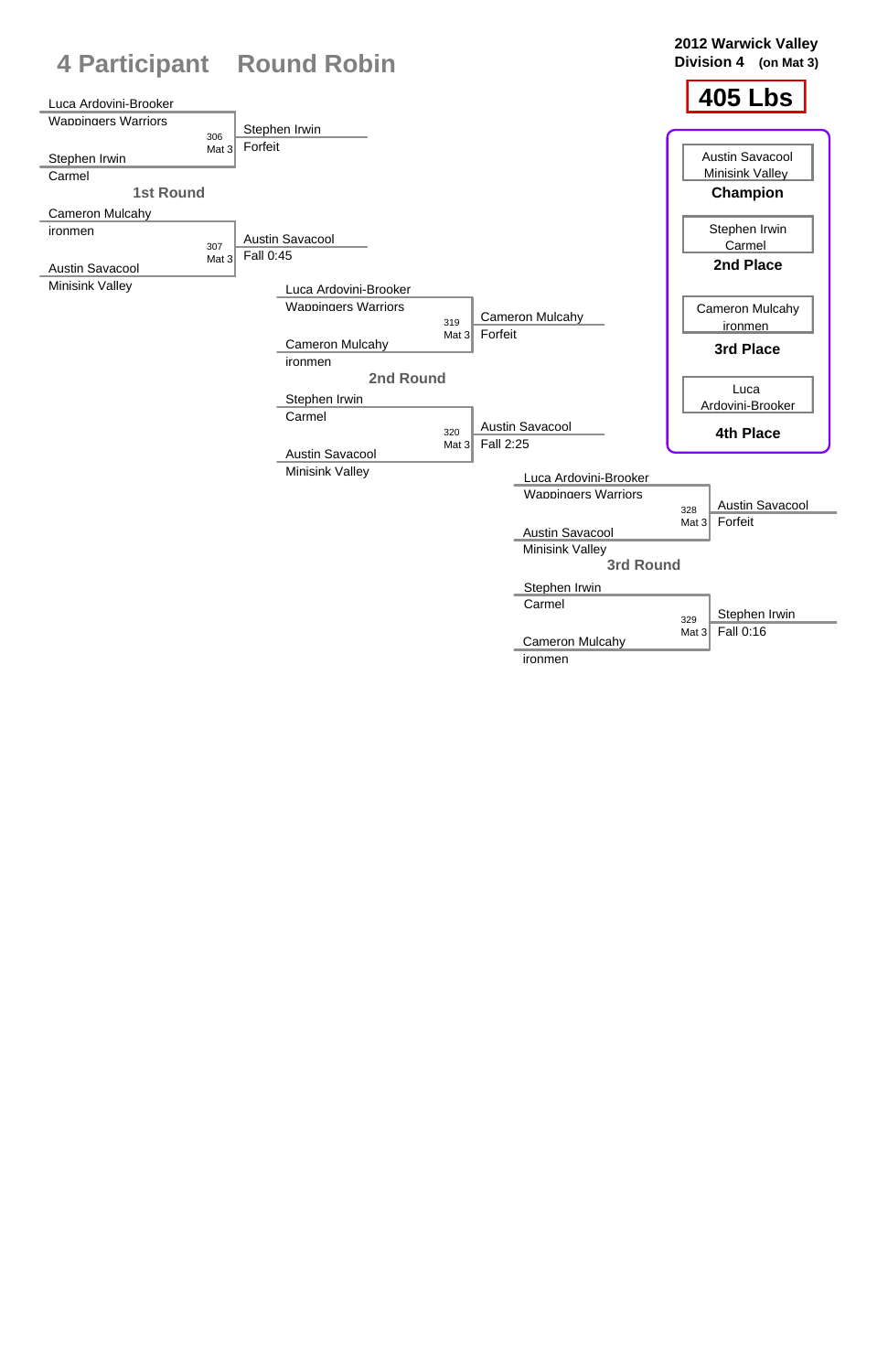### **2012 Warwick Valley**

**Division 4 (on Mat 1)**

Melchionda, Larry

Scorpions

4

8

2

0

| Allman, Dylan<br>Journeymen                        |  | 3                             | 1              | 6                                  | 1                     | 0 |   |
|----------------------------------------------------|--|-------------------------------|----------------|------------------------------------|-----------------------|---|---|
| Mills, Wyatt                                       |  | Danbury Youth Wre             | $\overline{2}$ | 2                                  | 4                     |   | 0 |
| Olympic<br>Weber, Nick                             |  |                               | 1              | 3                                  | 0                     |   | 0 |
| Murawski, Matthew                                  |  | Olympic                       |                | 4                                  |                       |   | 0 |
|                                                    |  |                               |                |                                    |                       |   |   |
| 1                                                  |  | Larry Melchionda<br>Scorpions | 4              |                                    | Nick Weber<br>Olympic |   |   |
| Dylan Allman<br>$\overline{2}$<br>Journeymen       |  | 5                             |                | <b>Matthew Murawski</b><br>Olympic |                       |   |   |
| <b>Wyatt Mills</b><br>3<br>Danbury Youth Wrestling |  |                               | 6              |                                    |                       |   |   |
|                                                    |  |                               |                |                                    |                       |   |   |

**Wrestler Team W L BP F TF Pen**

#### **Table of Results**

*Using BONUS POINTS to break ties between 1st and 2nd if necessary*

|                         |       | <b>1st Round</b>   |
|-------------------------|-------|--------------------|
| Dylan Allman            |       |                    |
| Journeymen              |       | Dylan Allman       |
| BYE                     |       | <b>BYF</b>         |
|                         |       |                    |
| Larry Melchionda        |       |                    |
| Scorpions               | 101   | Larry Melchionda   |
| Nick Weber              | Mat 1 | Forfeit            |
| Olympic                 |       |                    |
| <b>Wyatt Mills</b>      |       |                    |
| Danbury Youth Wrestling | 102   | <b>Wyatt Mills</b> |
| <b>Matthew Murawski</b> | Mat 1 | Forfeit            |
| Olympic                 |       |                    |

|                         |       | <b>4th Round</b>   |
|-------------------------|-------|--------------------|
| Dylan Allman            |       |                    |
| Journeymen              | 122   | Larry Melchionda   |
| Larry Melchionda        | Mat 1 | Fall 0:30          |
| Scorpions               |       |                    |
| Wyatt Mills             |       |                    |
| Danbury Youth Wrestling |       | <b>Wyatt Mills</b> |
| BYE                     |       | <b>BYE</b>         |
|                         |       |                    |
| <b>Matthew Murawski</b> |       |                    |
| Olympic                 | 123   | <b>No-Contest</b>  |
| Nick Weber              | Mat 1 | No Contest         |
| Olympic                 |       |                    |
|                         |       |                    |

|                         |       | <b>5th Round</b>   |
|-------------------------|-------|--------------------|
| Nick Weber              |       |                    |
| Olympic                 | 128   | <b>Wyatt Mills</b> |
| Wyatt Mills             | Mat 1 | Forfeit            |
| Danbury Youth Wrestling |       |                    |
| <b>BYE</b>              |       |                    |
|                         |       | Larry Melchionda   |
| Larry Melchionda        |       | <b>BYF</b>         |
| Scorpions               |       |                    |
| Dylan Allman            |       |                    |
| . Inurnevmen            | 129   | Dylan Allman       |
| <b>Matthew Murawski</b> | Mat 1 | Forfeit            |
| Olympic                 |       |                    |

|                         |       | <b>2nd Round</b> |
|-------------------------|-------|------------------|
| <b>Matthew Murawski</b> |       |                  |
| Olympic                 | 108   | Larry Melchionda |
| Larry Melchionda        | Mat 1 | Forfeit          |
| Scorpions               |       |                  |
| <b>Wyatt Mills</b>      |       |                  |
| Danbury Youth Wrestling | 109   | Dylan Allman     |
| Dylan Allman            | Mat 1 | Fall 0:30        |
| Journeymen              |       |                  |
| Nick Weber              |       |                  |
| Olymnic                 |       | Nick Weber       |
| BYE                     |       | BYE              |
|                         |       |                  |

|                         |       | <b>3rd Round</b>        |
|-------------------------|-------|-------------------------|
| Larry Melchionda        |       |                         |
| Scorpions               | 115   | Larry Melchionda        |
| <b>Wyatt Mills</b>      | Mat 1 | Fall 0:30               |
| Danbury Youth Wrestling |       |                         |
| <b>BYE</b>              |       |                         |
|                         |       | <b>Matthew Murawski</b> |
| <b>Matthew Murawski</b> |       | <b>BYE</b>              |
| Olympic                 |       |                         |
| Nick Weber              |       |                         |
| Olympic                 | 116   | Dylan Allman            |
| Dylan Allman            | Mat 1 | Forfeit                 |
| Journeymen              |       |                         |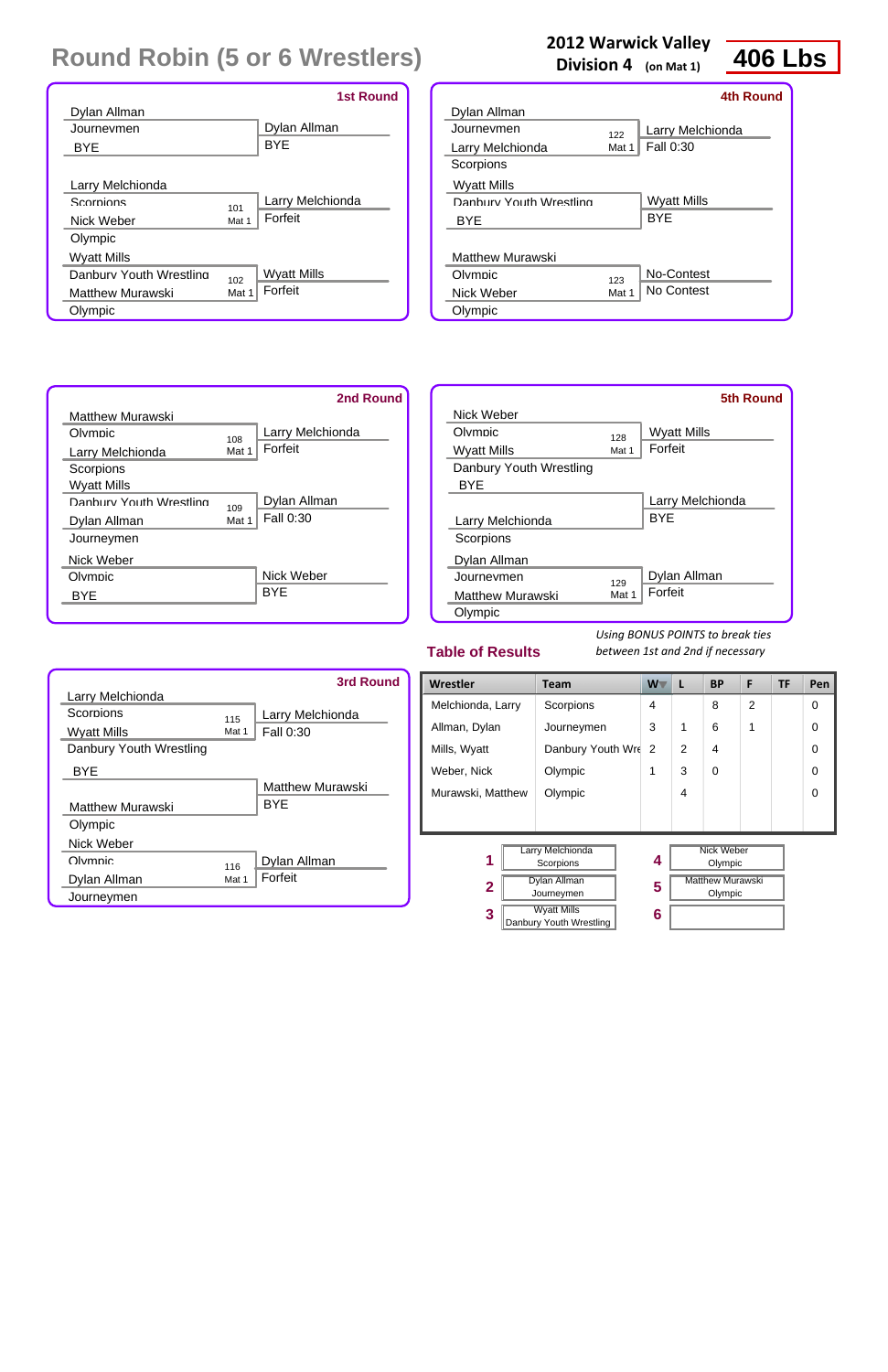| <b>Team</b>                                  | W. | L                                       | <b>BP</b> | F              | TF                                               | Pen                     |
|----------------------------------------------|----|-----------------------------------------|-----------|----------------|--------------------------------------------------|-------------------------|
|                                              | 4  |                                         | 8         | 4              |                                                  | 0                       |
| Beacon                                       | 3  | 1                                       | 5         | $\overline{2}$ |                                                  | 0                       |
| <b>Warwick Valley</b>                        | 2  | $\overline{2}$                          | 4         | $\overline{2}$ |                                                  | 0                       |
| Cornwall                                     | 1  | 3                                       | 0         |                |                                                  | $\Omega$                |
|                                              |    | 4                                       |           |                |                                                  | $\Omega$                |
|                                              |    |                                         |           |                |                                                  |                         |
| <b>Ben Bariso</b><br>Butler-Bloomingdale     | 4  |                                         |           |                |                                                  |                         |
| James Faison<br>Beacon                       | 5  |                                         |           |                |                                                  |                         |
| <b>Hunter Brown</b><br><b>Warwick Valley</b> | 6  |                                         |           |                |                                                  |                         |
|                                              |    | Butler-Bloomingdal<br>Danbury Youth Wre |           |                | <b>Dustin Mann</b><br>Cornwall<br>Joey Cerqueira | Danbury Youth Wrestling |

#### **Table of Results**

**Cornwall** 

*Using BONUS POINTS to break ties between 1st and 2nd if necessary*

| <b>2012 Warwick Valley</b> |       |                              |                  |  |  |
|----------------------------|-------|------------------------------|------------------|--|--|
|                            |       | <b>Division 4</b> (on Mat 1) | <b>407 Lbs</b>   |  |  |
|                            |       |                              | <b>4th Round</b> |  |  |
| <b>Ben Bariso</b>          |       |                              |                  |  |  |
| <b>Butler-Bloomingdale</b> | 124   | <b>Ben Bariso</b>            |                  |  |  |
| Hunter Brown               | Mat 1 | <b>Fall 1:30</b>             |                  |  |  |
| <b>Warwick Valley</b>      |       |                              |                  |  |  |
| Joey Cerqueira             |       |                              |                  |  |  |
| Danbury Youth Wrestling    |       | Joey Cerqueira               |                  |  |  |
| BYE                        |       | <b>BYF</b>                   |                  |  |  |
|                            |       |                              |                  |  |  |
| James Faison               |       |                              |                  |  |  |
| <b>Beacon</b>              | 125   | James Faison                 |                  |  |  |
| <b>Dustin Mann</b>         | Mat 1 | 9-0                          |                  |  |  |

|                            |       | <b>1st Round</b>    |
|----------------------------|-------|---------------------|
| <b>Ben Bariso</b>          |       |                     |
| <b>Butler-Bloomingdale</b> |       | <b>Ben Bariso</b>   |
| <b>BYE</b>                 |       | <b>BYF</b>          |
|                            |       |                     |
| <b>Hunter Brown</b>        |       |                     |
| Warwick Valley             | 103   | <b>Hunter Brown</b> |
| <b>Dustin Mann</b>         | Mat 1 | Fall 2:30           |
| Cornwall                   |       |                     |
| Joey Cerqueira             |       |                     |
| Danbury Youth Wrestling    | 104   | James Faison        |
| James Faison               | Mat 1 | <b>Fall 0:30</b>    |
| Beacon                     |       |                     |

|                            |       | <b>5th Round</b>    |
|----------------------------|-------|---------------------|
| Dustin Mann                |       |                     |
| Cornwall                   | 130   | Dustin Mann         |
| Joey Cerqueira             | Mat 1 | $4 - 2$             |
| Danbury Youth Wrestling    |       |                     |
| <b>BYE</b>                 |       |                     |
|                            |       | <b>Hunter Brown</b> |
| Hunter Brown               |       | BYE                 |
| <b>Warwick Valley</b>      |       |                     |
| <b>Ben Bariso</b>          |       |                     |
| <b>Butler-Bloomingdale</b> | 131   | <b>Ben Bariso</b>   |
| James Faison               | Mat 1 | Fall 1:30           |
| Beacon                     |       |                     |

|                         |       | 2nd Round         |
|-------------------------|-------|-------------------|
| James Faison            |       |                   |
| <b>Beacon</b>           | 110   | James Faison      |
| <b>Hunter Brown</b>     | Mat 1 | <b>Fall 0:30</b>  |
| <b>Warwick Valley</b>   |       |                   |
| Joey Cerqueira          |       |                   |
| Danbury Youth Wrestling | 111   | <b>Ben Bariso</b> |
| <b>Ben Bariso</b>       | Mat 1 | Fall 1:21         |
| Butler-Bloomingdale     |       |                   |
| <b>Dustin Mann</b>      |       |                   |
| Cornwall                |       | Dustin Mann       |
| <b>BYE</b>              |       | <b>BYE</b>        |
|                         |       |                   |

|                         |       | <b>3rd Round</b>    |
|-------------------------|-------|---------------------|
| <b>Hunter Brown</b>     |       |                     |
| Warwick Valley          | 117   | <b>Hunter Brown</b> |
| Joey Cerqueira          | Mat 1 | Fall 1:45           |
| Danbury Youth Wrestling |       |                     |
| <b>BYE</b>              |       |                     |
|                         |       | James Faison        |
| James Faison            |       | <b>BYF</b>          |
| Beacon                  |       |                     |
| <b>Dustin Mann</b>      |       |                     |
| Cornwall                | 118   | <b>Ben Bariso</b>   |
| <b>Ben Bariso</b>       | Mat 1 | <b>Fall 1:30</b>    |
| Butler-Bloomingdale     |       |                     |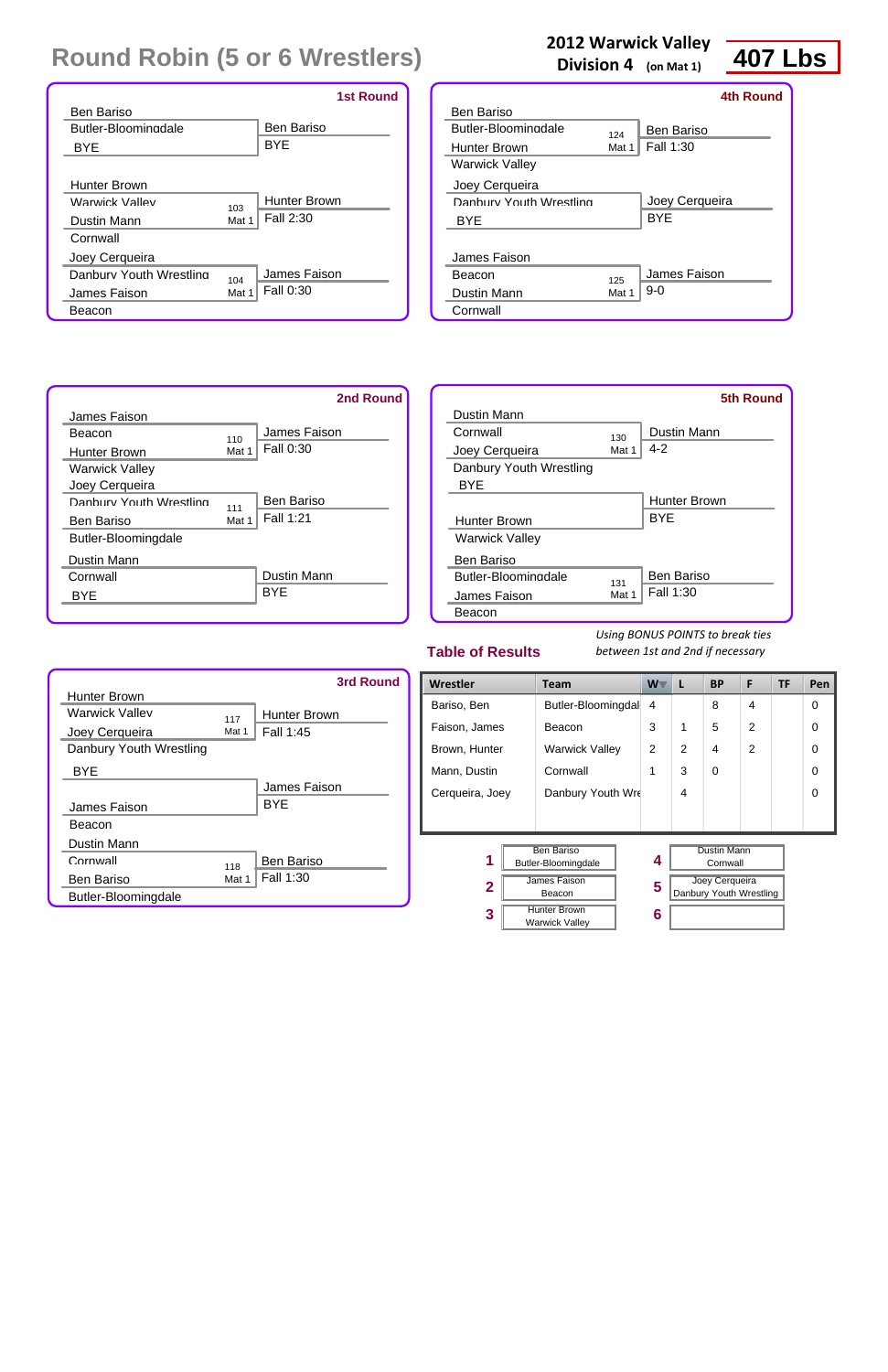|  | 2012 Warwick Valley |  |  |
|--|---------------------|--|--|
|--|---------------------|--|--|

**Division 4 (on Mat 1)**

| Wrestler                                                                 | <b>Team</b>                                 | <b>W</b> | L | <b>BP</b>                                   | F | <b>TF</b> | Pen      |
|--------------------------------------------------------------------------|---------------------------------------------|----------|---|---------------------------------------------|---|-----------|----------|
| LeBlanc, Benjamin                                                        | Danbury Youth Wre                           | -4       |   | 6                                           | 3 |           | 0        |
| Goncalves, Victoria                                                      | Danbury Youth Wre                           | 3        | 1 | 6                                           | 3 |           | $\Omega$ |
| Crater, Gage                                                             | Del Val Wildcats                            | 2        | 2 | 2                                           | 1 |           | $\Omega$ |
| Posta, Chris                                                             | <b>Warwick Valley</b>                       | 1        | 3 | 0                                           |   |           | 0        |
| Greenberg, Dale                                                          | Pine Bush                                   |          | 4 |                                             |   |           | $\Omega$ |
|                                                                          |                                             |          |   |                                             |   |           |          |
| 1                                                                        | Benjamin LeBlanc<br>Danbury Youth Wrestling | 4        |   | <b>Chris Posta</b><br><b>Warwick Valley</b> |   |           |          |
| Victoria Goncalves<br>$\overline{\mathbf{2}}$<br>Danbury Youth Wrestling |                                             | 5        |   | Dale Greenberg<br>Pine Bush                 |   |           |          |
| Gage Crater<br>3<br>Del Val Wildcats                                     |                                             | 6        |   |                                             |   |           |          |

#### **Table of Results**

*Using BONUS POINTS to break ties between 1st and 2nd if necessary*

|                         | <b>1st Round</b>               |
|-------------------------|--------------------------------|
| <b>Gage Crater</b>      |                                |
| Del Val Wildcats        | Gage Crater                    |
| BYE                     | <b>BYF</b>                     |
|                         |                                |
| Victoria Goncalves      |                                |
| Danhury Youth Wrestling | Victoria Goncalves<br>105      |
| Chris Posta             | Fall 0:30<br>Mat 1             |
| Warwick Valley          |                                |
| Dale Greenberg          |                                |
| Pine Bush               | <b>Benjamin LeBlanc</b><br>106 |
| Benjamin LeBlanc        | <b>Fall 1:30</b><br>Mat 1      |
| Danbury Youth Wrestling |                                |

|                         |       | 4th Round                 |
|-------------------------|-------|---------------------------|
| Gage Crater             |       |                           |
| Del Val Wildcats        | 126   | <b>Victoria Goncalves</b> |
| Victoria Goncalves      | Mat 1 | Fall 1:30                 |
| Danbury Youth Wrestling |       |                           |
| Dale Greenberg          |       |                           |
| Pine Rush               |       | Dale Greenberg            |
| BYF                     |       | <b>BYF</b>                |
|                         |       |                           |
| Benjamin LeBlanc        |       |                           |
| Danbury Youth Wrestling | 127   | <b>Benjamin LeBlanc</b>   |
| Chris Posta             | Mat 1 | Fall 0:30                 |
| <b>Warwick Valley</b>   |       |                           |
|                         |       |                           |

|                         |       | <b>5th Round</b>        |
|-------------------------|-------|-------------------------|
| Chris Posta             |       |                         |
| Warwick Valley          | 132   | <b>Chris Posta</b>      |
| Dale Greenberg          | Mat 1 | $4 - 3$                 |
| Pine Bush               |       |                         |
| BYE                     |       |                         |
|                         |       | Victoria Goncalves      |
| Victoria Goncalves      |       | <b>BYF</b>              |
| Danbury Youth Wrestling |       |                         |
| Gage Crater             |       |                         |
| Del Val Wildcats        | 133   | <b>Benjamin LeBlanc</b> |
| Benjamin LeBlanc        | Mat 1 | $6-0$                   |
| Danbury Youth Wrestling |       |                         |

|                         |       | <b>2nd Round</b>        |
|-------------------------|-------|-------------------------|
| <b>Benjamin LeBlanc</b> |       |                         |
| Danbury Youth Wrestling | 112   | <b>Benjamin LeBlanc</b> |
| Victoria Goncalves      | Mat 1 | <b>Fall 0:30</b>        |
| Danbury Youth Wrestling |       |                         |
| Dale Greenberg          |       |                         |
| Pine Rush               | 113   | <b>Gage Crater</b>      |
| Gage Crater             | Mat 1 | $6-0$                   |
| Del Val Wildcats        |       |                         |
| <b>Chris Posta</b>      |       |                         |
| Warwick Valley          |       | <b>Chris Posta</b>      |
| BYE                     |       | <b>BYF</b>              |
|                         |       |                         |

|                         |       | 3rd Round               |
|-------------------------|-------|-------------------------|
| Victoria Goncalves      |       |                         |
| Danbury Youth Wrestling | 119   | Victoria Goncalves      |
| Dale Greenberg          | Mat 1 | <b>Fall 0:30</b>        |
| Pine Bush               |       |                         |
| BYE                     |       |                         |
|                         |       | <b>Benjamin LeBlanc</b> |
| <b>Benjamin LeBlanc</b> |       | <b>BYF</b>              |
| Danbury Youth Wrestling |       |                         |
| Chris Posta             |       |                         |
| Warwick Valley          | 120   | Gage Crater             |
| Gage Crater             | Mat 1 | <b>Fall 0:30</b>        |
| Del Val Wildcats        |       |                         |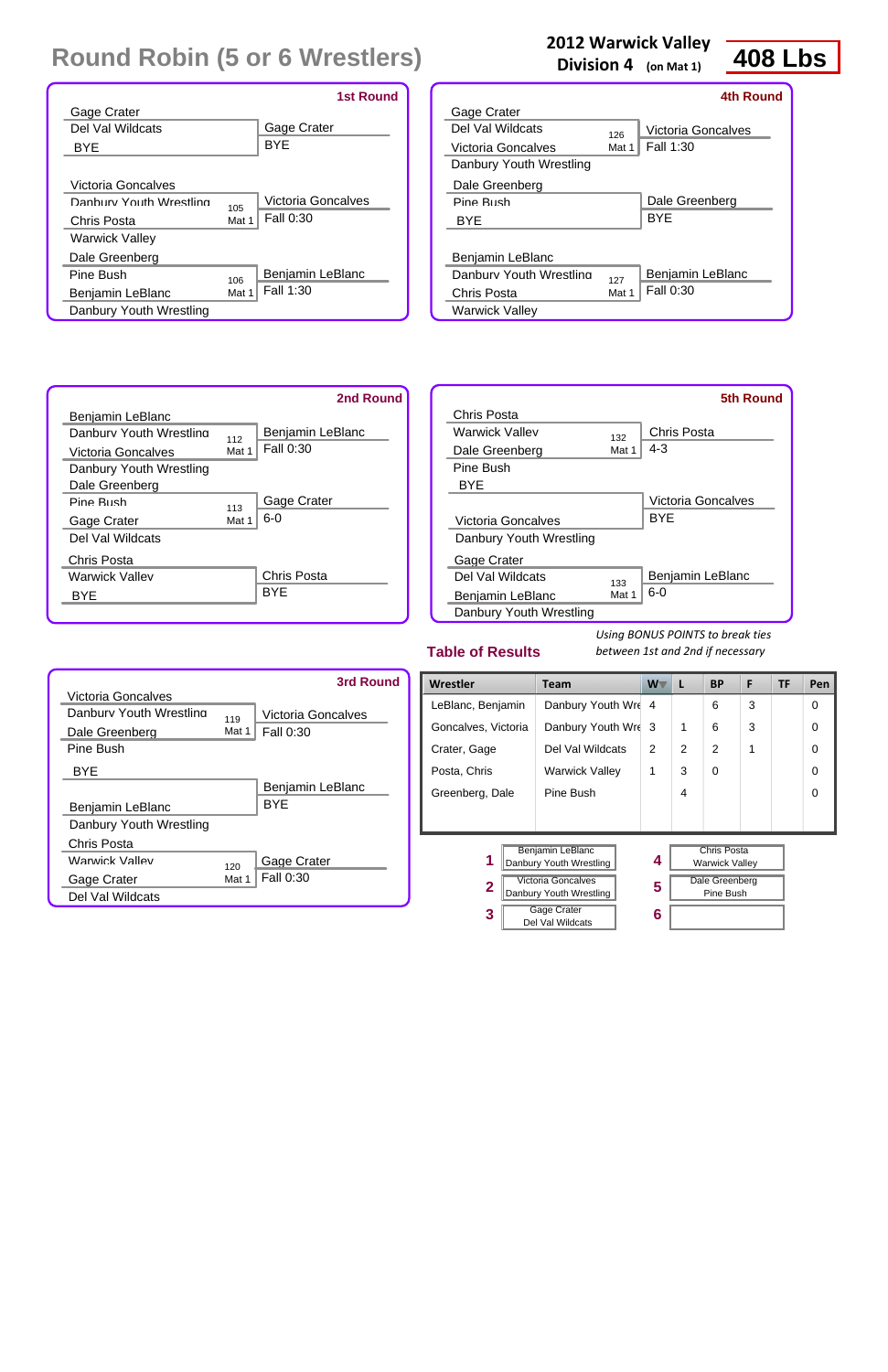**2012 Warwick Valley Division 4 (on Mat 2)**

| Wrestler                                                                                                                 | <b>Team</b>       | W <sub>V</sub> | L | <b>BP</b>                                                                 | F              | <b>TF</b> | Pen |
|--------------------------------------------------------------------------------------------------------------------------|-------------------|----------------|---|---------------------------------------------------------------------------|----------------|-----------|-----|
| Caba, AJ                                                                                                                 | Danbury Youth Wre | $\overline{4}$ |   | 6                                                                         | 2              |           | 0   |
| Florin, Nicholas                                                                                                         | Pine Bush         | 3              | 1 | 6                                                                         | $\overline{2}$ |           | 0   |
| Wilson, Liam                                                                                                             | Ironmen           | 2              | 2 | 4                                                                         | 1              |           | 0   |
| Albert, Jared                                                                                                            | <b>Blue Wave</b>  | 1              | 3 | 2                                                                         |                |           | 0   |
| Vespa, Marco                                                                                                             | Monroe-Woodbury   |                | 4 |                                                                           |                |           | O   |
|                                                                                                                          |                   |                |   |                                                                           |                |           |     |
| AJ Caba<br>1<br>Danbury Youth Wrestling<br>Nicholas Florin<br>$\overline{2}$<br>Pine Bush<br>Liam Wilson<br>3<br>Ironmen |                   | 4<br>5<br>6    |   | <b>Jared Albert</b><br><b>Blue Wave</b><br>Marco Vespa<br>Monroe-Woodbury |                |           |     |

#### **Table of Results**

*Using BONUS POINTS to break ties between 1st and 2nd if necessary*

|                         |       | <b>1st Round</b>       |
|-------------------------|-------|------------------------|
| <b>Jared Albert</b>     |       |                        |
| <b>Blue Wave</b>        |       | <b>Jared Albert</b>    |
| BYE                     |       | <b>BYE</b>             |
|                         |       |                        |
| AJ Caba                 |       |                        |
| Danbury Youth Wrestling | 201   | AJ Caba                |
| Liam Wilson             | Mat 2 | Fall 1:46              |
| Ironmen                 |       |                        |
| Nicholas Florin         |       |                        |
| Pine Rush               | 202   | <b>Nicholas Florin</b> |
| Marco Vespa             | Mat 2 | Forfeit                |
| Monroe-Woodbury         |       |                        |

|                         |       | <b>4th Round</b> |
|-------------------------|-------|------------------|
| <b>Jared Albert</b>     |       |                  |
| <b>Blue Wave</b>        | 224   | AJ Caba          |
| AJ Caba                 | Mat 2 | Fall 2:47        |
| Danbury Youth Wrestling |       |                  |
| Nicholas Florin         |       |                  |
| Pine Rush               |       | Nicholas Florin  |
| BYE                     |       | <b>BYE</b>       |
|                         |       |                  |
| Marco Vespa             |       |                  |
| Monroe-Woodbury         | 225   | Liam Wilson      |
| Liam Wilson             | Mat 2 | Forfeit          |
| Ironmen                 |       |                  |

|                         |       | <b>5th Round</b>    |
|-------------------------|-------|---------------------|
| Liam Wilson             |       |                     |
| Ironmen                 | 232   | Nicholas Florin     |
| Nicholas Florin         | Mat 2 | Fall 1:30           |
| Pine Bush               |       |                     |
| BYE                     |       |                     |
|                         |       | AJ Caba             |
| AJ Caba                 |       | <b>BYE</b>          |
| Danbury Youth Wrestling |       |                     |
| <b>Jared Albert</b>     |       |                     |
| <b>Blue Wave</b>        | 233   | <b>Jared Albert</b> |
| Marco Vespa             | Mat 2 | Forfeit             |
| Monroe-Woodbury         |       |                     |

|                         |       | <b>2nd Round</b> |
|-------------------------|-------|------------------|
| Marco Vespa             |       |                  |
| Monroe-Woodbury         | 210   | AJ Caba          |
| AJ Caba                 | Mat 2 | Forfeit          |
| Danbury Youth Wrestling |       |                  |
| Nicholas Florin         |       |                  |
| Pine Rush               | 211   | Nicholas Florin  |
| <b>Jared Albert</b>     | Mat 2 | Fall 2:51        |
| <b>Blue Wave</b>        |       |                  |
| Liam Wilson             |       |                  |
| Ironmen                 |       | Liam Wilson      |
| BYE                     |       | <b>BYE</b>       |
|                         |       |                  |

|                         |       | 3rd Round   |
|-------------------------|-------|-------------|
| AJ Caba                 |       |             |
| Danbury Youth Wrestling | 219   | AJ Caba     |
| Nicholas Florin         | Mat 2 | 4-2 OT      |
| <b>Pine Bush</b>        |       |             |
| <b>BYE</b>              |       |             |
|                         |       | Marco Vespa |
| Marco Vespa             |       | <b>BYE</b>  |
| Monroe-Woodbury         |       |             |
| Liam Wilson             |       |             |
| Ironmen                 | 220   | Liam Wilson |
| <b>Jared Albert</b>     | Mat 2 | Fall 2:50   |
| <b>Blue Wave</b>        |       |             |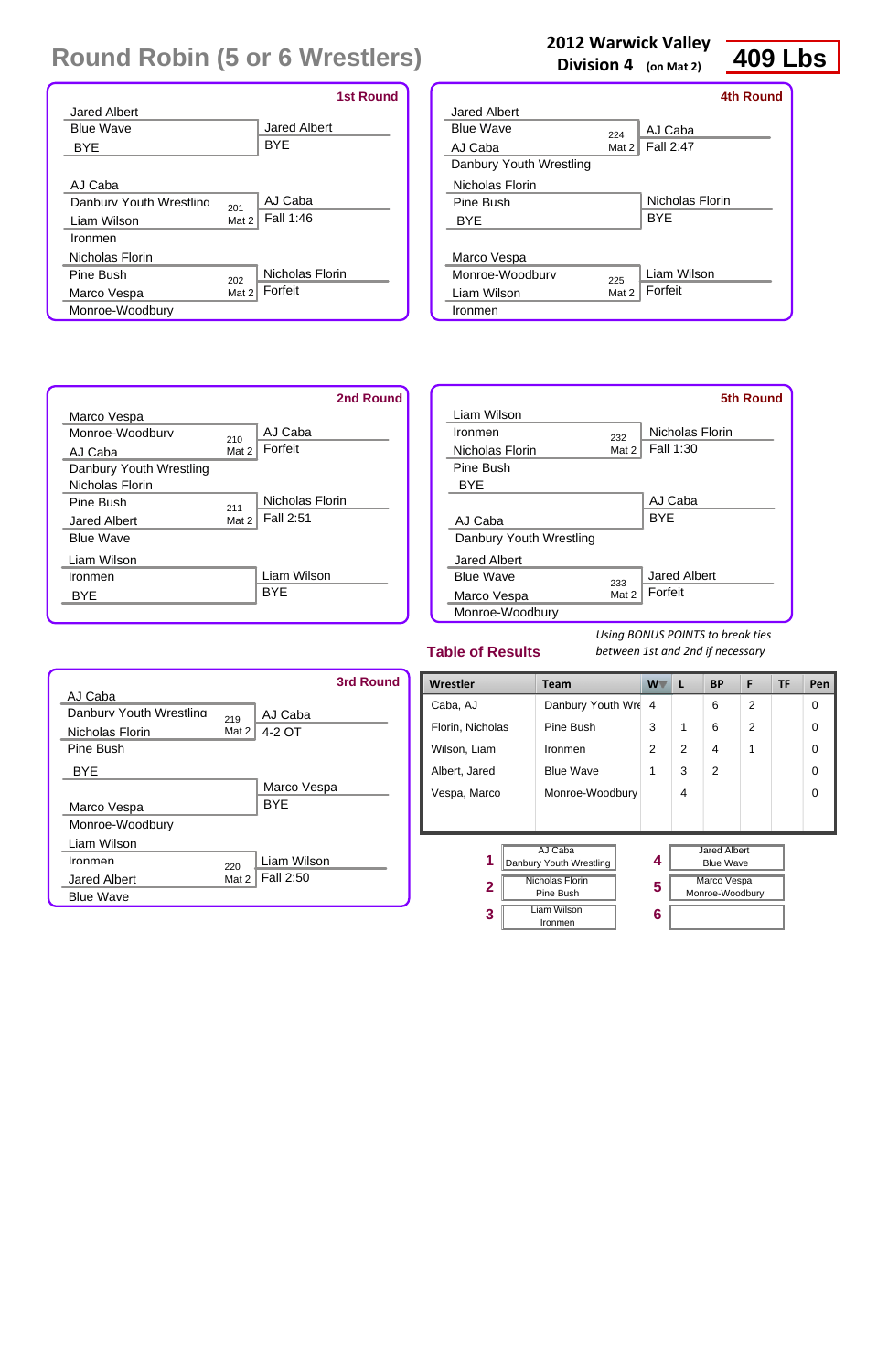|  | 2012 Warwick Valley |  |  |
|--|---------------------|--|--|
|--|---------------------|--|--|

**Division 4 (on Mat 2)**

| Wrestler                                                                                                                                   | <b>Team</b>            | $W^-$          | L | <b>BP</b>                                                                 | F | TF | Pen |
|--------------------------------------------------------------------------------------------------------------------------------------------|------------------------|----------------|---|---------------------------------------------------------------------------|---|----|-----|
| Camacho, Jakob                                                                                                                             | Danbury Youth Wre      | 4              |   | 5.5                                                                       | 1 | 1  | 0   |
| Rotunda, Jake                                                                                                                              | <b>Wallkill Valley</b> | 3              | 1 | 5                                                                         | 1 |    | 0   |
| Kipilla, Justin                                                                                                                            | Vernon                 | $\overline{2}$ | 2 | 4                                                                         | 1 |    | 0   |
| Bauman, Zack                                                                                                                               | <b>Warwick Valley</b>  | 1              | 3 | 2                                                                         |   |    | 0   |
| Quick, Timothy                                                                                                                             | Pine Bush              |                | 4 |                                                                           |   |    | ∩   |
|                                                                                                                                            |                        |                |   |                                                                           |   |    |     |
| Jakob Camacho<br>1<br>Danbury Youth Wrestling<br>Jake Rotunda<br>$\overline{2}$<br><b>Wallkill Valley</b><br>Justin Kipilla<br>3<br>Vernon |                        | 4<br>5<br>6    |   | Zack Bauman<br><b>Warwick Valley</b><br><b>Timothy Quick</b><br>Pine Bush |   |    |     |

|  | <b>Table of Results</b> |
|--|-------------------------|

*Using BONUS POINTS to break ties between 1st and 2nd if necessary*

|                         |       | <b>1st Round</b> |
|-------------------------|-------|------------------|
| Zack Bauman             |       |                  |
| Warwick Valley          |       | Zack Bauman      |
| <b>BYF</b>              |       | <b>BYE</b>       |
|                         |       |                  |
| Jakob Camacho           |       |                  |
| Danbury Youth Wrestling | 203   | Jakob Camacho    |
| Jake Rotunda            | Mat 2 | Fall 1:29        |
| <b>Wallkill Valley</b>  |       |                  |
| Justin Kipilla          |       |                  |
| Vernon                  | 204   | Justin Kipilla   |
| <b>Timothy Quick</b>    | Mat 2 | Forfeit          |
| Pine Bush               |       |                  |

|                         |       | 4th Round      |
|-------------------------|-------|----------------|
| Zack Bauman             |       |                |
| Warwick Valley          | 228   | Jakob Camacho  |
| Jakob Camacho           | Mat 2 | Tech Fall 17-2 |
| Danbury Youth Wrestling |       |                |
| Justin Kipilla          |       |                |
| Vernon                  |       | Justin Kipilla |
| BYE                     |       | <b>BYF</b>     |
|                         |       |                |
| <b>Timothy Quick</b>    |       |                |
| Pine Rush               | 229   | Jake Rotunda   |
| Jake Rotunda            | Mat 2 | Forfeit        |
| <b>Wallkill Valley</b>  |       |                |

|                         |       | <b>5th Round</b> |
|-------------------------|-------|------------------|
| Jake Rotunda            |       |                  |
| <b>Wallkill Valley</b>  | 234   | Jake Rotunda     |
| Justin Kipilla          | Mat 2 | $11 - 0$         |
| Vernon                  |       |                  |
| <b>BYE</b>              |       |                  |
|                         |       | Jakob Camacho    |
| Jakob Camacho           |       | <b>BYF</b>       |
| Danbury Youth Wrestling |       |                  |
| Zack Bauman             |       |                  |
| Warwick Valley          | 235   | Zack Bauman      |
| <b>Timothy Quick</b>    | Mat 2 | Forfeit          |
| Pine Bush               |       |                  |

|                         |       | <b>2nd Round</b>      |
|-------------------------|-------|-----------------------|
| <b>Timothy Quick</b>    |       |                       |
| Pine Rush               | 212   | Jakob Camacho         |
| Jakob Camacho           | Mat 2 | Forfeit               |
| Danbury Youth Wrestling |       |                       |
| Justin Kipilla          |       |                       |
| Vernon                  | 213   | <b>Justin Kipilla</b> |
| Zack Bauman             | Mat 2 | Fall 0:39             |
| <b>Warwick Valley</b>   |       |                       |
| Jake Rotunda            |       |                       |
| Wallkill Valley         |       | Jake Rotunda          |
| BYE                     |       | <b>BYF</b>            |
|                         |       |                       |

|                         |       | <b>3rd Round</b>     |
|-------------------------|-------|----------------------|
| Jakob Camacho           |       |                      |
| Danbury Youth Wrestling | 221   | Jakob Camacho        |
| Justin Kipilla          | Mat 2 | $7 - 1$              |
| Vernon                  |       |                      |
| <b>BYE</b>              |       |                      |
|                         |       | <b>Timothy Quick</b> |
| <b>Timothy Quick</b>    |       | <b>BYE</b>           |
| Pine Bush               |       |                      |
| Jake Rotunda            |       |                      |
| <b>Wallkill Valley</b>  | 222   | Jake Rotunda         |
| Zack Bauman             | Mat 2 | <b>Fall 0:22</b>     |
| <b>Warwick Valley</b>   |       |                      |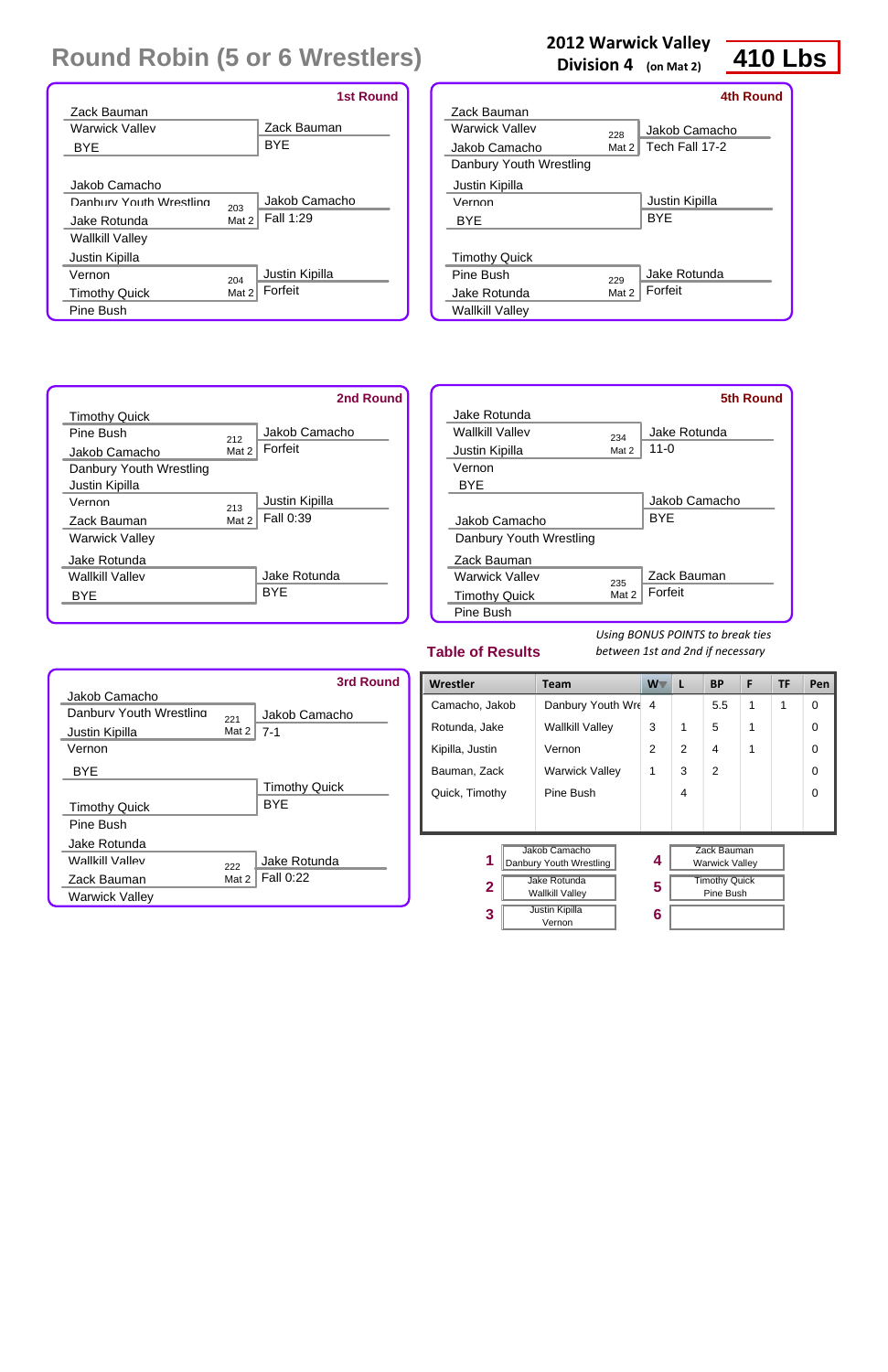|  | 2012 Warwick Valley |  |  |
|--|---------------------|--|--|
|--|---------------------|--|--|

**Division 4 (on Mat 3)**

| Wrestler           | Team                                         | $W^-$          |               | <b>BP</b>                           | F              | ΤF | Pen |
|--------------------|----------------------------------------------|----------------|---------------|-------------------------------------|----------------|----|-----|
| Logan, Jake        | <b>New Rochelle</b>                          | $\overline{4}$ |               | 7.5                                 | 3              | 1  | 0   |
| Schlittler, Thomas | Del Val Wildcats                             | 3              | 1             | 5                                   | $\overline{2}$ |    | 0   |
| Schmalfuhs, Logan  | <b>Warwick Valley</b>                        | 2              | $\mathcal{P}$ | 0                                   |                |    | 0   |
| Fries, Gregory     | John Jay-CR                                  | 1              | 3             | 2                                   | 1              |    | 0   |
| Lang, Colin        | Pine Bush                                    |                | 4             |                                     |                |    | 0   |
|                    |                                              |                |               |                                     |                |    |     |
| 1                  | Jake Logan<br>New Rochelle                   | 4              |               | <b>Gregory Fries</b><br>John Jay-CR |                |    |     |
| $\overline{2}$     | <b>Thomas Schlittler</b><br>Del Val Wildcats | 5              |               | Colin Lang<br>Pine Bush             |                |    |     |
| 3                  | Logan Schmalfuhs<br><b>Warwick Valley</b>    | 6              |               |                                     |                |    |     |

#### **Table of Results**

*Using BONUS POINTS to break ties between 1st and 2nd if necessary*

|                          | <b>1st Round</b>        |
|--------------------------|-------------------------|
| <b>Gregory Fries</b>     |                         |
| John Jav-CR              | <b>Gregory Fries</b>    |
| BYE                      | <b>BYF</b>              |
|                          |                         |
| Colin Lang               |                         |
| Pine Bush<br>301         | Logan Schmalfuhs        |
| Logan Schmalfuhs         | $9 - 5$<br>Mat 3        |
| <b>Warwick Valley</b>    |                         |
| Jake Logan               |                         |
| New Rochelle<br>302      | Jake Logan              |
| <b>Thomas Schlittler</b> | Tech Fall 15-0<br>Mat 3 |
| Del Val Wildcats         |                         |

|                          |       | <b>4th Round</b>         |
|--------------------------|-------|--------------------------|
| <b>Gregory Fries</b>     |       |                          |
| $.$ Iohn $.$ Iav-CR      | 323   | <b>Gregory Fries</b>     |
| Colin Lang               | Mat 3 | <b>Fall 0:31</b>         |
| Pine Bush                |       |                          |
| Jake Logan               |       |                          |
| New Rochelle             |       | Jake Logan               |
| <b>BYE</b>               |       | BYE                      |
|                          |       |                          |
| <b>Thomas Schlittler</b> |       |                          |
| Del Val Wildcats         | 324   | <b>Thomas Schlittler</b> |
| Logan Schmalfuhs         | Mat 3 | Fall 2:50                |
| <b>Warwick Valley</b>    |       |                          |
|                          |       |                          |

|                          |       | <b>5th Round</b>         |
|--------------------------|-------|--------------------------|
| Logan Schmalfuhs         |       |                          |
| Warwick Valley           | 332   | Jake Logan               |
| Jake Logan               | Mat 3 | Fall 1:30                |
| New Rochelle             |       |                          |
| <b>BYE</b>               |       |                          |
|                          |       | Colin Lang               |
| Colin Lang               |       | BYE                      |
| Pine Bush                |       |                          |
| <b>Gregory Fries</b>     |       |                          |
| .John .Jav-CR            | 333   | <b>Thomas Schlittler</b> |
| <b>Thomas Schlittler</b> | Mat 3 | Fall 0:46                |
| Del Val Wildcats         |       |                          |

|                          |       | <b>2nd Round</b>         |
|--------------------------|-------|--------------------------|
| <b>Thomas Schlittler</b> |       |                          |
| Del Val Wildcats         | 308   | <b>Thomas Schlittler</b> |
| Colin Lang               | Mat 3 | $9 - 0$                  |
| Pine Bush                |       |                          |
| Jake Logan               |       |                          |
| New Rochelle             | 309   | Jake Logan               |
| <b>Gregory Fries</b>     | Mat 3 | Fall 1:28                |
| John Jay-CR              |       |                          |
| Logan Schmalfuhs         |       |                          |
| Warwick Valley           |       | Logan Schmalfuhs         |
| BYE                      |       | <b>BYE</b>               |
|                          |       |                          |

|                          |          | <b>3rd Round</b>         |
|--------------------------|----------|--------------------------|
| Colin Lang               |          |                          |
| Pine Rush                | 314      | Jake Logan               |
| Jake Logan               | Mat $3 $ | Fall 1:33                |
| New Rochelle             |          |                          |
| <b>BYE</b>               |          |                          |
|                          |          | <b>Thomas Schlittler</b> |
| <b>Thomas Schlittler</b> |          | <b>BYF</b>               |
| Del Val Wildcats         |          |                          |
| Logan Schmalfuhs         |          |                          |
| Warwick Valley           | 315      | Logan Schmalfuhs         |
| <b>Gregory Fries</b>     | Mat 3    | $11 - 8$                 |
| John Jay-CR              |          |                          |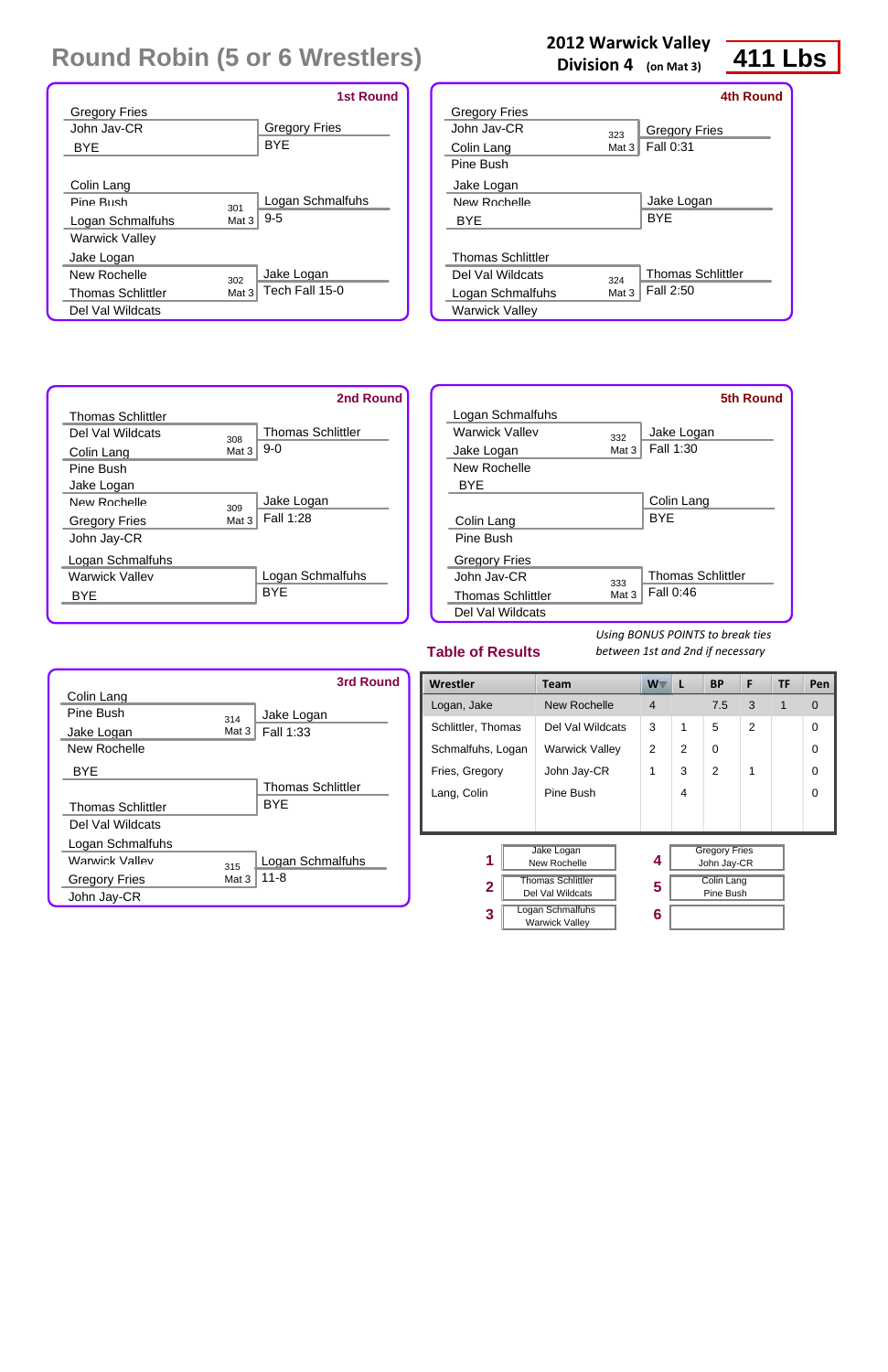|  | 2012 Warwick Valley |  |  |
|--|---------------------|--|--|
|--|---------------------|--|--|

**Division 4 (on Mat 3)**

Sasso, Joe

Albornoz, Nicholas

Blue Wave

Minisink Valley

4

3

1

4

6

2

3

0 0 0

0 0

| Mogul, Brandon   | Journeymen                                  |  | 2 | 2 | 0                                               |  |
|------------------|---------------------------------------------|--|---|---|-------------------------------------------------|--|
| Satriano, Pat    | <b>Valley Central</b>                       |  | 1 | 3 | $\Omega$                                        |  |
| Ricciuto, Gerard | <b>Valley Central</b>                       |  |   | 4 |                                                 |  |
|                  |                                             |  |   |   |                                                 |  |
|                  |                                             |  |   |   |                                                 |  |
|                  |                                             |  |   |   |                                                 |  |
| 1                | Joe Sasso<br><b>Blue Wave</b>               |  | 4 |   | Pat Satriano<br><b>Valley Central</b>           |  |
| $\overline{2}$   | Nicholas Albornoz<br><b>Minisink Valley</b> |  | 5 |   | <b>Gerard Ricciuto</b><br><b>Valley Central</b> |  |
| 3                | <b>Brandon Mogul</b><br>Journeymen          |  | 6 |   |                                                 |  |

**Wrestler Team W L BP F TF Pen**

#### **Table of Results**

*Using BONUS POINTS to break ties between 1st and 2nd if necessary*

|                        |       | <b>1st Round</b>     |
|------------------------|-------|----------------------|
| Nicholas Albornoz      |       |                      |
| Minisink Valley        |       | Nicholas Albornoz    |
| BYE                    |       | <b>BYE</b>           |
|                        |       |                      |
| <b>Brandon Mogul</b>   |       |                      |
| Journeymen             | 303   | <b>Brandon Mogul</b> |
| Pat Satriano           | Mat 3 | $2 - 0$              |
| <b>Valley Central</b>  |       |                      |
| <b>Gerard Ricciuto</b> |       |                      |
| Valley Central         | 304   | Joe Sasso            |
| Joe Sasso              | Mat 3 | $4 - 0$              |
| <b>Blue Wave</b>       |       |                      |

|                        |       | <b>4th Round</b>       |
|------------------------|-------|------------------------|
| Nicholas Albornoz      |       |                        |
| Minisink Valley        | 325   | Nicholas Albornoz      |
| <b>Brandon Mogul</b>   | Mat 3 | Fall 0:52              |
| Journeymen             |       |                        |
| <b>Gerard Ricciuto</b> |       |                        |
| <b>Valley Central</b>  |       | <b>Gerard Ricciuto</b> |
| <b>BYE</b>             |       | <b>BYF</b>             |
| Joe Sasso              |       |                        |
| <b>Blue Wave</b>       | 326   | Joe Sasso              |
| Pat Satriano           | Mat 3 | Fall 0:14              |
| <b>Valley Central</b>  |       |                        |

|                        |       | <b>5th Round</b>     |
|------------------------|-------|----------------------|
| Pat Satriano           |       |                      |
| Valley Central         | 334   | Pat Satriano         |
| <b>Gerard Ricciuto</b> | Mat 3 | $5-1$                |
| <b>Valley Central</b>  |       |                      |
| <b>BYE</b>             |       |                      |
|                        |       | <b>Brandon Mogul</b> |
| <b>Brandon Mogul</b>   |       | BYE                  |
| Journeymen             |       |                      |
| Nicholas Albornoz      |       |                      |
| Minisink Valley        | 335   | Joe Sasso            |
| Joe Sasso              | Mat 3 | $3-0$                |
| <b>Blue Wave</b>       |       |                      |

|                        |         | <b>2nd Round</b>  |
|------------------------|---------|-------------------|
| Joe Sasso              |         |                   |
| <b>Blue Wave</b>       | 310     | Joe Sasso         |
| <b>Brandon Mogul</b>   | Mat 3   | Fall 0:24         |
| Journeymen             |         |                   |
| <b>Gerard Ricciuto</b> |         |                   |
| Valley Central         | 311     | Nicholas Albornoz |
| Nicholas Albornoz      | Mat $3$ | Fall 1:58         |
| <b>Minisink Valley</b> |         |                   |
| Pat Satriano           |         |                   |
| Valley Central         |         | Pat Satriano      |
| <b>BYF</b>             |         | <b>BYF</b>        |
|                        |         |                   |

|                        |       | <b>3rd Round</b>     |
|------------------------|-------|----------------------|
| <b>Brandon Mogul</b>   |       |                      |
| Journeymen             | 316   | <b>Brandon Mogul</b> |
| <b>Gerard Ricciuto</b> | Mat 3 | $3 - 1$              |
| <b>Valley Central</b>  |       |                      |
| <b>BYE</b>             |       |                      |
|                        |       | Joe Sasso            |
| Joe Sasso              |       | <b>BYF</b>           |
| <b>Blue Wave</b>       |       |                      |
| Pat Satriano           |       |                      |
| Valley Central         | 317   | Nicholas Albornoz    |
| Nicholas Albornoz      | Mat 3 | <b>Fall 0:43</b>     |
| <b>Minisink Valley</b> |       |                      |

| <b>Table of Results</b> |  |  |  |
|-------------------------|--|--|--|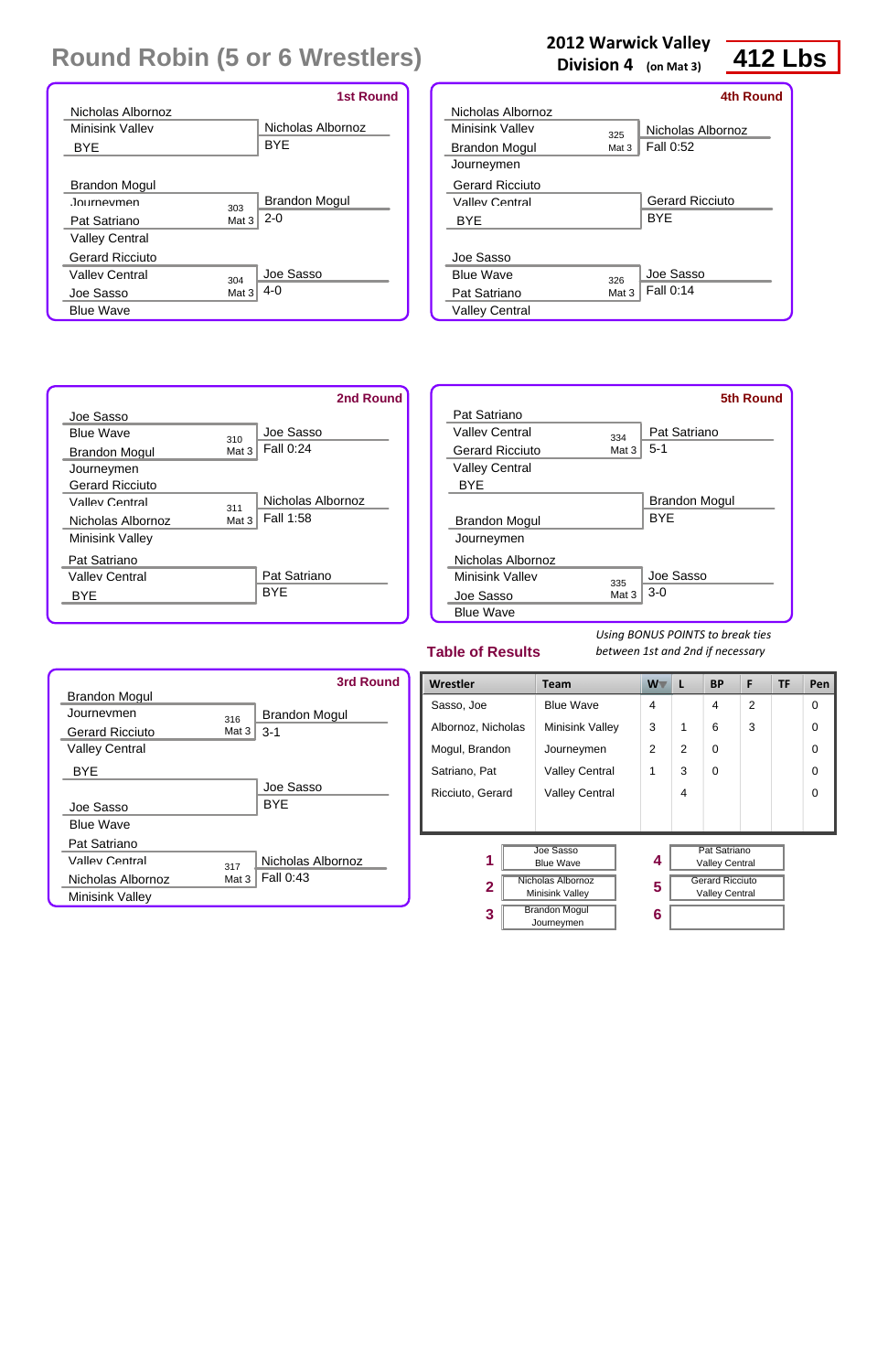## **2012 Warwick Valley**

**Division 4 (on Mat 4)**

| Wrestler            | <b>Team</b>                                                                                                   | $W^-$  | L | <b>BP</b>                                                                    | F              | ΤF | Pen |
|---------------------|---------------------------------------------------------------------------------------------------------------|--------|---|------------------------------------------------------------------------------|----------------|----|-----|
| Aeberli, Andrew     | <b>Warwick Valley</b>                                                                                         | 4      |   | 8                                                                            | 4              |    | 0   |
| Romaniello, Vincent | Del Val Wildcats                                                                                              | 3      | 1 | 3                                                                            | 1              |    | 0   |
| Kelly, Matt         | <b>Rondout Valley</b>                                                                                         | 2      | 2 | 4                                                                            | $\overline{2}$ |    | 0   |
| Garey, Richard      | <b>Valley Central</b>                                                                                         | 1      | 3 | 2                                                                            | 1              |    | 0   |
| Parmery, RJ         | Carmel                                                                                                        |        | 4 |                                                                              |                |    | 0   |
|                     |                                                                                                               |        |   |                                                                              |                |    |     |
| 1<br>$\overline{2}$ | Andrew Aeberli<br><b>Warwick Valley</b><br><b>Vincent Romaniello</b><br>Del Val Wildcats<br><b>Matt Kelly</b> | 4<br>5 |   | <b>Richard Garey</b><br><b>Valley Central</b><br><b>RJ Parmery</b><br>Carmel |                |    |     |
| 3                   | Rondout Valley                                                                                                | 6      |   |                                                                              |                |    |     |

#### **Table of Results**

*Using BONUS POINTS to break ties between 1st and 2nd if necessary*

|                           | <b>1st Round</b>          |
|---------------------------|---------------------------|
| Andrew Aeberli            |                           |
| Warwick Valley            | Andrew Aeberli            |
| BYE                       | <b>BYE</b>                |
|                           |                           |
| <b>Richard Garey</b>      |                           |
| Valley Central            | Vincent Romaniello<br>401 |
| <b>Vincent Romaniello</b> | $13 - 2$<br>Mat 4         |
| Del Val Wildcats          |                           |
| Matt Kelly                |                           |
| Rondout Valley            | <b>Matt Kelly</b><br>402  |
| <b>RJ Parmery</b>         | Fall 1:49<br>Mat 4        |
| Carmel                    |                           |

|                           |       | <b>4th Round</b>   |
|---------------------------|-------|--------------------|
| Andrew Aeberli            |       |                    |
| <b>Warwick Valley</b>     | 425   | Andrew Aeberli     |
| <b>Richard Garey</b>      | Mat 4 | Fall 1:56          |
| <b>Valley Central</b>     |       |                    |
| Matt Kelly                |       |                    |
| Rondout Valley            |       | <b>Matt Kelly</b>  |
| BYE                       |       | BYE                |
|                           |       |                    |
| <b>RJ Parmery</b>         |       |                    |
| Carmel                    | 426   | Vincent Romaniello |
| <b>Vincent Romaniello</b> | Mat 4 | Fall 0:51          |
| Del Val Wildcats          |       |                    |
|                           |       |                    |

|                       |       | <b>5th Round</b>     |
|-----------------------|-------|----------------------|
| Vincent Romaniello    |       |                      |
| Del Val Wildcats      | 432   | Vincent Romaniello   |
| <b>Matt Kelly</b>     | Mat 4 | $3 - 2$              |
| <b>Rondout Valley</b> |       |                      |
| BYE                   |       |                      |
|                       |       | <b>Richard Garey</b> |
| <b>Richard Garey</b>  |       | <b>BYE</b>           |
| <b>Valley Central</b> |       |                      |
| Andrew Aeberli        |       |                      |
| Warwick Valley        | 433   | Andrew Aeberli       |
| <b>RJ Parmery</b>     | Mat 4 | Fall 1:24            |
| Carmel                |       |                      |

|                       |       | 2nd Round            |
|-----------------------|-------|----------------------|
| <b>RJ Parmery</b>     |       |                      |
| Carmel                | 407   | <b>Richard Garey</b> |
| <b>Richard Garey</b>  | Mat 4 | Fall 1:32            |
| <b>Valley Central</b> |       |                      |
| <b>Matt Kelly</b>     |       |                      |
| Rondout Valley        | 408   | Andrew Aeberli       |
| Andrew Aeberli        | Mat 4 | Fall 2:47            |
| <b>Warwick Valley</b> |       |                      |
| Vincent Romaniello    |       |                      |
| Del Val Wildcats      |       | Vincent Romaniello   |
| BYE                   |       | <b>BYE</b>           |
|                       |       |                      |

|                           |       | <b>3rd Round</b>  |
|---------------------------|-------|-------------------|
| <b>Richard Garey</b>      |       |                   |
| Valley Central            | 416   | <b>Matt Kelly</b> |
| Matt Kelly                | Mat 4 | Fall 2:20         |
| <b>Rondout Valley</b>     |       |                   |
| <b>BYE</b>                |       |                   |
|                           |       | <b>RJ Parmery</b> |
| <b>RJ Parmery</b>         |       | <b>BYE</b>        |
| Carmel                    |       |                   |
| <b>Vincent Romaniello</b> |       |                   |
| Del Val Wildcats          | 417   | Andrew Aeberli    |
| Andrew Aeberli            | Mat 4 | Fall 2:39         |
| <b>Warwick Valley</b>     |       |                   |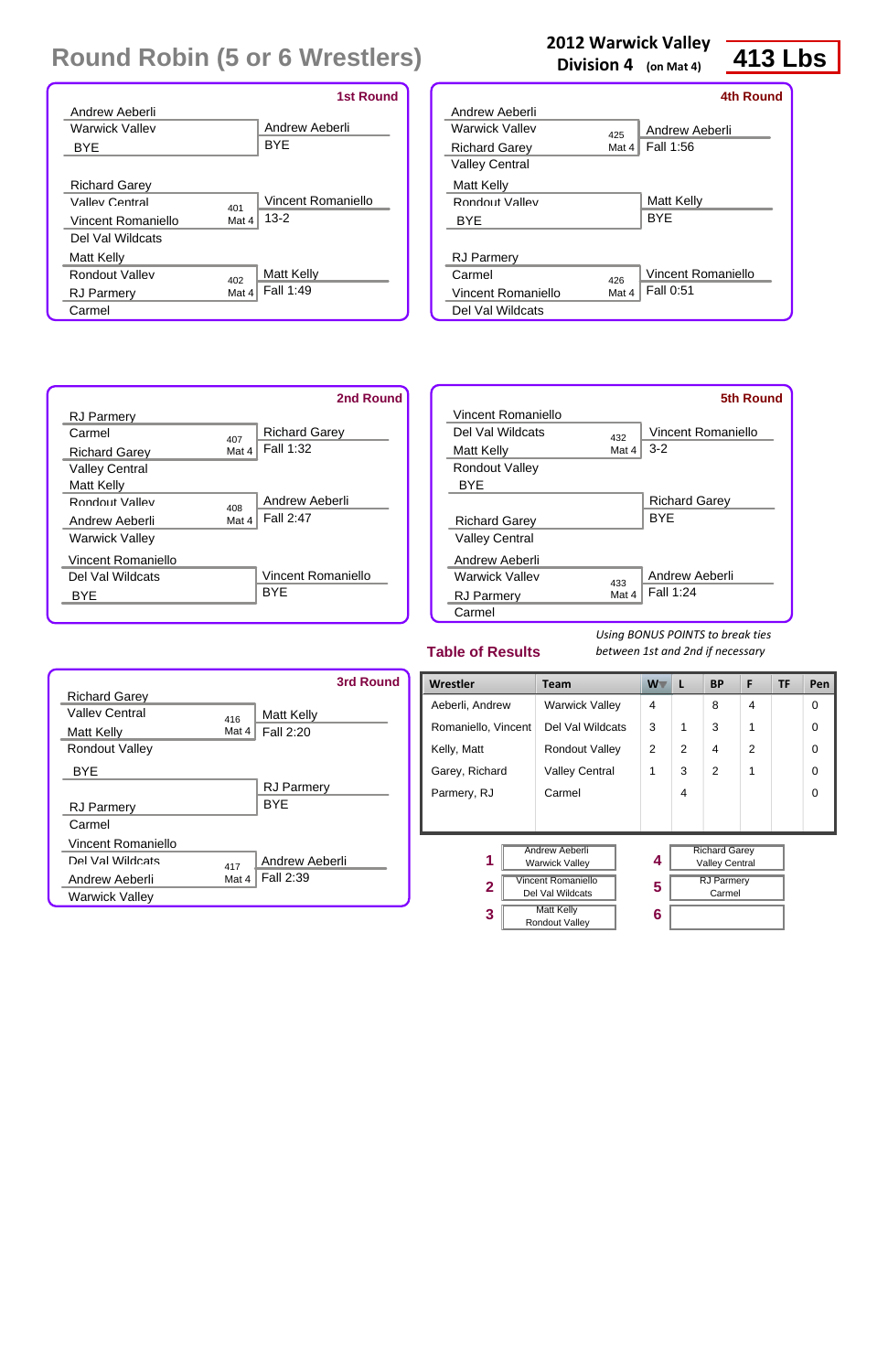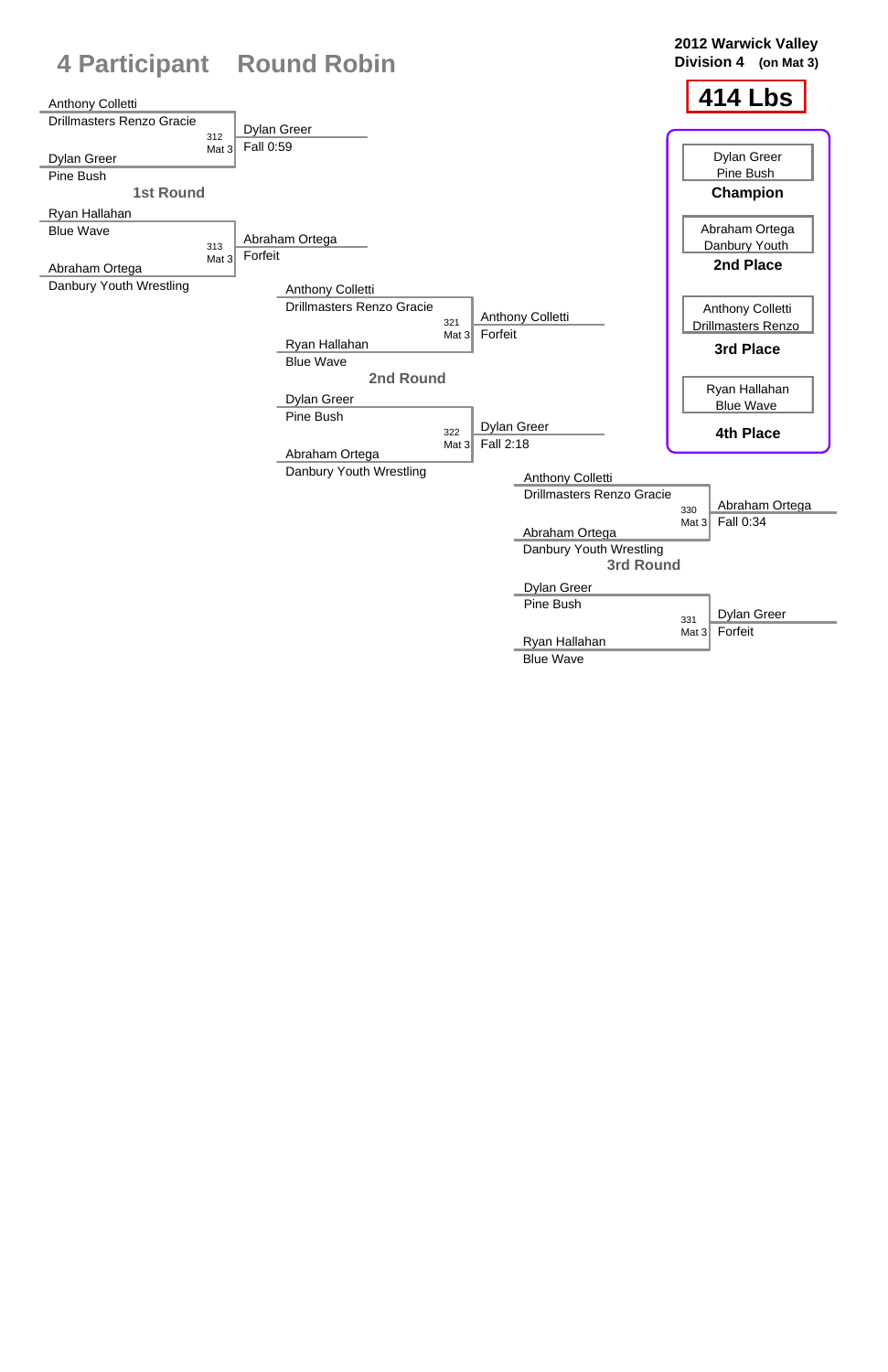### **2012 Warwick Valley**

**Division 4 (on Mat 5)**

| Wrestler                                          | <b>Team</b>                     | W <sub>V</sub> | L              | <b>BP</b>                                 | F | <b>TF</b> | Pen |
|---------------------------------------------------|---------------------------------|----------------|----------------|-------------------------------------------|---|-----------|-----|
| Connolly, Shane                                   | Butler-Bloomingdal              | 5              |                | 9                                         | 4 |           | 0   |
| Yanis, Joseph                                     | Minisink Valley                 | 4              | 1              | 5                                         | 2 |           | 0   |
| Wierzbicki, Andrew                                | <b>Warwick Valley</b>           | 3              | $\overline{2}$ | $\mathcal{P}$                             | 1 |           | 0   |
| Wolk, Aaron                                       | lowa Style Wrestlin             | 2              | 3              | 2                                         | 1 |           | 0   |
| Canty, Julian                                     | Vernon                          | 1              | 4              | $\Omega$                                  |   |           | 0   |
| Fane, Josh                                        | Butler-Bloomingdal              |                | 5              |                                           |   |           | 0   |
| <b>Shane Connolly</b><br>1<br>Butler-Bloomingdale |                                 | 4              |                | Aaron Wolk<br><b>Iowa Style Wrestling</b> |   |           |     |
| $\overline{2}$                                    | Joseph Yanis<br>Minisink Valley | 5              |                | Julian Canty<br>Vernon                    |   |           |     |

Andrew Wierzbicki Warwick Valley

Josh Fane Butler-Bloomingdale

**3**

**6**

### **Table of Results**

*Using BONUS POINTS to break ties between 1st and 2nd if necessary*

|                            |       | <b>1st Round</b>      |
|----------------------------|-------|-----------------------|
| <b>Julian Canty</b>        |       |                       |
| Vernon                     | 501   | Joseph Yanis          |
| Joseph Yanis               | Mat 5 | Fall 0:19             |
| <b>Minisink Valley</b>     |       |                       |
| <b>Shane Connolly</b>      |       |                       |
| <b>Butler-Bloomingdale</b> | 502   | <b>Shane Connolly</b> |
| Aaron Wolk                 | Mat 5 | Fall 1:22             |
| Iowa Style Wrestling       |       |                       |
| Josh Fane                  |       |                       |
| Butler-Bloomingdale        | 503   | Andrew Wierzbicki     |
| Andrew Wierzbicki          | Mat 5 | $8 - 3$               |
| <b>Warwick Valley</b>      |       |                       |

|                             |       | <b>4th Round</b>      |
|-----------------------------|-------|-----------------------|
| <b>Julian Canty</b>         |       |                       |
| Vernon                      | 523   | <b>Shane Connolly</b> |
| <b>Shane Connolly</b>       | Mat 5 | 12-0                  |
| Butler-Bloomingdale         |       |                       |
| Josh Fane                   |       |                       |
| <b>Butler-Bloomingdale</b>  | 524   | Joseph Yanis          |
| Joseph Yanis                | Mat 5 | $6 - 2$               |
| Minisink Valley             |       |                       |
| Andrew Wierzbicki           |       |                       |
| Warwick Vallev              | 525   | Andrew Wierzbicki     |
| Aaron Wolk                  | Mat 5 | 8-4                   |
| <b>Iowa Style Wrestling</b> |       |                       |
|                             |       |                       |

|                          |       | <b>5th Round</b>      |
|--------------------------|-------|-----------------------|
| Aaron Wolk               |       |                       |
| Jowa Style Wrestling     | 531   | Aaron Wolk            |
| Josh Fane                | Mat 5 | $6 - 2$               |
| Butler-Bloomingdale      |       |                       |
| Joseph Yanis             |       |                       |
| Minisink Valley          | 532   | <b>Shane Connolly</b> |
| <b>Shane Connolly</b>    | Mat 5 | Fall 0:14             |
| Butler-Bloomingdale      |       |                       |
| <b>Julian Canty</b>      |       |                       |
| Vernon                   | 533   | Andrew Wierzbicki     |
| <b>Andrew Wierzbicki</b> | Mat 5 | Fall $0:27$           |
| <b>Warwick Valley</b>    |       |                       |

|                            |       | 2nd Round             |
|----------------------------|-------|-----------------------|
| Andrew Wierzbicki          |       |                       |
| Warwick Valley             | 509   | <b>Shane Connolly</b> |
| <b>Shane Connolly</b>      | Mat 5 | Fall 2:30             |
| Butler-Bloomingdale        |       |                       |
| Josh Fane                  |       |                       |
| <b>Butler-Bloomingdale</b> | 510   | <b>Julian Canty</b>   |
| <b>Julian Canty</b>        | Mat 5 | $9 - 2$               |
| Vernon                     |       |                       |
| Aaron Wolk                 |       |                       |
| Jowa Style Wrestling       | 511   | Joseph Yanis          |
| Joseph Yanis               | Mat 5 | <b>Fall 1:49</b>      |
| <b>Minisink Valley</b>     |       |                       |

|                            |       | <b>3rd Round</b>      |
|----------------------------|-------|-----------------------|
| <b>Shane Connolly</b>      |       |                       |
| <b>Butler-Bloomingdale</b> | 515   | <b>Shane Connolly</b> |
| Josh Fane                  | Mat 5 | Fall 0:33             |
| Butler-Bloomingdale        |       |                       |
| Joseph Yanis               |       |                       |
| Minisink Valley            | 516   | Joseph Yanis          |
| Andrew Wierzbicki          | Mat 5 | $8 - 0$               |
| <b>Warwick Valley</b>      |       |                       |
| Aaron Wolk                 |       |                       |
| Iowa Style Wrestling       | 517   | Aaron Wolk            |
| <b>Julian Canty</b>        | Mat 5 | <b>Fall 0:47</b>      |
| Vernon                     |       |                       |
|                            |       |                       |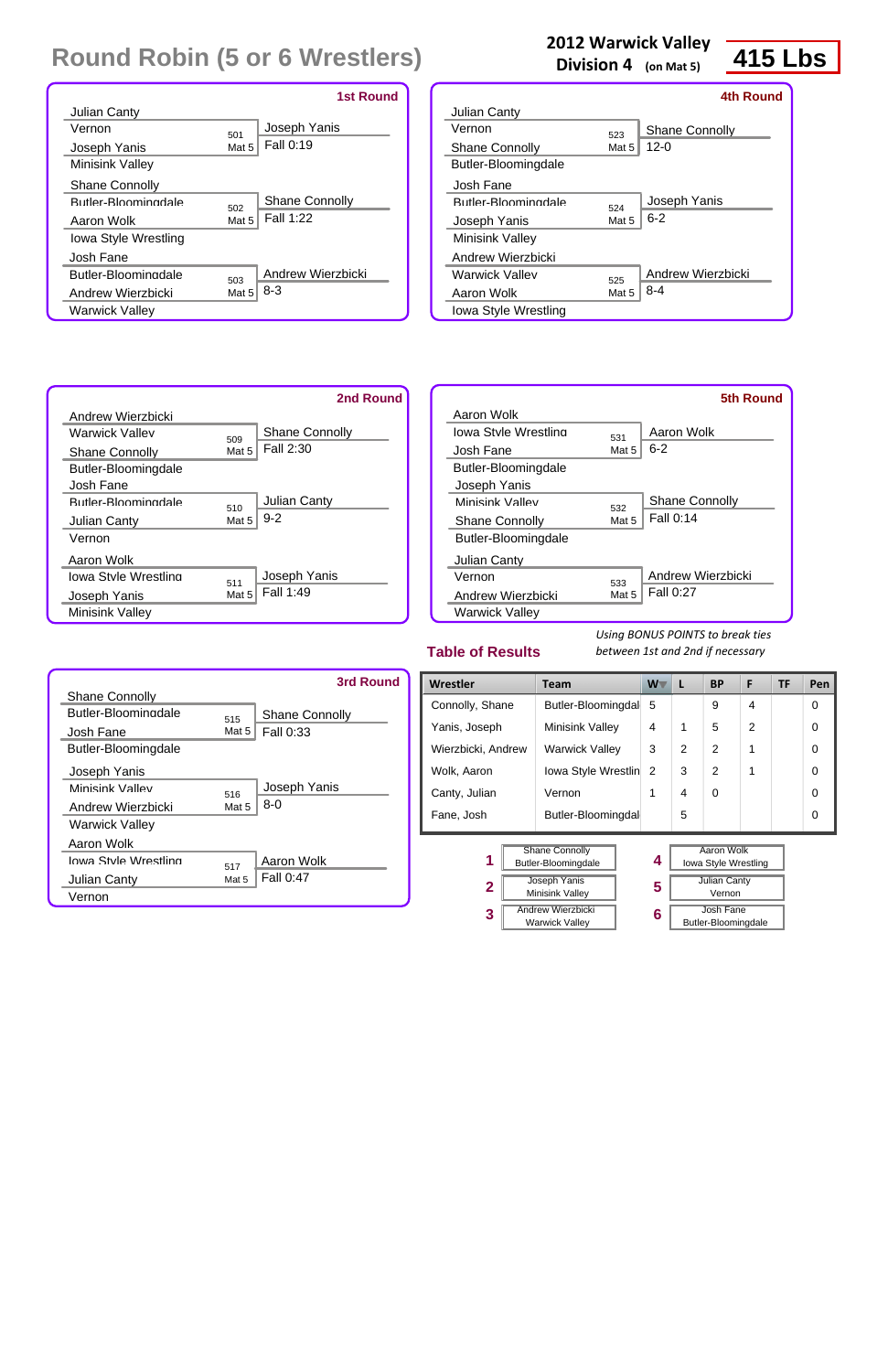|                                               | <b>4 Participant Round Robin</b> |                             | 2012 Warwick Valley<br>Division 4 (on Mat 4)       |
|-----------------------------------------------|----------------------------------|-----------------------------|----------------------------------------------------|
|                                               |                                  |                             |                                                    |
| <b>Tyler Castro</b><br><b>Minisink Vallev</b> |                                  |                             | <b>416 Lbs</b>                                     |
| 412                                           | Jacob Ferreira                   |                             |                                                    |
| Mat 4<br>Jacob Ferreira                       | Fall 2:47                        |                             | Kyle Lightner                                      |
| <b>Horace Greeley</b>                         |                                  |                             | Del Val Wildcats                                   |
| <b>1st Round</b>                              |                                  |                             | <b>Champion</b>                                    |
| Kyle Lightner                                 |                                  |                             |                                                    |
| Del Val Wildcats<br>413                       | Kyle Lightner                    |                             | <b>Devin Marion</b><br><b>Blue Wave</b>            |
| Mat 4<br><b>Devin Marion</b>                  | $7 - 0$                          |                             | 2nd Place                                          |
| <b>Blue Wave</b>                              | <b>Tyler Castro</b>              |                             |                                                    |
|                                               | <b>Minisink Valley</b>           | <b>Kyle Lightner</b><br>421 | Jacob Ferreira<br><b>Horace Greeley</b>            |
|                                               | Kyle Lightner                    | Fall 0:25<br>Mat $4$        | 3rd Place                                          |
|                                               | Del Val Wildcats                 |                             |                                                    |
|                                               | 2nd Round                        |                             | <b>Tyler Castro</b>                                |
|                                               | Jacob Ferreira                   |                             | <b>Minisink Valley</b>                             |
|                                               | <b>Horace Greeley</b>            | <b>Devin Marion</b><br>422  | 4th Place                                          |
|                                               | <b>Devin Marion</b>              | Fall 0:43<br>Mat $4$        |                                                    |
|                                               | <b>Blue Wave</b>                 | <b>Tyler Castro</b>         |                                                    |
|                                               |                                  | Minisink Vallev             |                                                    |
|                                               |                                  |                             | <b>Devin Marion</b><br>430<br>Fall 0:23<br>Mat $4$ |
|                                               |                                  | <b>Devin Marion</b>         |                                                    |
|                                               |                                  | <b>Blue Wave</b>            |                                                    |
|                                               |                                  | 3rd Round                   |                                                    |
|                                               |                                  | Jacob Ferreira              |                                                    |
|                                               |                                  | <b>Horace Greeley</b>       |                                                    |
|                                               |                                  |                             | Kyle Lightner<br>431<br>Fall 0:30<br>Mat $4$       |
|                                               |                                  | Kyle Lightner               |                                                    |
|                                               |                                  | Del Val Wildcats            |                                                    |

|                       |     |                | 2012 Warwick Valley<br><b>Division 4</b> |
|-----------------------|-----|----------------|------------------------------------------|
| Jason Lonstein        |     |                | <b>417 Lbs</b>                           |
| <b>Rondout Valley</b> |     | Joseph Pandy   |                                          |
|                       | 305 | Fall 0:28      |                                          |
| Joseph Pandy          |     |                |                                          |
| Del Val Wildcats      |     |                |                                          |
|                       |     |                |                                          |
| Shawn Ramsby          |     |                |                                          |
| Del Val Wildcats      |     |                |                                          |
|                       | 318 | Jason Lonstein |                                          |



### Joseph Pandy Del Val Wildcats

Jason Lonstein Rondout Valley

## **Champion**

### **2nd Place**

Shawn Ramsby Del Val Wildcats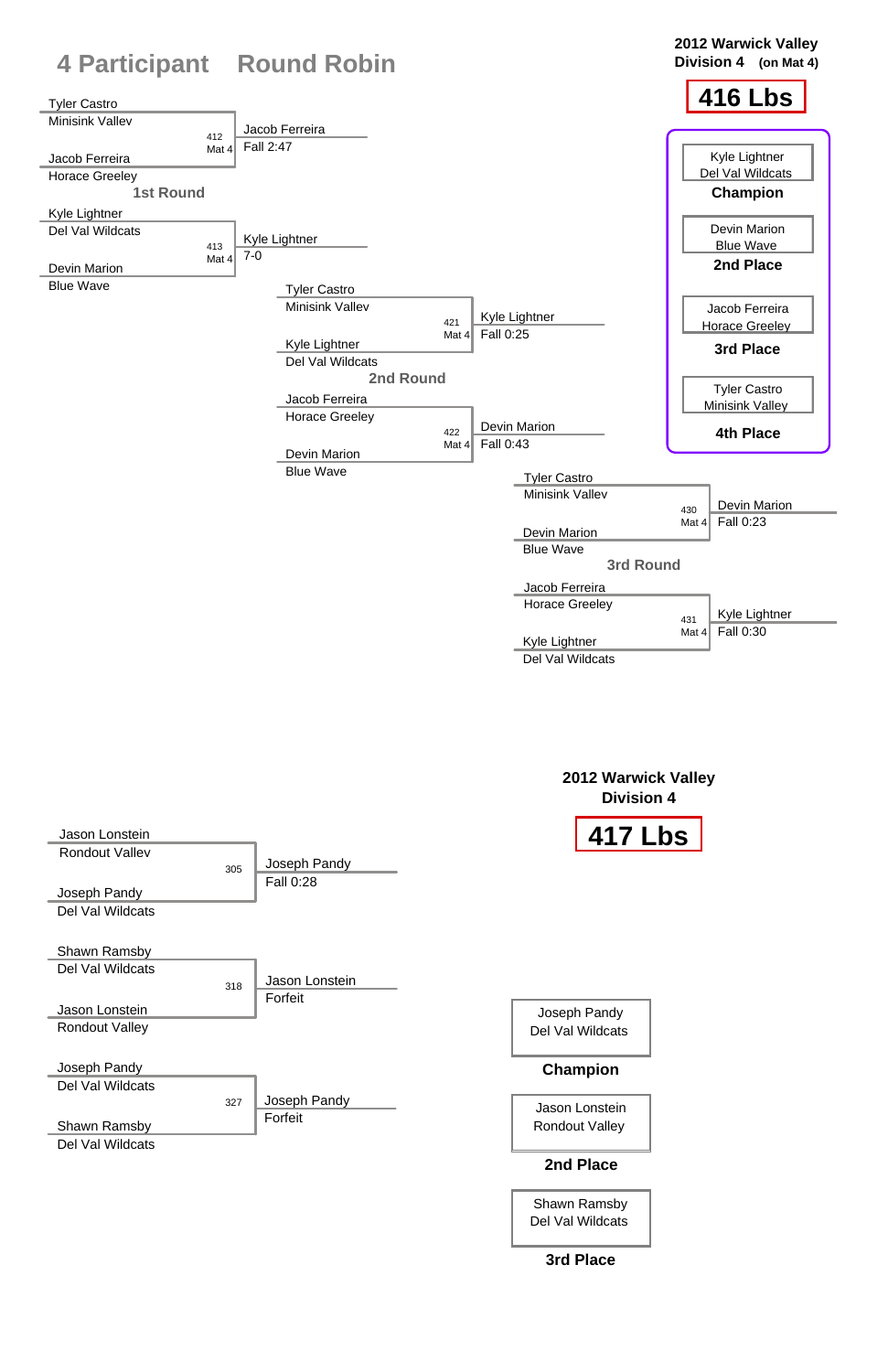### **2012 Warwick Valley Division 4 (on Mat 4)**

| Donny Mastroianni<br><b>Blue Wave</b><br><b>Champion</b><br>Jonathan Smith<br><b>Pine Bush</b> |
|------------------------------------------------------------------------------------------------|
|                                                                                                |
|                                                                                                |
|                                                                                                |
|                                                                                                |
|                                                                                                |
|                                                                                                |
|                                                                                                |
| 41                                                                                             |
|                                                                                                |

Sean Savacool Minisink Valley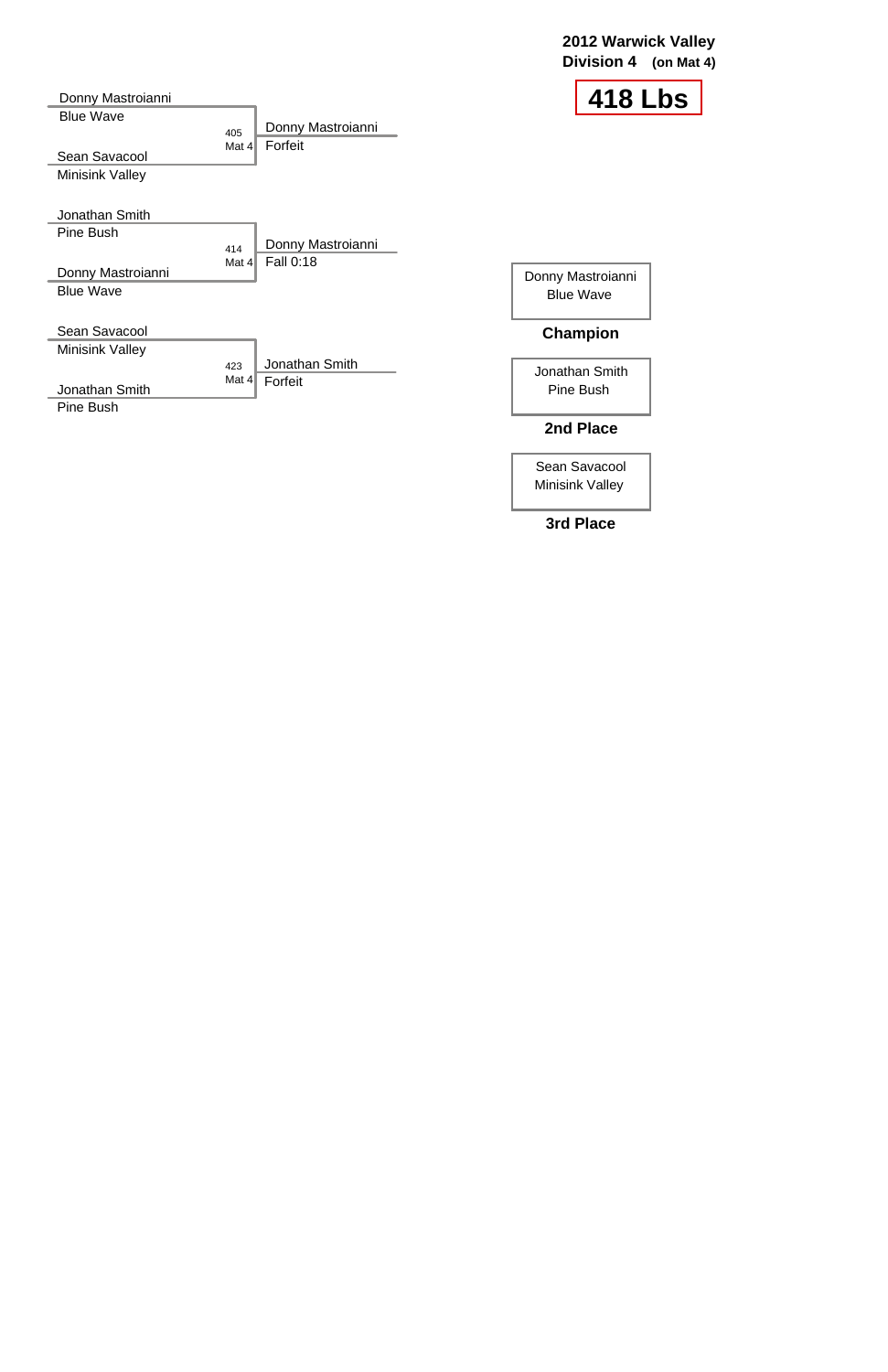### **2012 Warwick Valley Division 5 (on Mat 4)**

Colin Dulaney Middletown

| Ryan Allman          |         |                          |                     | <b>501 Lbs</b> |
|----------------------|---------|--------------------------|---------------------|----------------|
| Journevmen           | 406     | Ryan Allman              |                     |                |
| <b>Colin Dulaney</b> | Mat $4$ | Fall 0:39                |                     |                |
| Middletown           |         |                          |                     |                |
| <b>Connor Reohr</b>  |         |                          |                     |                |
| Mohonasen            |         |                          |                     |                |
|                      | 415     | Ryan Allman<br>Fall 0:18 |                     |                |
| Ryan Allman          | Mat $4$ |                          | Ryan Allman         |                |
| Journeymen           |         |                          | Journeymen          |                |
|                      |         |                          |                     |                |
| <b>Colin Dulaney</b> |         |                          | <b>Champion</b>     |                |
| Middletown           |         |                          |                     |                |
|                      | 424     | <b>Connor Reohr</b>      | <b>Connor Reohr</b> |                |
| <b>Connor Reohr</b>  | Mat $4$ | Fall 2:46                | Mohonasen           |                |
| Mohonasen            |         |                          |                     |                |
|                      |         |                          | 2nd Place           |                |
|                      |         |                          |                     |                |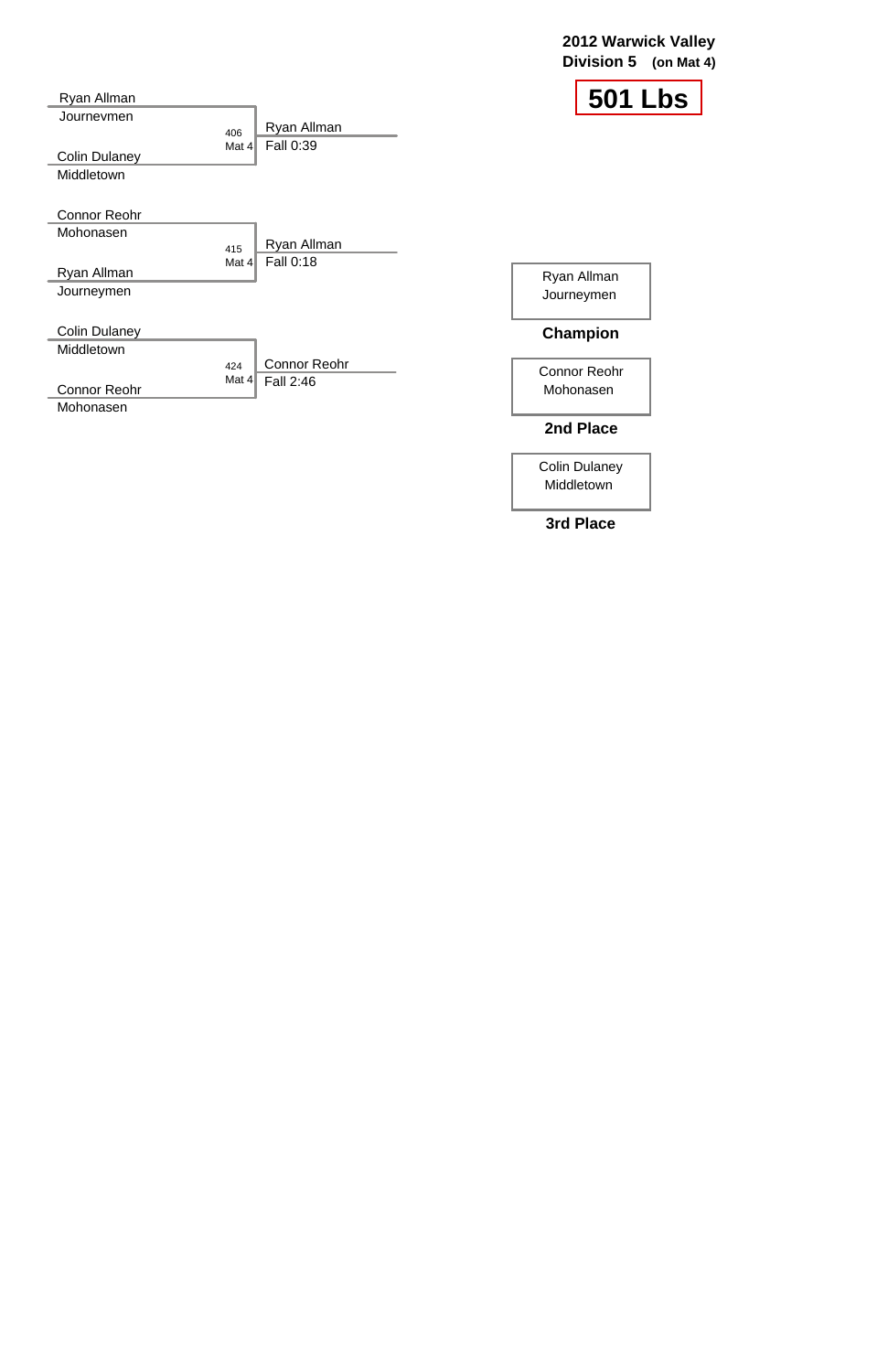### **2012 Warwick Valley**

**Division 5 (on Mat 5)**

Muldoon, Reece

Smith, Zachary Mann, Morris

SIR

Del Val Wildcats Washingtonville

5 4 3

1 2 6 8 4

0 0 0

0 0

0

| Voli, Robert                     |                                       | Butler-Bloomingdal 2  |   | 3                                  | 4                                       |  |
|----------------------------------|---------------------------------------|-----------------------|---|------------------------------------|-----------------------------------------|--|
| Bollenbach, Bobby                | Monroe Woodbury                       |                       |   | 4                                  | 2                                       |  |
| Wightman, Lucas                  |                                       | <b>Warwick Valley</b> |   | 5                                  |                                         |  |
| Reece Muldoon<br>1<br><b>SIR</b> |                                       | 4                     |   | Robert Voli<br>Butler-Bloomingdale |                                         |  |
| $\mathbf 2$                      | Zachary Smith<br>Del Val Wildcats     |                       | 5 |                                    | Bobby Bollenbach<br>Monroe Woodbury     |  |
| 3                                | <b>Morris Mann</b><br>Washingtonville |                       | 6 |                                    | Lucas Wightman<br><b>Warwick Valley</b> |  |

**Wrestler Team W L BP F TF Pen**

#### **Table of Results**

*Using BONUS POINTS to break ties between 1st and 2nd if necessary*

|                         |       | <b>1st Round</b>        |
|-------------------------|-------|-------------------------|
| <b>Bobby Bollenbach</b> |       |                         |
| Monroe Woodbury         | 504   | <b>Bobby Bollenbach</b> |
| Lucas Wightman          | Mat 5 | Forfeit                 |
| <b>Warwick Valley</b>   |       |                         |
| Morris Mann             |       |                         |
| Washingtonville         | 505   | Morris Mann             |
| <b>Robert Voli</b>      | Mat 5 | Fall 1:30               |
| Butler-Bloomingdale     |       |                         |
| Reece Muldoon           |       |                         |
| SIR                     | 506   | Reece Muldoon           |
| <b>Zachary Smith</b>    | Mat 5 | $4 - 2$                 |
| Del Val Wildcats        |       |                         |

|                       |       | 4th Round            |
|-----------------------|-------|----------------------|
| Bobby Bollenbach      |       |                      |
| Monroe Woodbury       | 526   | Morris Mann          |
| Morris Mann           | Mat 5 | $9 - 4$              |
| Washingtonville       |       |                      |
| Reece Muldoon         |       |                      |
| SIR                   | 527   | Reece Muldoon        |
| Lucas Wightman        | Mat 5 | Forfeit              |
| <b>Warwick Valley</b> |       |                      |
| <b>Zachary Smith</b>  |       |                      |
| Del Val Wildcats      | 528   | <b>Zachary Smith</b> |
| Robert Voli           | Mat 5 | <b>Fall 0:48</b>     |
| Butler-Bloomingdale   |       |                      |
|                       |       |                      |

|                            |       | <b>5th Round</b>     |
|----------------------------|-------|----------------------|
| Robert Voli                |       |                      |
| <b>Butler-Bloomingdale</b> | 534   | Reece Muldoon        |
| Reece Muldoon              | Mat 5 | Fall 1:21            |
| <b>SIR</b>                 |       |                      |
| Lucas Wightman             |       |                      |
| Warwick Valley             | 535   | <b>Morris Mann</b>   |
| Morris Mann                | Mat 5 | Forfeit              |
| Washingtonville            |       |                      |
| <b>Bobby Bollenbach</b>    |       |                      |
| Monroe Woodbury            | 536   | <b>Zachary Smith</b> |
| Zachary Smith              | Mat 5 | Forfeit              |
| Del Val Wildcats           |       |                      |

|                            |       | 2nd Round            |
|----------------------------|-------|----------------------|
| <b>Zachary Smith</b>       |       |                      |
| Del Val Wildcats           | 512   | <b>Zachary Smith</b> |
| Morris Mann                | Mat 5 | Fall 0:59            |
| Washingtonville            |       |                      |
| Reece Muldoon              |       |                      |
| SIR                        | 513   | Reece Muldoon        |
| <b>Bobby Bollenbach</b>    | Mat 5 | Fall 0:39            |
| Monroe Woodbury            |       |                      |
| <b>Robert Voli</b>         |       |                      |
| <b>Butler-Bloomingdale</b> | 514   | <b>Robert Voli</b>   |
| Lucas Wightman             | Mat 5 | Forfeit              |
| <b>Warwick Valley</b>      |       |                      |

|                            |       | <b>3rd Round</b>     |
|----------------------------|-------|----------------------|
| Morris Mann                |       |                      |
| Washingtonville            | 520   | Reece Muldoon        |
| Reece Muldoon              | Mat 5 | 7-0                  |
| <b>SIR</b>                 |       |                      |
| Lucas Wightman             |       |                      |
| Warwick Valley             | 521   | <b>Zachary Smith</b> |
| <b>Zachary Smith</b>       | Mat 5 | Forfeit              |
| Del Val Wildcats           |       |                      |
| Robert Voli                |       |                      |
| <b>Butler-Bloomingdale</b> | 522   | Robert Voli          |
| <b>Bobby Bollenbach</b>    | Mat 5 | Fall 0:44            |
| Monroe Woodbury            |       |                      |
|                            |       |                      |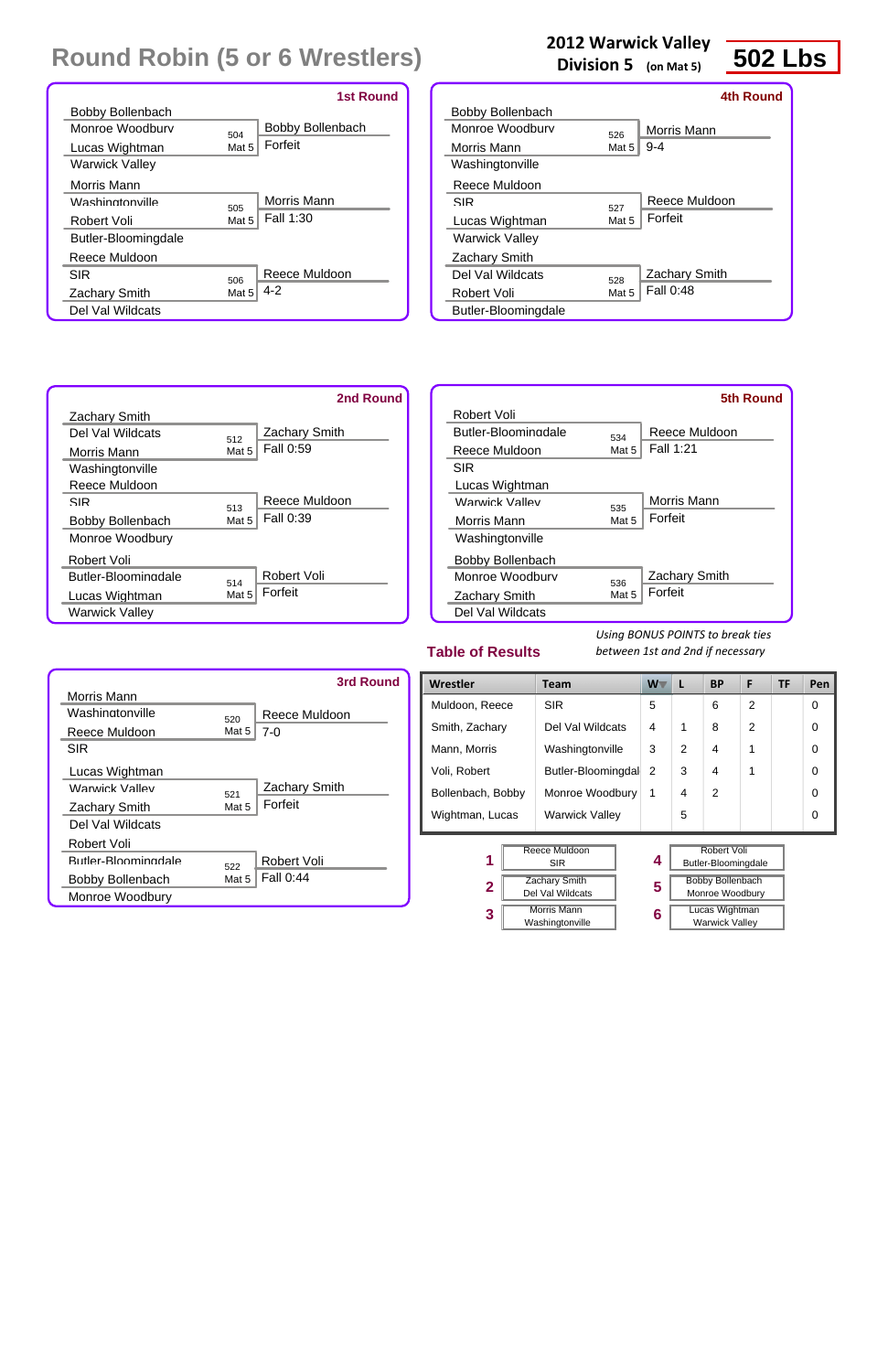

Wallkill Valley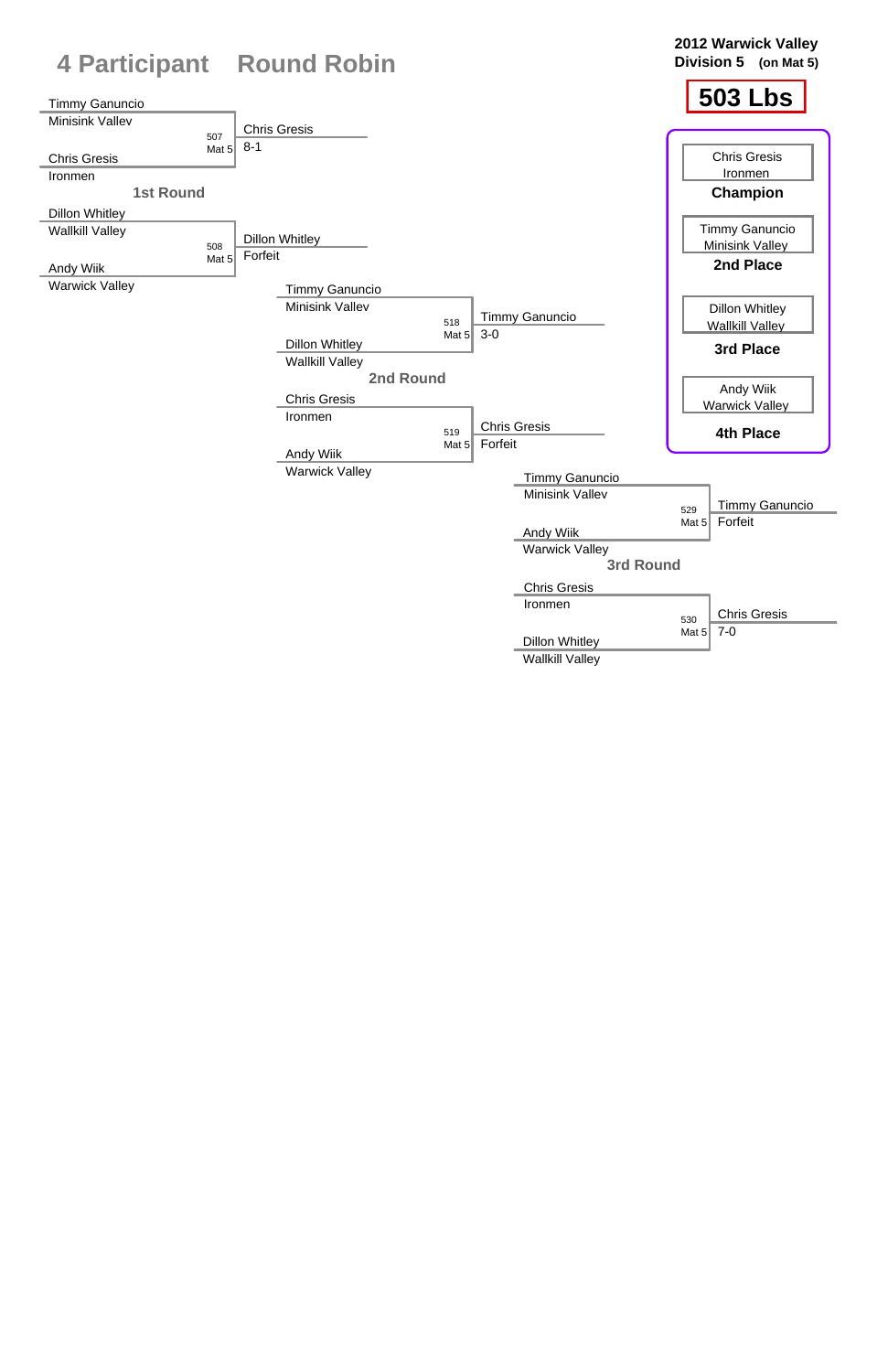| 2012 Warwick Valley |  |
|---------------------|--|
|---------------------|--|

**Division 5 (on Mat 4)**

| Wrestler            | <b>Team</b>                                                                                        | $W^-$  | L              | <b>BP</b>                                                                           | F | <b>TF</b> | Pen      |
|---------------------|----------------------------------------------------------------------------------------------------|--------|----------------|-------------------------------------------------------------------------------------|---|-----------|----------|
| Wilson, Riley       | <b>Ironmen</b>                                                                                     | 4      |                | 8                                                                                   | 4 |           | 0        |
| Kenney, Wayde       | Butler-Bloomingdal                                                                                 | 3      | 1              | $\overline{2}$                                                                      | 1 |           | 0        |
| Post, Connor        | Minisink Valley                                                                                    | 2      | $\overline{2}$ | 2                                                                                   | 1 |           | $\Omega$ |
| Vaughn, Brian       | Bear Cave Wrestlin                                                                                 | 1      | 3              | $\mathcal{P}$                                                                       | 1 |           | 0        |
| Suppa, Michael      | Vernon                                                                                             |        | 4              |                                                                                     |   |           | 0        |
|                     |                                                                                                    |        |                |                                                                                     |   |           |          |
| 1<br>$\overline{2}$ | <b>Riley Wilson</b><br>Ironmen<br><b>Wayde Kenney</b><br>Butler-Bloomingdale<br><b>Connor Post</b> | 4<br>5 |                | <b>Brian Vaughn</b><br><b>Bear Cave Wrestling</b><br><b>Michael Suppa</b><br>Vernon |   |           |          |
| 3                   | Minisink Valley                                                                                    | 6      |                |                                                                                     |   |           |          |

#### **Table of Results**

*Using BONUS POINTS to break ties between 1st and 2nd if necessary*

|                            | <b>1st Round</b>           |
|----------------------------|----------------------------|
| Wayde Kenney               |                            |
| <b>Butler-Bloomingdale</b> | Wayde Kenney               |
| BYE                        | <b>BYE</b>                 |
|                            |                            |
| Connor Post                |                            |
| Minisink Valley            | <b>Riley Wilson</b><br>403 |
| <b>Riley Wilson</b>        | Fall 1:30<br>Mat 4         |
| Ironmen                    |                            |
| Michael Suppa              |                            |
| Vernon                     | Brian Vaughn<br>404        |
| Brian Vaughn               | Fall 2:50<br>Mat 4         |
| <b>Bear Cave Wrestling</b> |                            |

|                            |       | <b>4th Round</b>    |
|----------------------------|-------|---------------------|
| Wayde Kenney               |       |                     |
| <b>Butler-Bloomingdale</b> | 427   | Wayde Kenney        |
| <b>Connor Post</b>         | Mat 4 | $3 - 2$             |
| <b>Minisink Valley</b>     |       |                     |
| Michael Suppa              |       |                     |
| Vernon                     |       | Michael Suppa       |
| <b>BYE</b>                 |       | <b>BYF</b>          |
|                            |       |                     |
| Brian Vaughn               |       |                     |
| Bear Cave Wrestling        | 428   | <b>Riley Wilson</b> |
| <b>Riley Wilson</b>        | Mat 4 | Fall 0:31           |
| Ironmen                    |       |                     |

|                            |       | <b>5th Round</b>    |
|----------------------------|-------|---------------------|
| <b>Riley Wilson</b>        |       |                     |
| Ironmen                    | 434   | <b>Riley Wilson</b> |
| Michael Suppa              | Mat 4 | Fall 0:53           |
| Vernon                     |       |                     |
| <b>BYF</b>                 |       |                     |
|                            |       | Connor Post         |
| <b>Connor Post</b>         |       | <b>BYE</b>          |
| <b>Minisink Valley</b>     |       |                     |
| Wayde Kenney               |       |                     |
| <b>Butler-Bloomingdale</b> | 435   | Wayde Kenney        |
| Brian Vaughn               | Mat 4 | Fall 0:33           |
| <b>Bear Cave Wrestling</b> |       |                     |

|                     |       | <b>2nd Round</b>    |
|---------------------|-------|---------------------|
| Brian Vaughn        |       |                     |
| Bear Cave Wrestling | 409   | <b>Connor Post</b>  |
| <b>Connor Post</b>  | Mat 4 | $6 - 2$             |
| Minisink Valley     |       |                     |
| Michael Suppa       |       |                     |
| Vernon              | 410   | Wayde Kenney        |
| Wayde Kenney        | Mat 4 | 6-0                 |
| Butler-Bloomingdale |       |                     |
| <b>Riley Wilson</b> |       |                     |
| Ironmen             |       | <b>Riley Wilson</b> |
| BYE                 |       | <b>BYF</b>          |
|                     |       |                     |

|                            |       | <b>3rd Round</b>    |
|----------------------------|-------|---------------------|
| <b>Connor Post</b>         |       |                     |
| Minisink Valley            | 418   | <b>Connor Post</b>  |
| Michael Suppa              | Mat 4 | Fall 0:59           |
| Vernon                     |       |                     |
| <b>BYE</b>                 |       |                     |
|                            |       | Brian Vaughn        |
| Brian Vaughn               |       | <b>BYF</b>          |
| <b>Bear Cave Wrestling</b> |       |                     |
| <b>Riley Wilson</b>        |       |                     |
| Ironmen                    | 419   | <b>Riley Wilson</b> |
| Wayde Kenney               | Mat 4 | Fall 0:38           |
| Butler-Bloomingdale        |       |                     |